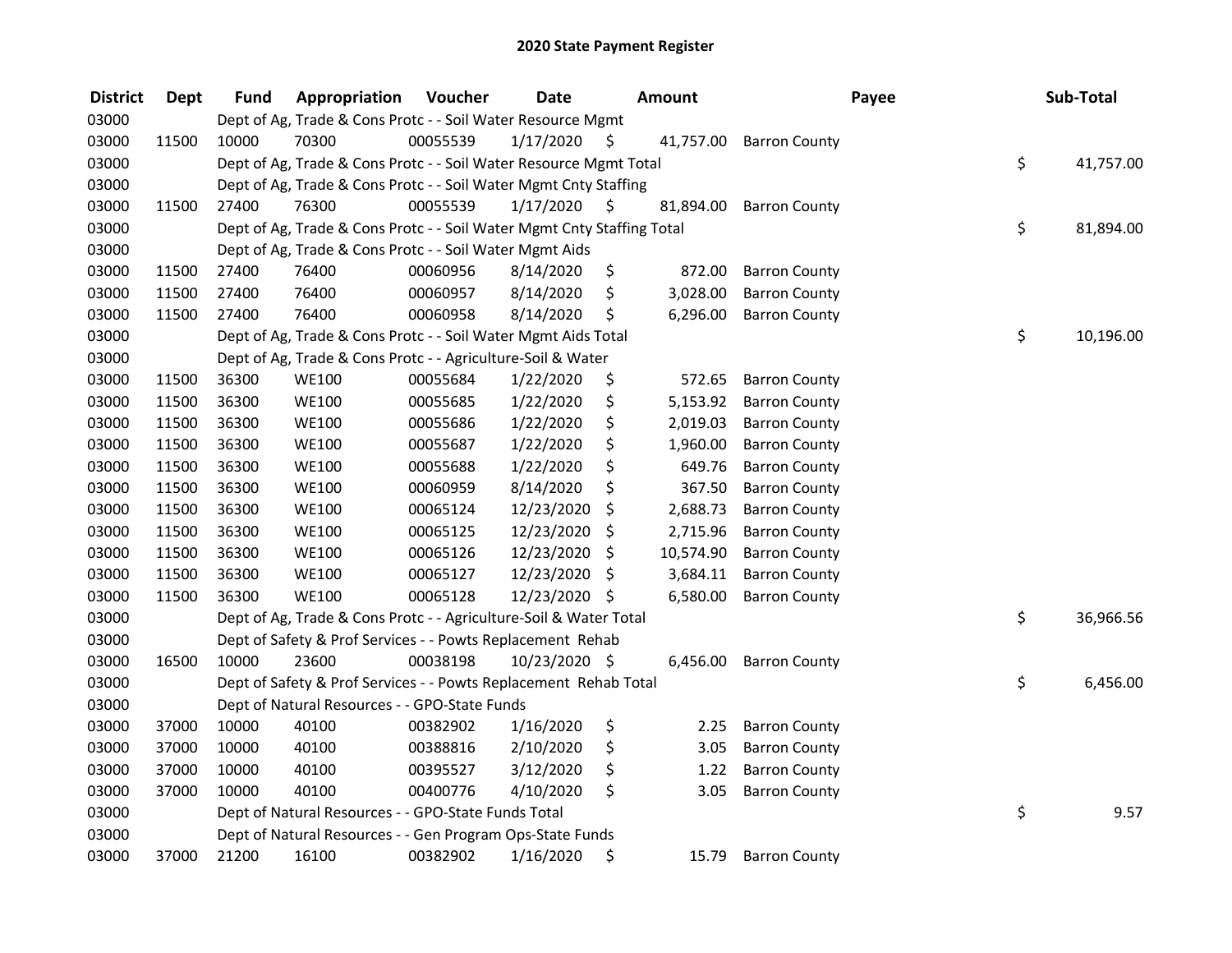| <b>District</b> | <b>Dept</b> | <b>Fund</b> | Appropriation                                                     | Voucher  | <b>Date</b> |         | <b>Amount</b> |                      | Payee | Sub-Total |
|-----------------|-------------|-------------|-------------------------------------------------------------------|----------|-------------|---------|---------------|----------------------|-------|-----------|
| 03000           | 37000       | 21200       | 16100                                                             | 00388404 | 2/6/2020    | \$      | 158.36        | <b>Barron County</b> |       |           |
| 03000           | 37000       | 21200       | 16100                                                             | 00388816 | 2/10/2020   | \$      | 21.31         | <b>Barron County</b> |       |           |
| 03000           | 37000       | 21200       | 16100                                                             | 00395527 | 3/12/2020   | \$      | 8.52          | <b>Barron County</b> |       |           |
| 03000           | 37000       | 21200       | 16100                                                             | 00400776 | 4/10/2020   | \$      | 21.35         | <b>Barron County</b> |       |           |
| 03000           | 37000       | 21200       | 16100                                                             | 00408455 | 5/29/2020   | \$      | 2.86          | <b>Barron County</b> |       |           |
| 03000           | 37000       | 21200       | 16100                                                             | 00415005 | 6/8/2020    | \$      | 1.12          | <b>Barron County</b> |       |           |
| 03000           | 37000       | 21200       | 16100                                                             | 00425105 | 7/21/2020   | \$      | 3.49          | <b>Barron County</b> |       |           |
| 03000           | 37000       | 21200       | 16100                                                             | 00429111 | 8/14/2020   | \$      | 3.44          | <b>Barron County</b> |       |           |
| 03000           |             |             | Dept of Natural Resources - - Gen Program Ops-State Funds Total   |          |             |         |               |                      | \$    | 236.24    |
| 03000           |             |             | Dept of Natural Resources - - General Program Operations --       |          |             |         |               |                      |       |           |
| 03000           | 37000       | 21200       | 25400                                                             | 00382902 | 1/16/2020   | \$      | 2.25          | <b>Barron County</b> |       |           |
| 03000           | 37000       | 21200       | 25400                                                             | 00388816 | 2/10/2020   | \$      | 3.05          | <b>Barron County</b> |       |           |
| 03000           | 37000       | 21200       | 25400                                                             | 00395527 | 3/12/2020   | \$      | 1.22          | <b>Barron County</b> |       |           |
| 03000           | 37000       | 21200       | 25400                                                             | 00400776 | 4/10/2020   | \$      | 3.05          | <b>Barron County</b> |       |           |
| 03000           |             |             | Dept of Natural Resources - - General Program Operations -- Total |          |             |         |               |                      | \$    | 9.57      |
| 03000           |             |             | Dept of Natural Resources - - GPO -Federal Funds                  |          |             |         |               |                      |       |           |
| 03000           | 37000       | 21200       | 38100                                                             | 00393843 | 3/6/2020    | \$      | 2,703.58      | <b>Barron County</b> |       |           |
| 03000           |             |             | Dept of Natural Resources - - GPO -Federal Funds Total            |          |             |         |               |                      | \$    | 2,703.58  |
| 03000           |             |             | Dept of Natural Resources - - Venison Processing                  |          |             |         |               |                      |       |           |
| 03000           | 37000       | 21200       | 54900                                                             | 00394699 | 3/18/2020   | \$      | 5,005.00      | <b>Barron County</b> |       |           |
| 03000           |             |             | Dept of Natural Resources - - Venison Processing Total            |          |             |         |               |                      | \$    | 5,005.00  |
| 03000           |             |             | Dept of Natural Resources - - Enf A - Boating Enforcement         |          |             |         |               |                      |       |           |
| 03000           | 37000       | 21200       | 55000                                                             | 00393843 | 3/6/2020    | \$      | 5,539.05      | <b>Barron County</b> |       |           |
| 03000           |             |             | Dept of Natural Resources - - Enf A - Boating Enforcement Total   |          |             |         |               |                      | \$    | 5,539.05  |
| 03000           |             |             | Dept of Natural Resources - - Enf A - Atv & Utv Enforcement       |          |             |         |               |                      |       |           |
| 03000           | 37000       | 21200       | 55100                                                             | 00436242 | 9/18/2020   | $\zeta$ | 21,022.73     | <b>Barron County</b> |       |           |
| 03000           |             |             | Dept of Natural Resources - - Enf A - Atv & Utv Enforcement Total |          |             |         |               |                      | \$    | 21,022.73 |
| 03000           |             |             | Dept of Natural Resources - - Enf A - Snow Enforcement            |          |             |         |               |                      |       |           |
| 03000           | 37000       | 21200       | 55200                                                             | 00436421 | 9/24/2020   | \$      | 9,895.99      | <b>Barron County</b> |       |           |
| 03000           |             |             | Dept of Natural Resources - - Enf A - Snow Enforcement Total      |          |             |         |               |                      | \$    | 9,895.99  |
| 03000           |             |             | Dept of Natural Resources - - Wildlife Damage Claims & Abat       |          |             |         |               |                      |       |           |
| 03000           | 37000       | 21200       | 55300                                                             | 00394699 | 3/18/2020   | \$      | 31,735.46     | <b>Barron County</b> |       |           |
| 03000           |             |             | Dept of Natural Resources - - Wildlife Damage Claims & Abat Total |          |             |         |               |                      | \$    | 31,735.46 |
| 03000           |             |             | Dept of Natural Resources - - Ra- Fish, WI & Forestry             |          |             |         |               |                      |       |           |
| 03000           | 37000       | 21200       | 56400                                                             | 00400713 | 4/9/2020    | \$      | 761.95        | <b>Barron County</b> |       |           |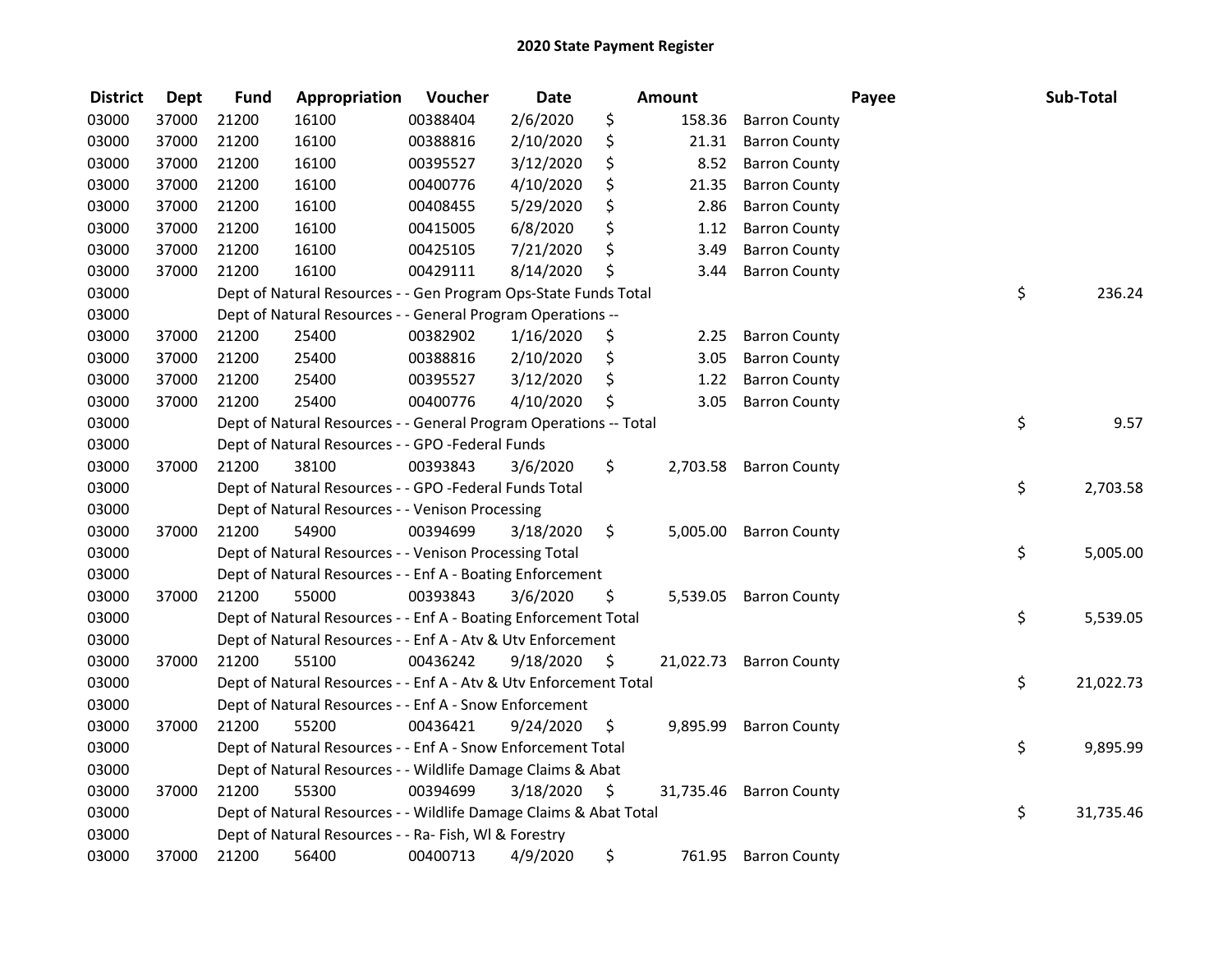| <b>District</b> | <b>Dept</b> | Fund  | Appropriation                                                      | Voucher  | <b>Date</b>   |     | Amount    |                         | Payee | Sub-Total  |
|-----------------|-------------|-------|--------------------------------------------------------------------|----------|---------------|-----|-----------|-------------------------|-------|------------|
| 03000           |             |       | Dept of Natural Resources - - Ra- Fish, WI & Forestry Total        |          |               |     |           |                         | \$    | 761.95     |
| 03000           |             |       | Dept of Natural Resources - - Ra- Suppl Snow Trail Aids            |          |               |     |           |                         |       |            |
| 03000           | 37000       | 21200 | 56900                                                              | 00386394 | 1/30/2020     | \$  |           | 11,387.22 Barron County |       |            |
| 03000           |             |       | Dept of Natural Resources - - Ra- Suppl Snow Trail Aids Total      |          |               |     |           |                         | \$    | 11,387.22  |
| 03000           |             |       | Dept of Natural Resources - - Resaids - Cnty Forst & Admin         |          |               |     |           |                         |       |            |
| 03000           | 37000       | 21200 | 57200                                                              | 00395727 | 3/16/2020     | \$  | 10,121.68 | <b>Barron County</b>    |       |            |
| 03000           | 37000       | 21200 | 57200                                                              | 00453765 | 12/24/2020 \$ |     | 8,400.00  | <b>Barron County</b>    |       |            |
| 03000           |             |       | Dept of Natural Resources - - Resaids - Cnty Forst & Admin Total   |          |               |     |           |                         | \$    | 18,521.68  |
| 03000           |             |       | Dept of Natural Resources - - Ra- Cnty Snow Trail & Area Aid       |          |               |     |           |                         |       |            |
| 03000           | 37000       | 21200 | 57400                                                              | 00429178 | 8/17/2020     | -\$ | 8,087.00  | <b>Barron County</b>    |       |            |
| 03000           |             |       | Dept of Natural Resources - - Ra- Cnty Snow Trail & Area Aid Total |          |               |     |           |                         | \$    | 8,087.00   |
| 03000           |             |       | Dept of Natural Resources - - Ra- Snowmobile Trail Areas           |          |               |     |           |                         |       |            |
| 03000           | 37000       | 21200 | 57500                                                              | 00431966 | 8/27/2020     | \$  | 45,495.00 | <b>Barron County</b>    |       |            |
| 03000           | 37000       | 21200 | 57500                                                              | 00433510 | 9/3/2020      | \$  | 45,495.00 | <b>Barron County</b>    |       |            |
| 03000           | 37000       | 21200 | 57500                                                              | 00438127 | 9/30/2020     | \$  | 17,072.72 | <b>Barron County</b>    |       |            |
| 03000           |             |       | Dept of Natural Resources - - Ra- Snowmobile Trail Areas Total     |          |               |     |           |                         | \$    | 108,062.72 |
| 03000           |             |       | Dept of Natural Resources - - Ra- Atv Prj Aids, Gas Tax Pymt       |          |               |     |           |                         |       |            |
| 03000           | 37000       | 21200 | 57600                                                              | 00429170 | 8/17/2020     | \$  | 28,911.53 | <b>Barron County</b>    |       |            |
| 03000           | 37000       | 21200 | 57600                                                              | 00429173 | 8/17/2020     | \$  | 1,760.00  | <b>Barron County</b>    |       |            |
| 03000           | 37000       | 21200 | 57600                                                              | 00429174 | 8/17/2020     | \$  | 1,400.00  | <b>Barron County</b>    |       |            |
| 03000           | 37000       | 21200 | 57600                                                              | 00433461 | 9/9/2020      | \$  | 1,760.00  | <b>Barron County</b>    |       |            |
| 03000           | 37000       | 21200 | 57600                                                              | 00433498 | 9/3/2020      | \$  | 2,800.00  | <b>Barron County</b>    |       |            |
| 03000           | 37000       | 21200 | 57600                                                              | 00433509 | 9/3/2020      | \$  | 36,390.00 | <b>Barron County</b>    |       |            |
| 03000           |             |       | Dept of Natural Resources - - Ra- Atv Prj Aids, Gas Tax Pymt Total |          |               |     |           |                         | \$    | 73,021.53  |
| 03000           |             |       | Dept of Natural Resources - - Ra- Atv Project Aids                 |          |               |     |           |                         |       |            |
| 03000           | 37000       | 21200 | 57700                                                              | 00429175 | 8/17/2020     | \$  | 8,202.12  | <b>Barron County</b>    |       |            |
| 03000           |             |       | Dept of Natural Resources - - Ra- Atv Project Aids Total           |          |               |     |           |                         | \$    | 8,202.12   |
| 03000           |             |       | Dept of Natural Resources - - GPO--State Funds                     |          |               |     |           |                         |       |            |
| 03000           | 37000       | 21200 | 86100                                                              | 00382607 | 1/21/2020     | \$  | 25.00     | <b>Barron County</b>    |       |            |
| 03000           | 37000       | 21200 | 86100                                                              | 00386666 | 1/31/2020     | \$  | 1,838.08  | <b>Barron County</b>    |       |            |
| 03000           | 37000       | 21200 | 86100                                                              | 00389571 | 2/18/2020     | \$  | 1,838.08  | <b>Barron County</b>    |       |            |
| 03000           | 37000       | 21200 | 86100                                                              | 00397545 | 3/24/2020     | \$  | 1,838.08  | <b>Barron County</b>    |       |            |
| 03000           | 37000       | 21200 | 86100                                                              | 00407057 | 4/30/2020     | \$  | 1,838.08  | <b>Barron County</b>    |       |            |
| 03000           | 37000       | 21200 | 86100                                                              | 00412453 | 6/3/2020      | \$  | 1,838.08  | <b>Barron County</b>    |       |            |
| 03000           | 37000       | 21200 | 86100                                                              | 00421074 | 7/3/2020      | \$  | 1,838.08  | <b>Barron County</b>    |       |            |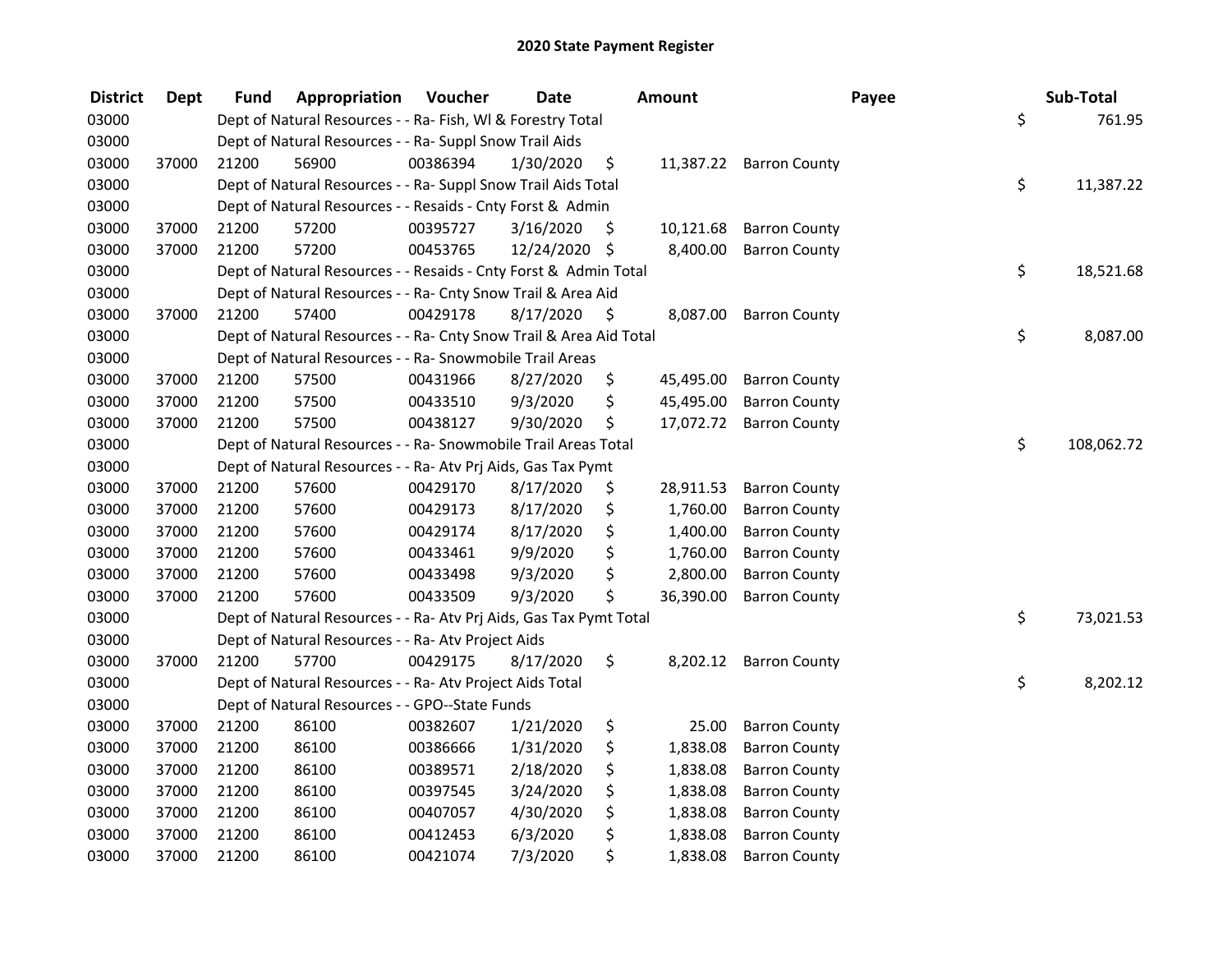| <b>District</b> | <b>Dept</b> | <b>Fund</b> | Appropriation                                                      | Voucher  | <b>Date</b>   |     | Amount     |                      | Payee | Sub-Total  |
|-----------------|-------------|-------------|--------------------------------------------------------------------|----------|---------------|-----|------------|----------------------|-------|------------|
| 03000           | 37000       | 21200       | 86100                                                              | 00427072 | 7/31/2020     | \$  | 1,838.08   | <b>Barron County</b> |       |            |
| 03000           | 37000       | 21200       | 86100                                                              | 00433215 | 9/1/2020      | \$  | 1,838.08   | <b>Barron County</b> |       |            |
| 03000           | 37000       | 21200       | 86100                                                              | 00439417 | 10/1/2020     | \$  | 1,838.08   | <b>Barron County</b> |       |            |
| 03000           | 37000       | 21200       | 86100                                                              | 00445068 | 11/4/2020     | \$  | 1,838.08   | <b>Barron County</b> |       |            |
| 03000           | 37000       | 21200       | 86100                                                              | 00449323 | 11/30/2020    | \$  | 1,838.08   | <b>Barron County</b> |       |            |
| 03000           | 37000       | 21200       | 86100                                                              | 00452717 | 12/30/2020    | \$  | 1,838.08   | <b>Barron County</b> |       |            |
| 03000           |             |             | Dept of Natural Resources - - GPO--State Funds Total               |          |               |     |            |                      | \$    | 22,081.96  |
| 03000           |             |             | Dept of Natural Resources - - Petrostorage Envr Remd Awards        |          |               |     |            |                      |       |            |
| 03000           | 37000       | 27200       | 66700                                                              | 00389832 | 2/14/2020     | \$. | 6,123.37   | <b>Barron County</b> |       |            |
| 03000           | 37000       | 27200       | 66700                                                              | 00412195 | 5/28/2020     | \$  | 8,913.39   | <b>Barron County</b> |       |            |
| 03000           | 37000       | 27200       | 66700                                                              | 00425856 | 7/21/2020     | \$  | 1,381.08   | <b>Barron County</b> |       |            |
| 03000           |             |             | Dept of Natural Resources - - Petrostorage Envr Remd Awards Total  |          |               |     |            |                      | \$    | 16,417.84  |
| 03000           |             |             | Dept of Natural Resources - - Fin Asst For Responsible Units       |          |               |     |            |                      |       |            |
| 03000           | 37000       | 27400       | 67000                                                              | 00412558 | 5/29/2020     | -\$ | 79,227.56  | <b>Barron County</b> |       |            |
| 03000           |             |             | Dept of Natural Resources - - Fin Asst For Responsible Units Total |          |               |     |            |                      | \$    | 79,227.56  |
| 03000           |             |             | Dept of Natural Resources - - Recycling Consolidation Grants       |          |               |     |            |                      |       |            |
| 03000           | 37000       | 27400       | 67300                                                              | 00412558 | 5/29/2020     | \$  | 8,756.57   | <b>Barron County</b> |       |            |
| 03000           |             |             | Dept of Natural Resources - - Recycling Consolidation Grants Total |          |               |     |            |                      | \$    | 8,756.57   |
| 03000           |             |             | Dept of Natural Resources - - GPO - Sd Water Loan Prog, Fed        |          |               |     |            |                      |       |            |
| 03000           | 37000       | 57300       | 48200                                                              | 00386256 | 1/28/2020     | \$  | 9,674.25   | <b>Barron County</b> |       |            |
| 03000           | 37000       | 57300       | 48200                                                              | 00400356 | 4/8/2020      | \$  | 6,648.00   | <b>Barron County</b> |       |            |
| 03000           | 37000       | 57300       | 48200                                                              | 00418808 | 7/16/2020     | \$  | 6,648.00   | <b>Barron County</b> |       |            |
| 03000           | 37000       | 57300       | 48200                                                              | 00436773 | 10/21/2020 \$ |     | 6,648.00   | <b>Barron County</b> |       |            |
| 03000           |             |             | Dept of Natural Resources - - GPO - Sd Water Loan Prog, Fed Total  |          |               |     |            |                      | \$    | 29,618.25  |
| 03000           |             |             | WI Dept of Transportation - - Local supplement                     |          |               |     |            |                      |       |            |
| 03000           | 39500       | 10000       | 20700                                                              | 00617637 | 11/20/2020    | \$  | 321,719.64 | <b>Barron County</b> |       |            |
| 03000           |             |             | WI Dept of Transportation - - Local supplement Total               |          |               |     |            |                      | \$    | 321,719.64 |
| 03000           |             |             | WI Dept of Transportation - - Eldly&Disa Co/Aid Sf                 |          |               |     |            |                      |       |            |
| 03000           | 39500       | 21100       | 16800                                                              | 00481631 | 1/15/2020     | \$  | 150,893.00 | <b>Barron County</b> |       |            |
| 03000           | 39500       | 21100       | 16800                                                              | 00513074 | 4/9/2020      | \$  | 699.92     | <b>Barron County</b> |       |            |
| 03000           |             |             | WI Dept of Transportation - - Eldly&Disa Co/Aid Sf Total           |          |               |     |            |                      | \$    | 151,592.92 |
| 03000           |             |             | WI Dept of Transportation - - Hwy Sfty Loc Aid Ffd                 |          |               |     |            |                      |       |            |
| 03000           | 39500       | 21100       | 18500                                                              | 00563773 | 8/11/2020     | \$  | 4,000.00   | <b>Barron County</b> |       |            |
| 03000           |             |             | WI Dept of Transportation - - Hwy Sfty Loc Aid Ffd Total           |          |               |     |            |                      | \$    | 4,000.00   |
| 03000           |             |             | WI Dept of Transportation - - Trans Aids To Co.-Sf                 |          |               |     |            |                      |       |            |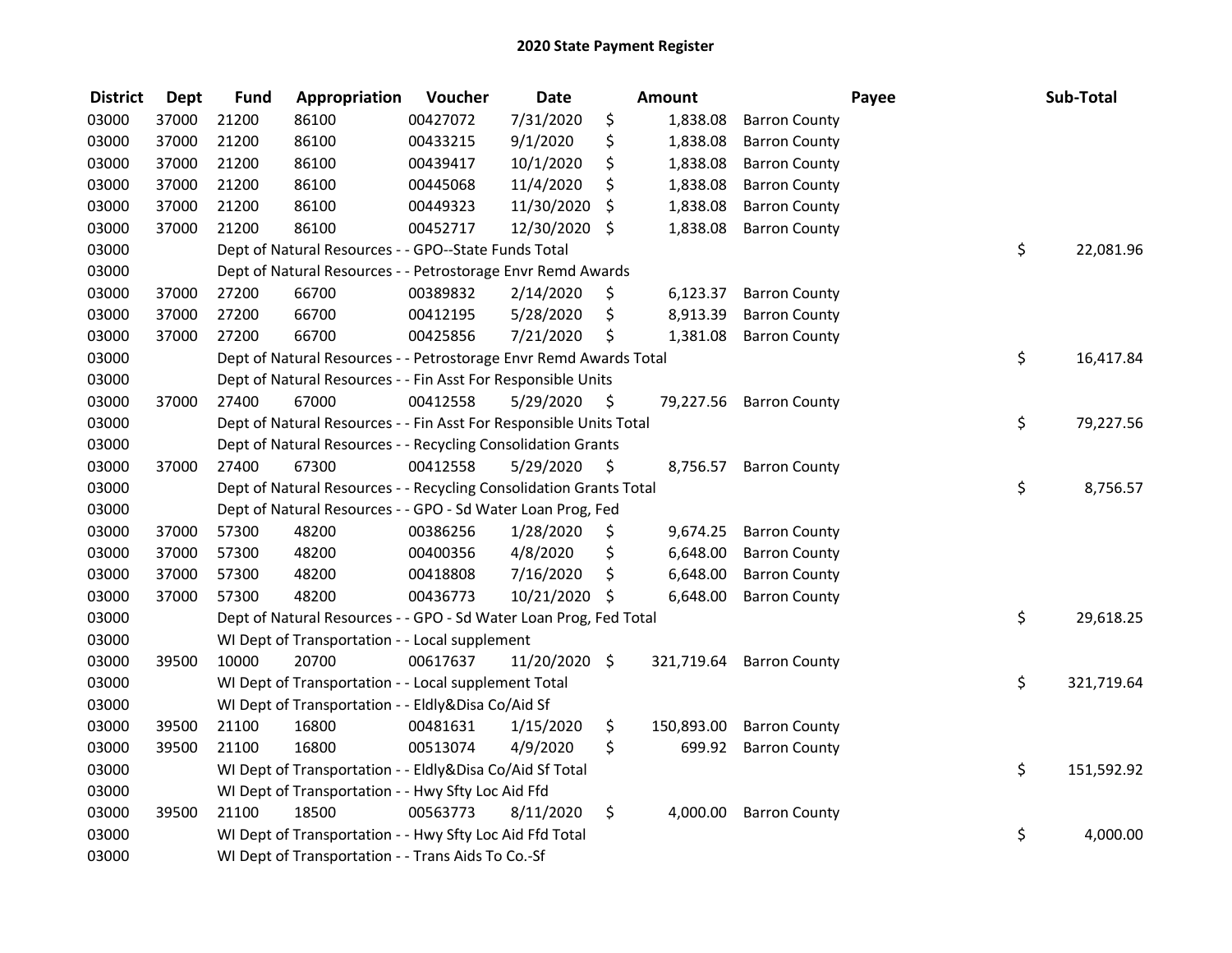| <b>District</b> | <b>Dept</b> | <b>Fund</b> | Appropriation                                            | Voucher  | <b>Date</b> | Amount             |                      | Payee | Sub-Total         |
|-----------------|-------------|-------------|----------------------------------------------------------|----------|-------------|--------------------|----------------------|-------|-------------------|
| 03000           | 39500       | 21100       | 19000                                                    | 00475426 | 1/6/2020    | \$<br>249,376.28   | <b>Barron County</b> |       |                   |
| 03000           | 39500       | 21100       | 19000                                                    | 00542273 | 7/6/2020    | \$<br>498,752.56   | <b>Barron County</b> |       |                   |
| 03000           | 39500       | 21100       | 19000                                                    | 00585099 | 10/5/2020   | \$<br>249,376.29   | <b>Barron County</b> |       |                   |
| 03000           |             |             | WI Dept of Transportation - - Trans Aids To Co.-Sf Total |          |             |                    |                      |       | \$<br>997,505.13  |
| 03000           |             |             | WI Dept of Transportation - - Loc Trns FacI Implfd       |          |             |                    |                      |       |                   |
| 03000           | 39500       | 21100       | 27600                                                    | 00509587 | 3/30/2020   | \$<br>449.61       | <b>Barron County</b> |       |                   |
| 03000           | 39500       | 21100       | 27600                                                    | 00553632 | 7/23/2020   | \$<br>181.39       | <b>Barron County</b> |       |                   |
| 03000           | 39500       | 21100       | 27600                                                    | 00561331 | 8/5/2020    | \$<br>181.39       | <b>Barron County</b> |       |                   |
| 03000           | 39500       | 21100       | 27600                                                    | 00565472 | 8/11/2020   | \$<br>339.31       | <b>Barron County</b> |       |                   |
| 03000           | 39500       | 21100       | 27600                                                    | 00617637 | 11/20/2020  | \$<br>(32, 171.96) | <b>Barron County</b> |       |                   |
| 03000           |             |             | WI Dept of Transportation - - Loc Trns Facl Implfd Total |          |             |                    |                      |       | \$<br>(31,020.26) |
| 03000           |             |             | WI Dept of Transportation - - Loc Rd Imp Prg St Fd       |          |             |                    |                      |       |                   |
| 03000           | 39500       | 21100       | 27800                                                    | 00555776 | 7/31/2020   | \$<br>7,328.13     | <b>Barron County</b> |       |                   |
| 03000           |             |             | WI Dept of Transportation - - Loc Rd Imp Prg St Fd Total |          |             |                    |                      |       | \$<br>7,328.13    |
| 03000           |             |             | WI Dept of Transportation - - St Hwy Rehab, Sf           |          |             |                    |                      |       |                   |
| 03000           | 39500       | 21100       | 36300                                                    | 00485700 | 1/28/2020   | \$<br>6.00         | <b>Barron County</b> |       |                   |
| 03000           | 39500       | 21100       | 36300                                                    | 00493892 | 2/18/2020   | \$<br>7,695.28     | <b>Barron County</b> |       |                   |
| 03000           | 39500       | 21100       | 36300                                                    | 00496372 | 3/2/2020    | \$<br>7.00         | <b>Barron County</b> |       |                   |
| 03000           | 39500       | 21100       | 36300                                                    | 00518601 | 4/23/2020   | \$<br>16.00        | <b>Barron County</b> |       |                   |
| 03000           | 39500       | 21100       | 36300                                                    | 00520654 | 4/29/2020   | \$<br>9.00         | <b>Barron County</b> |       |                   |
| 03000           | 39500       | 21100       | 36300                                                    | 00627304 | 12/14/2020  | \$<br>2.00         | <b>Barron County</b> |       |                   |
| 03000           |             |             | WI Dept of Transportation - - St Hwy Rehab, Sf Total     |          |             |                    |                      |       | \$<br>7,735.28    |
| 03000           |             |             | WI Dept of Transportation - - Hwy Mgmt & Opers Sf        |          |             |                    |                      |       |                   |
| 03000           | 39500       | 21100       | 36500                                                    | 00486416 | 2/6/2020    | \$<br>66.27        | <b>Barron County</b> |       |                   |
| 03000           | 39500       | 21100       | 36500                                                    | 00508245 | 7/1/2020    | \$<br>43.92        | <b>Barron County</b> |       |                   |
| 03000           | 39500       | 21100       | 36500                                                    | 00510167 | 4/2/2020    | \$<br>649.24       | <b>Barron County</b> |       |                   |
| 03000           | 39500       | 21100       | 36500                                                    | 00510168 | 4/2/2020    | \$<br>366.73       | <b>Barron County</b> |       |                   |
| 03000           | 39500       | 21100       | 36500                                                    | 00521834 | 5/4/2020    | \$<br>60.14        | <b>Barron County</b> |       |                   |
| 03000           | 39500       | 21100       | 36500                                                    | 00565472 | 8/11/2020   | \$<br>440.53       | <b>Barron County</b> |       |                   |
| 03000           | 39500       | 21100       | 36500                                                    | 00593709 | 10/2/2020   | \$<br>35,945.01    | <b>Barron County</b> |       |                   |
| 03000           | 39500       | 21100       | 36500                                                    | 00616513 | 11/18/2020  | \$<br>7,878.00     | <b>Barron County</b> |       |                   |
| 03000           | 39500       | 21100       | 36500                                                    | 00626660 | 12/14/2020  | \$<br>378.00       | <b>Barron County</b> |       |                   |
| 03000           |             |             | WI Dept of Transportation - - Hwy Mgmt & Opers Sf Total  |          |             |                    |                      |       | \$<br>45,827.84   |
| 03000           |             |             | WI Dept of Transportation - - Routine Maint Sf           |          |             |                    |                      |       |                   |
| 03000           | 39500       | 21100       | 36800                                                    | 00485138 | 1/24/2020   | \$<br>67,044.60    | <b>Barron County</b> |       |                   |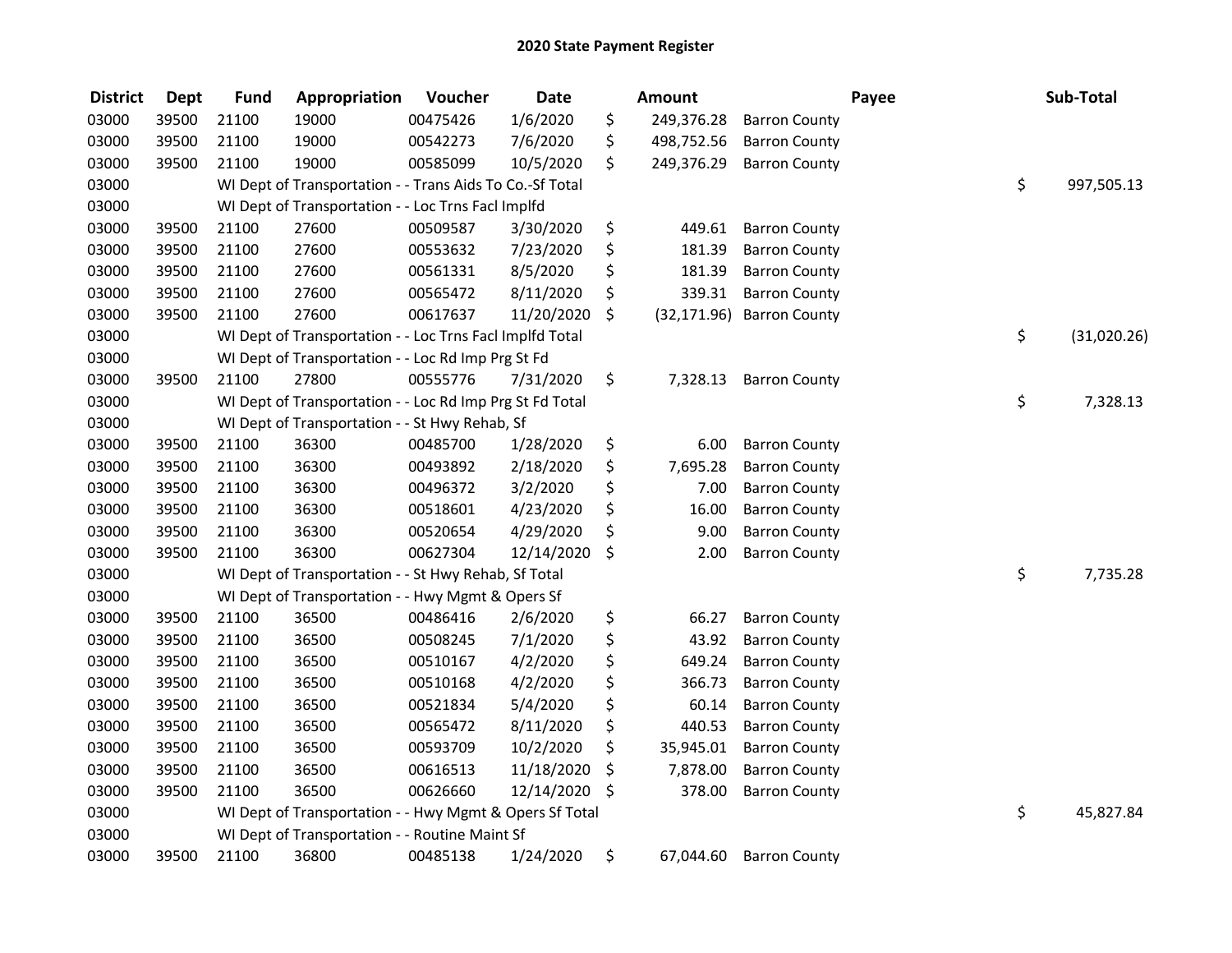| <b>District</b> | <b>Dept</b> | <b>Fund</b> | Appropriation | Voucher  | <b>Date</b> | <b>Amount</b>    |                      | Payee | Sub-Total |
|-----------------|-------------|-------------|---------------|----------|-------------|------------------|----------------------|-------|-----------|
| 03000           | 39500       | 21100       | 36800         | 00485151 | 1/30/2020   | \$<br>83,912.47  | <b>Barron County</b> |       |           |
| 03000           | 39500       | 21100       | 36800         | 00486389 | 1/30/2020   | \$<br>32,012.49  | <b>Barron County</b> |       |           |
| 03000           | 39500       | 21100       | 36800         | 00486411 | 1/30/2020   | \$<br>45,588.92  | <b>Barron County</b> |       |           |
| 03000           | 39500       | 21100       | 36800         | 00486416 | 2/6/2020    | \$<br>93,222.14  | <b>Barron County</b> |       |           |
| 03000           | 39500       | 21100       | 36800         | 00486421 | 2/6/2020    | \$<br>134,180.26 | <b>Barron County</b> |       |           |
| 03000           | 39500       | 21100       | 36800         | 00492521 | 2/20/2020   | \$<br>40,284.45  | <b>Barron County</b> |       |           |
| 03000           | 39500       | 21100       | 36800         | 00492522 | 2/20/2020   | \$<br>13,251.28  | <b>Barron County</b> |       |           |
| 03000           | 39500       | 21100       | 36800         | 00493892 | 2/18/2020   | \$<br>3,055.77   | <b>Barron County</b> |       |           |
| 03000           | 39500       | 21100       | 36800         | 00493893 | 2/18/2020   | \$<br>308,210.85 | <b>Barron County</b> |       |           |
| 03000           | 39500       | 21100       | 36800         | 00500063 | 3/5/2020    | \$<br>225,268.03 | <b>Barron County</b> |       |           |
| 03000           | 39500       | 21100       | 36800         | 00500535 | 3/6/2020    | \$<br>162,688.10 | <b>Barron County</b> |       |           |
| 03000           | 39500       | 21100       | 36800         | 00508245 | 7/1/2020    | \$<br>371.15     | <b>Barron County</b> |       |           |
| 03000           | 39500       | 21100       | 36800         | 00509707 | 3/31/2020   | \$<br>3,770.43   | <b>Barron County</b> |       |           |
| 03000           | 39500       | 21100       | 36800         | 00510167 | 4/2/2020    | \$<br>764.41     | <b>Barron County</b> |       |           |
| 03000           | 39500       | 21100       | 36800         | 00510168 | 4/2/2020    | \$<br>14,297.65  | <b>Barron County</b> |       |           |
| 03000           | 39500       | 21100       | 36800         | 00510256 | 4/1/2020    | \$<br>13,365.84  | <b>Barron County</b> |       |           |
| 03000           | 39500       | 21100       | 36800         | 00510324 | 4/1/2020    | \$<br>129,791.91 | <b>Barron County</b> |       |           |
| 03000           | 39500       | 21100       | 36800         | 00521215 | 4/30/2020   | \$<br>200,769.31 | <b>Barron County</b> |       |           |
| 03000           | 39500       | 21100       | 36800         | 00521834 | 5/4/2020    | \$<br>3,647.09   | <b>Barron County</b> |       |           |
| 03000           | 39500       | 21100       | 36800         | 00521910 | 5/4/2020    | \$<br>26,172.00  | <b>Barron County</b> |       |           |
| 03000           | 39500       | 21100       | 36800         | 00536907 | 6/15/2020   | \$<br>708.96     | <b>Barron County</b> |       |           |
| 03000           | 39500       | 21100       | 36800         | 00537893 | 6/16/2020   | \$<br>197,812.29 | <b>Barron County</b> |       |           |
| 03000           | 39500       | 21100       | 36800         | 00555923 | 7/27/2020   | \$<br>59,020.64  | <b>Barron County</b> |       |           |
| 03000           | 39500       | 21100       | 36800         | 00560509 | 8/5/2020    | \$<br>525.30     | <b>Barron County</b> |       |           |
| 03000           | 39500       | 21100       | 36800         | 00561331 | 8/5/2020    | \$<br>807.77     | <b>Barron County</b> |       |           |
| 03000           | 39500       | 21100       | 36800         | 00562971 | 8/7/2020    | \$<br>10,288.29  | <b>Barron County</b> |       |           |
| 03000           | 39500       | 21100       | 36800         | 00565472 | 8/11/2020   | \$<br>141.27     | <b>Barron County</b> |       |           |
| 03000           | 39500       | 21100       | 36800         | 00574360 | 8/27/2020   | \$<br>86,914.46  | <b>Barron County</b> |       |           |
| 03000           | 39500       | 21100       | 36800         | 00574362 | 8/27/2020   | \$<br>9,084.84   | <b>Barron County</b> |       |           |
| 03000           | 39500       | 21100       | 36800         | 00581948 | 9/14/2020   | \$<br>79,500.71  | <b>Barron County</b> |       |           |
| 03000           | 39500       | 21100       | 36800         | 00589452 | 9/23/2020   | \$<br>1,031.40   | <b>Barron County</b> |       |           |
| 03000           | 39500       | 21100       | 36800         | 00589674 | 9/24/2020   | \$<br>8,015.50   | <b>Barron County</b> |       |           |
| 03000           | 39500       | 21100       | 36800         | 00591197 | 9/28/2020   | \$<br>831.93     | <b>Barron County</b> |       |           |
| 03000           | 39500       | 21100       | 36800         | 00592443 | 9/29/2020   | \$<br>74,908.56  | <b>Barron County</b> |       |           |
| 03000           | 39500       | 21100       | 36800         | 00593663 | 10/2/2020   | \$<br>7,293.30   | <b>Barron County</b> |       |           |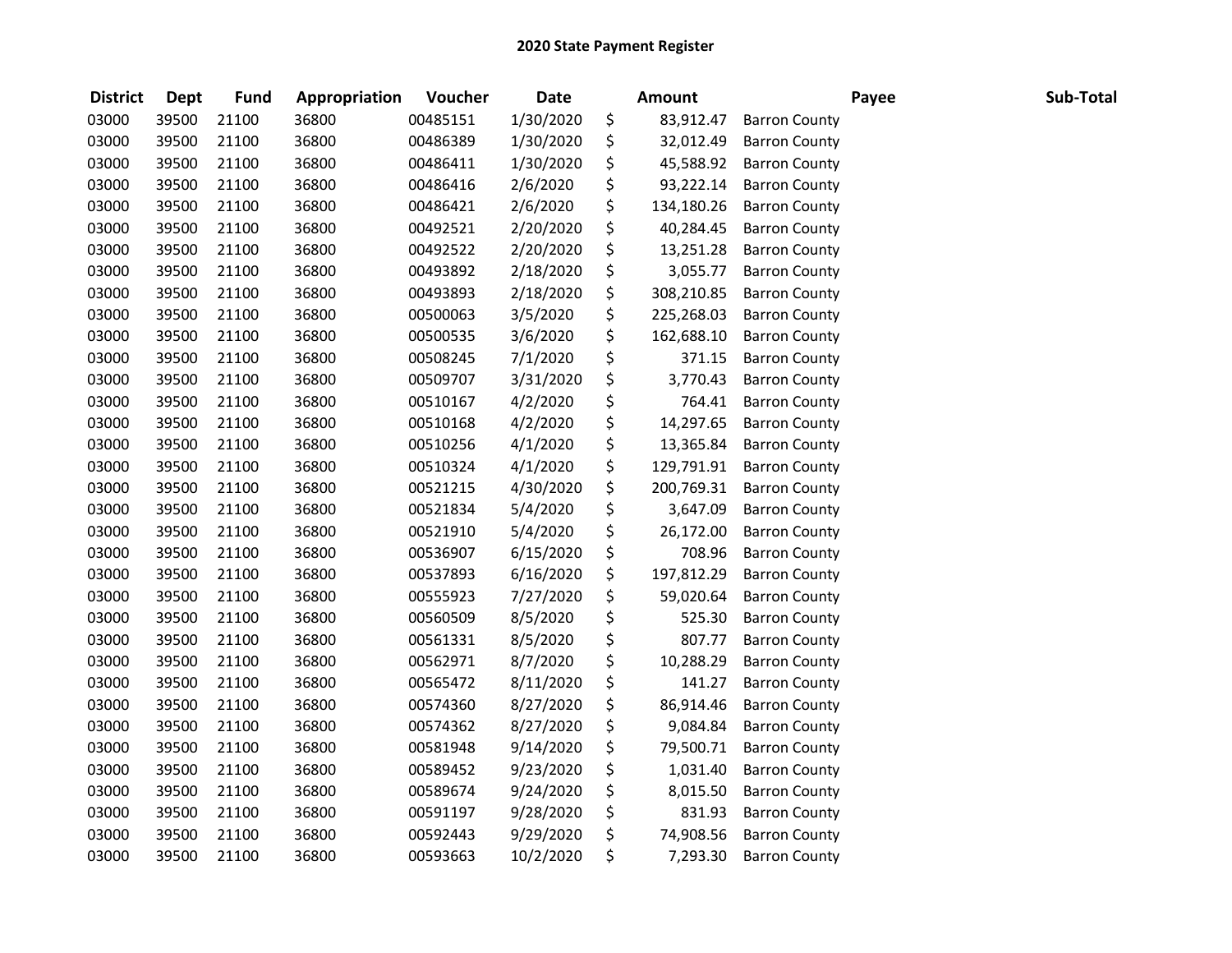| <b>District</b> | <b>Dept</b> | <b>Fund</b> | Appropriation                                                      | Voucher  | <b>Date</b>   | <b>Amount</b>    |                      | Payee | Sub-Total    |
|-----------------|-------------|-------------|--------------------------------------------------------------------|----------|---------------|------------------|----------------------|-------|--------------|
| 03000           | 39500       | 21100       | 36800                                                              | 00596507 | 10/8/2020     | \$<br>40,665.45  | <b>Barron County</b> |       |              |
| 03000           | 39500       | 21100       | 36800                                                              | 00614725 | 11/12/2020    | \$<br>738.02     | <b>Barron County</b> |       |              |
| 03000           | 39500       | 21100       | 36800                                                              | 00617603 | 11/18/2020    | \$<br>92,046.13  | <b>Barron County</b> |       |              |
| 03000           | 39500       | 21100       | 36800                                                              | 00629191 | 12/17/2020    | \$<br>115,471.83 | <b>Barron County</b> |       |              |
| 03000           |             |             | WI Dept of Transportation - - Routine Maint Sf Total               |          |               |                  |                      | \$    | 2,387,475.80 |
| 03000           |             |             | WI Dept of Transportation - - Adm & Planning Sfd                   |          |               |                  |                      |       |              |
| 03000           | 39500       | 21100       | 36900                                                              | 00485151 | 1/30/2020     | \$<br>143.40     | <b>Barron County</b> |       |              |
| 03000           | 39500       | 21100       | 36900                                                              | 00493892 | 2/18/2020     | \$<br>41.95      | <b>Barron County</b> |       |              |
| 03000           |             |             | WI Dept of Transportation - - Adm & Planning Sfd Total             |          |               |                  |                      | \$    | 185.35       |
| 03000           |             |             | WI Dept of Transportation - - Hwy Mgmt & Opers Lf                  |          |               |                  |                      |       |              |
| 03000           | 39500       | 21100       | 37500                                                              | 00493892 | 2/18/2020     | \$<br>259.01     | <b>Barron County</b> |       |              |
| 03000           | 39500       | 21100       | 37500                                                              | 00560509 | 8/5/2020      | \$<br>108.54     | <b>Barron County</b> |       |              |
| 03000           |             |             | WI Dept of Transportation - - Hwy Mgmt & Opers Lf Total            |          |               |                  |                      | \$    | 367.55       |
| 03000           |             |             | WI Dept of Transportation - - Adm & Planning Fd Fd                 |          |               |                  |                      |       |              |
| 03000           | 39500       | 21100       | 38900                                                              | 00485151 | 1/30/2020     | \$<br>573.60     | <b>Barron County</b> |       |              |
| 03000           | 39500       | 21100       | 38900                                                              | 00493892 | 2/18/2020     | \$<br>167.79     | <b>Barron County</b> |       |              |
| 03000           |             |             | WI Dept of Transportation - - Adm & Planning Fd Fd Total           |          |               |                  |                      | \$    | 741.39       |
| 03000           |             |             | Department of Corrections - - Purchased Services For Offende       |          |               |                  |                      |       |              |
| 03000           | 41000       | 10000       | 11100                                                              | 00334765 | 1/13/2020     | \$<br>5,390.00   | <b>Barron County</b> |       |              |
| 03000           | 41000       | 10000       | 11100                                                              | 00342656 | 2/18/2020     | \$<br>3,882.50   | <b>Barron County</b> |       |              |
| 03000           | 41000       | 10000       | 11100                                                              | 00342684 | 2/19/2020     | \$<br>4,322.50   | <b>Barron County</b> |       |              |
| 03000           | 41000       | 10000       | 11100                                                              | 00347195 | 3/11/2020     | \$<br>4,017.50   | <b>Barron County</b> |       |              |
| 03000           | 41000       | 10000       | 11100                                                              | 00372224 | 7/13/2020     | \$<br>2,997.50   | <b>Barron County</b> |       |              |
| 03000           | 41000       | 10000       | 11100                                                              | 00372252 | 7/13/2020     | \$<br>4,215.00   | <b>Barron County</b> |       |              |
| 03000           | 41000       | 10000       | 11100                                                              | 00372256 | 7/13/2020     | \$<br>3,300.00   | <b>Barron County</b> |       |              |
| 03000           | 41000       | 10000       | 11100                                                              | 00372980 | 7/15/2020     | \$<br>3,815.00   | <b>Barron County</b> |       |              |
| 03000           | 41000       | 10000       | 11100                                                              | 00388939 | 10/14/2020    | \$<br>4,167.50   | <b>Barron County</b> |       |              |
| 03000           | 41000       | 10000       | 11100                                                              | 00388941 | 10/14/2020    | \$<br>3,755.00   | <b>Barron County</b> |       |              |
| 03000           | 41000       | 10000       | 11100                                                              | 00388959 | 10/14/2020    | \$<br>1,632.87   | <b>Barron County</b> |       |              |
| 03000           | 41000       | 10000       | 11100                                                              | 00395038 | 11/17/2020 \$ | 2,265.00         | <b>Barron County</b> |       |              |
| 03000           |             |             | Department of Corrections - - Purchased Services For Offende Total |          |               |                  |                      | \$    | 43,760.37    |
| 03000           |             |             | Department of Corrections - - Corrections Contracts And Agre       |          |               |                  |                      |       |              |
| 03000           | 41000       | 10000       | 11400                                                              | 00332263 | 1/2/2020      | \$<br>6,844.18   | <b>Barron County</b> |       |              |
| 03000           | 41000       | 10000       | 11400                                                              | 00355187 | 4/23/2020     | \$<br>3,241.98   | <b>Barron County</b> |       |              |
| 03000           | 41000       | 10000       | 11400                                                              | 00357071 | 5/1/2020      | \$<br>5,146.00   | <b>Barron County</b> |       |              |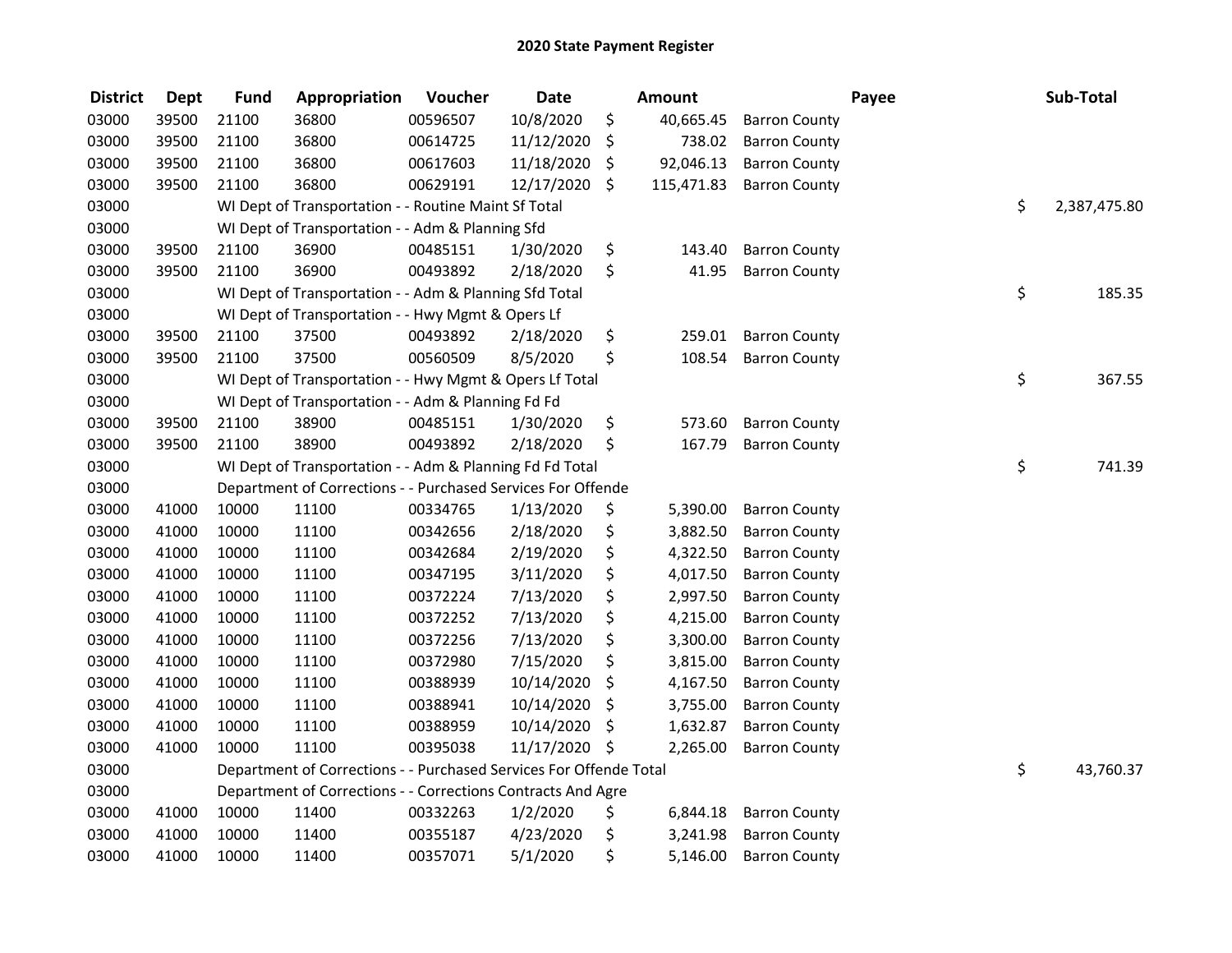| <b>District</b> | <b>Dept</b> | <b>Fund</b> | Appropriation                                                      | Voucher  | <b>Date</b>   |                     | <b>Amount</b> | Payee                                                                                                         | Sub-Total        |
|-----------------|-------------|-------------|--------------------------------------------------------------------|----------|---------------|---------------------|---------------|---------------------------------------------------------------------------------------------------------------|------------------|
| 03000           | 41000       | 10000       | 11400                                                              | 00359761 | 5/22/2020     | \$                  | 13,019.38     | <b>Barron County</b>                                                                                          |                  |
| 03000           | 41000       | 10000       | 11400                                                              | 00360126 | 5/18/2020     | \$                  | 4,579.94      | <b>Barron County</b>                                                                                          |                  |
| 03000           | 41000       | 10000       | 11400                                                              | 00362766 | 6/1/2020      | \$                  | 2,212.78      | <b>Barron County</b>                                                                                          |                  |
| 03000           | 41000       | 10000       | 11400                                                              | 00363210 | 6/2/2020      | \$                  | 4,837.24      | <b>Barron County</b>                                                                                          |                  |
| 03000           | 41000       | 10000       | 11400                                                              | 00364090 | 6/8/2020      | \$                  | 3,808.04      | <b>Barron County</b>                                                                                          |                  |
| 03000           | 41000       | 10000       | 11400                                                              | 00365573 | 6/23/2020     | \$                  | 18,731.44     | <b>Barron County</b>                                                                                          |                  |
| 03000           | 41000       | 10000       | 11400                                                              | 00366842 | 6/22/2020     | \$                  | 4,322.64      | <b>Barron County</b>                                                                                          |                  |
| 03000           | 41000       | 10000       | 11400                                                              | 00371520 | 7/13/2020     | \$                  | 3,859.50      | <b>Barron County</b>                                                                                          |                  |
| 03000           | 41000       | 10000       | 11400                                                              | 00372124 | 7/17/2020     | \$                  | 13,431.06     | <b>Barron County</b>                                                                                          |                  |
| 03000           | 41000       | 10000       | 11400                                                              | 00379141 | 8/21/2020     | \$                  | 6,020.82      | <b>Barron County</b>                                                                                          |                  |
| 03000           | 41000       | 10000       | 11400                                                              | 00379607 | 8/27/2020     | \$                  | 4,528.48      | <b>Barron County</b>                                                                                          |                  |
| 03000           | 41000       | 10000       | 11400                                                              | 00387234 | 10/7/2020     | \$                  | 2,933.22      | <b>Barron County</b>                                                                                          |                  |
| 03000           | 41000       | 10000       | 11400                                                              | 00389870 | 10/21/2020    | \$                  | 2,521.54      | <b>Barron County</b>                                                                                          |                  |
| 03000           | 41000       | 10000       | 11400                                                              | 00396843 | 12/1/2020     | \$                  | 6,483.96      | <b>Barron County</b>                                                                                          |                  |
| 03000           | 41000       | 10000       | 11400                                                              | 00401572 | 12/28/2020 \$ |                     | 7,358.78      | <b>Barron County</b>                                                                                          |                  |
| 03000           |             |             | Department of Corrections - - Corrections Contracts And Agre Total |          |               |                     |               |                                                                                                               | \$<br>113,880.98 |
| 03000           |             |             |                                                                    |          |               |                     |               | Department of Corrections - - Reimbursing Counties For Probation, Extended Supervision And Parole Holds       |                  |
| 03000           | 41000       | 10000       | 11600                                                              | 00392515 | 11/5/2020     | - \$                |               | 41,520.00 Barron County                                                                                       |                  |
| 03000           |             |             |                                                                    |          |               |                     |               | Department of Corrections - - Reimbursing Counties For Probation, Extended Supervision And Parole Holds Total | \$<br>41,520.00  |
| 03000           |             |             | Department of Corrections - - Probation, Parole And Extended       |          |               |                     |               |                                                                                                               |                  |
| 03000           | 41000       | 10000       | 18700                                                              | 00367091 | 6/30/2020     | $\ddot{\mathsf{s}}$ | 3.75          | <b>Barron County</b>                                                                                          |                  |
| 03000           |             |             | Department of Corrections - - Probation, Parole And Extended Total |          |               |                     |               |                                                                                                               | \$<br>3.75       |
| 03000           |             |             | Child Abuse & Neglect Prev Bd - - General Aids                     |          |               |                     |               |                                                                                                               |                  |
| 03000           | 43300       | 10000       | 99000                                                              | 00002349 | 4/24/2020     | \$.                 | 10,881.60     | <b>Barron County</b>                                                                                          |                  |
| 03000           |             |             | Child Abuse & Neglect Prev Bd - - General Aids Total               |          |               |                     |               |                                                                                                               | \$<br>10,881.60  |
| 03000           |             |             | Department of Health Services - - State/Federal Aids               |          |               |                     |               |                                                                                                               |                  |
| 03000           | 43500       | 10000       | 00000                                                              | 92007    | $1/1/2020$ \$ |                     | 420,898.00    | <b>Barron County</b>                                                                                          |                  |
| 03000           | 43500       | 10000       | 00000                                                              | 92008    | $2/1/2020$ \$ |                     | 171,675.00    | <b>Barron County</b>                                                                                          |                  |
| 03000           | 43500       | 10000       | 00000                                                              | 92009    | $3/1/2020$ \$ |                     | 85,747.00     | <b>Barron County</b>                                                                                          |                  |
| 03000           | 43500       | 10000       | 00000                                                              | 92010    | $4/1/2020$ \$ |                     | 322,153.00    | <b>Barron County</b>                                                                                          |                  |
| 03000           | 43500       | 10000       | 00000                                                              | 92011    | $5/1/2020$ \$ |                     | 369,260.00    | <b>Barron County</b>                                                                                          |                  |
| 03000           | 43500       | 10000       | 00000                                                              | 92012    | $6/1/2020$ \$ |                     | 323,904.00    | <b>Barron County</b>                                                                                          |                  |
| 03000           | 43500       | 10000       | 00000                                                              | 92013    | $6/1/2020$ \$ |                     | 51,799.00     | <b>Barron County</b>                                                                                          |                  |
| 03000           | 43500       | 10000       | 00000                                                              | 92100    | $7/1/2020$ \$ |                     | 494,758.00    | <b>Barron County</b>                                                                                          |                  |
| 03000           | 43500       | 10000       | 00000                                                              | 92101    | $8/1/2020$ \$ |                     | 298,804.00    | <b>Barron County</b>                                                                                          |                  |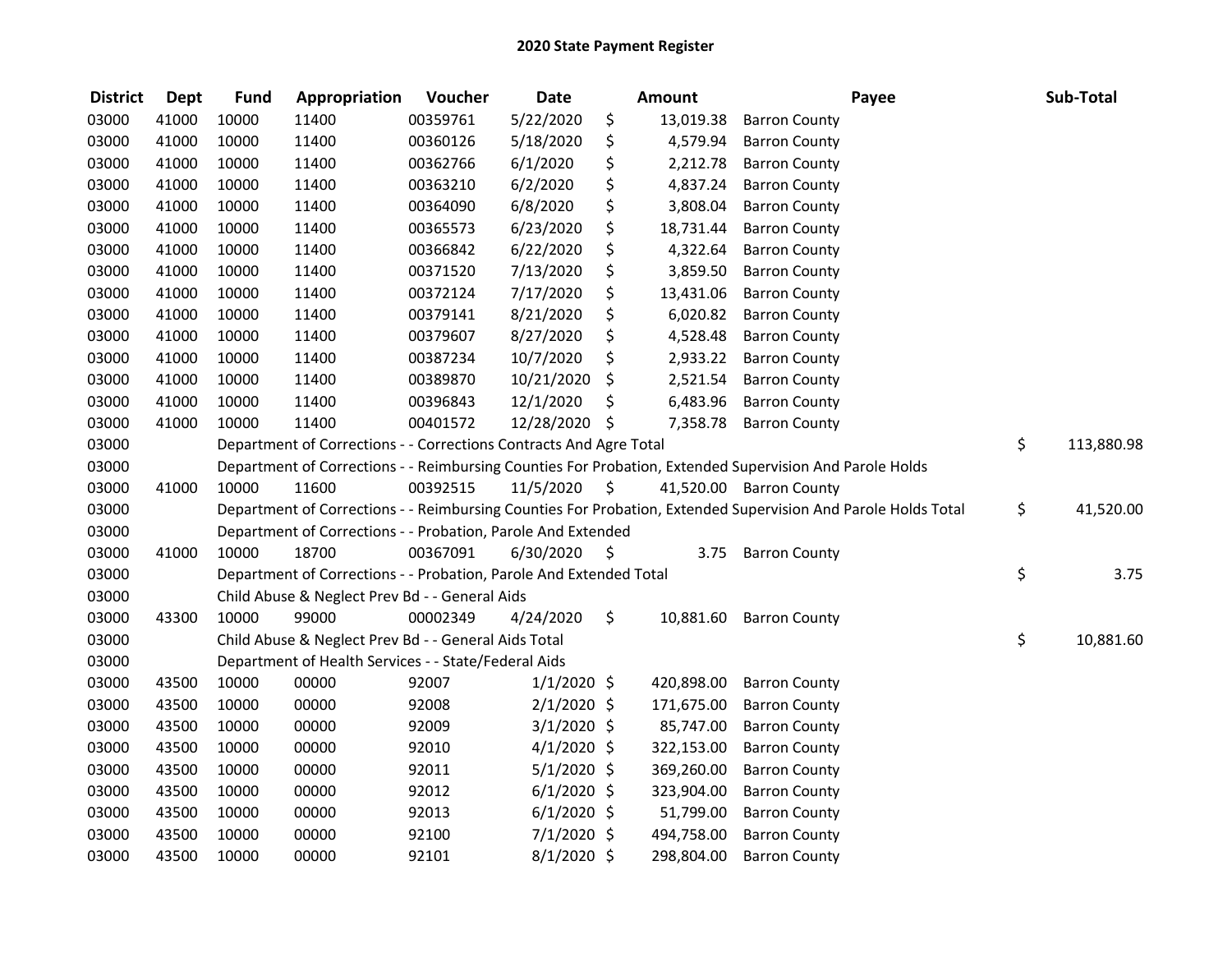| <b>District</b> | <b>Dept</b> | <b>Fund</b> | Appropriation                                                          | Voucher  | <b>Date</b>   | <b>Amount</b> |                      | Payee | Sub-Total          |
|-----------------|-------------|-------------|------------------------------------------------------------------------|----------|---------------|---------------|----------------------|-------|--------------------|
| 03000           | 43500       | 10000       | 00000                                                                  | 92102    | $9/1/2020$ \$ | 382,815.00    | <b>Barron County</b> |       |                    |
| 03000           | 43500       | 10000       | 00000                                                                  | 92103    | 10/1/2020 \$  | 387,145.00    | <b>Barron County</b> |       |                    |
| 03000           | 43500       | 10000       | 00000                                                                  | 92104    | 11/1/2020 \$  | 374,943.00    | <b>Barron County</b> |       |                    |
| 03000           | 43500       | 10000       | 00000                                                                  | 92105    | 12/1/2020 \$  | 531,723.00    | <b>Barron County</b> |       |                    |
| 03000           |             |             | Department of Health Services - - State/Federal Aids Total             |          |               |               |                      |       | \$<br>4,215,624.00 |
| 03000           |             |             | Department of Health Services - - Public Health Dispensaries And       |          |               |               |                      |       |                    |
| 03000           | 43500       | 10000       | 10700                                                                  | 00335984 | 1/22/2020     | \$<br>218.16  | <b>Barron County</b> |       |                    |
| 03000           | 43500       | 10000       | 10700                                                                  | 00335985 | 1/22/2020     | \$<br>180.22  | <b>Barron County</b> |       |                    |
| 03000           | 43500       | 10000       | 10700                                                                  | 00335986 | 1/22/2020     | \$<br>210.66  | <b>Barron County</b> |       |                    |
| 03000           | 43500       | 10000       | 10700                                                                  | 00344476 | 2/25/2020     | \$<br>110.68  | <b>Barron County</b> |       |                    |
| 03000           | 43500       | 10000       | 10700                                                                  | 00351510 | 3/30/2020     | \$<br>151.77  | <b>Barron County</b> |       |                    |
| 03000           | 43500       | 10000       | 10700                                                                  | 00351515 | 3/30/2020     | \$<br>161.24  | <b>Barron County</b> |       |                    |
| 03000           | 43500       | 10000       | 10700                                                                  | 00362543 | 6/26/2020     | \$<br>129.03  | <b>Barron County</b> |       |                    |
| 03000           | 43500       | 10000       | 10700                                                                  | 00362553 | 6/26/2020     | \$<br>151.76  | <b>Barron County</b> |       |                    |
| 03000           | 43500       | 10000       | 10700                                                                  | 00362555 | 6/26/2020     | \$<br>318.73  | <b>Barron County</b> |       |                    |
| 03000           |             |             | Department of Health Services - - Public Health Dispensaries And Total |          |               |               |                      |       | \$<br>1,632.25     |
| 03000           |             |             | Department of Health Services - - Federal Wic Operations               |          |               |               |                      |       |                    |
| 03000           | 43500       | 10000       | 14800                                                                  | 00337041 | 2/5/2020      | \$<br>172.50  | <b>Barron County</b> |       |                    |
| 03000           | 43500       | 10000       | 14800                                                                  | 00342707 | 2/28/2020     | \$<br>277.64  | <b>Barron County</b> |       |                    |
| 03000           | 43500       | 10000       | 14800                                                                  | 00368779 | 7/20/2020     | \$<br>157.50  | <b>Barron County</b> |       |                    |
| 03000           | 43500       | 10000       | 14800                                                                  | 00368799 | 7/29/2020     | \$<br>78.75   | <b>Barron County</b> |       |                    |
| 03000           | 43500       | 10000       | 14800                                                                  | 00368806 | 7/17/2020     | \$<br>236.25  | <b>Barron County</b> |       |                    |
| 03000           | 43500       | 10000       | 14800                                                                  | 00368822 | 7/17/2020     | \$<br>662.57  | <b>Barron County</b> |       |                    |
| 03000           | 43500       | 10000       | 14800                                                                  | 00368825 | 7/17/2020     | \$<br>218.75  | <b>Barron County</b> |       |                    |
| 03000           | 43500       | 10000       | 14800                                                                  | 00373372 | 9/2/2020      | \$<br>87.50   | <b>Barron County</b> |       |                    |
| 03000           | 43500       | 10000       | 14800                                                                  | 00377141 | 9/25/2020     | \$<br>78.75   | <b>Barron County</b> |       |                    |
| 03000           | 43500       | 10000       | 14800                                                                  | 00385683 | 10/30/2020    | \$<br>87.50   | <b>Barron County</b> |       |                    |
| 03000           | 43500       | 10000       | 14800                                                                  | 00390896 | 11/27/2020    | \$<br>96.25   | <b>Barron County</b> |       |                    |
| 03000           | 43500       | 10000       | 14800                                                                  | 00394924 | 12/30/2020    | \$<br>131.25  | <b>Barron County</b> |       |                    |
| 03000           |             |             | Department of Health Services - - Federal Wic Operations Total         |          |               |               |                      |       | \$<br>2,285.21     |
| 03000           |             |             | Department of Health Services - - General Program Operations           |          |               |               |                      |       |                    |
| 03000           | 43500       | 10000       | 40100                                                                  | 00337125 | 1/23/2020     | \$<br>1.00    | <b>Barron County</b> |       |                    |
| 03000           | 43500       | 10000       | 40100                                                                  | 00337126 | 1/23/2020     | \$<br>15.00   | <b>Barron County</b> |       |                    |
| 03000           | 43500       | 10000       | 40100                                                                  | 00338502 | 1/30/2020     | \$<br>1.50    | <b>Barron County</b> |       |                    |
| 03000           | 43500       | 10000       | 40100                                                                  | 00340124 | 2/7/2020      | \$<br>1.50    | <b>Barron County</b> |       |                    |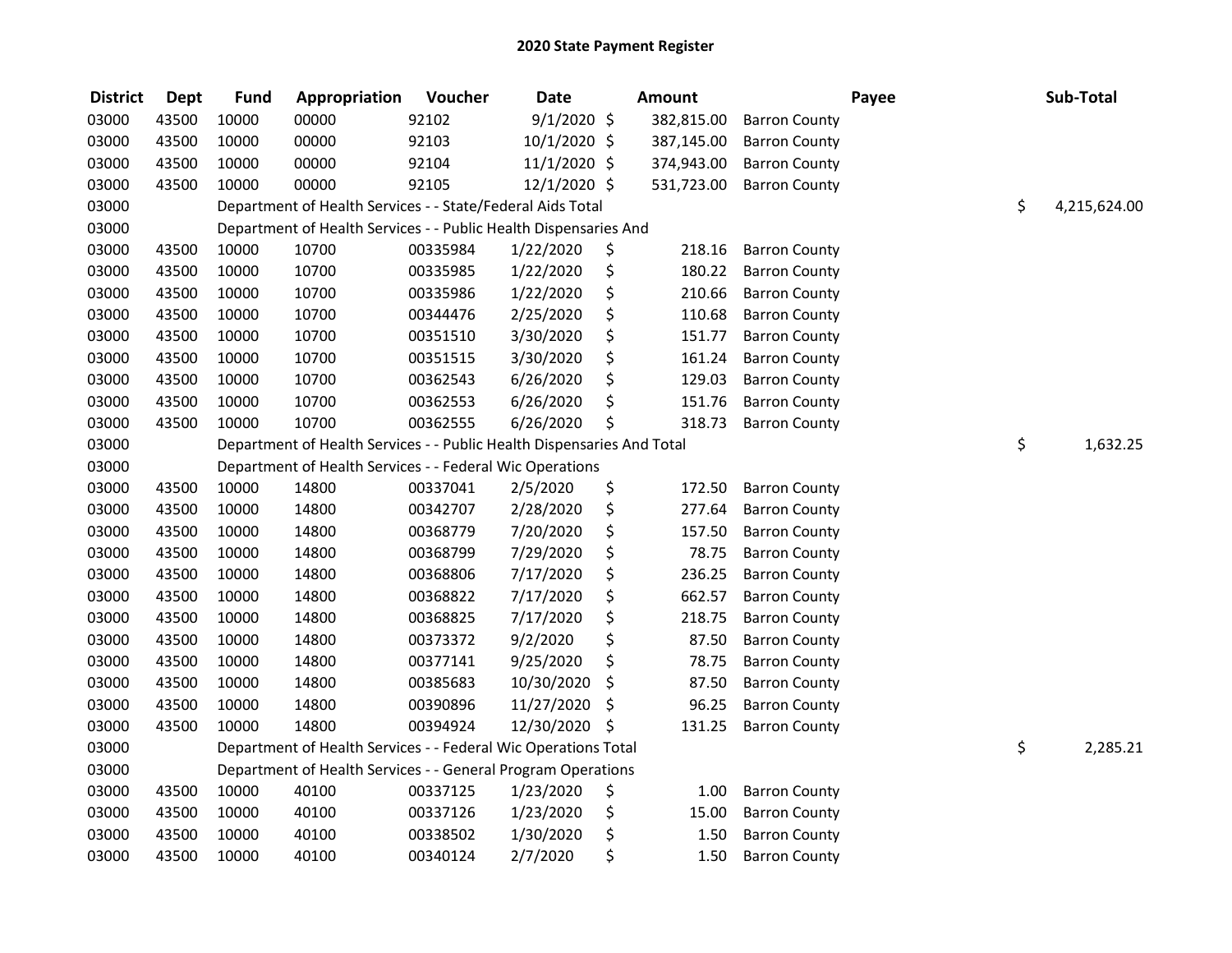| <b>District</b> | <b>Dept</b> | <b>Fund</b> | Appropriation                                                          | Voucher  | <b>Date</b>   |      | <b>Amount</b> |                      | Payee | Sub-Total |
|-----------------|-------------|-------------|------------------------------------------------------------------------|----------|---------------|------|---------------|----------------------|-------|-----------|
| 03000           | 43500       | 10000       | 40100                                                                  | 00352954 | 4/7/2020      | \$   | 1.00          | <b>Barron County</b> |       |           |
| 03000           | 43500       | 10000       | 40100                                                                  | 00369205 | 7/22/2020     | \$   | 1.50          | <b>Barron County</b> |       |           |
| 03000           | 43500       | 10000       | 40100                                                                  | 00393985 | 12/1/2020     | \$   | 1.50          | <b>Barron County</b> |       |           |
| 03000           |             |             | Department of Health Services - - General Program Operations Total     |          |               |      |               |                      | \$    | 23.00     |
| 03000           |             |             | Department of Health Services - - Medical Assistance State Admin       |          |               |      |               |                      |       |           |
| 03000           | 43500       | 10000       | 44000                                                                  | 00337125 | 1/23/2020     | \$   | 1.00          | <b>Barron County</b> |       |           |
| 03000           | 43500       | 10000       | 44000                                                                  | 00337126 | 1/23/2020     | \$   | 15.00         | <b>Barron County</b> |       |           |
| 03000           | 43500       | 10000       | 44000                                                                  | 00338502 | 1/30/2020     | \$   | 1.50          | <b>Barron County</b> |       |           |
| 03000           | 43500       | 10000       | 44000                                                                  | 00340124 | 2/7/2020      | \$   | 1.50          | <b>Barron County</b> |       |           |
| 03000           | 43500       | 10000       | 44000                                                                  | 00352954 | 4/7/2020      | \$   | 1.00          | <b>Barron County</b> |       |           |
| 03000           | 43500       | 10000       | 44000                                                                  | 00369205 | 7/22/2020     | \$   | 1.50          | <b>Barron County</b> |       |           |
| 03000           | 43500       | 10000       | 44000                                                                  | 00393985 | 12/1/2020     | \$   | 1.50          | <b>Barron County</b> |       |           |
| 03000           |             |             | Department of Health Services - - Medical Assistance State Admin Total |          |               |      |               |                      | \$    | 23.00     |
| 03000           |             |             | Department of Health Services - - Oig Operations                       |          |               |      |               |                      |       |           |
| 03000           | 43500       | 10000       | 80500                                                                  | 00338573 | 2/6/2020      | \$   | 25.50         | <b>Barron County</b> |       |           |
| 03000           | 43500       | 10000       | 80500                                                                  | 00338574 | 1/31/2020     | \$   | 8.75          | <b>Barron County</b> |       |           |
| 03000           |             |             | Department of Health Services - - Oig Operations Total                 |          |               |      |               |                      | \$    | 34.25     |
| 03000           |             |             | Department of Health Services - - Medicaid State Administration        |          |               |      |               |                      |       |           |
| 03000           | 43500       | 10000       | 85100                                                                  | 00338573 | 2/6/2020      | \$   | 25.50         | <b>Barron County</b> |       |           |
| 03000           | 43500       | 10000       | 85100                                                                  | 00338574 | 1/31/2020     | \$   | 8.75          | <b>Barron County</b> |       |           |
| 03000           |             |             | Department of Health Services - - Medicaid State Administration Total  |          |               |      |               |                      | \$    | 34.25     |
| 03000           |             |             | Dept of Children and Families - - Tribal High Cost And Guard Pay       |          |               |      |               |                      |       |           |
| 03000           | 43700       | 10000       | 16900                                                                  | 00072781 | 7/14/2020     | - \$ | 20,187.43     | <b>Barron County</b> |       |           |
| 03000           |             |             | Dept of Children and Families - - Tribal High Cost And Guard Pay Total |          |               |      |               |                      | \$    | 20,187.43 |
| 03000           |             |             | Dept of Children and Families - - Fees For Administrative Servic       |          |               |      |               |                      |       |           |
| 03000           | 43700       | 10000       | 23100                                                                  | 00065079 | 1/27/2020     | \$   | 90.00         | <b>Barron County</b> |       |           |
| 03000           | 43700       | 10000       | 23100                                                                  | 00069692 | 5/1/2020      | \$   | 170.00        | <b>Barron County</b> |       |           |
| 03000           | 43700       | 10000       | 23100                                                                  | 00072988 | 7/23/2020     | \$   | 25.00         | <b>Barron County</b> |       |           |
| 03000           | 43700       | 10000       | 23100                                                                  | 00076500 | 10/22/2020 \$ |      | 20.00         | <b>Barron County</b> |       |           |
| 03000           |             |             | Dept of Children and Families - - Fees For Administrative Servic Total |          |               |      |               |                      | \$    | 305.00    |
| 03000           |             |             | Dept of Children and Families - - General Aids                         |          |               |      |               |                      |       |           |
| 03000           | 43700       | 10000       | 99000                                                                  | 00064480 | 1/6/2020      | \$   | 1,054.37      | <b>Barron County</b> |       |           |
| 03000           | 43700       | 10000       | 99000                                                                  | 00065331 | 1/30/2020     | \$   | 138,497.51    | <b>Barron County</b> |       |           |
| 03000           | 43700       | 10000       | 99000                                                                  | 00065603 | 2/4/2020      | \$   | 32,310.30     | <b>Barron County</b> |       |           |
| 03000           | 43700       | 10000       | 99000                                                                  | 00065630 | 2/5/2020      | \$   | 36,107.22     | <b>Barron County</b> |       |           |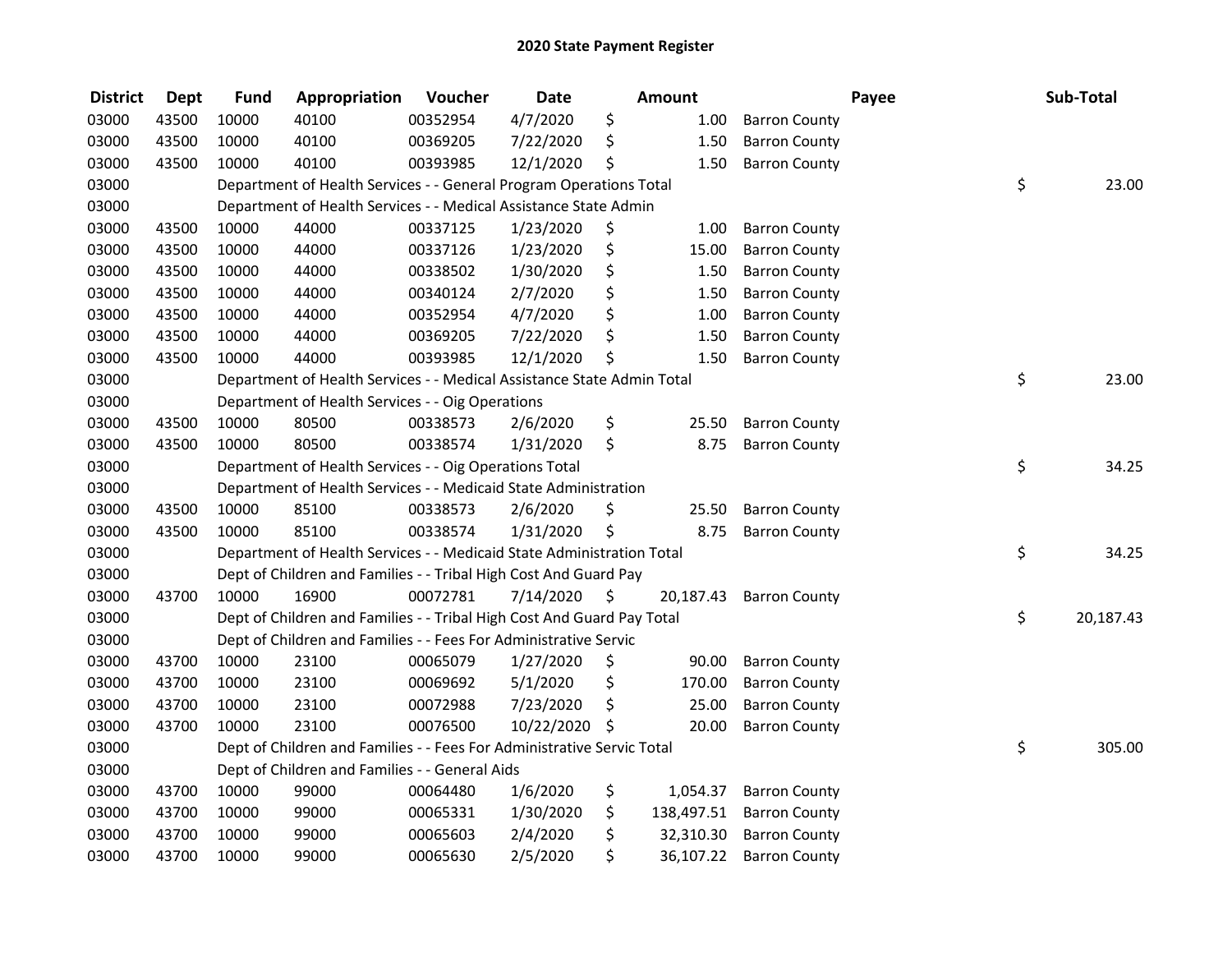| <b>District</b> | <b>Dept</b> | <b>Fund</b> | Appropriation                                        | Voucher  | <b>Date</b> | <b>Amount</b>    |                      | Payee | Sub-Total          |
|-----------------|-------------|-------------|------------------------------------------------------|----------|-------------|------------------|----------------------|-------|--------------------|
| 03000           | 43700       | 10000       | 99000                                                | 00065792 | 2/11/2020   | \$<br>324.00     | <b>Barron County</b> |       |                    |
| 03000           | 43700       | 10000       | 99000                                                | 00066834 | 3/5/2020    | \$<br>294,442.18 | <b>Barron County</b> |       |                    |
| 03000           | 43700       | 10000       | 99000                                                | 00066900 | 3/5/2020    | \$<br>1,218.27   | <b>Barron County</b> |       |                    |
| 03000           | 43700       | 10000       | 99000                                                | 00067835 | 3/31/2020   | \$<br>19,828.86  | <b>Barron County</b> |       |                    |
| 03000           | 43700       | 10000       | 99000                                                | 00068147 | 4/1/2020    | \$<br>11,632.60  | <b>Barron County</b> |       |                    |
| 03000           | 43700       | 10000       | 99000                                                | 00068225 | 4/6/2020    | \$<br>3,023.63   | <b>Barron County</b> |       |                    |
| 03000           | 43700       | 10000       | 99000                                                | 00068226 | 4/3/2020    | \$<br>74,760.60  | <b>Barron County</b> |       |                    |
| 03000           | 43700       | 10000       | 99000                                                | 00068736 | 4/10/2020   | \$<br>188.30     | <b>Barron County</b> |       |                    |
| 03000           | 43700       | 10000       | 99000                                                | 00069342 | 4/30/2020   | \$<br>153,725.14 | <b>Barron County</b> |       |                    |
| 03000           | 43700       | 10000       | 99000                                                | 00069876 | 5/5/2020    | \$<br>120,642.36 | <b>Barron County</b> |       |                    |
| 03000           | 43700       | 10000       | 99000                                                | 00070021 | 5/8/2020    | \$<br>12,230.00  | <b>Barron County</b> |       |                    |
| 03000           | 43700       | 10000       | 99000                                                | 00070256 | 5/13/2020   | \$<br>900.00     | <b>Barron County</b> |       |                    |
| 03000           | 43700       | 10000       | 99000                                                | 00070840 | 6/5/2020    | \$<br>68,309.70  | <b>Barron County</b> |       |                    |
| 03000           | 43700       | 10000       | 99000                                                | 00072010 | 6/30/2020   | \$<br>2,772.76   | <b>Barron County</b> |       |                    |
| 03000           | 43700       | 10000       | 99000                                                | 00072052 | 6/30/2020   | \$<br>21,574.48  | <b>Barron County</b> |       |                    |
| 03000           | 43700       | 10000       | 99000                                                | 00072294 | 7/6/2020    | \$<br>89,331.69  | <b>Barron County</b> |       |                    |
| 03000           | 43700       | 10000       | 99000                                                | 00073301 | 7/30/2020   | \$<br>110,880.67 | <b>Barron County</b> |       |                    |
| 03000           | 43700       | 10000       | 99000                                                | 00073854 | 8/12/2020   | \$<br>33,356.00  | <b>Barron County</b> |       |                    |
| 03000           | 43700       | 10000       | 99000                                                | 00074536 | 9/1/2020    | \$<br>32,410.32  | <b>Barron County</b> |       |                    |
| 03000           | 43700       | 10000       | 99000                                                | 00074643 | 9/8/2020    | \$<br>44,735.76  | <b>Barron County</b> |       |                    |
| 03000           | 43700       | 10000       | 99000                                                | 00074767 | 9/10/2020   | \$<br>769,904.40 | <b>Barron County</b> |       |                    |
| 03000           | 43700       | 10000       | 99000                                                | 00075057 | 9/17/2020   | \$<br>71,916.00  | <b>Barron County</b> |       |                    |
| 03000           | 43700       | 10000       | 99000                                                | 00075058 | 9/17/2020   | \$<br>627.00     | <b>Barron County</b> |       |                    |
| 03000           | 43700       | 10000       | 99000                                                | 00075188 | 9/18/2020   | \$<br>33,527.40  | <b>Barron County</b> |       |                    |
| 03000           | 43700       | 10000       | 99000                                                | 00075883 | 10/5/2020   | \$<br>72,937.82  | <b>Barron County</b> |       |                    |
| 03000           | 43700       | 10000       | 99000                                                | 00076776 | 10/30/2020  | \$<br>120,870.66 | <b>Barron County</b> |       |                    |
| 03000           | 43700       | 10000       | 99000                                                | 00077003 | 11/5/2020   | \$<br>93,576.05  | <b>Barron County</b> |       |                    |
| 03000           | 43700       | 10000       | 99000                                                | 00077135 | 11/6/2020   | \$<br>16,864.00  | <b>Barron County</b> |       |                    |
| 03000           | 43700       | 10000       | 99000                                                | 00077231 | 11/10/2020  | \$<br>144.00     | <b>Barron County</b> |       |                    |
| 03000           | 43700       | 10000       | 99000                                                | 00078136 | 12/4/2020   | \$<br>12,160.00  | <b>Barron County</b> |       |                    |
| 03000           | 43700       | 10000       | 99000                                                | 00078221 | 12/7/2020   | \$<br>27,175.29  | <b>Barron County</b> |       |                    |
| 03000           |             |             | Dept of Children and Families - - General Aids Total |          |             |                  |                      |       | \$<br>2,523,959.34 |
| 03000           |             |             | Dept of Workforce Development - - Auxiliary Services |          |             |                  |                      |       |                    |
| 03000           | 44500       | 10000       | 13000                                                | 00304236 | 11/3/2020   | \$<br>65.00      | <b>Barron County</b> |       |                    |
| 03000           | 44500       | 10000       | 13000                                                | 00307366 | 12/2/2020   | \$<br>50.00      | <b>Barron County</b> |       |                    |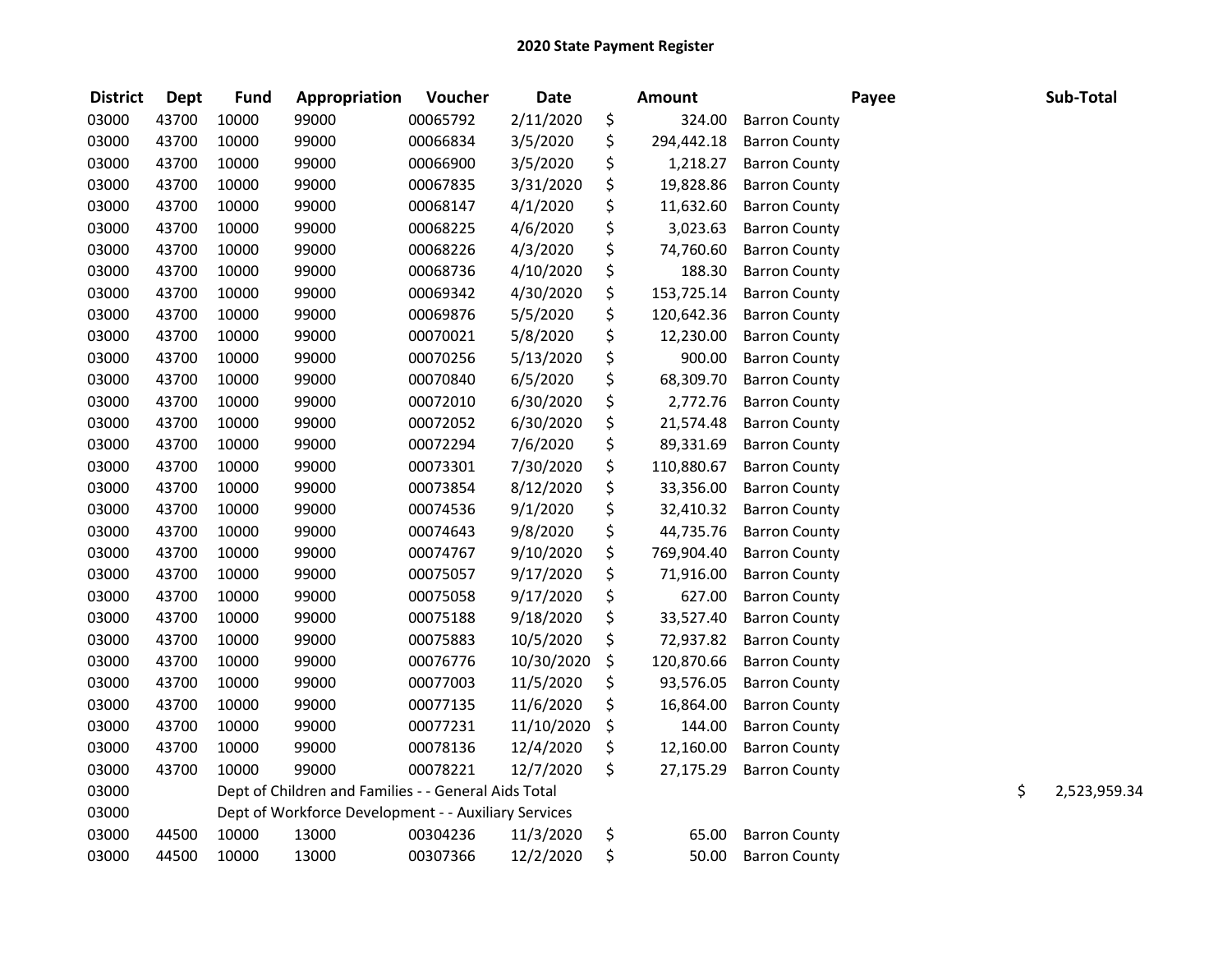| <b>District</b> | <b>Dept</b> | <b>Fund</b> | Appropriation                                                         | Voucher  | <b>Date</b>   |     | <b>Amount</b> |                      | Payee | Sub-Total       |
|-----------------|-------------|-------------|-----------------------------------------------------------------------|----------|---------------|-----|---------------|----------------------|-------|-----------------|
| 03000           |             |             | Dept of Workforce Development - - Auxiliary Services Total            |          |               |     |               |                      |       | \$<br>115.00    |
| 03000           |             |             | Dept of Workforce Development - - Ui Admin Fed                        |          |               |     |               |                      |       |                 |
| 03000           | 44500       | 10000       | 15100                                                                 | 00267610 | 1/14/2020     | \$  | 30.00         | <b>Barron County</b> |       |                 |
| 03000           | 44500       | 10000       | 15100                                                                 | 00270850 | 2/4/2020      | \$  | 45.00         | <b>Barron County</b> |       |                 |
| 03000           | 44500       | 10000       | 15100                                                                 | 00275580 | 3/3/2020      | \$  | 35.00         | <b>Barron County</b> |       |                 |
| 03000           | 44500       | 10000       | 15100                                                                 | 00280564 | 4/2/2020      | \$  | 90.00         | <b>Barron County</b> |       |                 |
| 03000           | 44500       | 10000       | 15100                                                                 | 00284463 | 5/4/2020      | \$  | 20.00         | <b>Barron County</b> |       |                 |
| 03000           | 44500       | 10000       | 15100                                                                 | 00287311 | 6/2/2020      | \$  | 35.00         | <b>Barron County</b> |       |                 |
| 03000           | 44500       | 10000       | 15100                                                                 | 00290130 | 7/2/2020      | \$  | 40.00         | <b>Barron County</b> |       |                 |
| 03000           | 44500       | 10000       | 15100                                                                 | 00293571 | 8/4/2020      | \$  | 15.00         | <b>Barron County</b> |       |                 |
| 03000           | 44500       | 10000       | 15100                                                                 | 00296603 | 9/2/2020      | \$  | 5.00          | <b>Barron County</b> |       |                 |
| 03000           | 44500       | 10000       | 15100                                                                 | 00300274 | 10/2/2020     | \$  | 50.00         | <b>Barron County</b> |       |                 |
| 03000           |             |             | Dept of Workforce Development - - Ui Admin Fed Total                  |          |               |     |               |                      |       | \$<br>365.00    |
| 03000           |             |             | Dept of Workforce Development - - Wc Ops Uninsured Emplyr Admin       |          |               |     |               |                      |       |                 |
| 03000           | 44500       | 22700       | 17700                                                                 | 00282173 | 4/15/2020     | \$  | 45.00         | <b>Barron County</b> |       |                 |
| 03000           | 44500       | 22700       | 17700                                                                 | 00282174 | 4/15/2020     | \$  | 45.00         | <b>Barron County</b> |       |                 |
| 03000           | 44500       | 22700       | 17700                                                                 | 00290941 | 7/10/2020     | \$  | 20.00         | <b>Barron County</b> |       |                 |
| 03000           | 44500       | 22700       | 17700                                                                 | 00296488 | 9/1/2020      | \$  | 10.00         | <b>Barron County</b> |       |                 |
| 03000           | 44500       | 22700       | 17700                                                                 | 00296489 | 9/1/2020      | Ś   | 5.00          | <b>Barron County</b> |       |                 |
| 03000           |             |             | Dept of Workforce Development - - Wc Ops Uninsured Emplyr Admin Total |          |               |     |               |                      |       | \$<br>125.00    |
| 03000           |             |             | Department of Justice - - Crime Laboratories, Dna                     |          |               |     |               |                      |       |                 |
| 03000           | 45500       | 10000       | 22100                                                                 | 00085798 | 7/16/2020     | \$  | 1,360.00      | <b>Barron County</b> |       |                 |
| 03000           |             |             | Department of Justice - - Crime Laboratories, Dna Total               |          |               |     |               |                      |       | \$<br>1,360.00  |
| 03000           |             |             | Department of Justice - - County Law Enforcement Service              |          |               |     |               |                      |       |                 |
| 03000           | 45500       | 10000       | 22600                                                                 | 00078392 | 1/15/2020     | -\$ | 21,481.00     | <b>Barron County</b> |       |                 |
| 03000           |             |             | Department of Justice - - County Law Enforcement Service Total        |          |               |     |               |                      |       | \$<br>21,481.00 |
| 03000           |             |             | Department of Justice - - Law Enforcement Train, Local                |          |               |     |               |                      |       |                 |
| 03000           | 45500       | 10000       | 23100                                                                 | 00090794 | 11/27/2020 \$ |     | 8,480.00      | <b>Barron County</b> |       |                 |
| 03000           |             |             | Department of Justice - - Law Enforcement Train, Local Total          |          |               |     |               |                      |       | \$<br>8,480.00  |
| 03000           |             |             | Department of Justice - - Federal Aid, Local Assistance               |          |               |     |               |                      |       |                 |
| 03000           | 45500       | 10000       | 25100                                                                 | 00078801 | 1/24/2020     | \$  | 570.00        | <b>Barron County</b> |       |                 |
| 03000           | 45500       | 10000       | 25100                                                                 | 00080584 | 2/27/2020     | \$  | 988.87        | <b>Barron County</b> |       |                 |
| 03000           | 45500       | 10000       | 25100                                                                 | 00081459 | 3/20/2020     | \$  | 3,104.60      | <b>Barron County</b> |       |                 |
| 03000           | 45500       | 10000       | 25100                                                                 | 00083513 | 5/18/2020     | \$  | 2,215.06      | <b>Barron County</b> |       |                 |
| 03000           | 45500       | 10000       | 25100                                                                 | 00084247 | 6/1/2020      | \$  | 5,007.79      | <b>Barron County</b> |       |                 |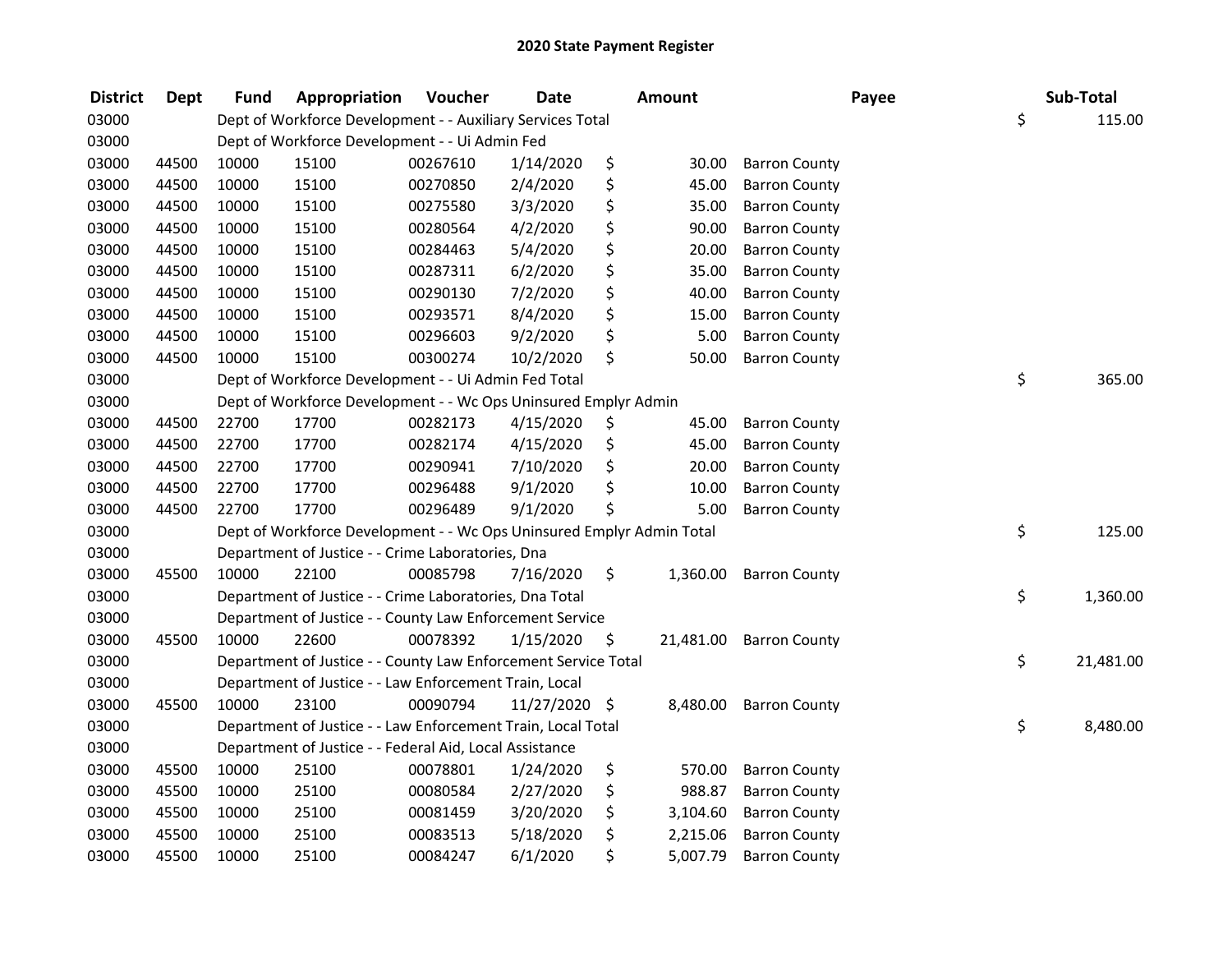| <b>District</b> | <b>Dept</b> | <b>Fund</b> | Appropriation                                                         | Voucher  | <b>Date</b>   | <b>Amount</b>   |                      | Payee | Sub-Total       |
|-----------------|-------------|-------------|-----------------------------------------------------------------------|----------|---------------|-----------------|----------------------|-------|-----------------|
| 03000           | 45500       | 10000       | 25100                                                                 | 00084615 | 6/10/2020     | \$<br>1,026.60  | <b>Barron County</b> |       |                 |
| 03000           | 45500       | 10000       | 25100                                                                 | 00086858 | 8/6/2020      | \$<br>1,252.37  | <b>Barron County</b> |       |                 |
| 03000           |             |             | Department of Justice - - Federal Aid, Local Assistance Total         |          |               |                 |                      |       | \$<br>14,165.29 |
| 03000           |             |             | Department of Justice - - County-Tribal Programs, Local               |          |               |                 |                      |       |                 |
| 03000           | 45500       | 10000       | 26300                                                                 | 00078402 | 1/15/2020     | \$<br>14,904.00 | <b>Barron County</b> |       |                 |
| 03000           |             |             | Department of Justice - - County-Tribal Programs, Local Total         |          |               |                 |                      |       | \$<br>14,904.00 |
| 03000           |             |             | Department of Justice - - Alt Prosecution Alcohol Drugs               |          |               |                 |                      |       |                 |
| 03000           | 45500       | 10000       | 27100                                                                 | 00078941 | 1/28/2020     | \$<br>6,796.89  | <b>Barron County</b> |       |                 |
| 03000           | 45500       | 10000       | 27100                                                                 | 00082819 | 4/27/2020     | \$<br>4,434.38  | <b>Barron County</b> |       |                 |
| 03000           | 45500       | 10000       | 27100                                                                 | 00086432 | 7/27/2020     | \$<br>6,514.47  | <b>Barron County</b> |       |                 |
| 03000           | 45500       | 10000       | 27100                                                                 | 00089626 | 11/3/2020     | \$<br>8,555.27  | <b>Barron County</b> |       |                 |
| 03000           |             |             | Department of Justice - - Alt Prosecution Alcohol Drugs Total         |          |               |                 |                      |       | \$<br>26,301.01 |
| 03000           |             |             | Department of Justice - - Alternatives To Incarceration               |          |               |                 |                      |       |                 |
| 03000           | 45500       | 10000       | 28700                                                                 | 00078941 | 1/28/2020     | \$<br>9,000.00  | <b>Barron County</b> |       |                 |
| 03000           |             |             | Department of Justice - - Alternatives To Incarceration Total         |          |               |                 |                      |       | \$<br>9,000.00  |
| 03000           |             |             | Department of Justice - - Crime Victim Witness Assist                 |          |               |                 |                      |       |                 |
| 03000           | 45500       | 10000       | 53200                                                                 | 00086004 | 7/17/2020     | \$<br>20,193.66 | <b>Barron County</b> |       |                 |
| 03000           |             |             | Department of Justice - - Crime Victim Witness Assist Total           |          |               |                 |                      |       | \$<br>20,193.66 |
| 03000           |             |             | Department of Justice - - County Reimb Victim-Witness                 |          |               |                 |                      |       |                 |
| 03000           | 45500       | 10000       | 53900                                                                 | 00080457 | 2/26/2020     | \$<br>22,553.36 | <b>Barron County</b> |       |                 |
| 03000           |             |             | Department of Justice - - County Reimb Victim-Witness Total           |          |               |                 |                      |       | \$<br>22,553.36 |
| 03000           |             |             | Department of Military Affairs - - Disaster Recovery Aid              |          |               |                 |                      |       |                 |
| 03000           | 46500       | 10000       | 30500                                                                 | 00075013 | 3/9/2020      | \$<br>3,095.56  | <b>Barron County</b> |       |                 |
| 03000           | 46500       | 10000       | 30500                                                                 | 00076909 | 4/24/2020     | \$<br>9,135.21  | <b>Barron County</b> |       |                 |
| 03000           |             |             | Department of Military Affairs - - Disaster Recovery Aid Total        |          |               |                 |                      |       | \$<br>12,230.77 |
| 03000           |             |             | Department of Military Affairs - - Emergency Response Equipment       |          |               |                 |                      |       |                 |
| 03000           | 46500       | 10000       | 30800                                                                 | 00086584 | 12/11/2020 \$ | 7,291.77        | <b>Barron County</b> |       |                 |
| 03000           |             |             | Department of Military Affairs - - Emergency Response Equipment Total |          |               |                 |                      |       | \$<br>7,291.77  |
| 03000           |             |             | Department of Military Affairs - - Emergency Response Training        |          |               |                 |                      |       |                 |
| 03000           | 46500       | 10000       | 31000                                                                 | 00083872 | 10/5/2020     | \$<br>2,618.10  | <b>Barron County</b> |       |                 |
| 03000           |             |             | Department of Military Affairs - - Emergency Response Training Total  |          |               |                 |                      |       | \$<br>2,618.10  |
| 03000           |             |             | Department of Military Affairs - - Federal Aid, Local Assistance      |          |               |                 |                      |       |                 |
| 03000           | 46500       | 10000       | 34200                                                                 | 00071914 | 1/14/2020     | \$<br>44,125.23 | <b>Barron County</b> |       |                 |
| 03000           | 46500       | 10000       | 34200                                                                 | 00073832 | 2/11/2020     | \$<br>3,430.82  | <b>Barron County</b> |       |                 |
| 03000           | 46500       | 10000       | 34200                                                                 | 00075013 | 3/9/2020      | \$<br>18,573.36 | <b>Barron County</b> |       |                 |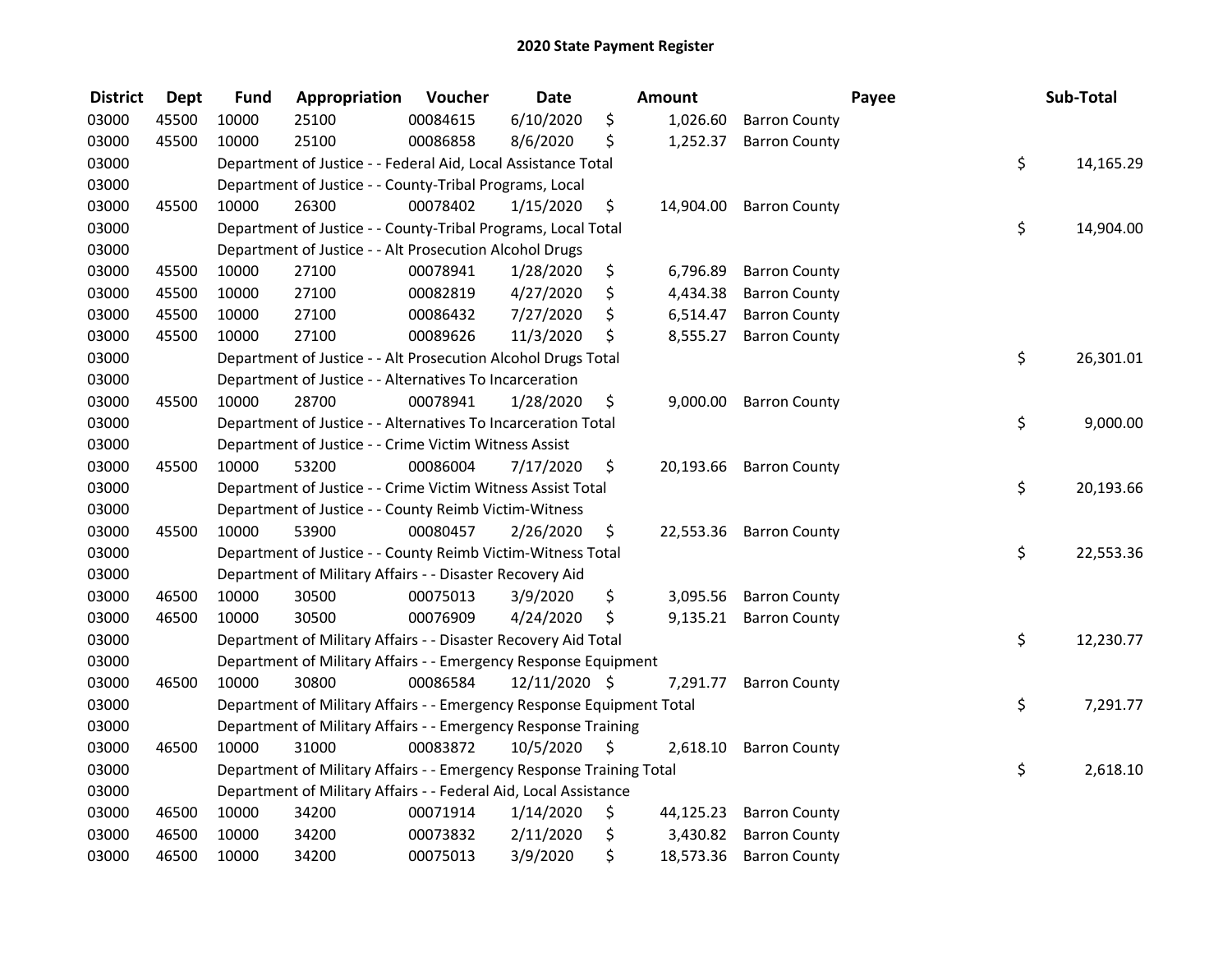| <b>District</b> | <b>Dept</b> | <b>Fund</b> | Appropriation                                                          | Voucher  | <b>Date</b>   | <b>Amount</b>    |                      | Payee | Sub-Total        |
|-----------------|-------------|-------------|------------------------------------------------------------------------|----------|---------------|------------------|----------------------|-------|------------------|
| 03000           | 46500       | 10000       | 34200                                                                  | 00076909 | 4/24/2020     | \$<br>54,811.22  | <b>Barron County</b> |       |                  |
| 03000           | 46500       | 10000       | 34200                                                                  | 00083040 | 9/18/2020     | \$<br>1,334.12   | <b>Barron County</b> |       |                  |
| 03000           | 46500       | 10000       | 34200                                                                  | 00085645 | 11/17/2020 \$ | 4,892.31         | <b>Barron County</b> |       |                  |
| 03000           |             |             | Department of Military Affairs - - Federal Aid, Local Assistance Total |          |               |                  |                      |       | \$<br>127,167.06 |
| 03000           |             |             | Department of Veterans Affairs - - County Grants                       |          |               |                  |                      |       |                  |
| 03000           | 48500       | 58200       | 26700                                                                  | 00077432 | 2/24/2020     | \$<br>11,500.00  | <b>Barron County</b> |       |                  |
| 03000           |             |             | Department of Veterans Affairs - - County Grants Total                 |          |               |                  |                      |       | \$<br>11,500.00  |
| 03000           |             |             | Department of Veterans Affairs - - Veterans Transportation Grant       |          |               |                  |                      |       |                  |
| 03000           | 48500       | 58200       | 28000                                                                  | 00086974 | 11/18/2020 \$ | 4,666.92         | <b>Barron County</b> |       |                  |
| 03000           |             |             | Department of Veterans Affairs - - Veterans Transportation Grant Total |          |               |                  |                      |       | \$<br>4,666.92   |
| 03000           |             |             | Department of Administration - - Federal Aid                           |          |               |                  |                      |       |                  |
| 03000           | 50500       | 10000       | 14200                                                                  | 00129690 | 10/1/2020     | \$<br>363,420.57 | <b>Barron County</b> |       |                  |
| 03000           | 50500       | 10000       | 14200                                                                  | 00134092 | 12/9/2020     | \$<br>413,517.07 | <b>Barron County</b> |       |                  |
| 03000           | 50500       | 10000       | 14200                                                                  | 00136071 | 12/16/2020    | \$<br>9,101.95   | <b>Barron County</b> |       |                  |
| 03000           |             |             | Department of Administration - - Federal Aid Total                     |          |               |                  |                      |       | \$<br>786,039.59 |
| 03000           |             |             | Department of Administration - - Low-Income Assistance Grants          |          |               |                  |                      |       |                  |
| 03000           | 50500       | 23500       | 37100                                                                  | 00115856 | 1/15/2020     | \$<br>16,822.50  | <b>Barron County</b> |       |                  |
| 03000           | 50500       | 23500       | 37100                                                                  | 00117637 | 2/18/2020     | \$<br>17,857.55  | <b>Barron County</b> |       |                  |
| 03000           | 50500       | 23500       | 37100                                                                  | 00119379 | 3/17/2020     | \$<br>11,112.76  | <b>Barron County</b> |       |                  |
| 03000           | 50500       | 23500       | 37100                                                                  | 00120282 | 3/31/2020     | \$<br>20,611.56  | <b>Barron County</b> |       |                  |
| 03000           | 50500       | 23500       | 37100                                                                  | 00122607 | 5/15/2020     | \$<br>6,316.96   | <b>Barron County</b> |       |                  |
| 03000           | 50500       | 23500       | 37100                                                                  | 00123115 | 5/29/2020     | \$<br>1,820.83   | <b>Barron County</b> |       |                  |
| 03000           | 50500       | 23500       | 37100                                                                  | 00125563 | 7/15/2020     | \$<br>1,840.37   | <b>Barron County</b> |       |                  |
| 03000           | 50500       | 23500       | 37100                                                                  | 00127226 | 8/17/2020     | \$<br>13,896.76  | <b>Barron County</b> |       |                  |
| 03000           | 50500       | 23500       | 37100                                                                  | 00128727 | 9/15/2020     | \$<br>6,020.04   | <b>Barron County</b> |       |                  |
| 03000           | 50500       | 23500       | 37100                                                                  | 00136733 | 12/15/2020    | \$<br>12,853.54  | <b>Barron County</b> |       |                  |
| 03000           |             |             | Department of Administration - - Low-Income Assistance Grants Total    |          |               |                  |                      |       | \$<br>109,152.87 |
| 03000           |             |             | Department of Administration - - Land Information Program; Loca        |          |               |                  |                      |       |                  |
| 03000           | 50500       | 26900       | 17300                                                                  | 00117277 | 2/13/2020     | \$<br>1,000.00   | <b>Barron County</b> |       |                  |
| 03000           | 50500       | 26900       | 17300                                                                  | 00119339 | 4/2/2020      | \$<br>30,320.00  | <b>Barron County</b> |       |                  |
| 03000           | 50500       | 26900       | 17300                                                                  | 00119706 | 4/1/2020      | \$<br>20,000.00  | <b>Barron County</b> |       |                  |
| 03000           | 50500       | 26900       | 17300                                                                  | 00122429 | 5/14/2020     | \$<br>25,000.00  | <b>Barron County</b> |       |                  |
| 03000           | 50500       | 26900       | 17300                                                                  | 00127857 | 9/2/2020      | \$<br>20,000.00  | <b>Barron County</b> |       |                  |
| 03000           |             |             | Department of Administration - - Land Information Program; Loca Total  |          |               |                  |                      |       | \$<br>96,320.00  |
| 03000           |             |             | Elections Commission - - 2018 Hava Election Security                   |          |               |                  |                      |       |                  |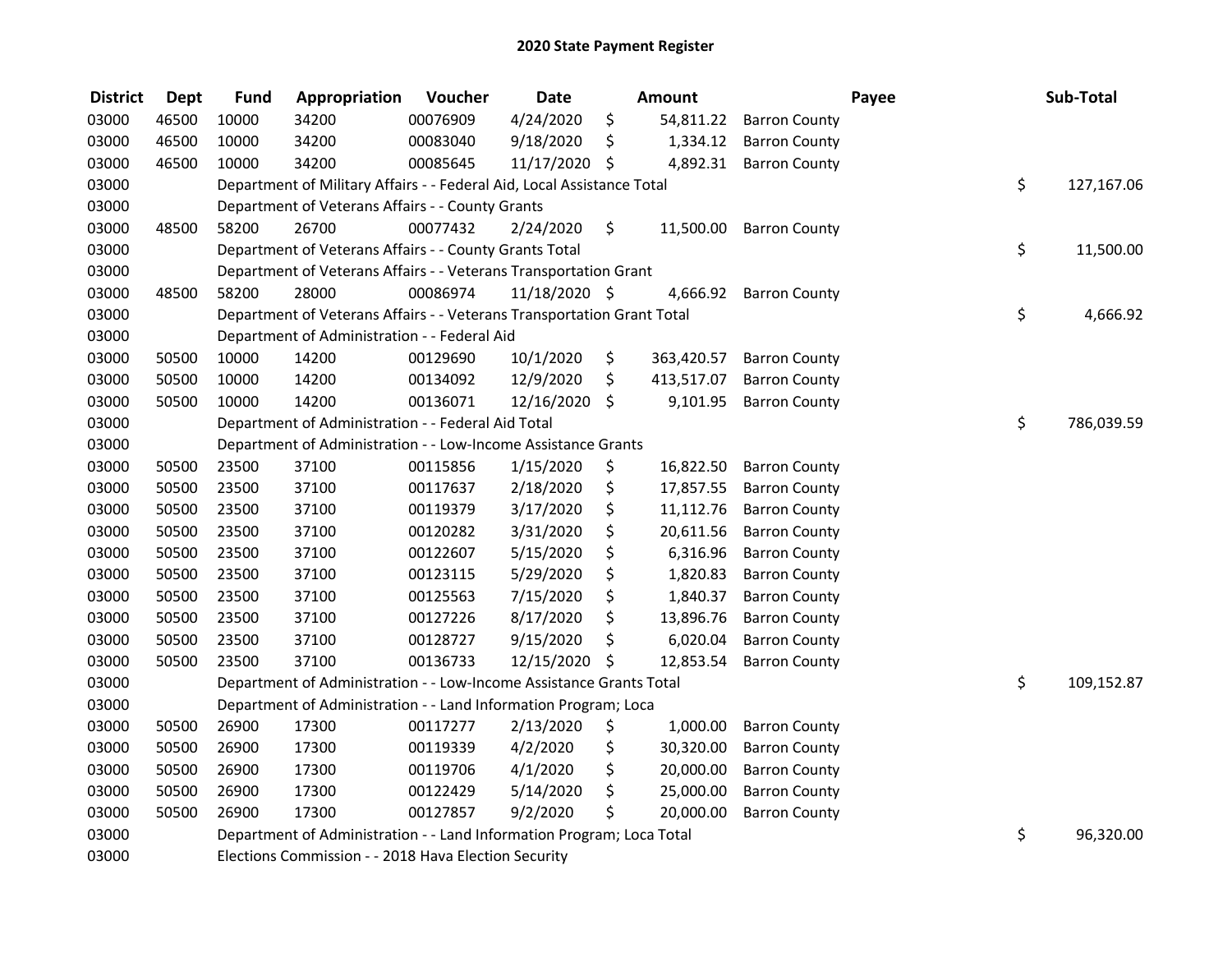| <b>District</b> | <b>Dept</b> | <b>Fund</b> | Appropriation                                              | Voucher  | <b>Date</b> | <b>Amount</b>   |                                                                                                   | Payee | Sub-Total       |
|-----------------|-------------|-------------|------------------------------------------------------------|----------|-------------|-----------------|---------------------------------------------------------------------------------------------------|-------|-----------------|
| 03000           | 51000       | 22000       | 18200                                                      | 00004431 | 9/9/2020    | \$<br>45,996.20 | <b>Barron County</b>                                                                              |       |                 |
| 03000           | 51000       | 22000       | 18200                                                      | 00004959 | 12/14/2020  | \$<br>10,000.00 | <b>Barron County</b>                                                                              |       |                 |
| 03000           |             |             | Elections Commission - - 2018 Hava Election Security Total |          |             |                 |                                                                                                   |       | \$<br>55,996.20 |
| 03000           |             |             | Public Defender Board - - Trial Representation             |          |             |                 |                                                                                                   |       |                 |
| 03000           | 55000       | 10000       | 10300                                                      | 00229128 | 1/6/2020    | \$<br>1,848.00  | <b>Barron County</b>                                                                              |       |                 |
| 03000           | 55000       | 10000       | 10300                                                      | 00231583 | 1/24/2020   | \$<br>1,848.00  | <b>Barron County</b>                                                                              |       |                 |
| 03000           | 55000       | 10000       | 10300                                                      | 00235600 | 2/24/2020   | \$<br>1,848.00  | <b>Barron County</b>                                                                              |       |                 |
| 03000           | 55000       | 10000       | 10300                                                      | 00239136 | 3/24/2020   | \$<br>1,848.00  | <b>Barron County</b>                                                                              |       |                 |
| 03000           | 55000       | 10000       | 10300                                                      | 00244512 | 4/24/2020   | \$<br>1,848.00  | <b>Barron County</b>                                                                              |       |                 |
| 03000           | 55000       | 10000       | 10300                                                      | 00248456 | 5/26/2020   | \$<br>1,848.00  | <b>Barron County</b>                                                                              |       |                 |
| 03000           | 55000       | 10000       | 10300                                                      | 00254462 | 7/3/2020    | \$<br>1,848.00  | <b>Barron County</b>                                                                              |       |                 |
| 03000           | 55000       | 10000       | 10300                                                      | 00257135 | 7/27/2020   | \$<br>1,848.00  | <b>Barron County</b>                                                                              |       |                 |
| 03000           | 55000       | 10000       | 10300                                                      | 00259490 | 8/25/2020   | \$<br>1,848.00  | <b>Barron County</b>                                                                              |       |                 |
| 03000           | 55000       | 10000       | 10300                                                      | 00262199 | 9/25/2020   | \$<br>1,848.00  | <b>Barron County</b>                                                                              |       |                 |
| 03000           | 55000       | 10000       | 10300                                                      | 00265048 | 10/23/2020  | \$<br>1,848.00  | <b>Barron County</b>                                                                              |       |                 |
| 03000           | 55000       | 10000       | 10300                                                      | 00269400 | 11/25/2020  | \$<br>1,897.20  | <b>Barron County</b>                                                                              |       |                 |
| 03000           | 55000       | 10000       | 10300                                                      | 00272185 | 12/23/2020  | \$<br>1,897.20  | <b>Barron County</b>                                                                              |       |                 |
| 03000           |             |             | Public Defender Board - - Trial Representation Total       |          |             |                 |                                                                                                   |       | \$<br>24,122.40 |
| 03000           |             |             |                                                            |          |             |                 | Public Defender Board - - Transcript, Discovery and Records Provided to the Public Defender Board |       |                 |
| 03000           | 55000       | 10000       | 10600                                                      | 00228565 | 1/3/2020    | \$<br>10.00     | <b>Barron County</b>                                                                              |       |                 |
| 03000           | 55000       | 10000       | 10600                                                      | 00228566 | 1/3/2020    | \$<br>20.00     | <b>Barron County</b>                                                                              |       |                 |
| 03000           | 55000       | 10000       | 10600                                                      | 00234805 | 2/14/2020   | \$<br>20.00     | <b>Barron County</b>                                                                              |       |                 |
| 03000           | 55000       | 10000       | 10600                                                      | 00234806 | 2/14/2020   | \$<br>5.00      | <b>Barron County</b>                                                                              |       |                 |
| 03000           | 55000       | 10000       | 10600                                                      | 00234807 | 2/14/2020   | \$<br>5.00      | <b>Barron County</b>                                                                              |       |                 |
| 03000           | 55000       | 10000       | 10600                                                      | 00234808 | 2/14/2020   | \$<br>5.00      | <b>Barron County</b>                                                                              |       |                 |
| 03000           | 55000       | 10000       | 10600                                                      | 00234809 | 2/14/2020   | \$<br>25.00     | <b>Barron County</b>                                                                              |       |                 |
| 03000           | 55000       | 10000       | 10600                                                      | 00234810 | 2/14/2020   | \$<br>30.00     | <b>Barron County</b>                                                                              |       |                 |
| 03000           | 55000       | 10000       | 10600                                                      | 00234812 | 2/14/2020   | \$<br>1,248.60  | <b>Barron County</b>                                                                              |       |                 |
| 03000           | 55000       | 10000       | 10600                                                      | 00234816 | 2/14/2020   | \$<br>5.00      | <b>Barron County</b>                                                                              |       |                 |
| 03000           | 55000       | 10000       | 10600                                                      | 00234817 | 2/14/2020   | \$<br>10.00     | <b>Barron County</b>                                                                              |       |                 |
| 03000           | 55000       | 10000       | 10600                                                      | 00235626 | 2/21/2020   | \$<br>20.00     | <b>Barron County</b>                                                                              |       |                 |
| 03000           | 55000       | 10000       | 10600                                                      | 00235627 | 2/21/2020   | \$<br>5.00      | <b>Barron County</b>                                                                              |       |                 |
| 03000           | 55000       | 10000       | 10600                                                      | 00235628 | 2/21/2020   | \$<br>25.00     | <b>Barron County</b>                                                                              |       |                 |
| 03000           | 55000       | 10000       | 10600                                                      | 00235631 | 2/21/2020   | \$<br>80.60     | <b>Barron County</b>                                                                              |       |                 |
| 03000           | 55000       | 10000       | 10600                                                      | 00238106 | 3/13/2020   | \$<br>5.00      | <b>Barron County</b>                                                                              |       |                 |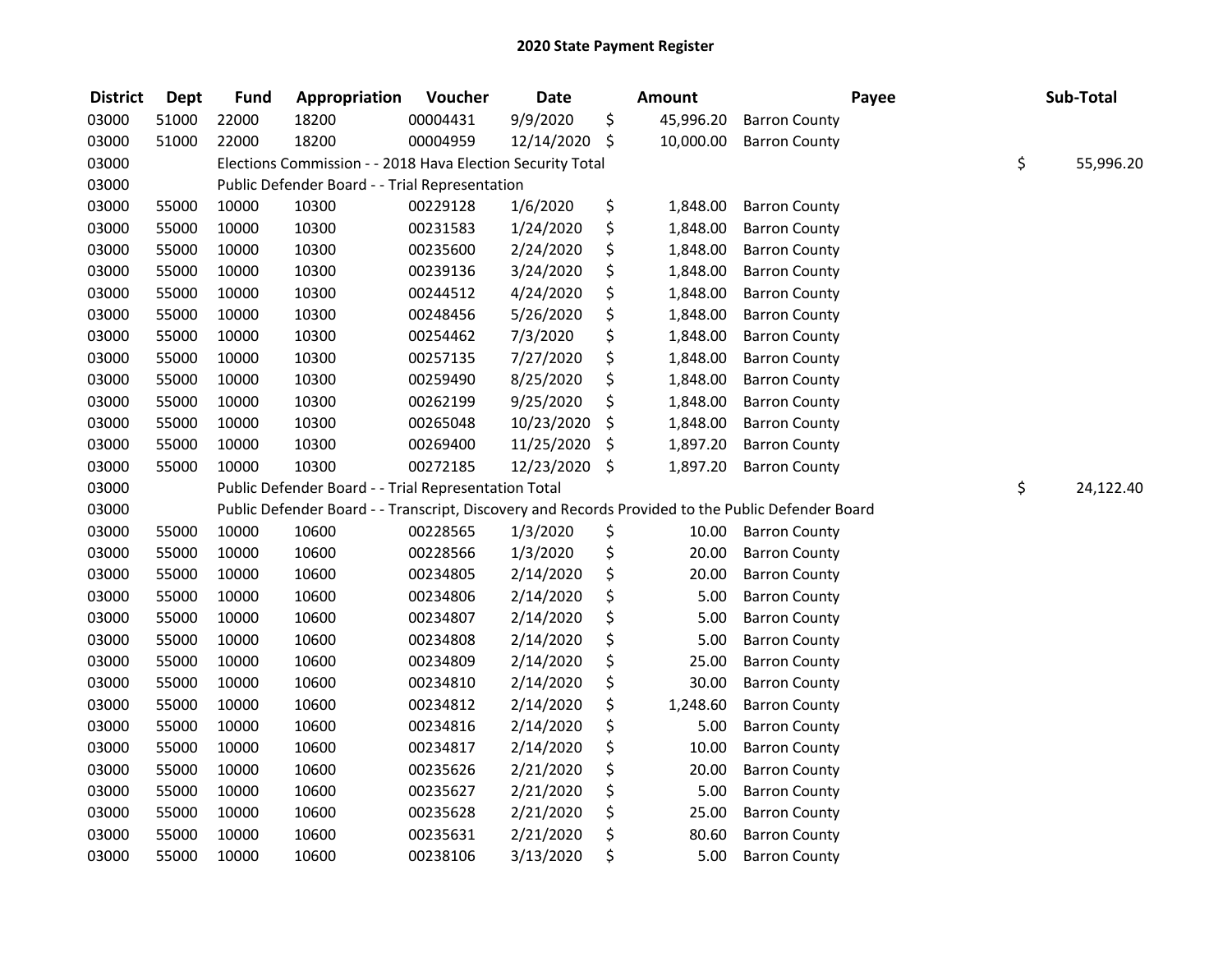| <b>District</b> | <b>Dept</b> | <b>Fund</b> | Appropriation | Voucher  | <b>Date</b> | <b>Amount</b> |                      | Payee | Sub-Total |
|-----------------|-------------|-------------|---------------|----------|-------------|---------------|----------------------|-------|-----------|
| 03000           | 55000       | 10000       | 10600         | 00238107 | 3/13/2020   | \$<br>15.00   | <b>Barron County</b> |       |           |
| 03000           | 55000       | 10000       | 10600         | 00238108 | 3/13/2020   | \$<br>20.00   | <b>Barron County</b> |       |           |
| 03000           | 55000       | 10000       | 10600         | 00238109 | 3/13/2020   | \$<br>5.00    | <b>Barron County</b> |       |           |
| 03000           | 55000       | 10000       | 10600         | 00238110 | 3/13/2020   | \$<br>5.00    | <b>Barron County</b> |       |           |
| 03000           | 55000       | 10000       | 10600         | 00241200 | 4/1/2020    | \$<br>10.00   | <b>Barron County</b> |       |           |
| 03000           | 55000       | 10000       | 10600         | 00250047 | 6/8/2020    | \$<br>41.80   | <b>Barron County</b> |       |           |
| 03000           | 55000       | 10000       | 10600         | 00250048 | 6/8/2020    | \$<br>899.20  | <b>Barron County</b> |       |           |
| 03000           | 55000       | 10000       | 10600         | 00250049 | 6/8/2020    | \$<br>20.00   | <b>Barron County</b> |       |           |
| 03000           | 55000       | 10000       | 10600         | 00250050 | 6/8/2020    | \$<br>5.00    | <b>Barron County</b> |       |           |
| 03000           | 55000       | 10000       | 10600         | 00250051 | 6/8/2020    | \$<br>5.00    | <b>Barron County</b> |       |           |
| 03000           | 55000       | 10000       | 10600         | 00250052 | 6/8/2020    | \$<br>10.00   | <b>Barron County</b> |       |           |
| 03000           | 55000       | 10000       | 10600         | 00253259 | 6/26/2020   | \$<br>5.00    | <b>Barron County</b> |       |           |
| 03000           | 55000       | 10000       | 10600         | 00254019 | 6/30/2020   | \$<br>5.00    | <b>Barron County</b> |       |           |
| 03000           | 55000       | 10000       | 10600         | 00254020 | 6/30/2020   | \$<br>5.00    | <b>Barron County</b> |       |           |
| 03000           | 55000       | 10000       | 10600         | 00254021 | 6/30/2020   | \$<br>5.00    | <b>Barron County</b> |       |           |
| 03000           | 55000       | 10000       | 10600         | 00254022 | 6/30/2020   | \$<br>5.00    | <b>Barron County</b> |       |           |
| 03000           | 55000       | 10000       | 10600         | 00254023 | 6/30/2020   | \$<br>10.00   | <b>Barron County</b> |       |           |
| 03000           | 55000       | 10000       | 10600         | 00255931 | 7/15/2020   | \$<br>44.40   | <b>Barron County</b> |       |           |
| 03000           | 55000       | 10000       | 10600         | 00260262 | 9/2/2020    | \$<br>15.00   | <b>Barron County</b> |       |           |
| 03000           | 55000       | 10000       | 10600         | 00260263 | 9/2/2020    | \$<br>10.00   | <b>Barron County</b> |       |           |
| 03000           | 55000       | 10000       | 10600         | 00260264 | 9/2/2020    | \$<br>15.00   | <b>Barron County</b> |       |           |
| 03000           | 55000       | 10000       | 10600         | 00260265 | 9/2/2020    | \$<br>5.00    | <b>Barron County</b> |       |           |
| 03000           | 55000       | 10000       | 10600         | 00260266 | 9/2/2020    | \$<br>10.00   | <b>Barron County</b> |       |           |
| 03000           | 55000       | 10000       | 10600         | 00260267 | 9/2/2020    | \$<br>5.00    | <b>Barron County</b> |       |           |
| 03000           | 55000       | 10000       | 10600         | 00260268 | 9/2/2020    | \$<br>553.40  | <b>Barron County</b> |       |           |
| 03000           | 55000       | 10000       | 10600         | 00264695 | 10/19/2020  | \$<br>15.00   | <b>Barron County</b> |       |           |
| 03000           | 55000       | 10000       | 10600         | 00264696 | 10/19/2020  | \$<br>15.00   | <b>Barron County</b> |       |           |
| 03000           | 55000       | 10000       | 10600         | 00264697 | 10/19/2020  | \$<br>5.00    | <b>Barron County</b> |       |           |
| 03000           | 55000       | 10000       | 10600         | 00264698 | 10/19/2020  | \$<br>10.00   | <b>Barron County</b> |       |           |
| 03000           | 55000       | 10000       | 10600         | 00264699 | 10/19/2020  | \$<br>5.00    | <b>Barron County</b> |       |           |
| 03000           | 55000       | 10000       | 10600         | 00264700 | 10/19/2020  | \$<br>5.00    | <b>Barron County</b> |       |           |
| 03000           | 55000       | 10000       | 10600         | 00265149 | 10/23/2020  | \$<br>5.00    | <b>Barron County</b> |       |           |
| 03000           | 55000       | 10000       | 10600         | 00265150 | 10/23/2020  | \$<br>25.80   | <b>Barron County</b> |       |           |
| 03000           | 55000       | 10000       | 10600         | 00265152 | 10/23/2020  | \$<br>5.00    | <b>Barron County</b> |       |           |
| 03000           | 55000       | 10000       | 10600         | 00265153 | 10/23/2020  | \$<br>10.00   | <b>Barron County</b> |       |           |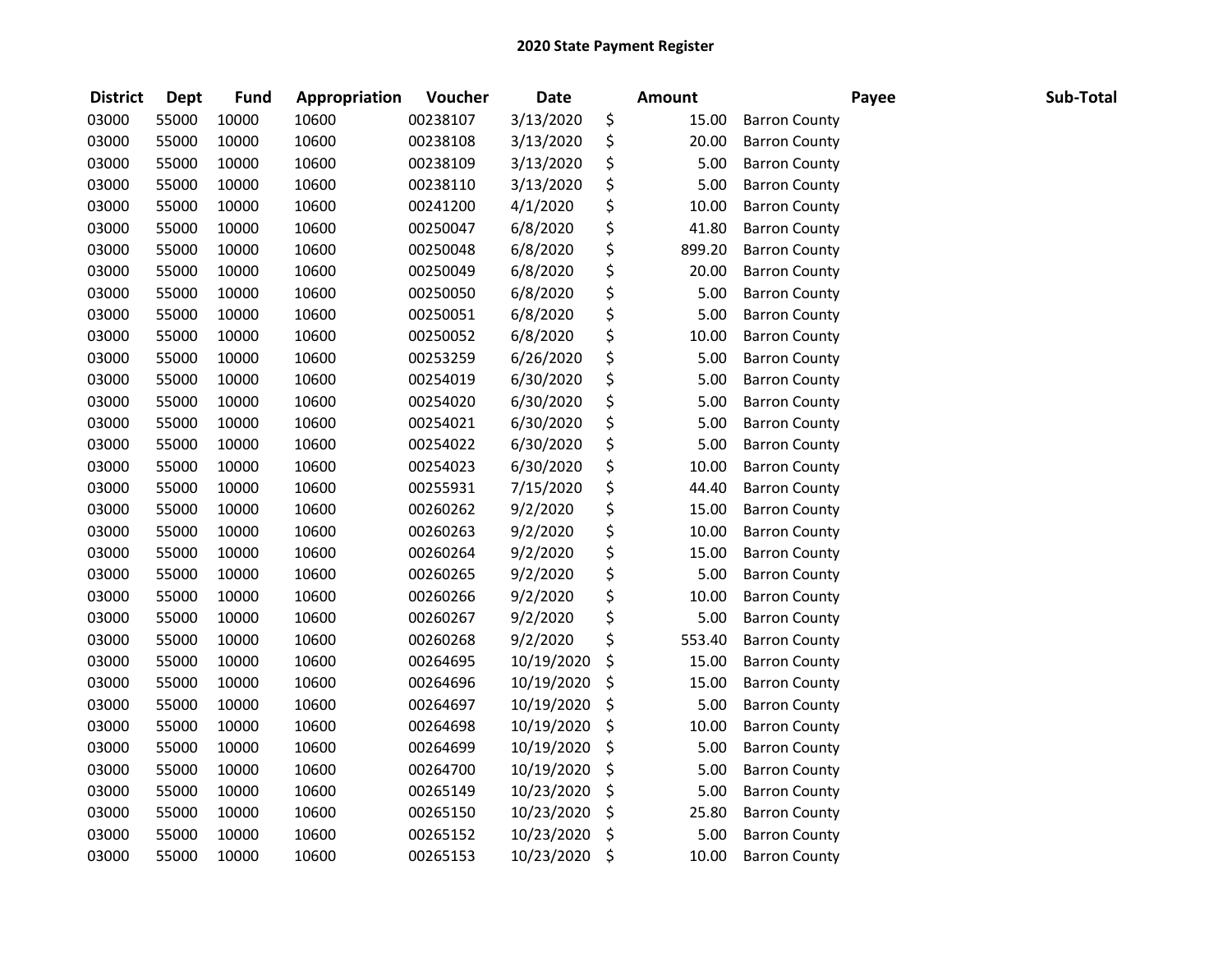| <b>District</b> | <b>Dept</b> | <b>Fund</b> | Appropriation                                                    | Voucher  | <b>Date</b>   |                     | <b>Amount</b> |                                                                                                         | Payee | Sub-Total          |
|-----------------|-------------|-------------|------------------------------------------------------------------|----------|---------------|---------------------|---------------|---------------------------------------------------------------------------------------------------------|-------|--------------------|
| 03000           | 55000       | 10000       | 10600                                                            | 00265154 | 10/23/2020    | \$                  | 5.00          | <b>Barron County</b>                                                                                    |       |                    |
| 03000           | 55000       | 10000       | 10600                                                            | 00265155 | 10/23/2020    | \$                  | 7.60          | <b>Barron County</b>                                                                                    |       |                    |
| 03000           | 55000       | 10000       | 10600                                                            | 00269411 | 12/1/2020     | \$                  | 2.50          | <b>Barron County</b>                                                                                    |       |                    |
| 03000           | 55000       | 10000       | 10600                                                            | 00269412 | 12/1/2020     | \$                  | 28.00         | <b>Barron County</b>                                                                                    |       |                    |
| 03000           | 55000       | 10000       | 10600                                                            | 00270620 | 12/11/2020    | \$                  | 507.20        | <b>Barron County</b>                                                                                    |       |                    |
| 03000           | 55000       | 10000       | 10600                                                            | 00270621 | 12/11/2020    | \$                  | 65.00         | <b>Barron County</b>                                                                                    |       |                    |
| 03000           | 55000       | 10000       | 10600                                                            | 00270778 | 12/15/2020    | \$                  | 5.00          | <b>Barron County</b>                                                                                    |       |                    |
| 03000           | 55000       | 10000       | 10600                                                            | 00270779 | 12/15/2020    | \$                  | 5.00          | <b>Barron County</b>                                                                                    |       |                    |
| 03000           | 55000       | 10000       | 10600                                                            | 00270780 | 12/15/2020    | \$                  | 5.00          | <b>Barron County</b>                                                                                    |       |                    |
| 03000           | 55000       | 10000       | 10600                                                            | 00270781 | 12/15/2020 \$ |                     | 5.00          | <b>Barron County</b>                                                                                    |       |                    |
| 03000           |             |             |                                                                  |          |               |                     |               | Public Defender Board - - Transcript, Discovery and Records Provided to the Public Defender Board Total |       | \$<br>3,984.10     |
| 03000           |             |             | Department of Revenue - - Warrants and Satisfactions             |          |               |                     |               |                                                                                                         |       |                    |
| 03000           | 56600       | 10000       | 10100                                                            | 00161039 | 3/13/2020     | \$                  | 590.00        | <b>Barron County</b>                                                                                    |       |                    |
| 03000           | 56600       | 10000       | 10100                                                            | 00179544 | 9/11/2020     | \$                  | 540.00        | <b>Barron County</b>                                                                                    |       |                    |
| 03000           |             |             | Department of Revenue - - Warrants and Satisfactions Total       |          |               |                     |               |                                                                                                         |       | \$<br>1,130.00     |
| 03000           |             |             | Circuit Courts - - Circuit Court Costs                           |          |               |                     |               |                                                                                                         |       |                    |
| 03000           | 62500       | 10000       | 10500                                                            | 00001737 | 1/17/2020     | \$                  | 99,865.00     | <b>Barron County</b>                                                                                    |       |                    |
| 03000           | 62500       | 10000       | 10500                                                            | 00001931 | 7/17/2020     | \$                  | 175,592.00    | <b>Barron County</b>                                                                                    |       |                    |
| 03000           |             |             | Circuit Courts - - Circuit Court Costs Total                     |          |               |                     |               |                                                                                                         |       | \$<br>275,457.00   |
| 03000           |             |             | Shared Revenue and Tax Relief - - County And Municipal Aid       |          |               |                     |               |                                                                                                         |       |                    |
| 03000           | 83500       | 10000       | 10500                                                            | 00067517 | 7/27/2020     | \$                  | 172,562.23    | <b>Barron County</b>                                                                                    |       |                    |
| 03000           | 83500       | 10000       | 10500                                                            | 00071478 | 11/16/2020 \$ |                     | 977,852.61    | <b>Barron County</b>                                                                                    |       |                    |
| 03000           |             |             | Shared Revenue and Tax Relief - - County And Municipal Aid Total |          |               |                     |               |                                                                                                         |       | \$<br>1,150,414.84 |
| 03000           |             |             | Shared Revenue and Tax Relief - - Exempt Computer Aid            |          |               |                     |               |                                                                                                         |       |                    |
| 03000           | 83500       | 10000       | 10900                                                            | 00064575 | 7/27/2020     | \$.                 | 33,432.86     | <b>Barron County</b>                                                                                    |       |                    |
| 03000           |             |             | Shared Revenue and Tax Relief - - Exempt Computer Aid Total      |          |               |                     |               |                                                                                                         |       | \$<br>33,432.86    |
| 03000           |             |             | Shared Revenue and Tax Relief - - Utility Aid                    |          |               |                     |               |                                                                                                         |       |                    |
| 03000           | 83500       | 10000       | 11000                                                            | 00067517 | 7/27/2020     | \$                  | 10,782.28     | <b>Barron County</b>                                                                                    |       |                    |
| 03000           | 83500       | 10000       | 11000                                                            | 00071478 | 11/16/2020    | $\ddot{\mathsf{S}}$ | 67,069.69     | <b>Barron County</b>                                                                                    |       |                    |
| 03000           |             |             | Shared Revenue and Tax Relief - - Utility Aid Total              |          |               |                     |               |                                                                                                         |       | \$<br>77,851.97    |
| 03000           |             |             | Shared Revenue and Tax Relief - - Personal Property Aid          |          |               |                     |               |                                                                                                         |       |                    |
| 03000           | 83500       | 10000       | 11100                                                            | 00059938 | 5/4/2020      | \$                  | 71,150.97     | <b>Barron County</b>                                                                                    |       |                    |
| 03000           |             |             | Shared Revenue and Tax Relief - - Personal Property Aid Total    |          |               |                     |               |                                                                                                         |       | \$<br>71,150.97    |
| 03000           |             |             | Shared Revenue and Tax Relief - - School Lvy Tx/First Dollar Cr  |          |               |                     |               |                                                                                                         |       |                    |
| 03000           | 83500       | 10000       | 30200                                                            | 00063900 | 7/27/2020     | \$                  |               | 1,458,245.01 Barron County                                                                              |       |                    |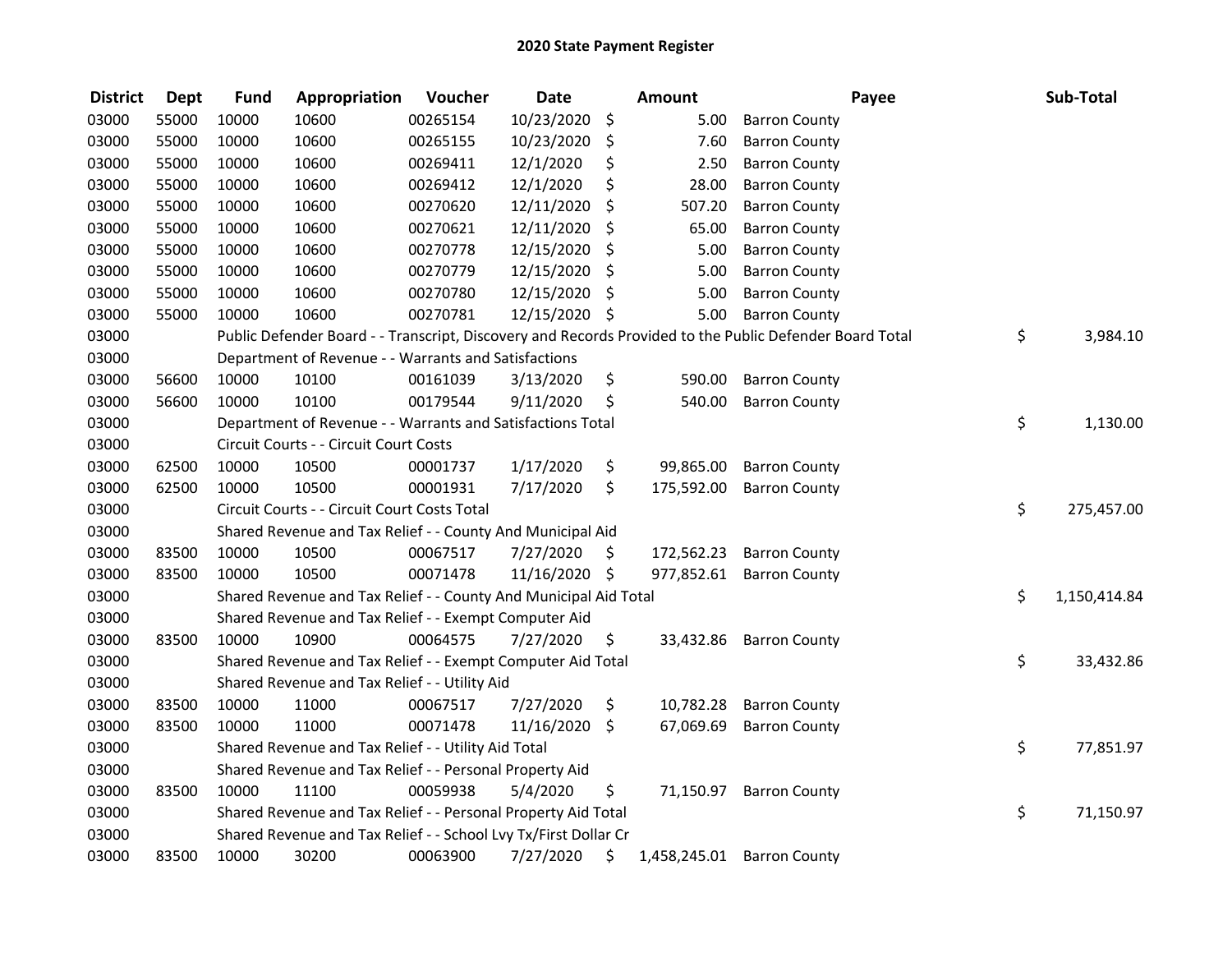| <b>District</b> | <b>Dept</b> | <b>Fund</b> | Appropriation                                                         | Voucher  | <b>Date</b> |    | Amount |                            | Payee | Sub-Total     |
|-----------------|-------------|-------------|-----------------------------------------------------------------------|----------|-------------|----|--------|----------------------------|-------|---------------|
| 03000           | 83500       | 10000       | 30200                                                                 | 00067291 | 7/27/2020   |    |        | 6.766.740.72 Barron County |       |               |
| 03000           |             |             | Shared Revenue and Tax Relief - - School Lvy Tx/First Dollar Cr Total |          |             |    |        |                            |       | 8,224,985.73  |
| 03000           |             |             | Shared Revenue and Tax Relief - - Lottery & Gaming Credit             |          |             |    |        |                            |       |               |
| 03000           | 83500       | 52100       | 36300                                                                 | 00055623 | 3/23/2020   | S. |        | 2.374.347.59 Barron County |       |               |
| 03000           |             |             | Shared Revenue and Tax Relief - - Lottery & Gaming Credit Total       |          |             |    |        |                            |       | 2,374,347.59  |
| 03000 Total     |             |             |                                                                       |          |             |    |        |                            |       | 25,094,090.41 |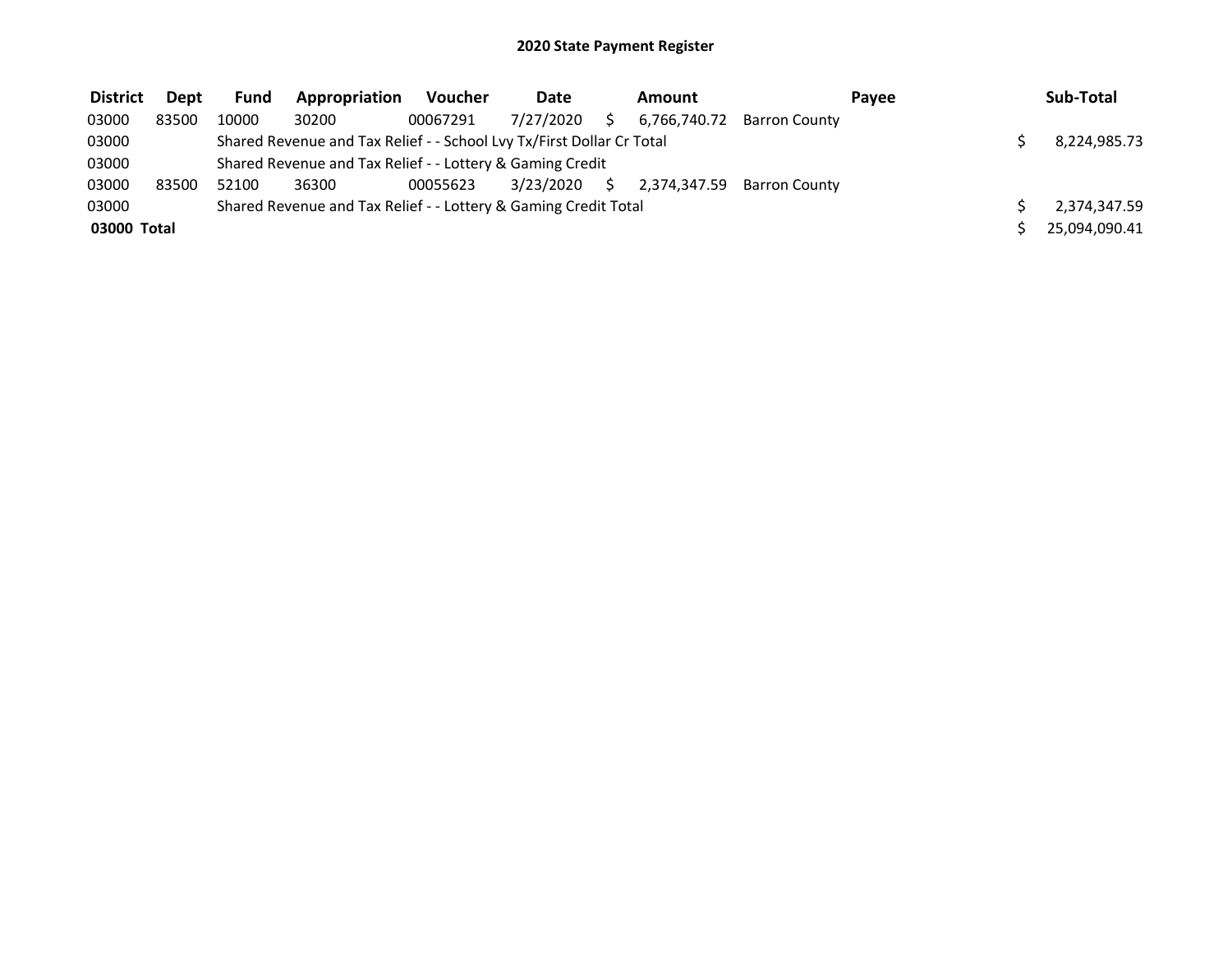| <b>District</b> | <b>Dept</b> | Fund  | Appropriation                                                          | Voucher  | <b>Date</b> |      | Amount | Payee                    | Sub-Total        |
|-----------------|-------------|-------|------------------------------------------------------------------------|----------|-------------|------|--------|--------------------------|------------------|
| 03002           |             |       | Dept of Safety & Prof Services - - Fire Dues Distribution              |          |             |      |        |                          |                  |
| 03002           | 16500       | 10000 | 22500                                                                  | 00035603 | 7/20/2020   | \$   |        | 6,559.88 Town Of Almena  |                  |
| 03002           |             |       | Dept of Safety & Prof Services - - Fire Dues Distribution Total        |          |             |      |        |                          | \$<br>6,559.88   |
| 03002           |             |       | Dept of Natural Resources - - Aids In Lieu Of Taxes - Gener            |          |             |      |        |                          |                  |
| 03002           | 37000       | 10000 | 50300                                                                  | 00387142 | 2/3/2020    | \$   |        | 1,140.12 Town Of Almena  |                  |
| 03002           | 37000       | 10000 | 50300                                                                  | 00387143 | 2/3/2020    | \$   | 640.00 | Town Of Almena           |                  |
| 03002           | 37000       | 10000 | 50300                                                                  | 00387144 | 2/3/2020    | \$   |        | 3,934.23 Town Of Almena  |                  |
| 03002           | 37000       | 10000 | 50300                                                                  | 00404621 | 4/21/2020   | \$   | 16.60  | Town Of Almena           |                  |
| 03002           | 37000       | 10000 | 50300                                                                  | 00404623 | 4/21/2020   | \$   | 263.46 | Town Of Almena           |                  |
| 03002           |             |       | Dept of Natural Resources - - Aids In Lieu Of Taxes - Gener Total      |          |             |      |        |                          | \$<br>5,994.41   |
| 03002           |             |       | Dept of Natural Resources - - Resaids - Cnty Forst, CI & Mfl           |          |             |      |        |                          |                  |
| 03002           | 37000       | 21200 | 57100                                                                  | 00416698 | 6/18/2020   | - \$ | 162.98 | Town Of Almena           |                  |
| 03002           |             |       | Dept of Natural Resources - - Resaids - Cnty Forst, Cl & Mfl Total     |          |             |      |        |                          | \$<br>162.98     |
| 03002           |             |       | Dept of Natural Resources - - Aids In Lieu Of Taxes - Sum S            |          |             |      |        |                          |                  |
| 03002           | 37000       | 21200 | 57900                                                                  | 00404622 | 4/21/2020   | \$   |        | 340.01 Town Of Almena    |                  |
| 03002           | 37000       | 21200 | 57900                                                                  | 00404624 | 4/21/2020   | \$   | 1.66   | Town Of Almena           |                  |
| 03002           | 37000       | 21200 | 57900                                                                  | 00404625 | 4/21/2020   | \$   | 37.40  | Town Of Almena           |                  |
| 03002           |             |       | Dept of Natural Resources - - Aids In Lieu Of Taxes - Sum S Total      |          |             |      |        |                          | \$<br>379.07     |
| 03002           |             |       | WI Dept of Transportation - - Trns Aids To Mnc.-Sf                     |          |             |      |        |                          |                  |
| 03002           | 39500       | 21100 | 19100                                                                  | 00475531 | 1/6/2020    | \$   |        | 41,325.30 Town Of Almena |                  |
| 03002           | 39500       | 21100 | 19100                                                                  | 00505386 | 4/6/2020    | \$   |        | 41,325.30 Town Of Almena |                  |
| 03002           | 39500       | 21100 | 19100                                                                  | 00542378 | 7/6/2020    | \$   |        | 41,325.30 Town Of Almena |                  |
| 03002           | 39500       | 21100 | 19100                                                                  | 00585204 | 10/5/2020   | \$   |        | 41,325.30 Town Of Almena |                  |
| 03002           |             |       | WI Dept of Transportation - - Trns Aids To Mnc.-Sf Total               |          |             |      |        |                          | \$<br>165,301.20 |
| 03002           |             |       | Department of Military Affairs - - Disaster Recovery Aid               |          |             |      |        |                          |                  |
| 03002           | 46500       | 10000 | 30500                                                                  | 00083224 | 9/18/2020   | \$   |        | 738.24 Town Of Almena    |                  |
| 03002           |             |       | Department of Military Affairs - - Disaster Recovery Aid Total         |          |             |      |        |                          | \$<br>738.24     |
| 03002           |             |       | Department of Military Affairs - - Federal Aid, Local Assistance       |          |             |      |        |                          |                  |
| 03002           | 46500       | 10000 | 34200                                                                  | 00083224 | 9/18/2020   | \$   |        | 94,623.10 Town Of Almena |                  |
| 03002           |             |       | Department of Military Affairs - - Federal Aid, Local Assistance Total |          |             |      |        |                          | \$<br>94,623.10  |
| 03002           |             |       | Elections Commission - - 2018 Hava Election Security                   |          |             |      |        |                          |                  |
| 03002           | 51000       | 22000 | 18200                                                                  | 00003691 | 7/6/2020    | \$   |        | 801.70 Town Of Almena    |                  |
| 03002           |             |       | Elections Commission - - 2018 Hava Election Security Total             |          |             |      |        |                          | \$<br>801.70     |
| 03002           |             |       | Shared Revenue and Tax Relief - - County And Municipal Aid             |          |             |      |        |                          |                  |
| 03002           | 83500       | 10000 | 10500                                                                  | 00067482 | 7/27/2020   | \$   |        | 1,576.06 Town Of Almena  |                  |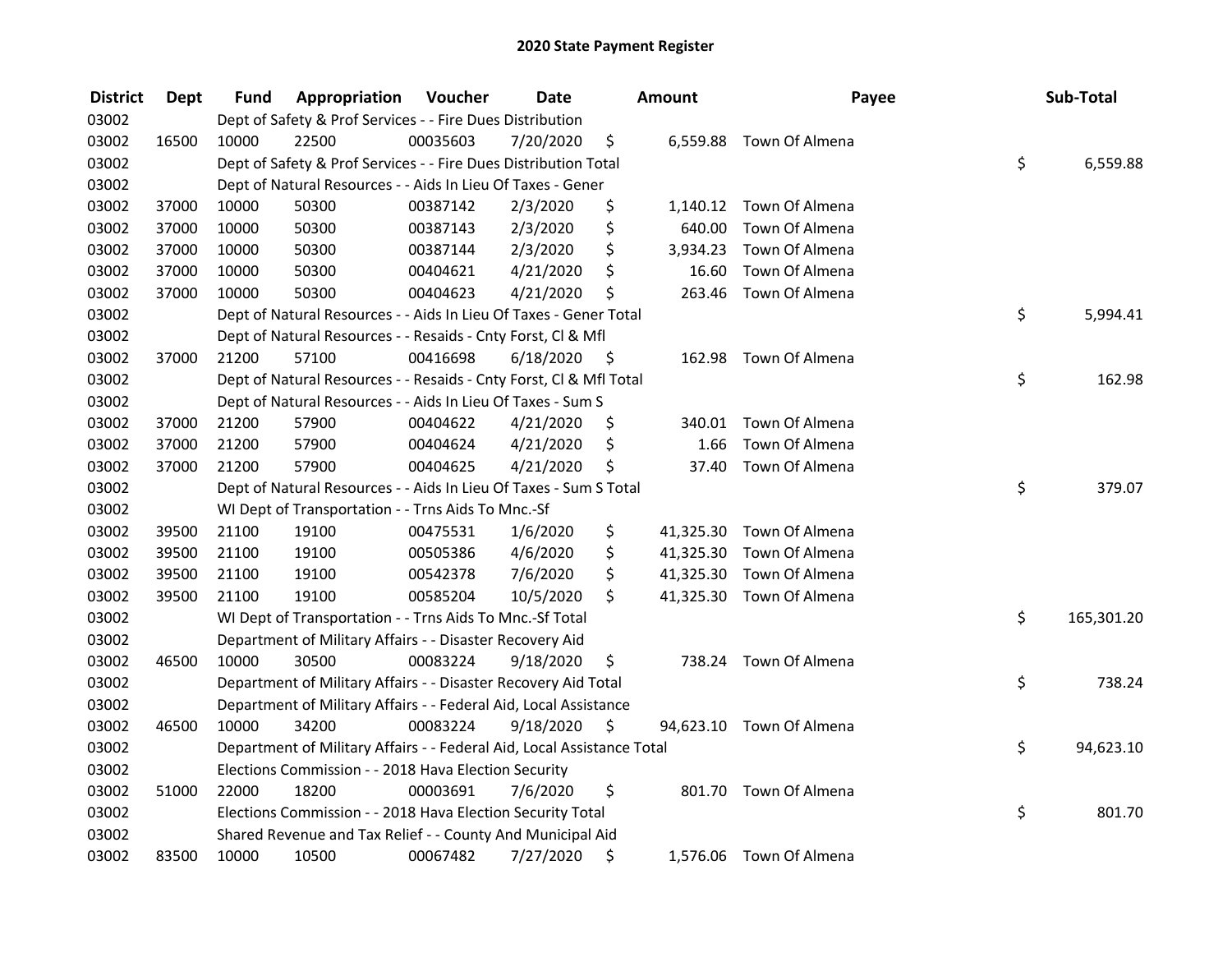| <b>District</b> | Dept  | <b>Fund</b> | Appropriation                                                    | <b>Voucher</b> | Date            |    | Amount   | Payee          |     | Sub-Total  |
|-----------------|-------|-------------|------------------------------------------------------------------|----------------|-----------------|----|----------|----------------|-----|------------|
| 03002           | 83500 | 10000       | 10500                                                            | 00071443       | $11/16/2020$ \$ |    | 8,930.98 | Town Of Almena |     |            |
| 03002           |       |             | Shared Revenue and Tax Relief - - County And Municipal Aid Total |                |                 |    |          |                | \$. | 10,507.04  |
| 03002           |       |             | Shared Revenue and Tax Relief - - Exempt Computer Aid            |                |                 |    |          |                |     |            |
| 03002           | 83500 | 10000       | 10900                                                            | 00064678       | 7/27/2020       | -S | 2.08     | Town Of Almena |     |            |
| 03002           |       |             | Shared Revenue and Tax Relief - - Exempt Computer Aid Total      |                |                 |    |          |                | \$  | 2.08       |
| 03002           |       |             | Shared Revenue and Tax Relief - - Utility Aid                    |                |                 |    |          |                |     |            |
| 03002           | 83500 | 10000       | 11000                                                            | 00067482       | 7/27/2020       | S  | 19.23    | Town Of Almena |     |            |
| 03002           | 83500 | 10000       | 11000                                                            | 00071443       | $11/16/2020$ \$ |    | 110.09   | Town Of Almena |     |            |
| 03002           |       |             | Shared Revenue and Tax Relief - - Utility Aid Total              |                |                 |    |          |                | \$  | 129.32     |
| 03002           |       |             | Shared Revenue and Tax Relief - - Personal Property Aid          |                |                 |    |          |                |     |            |
| 03002           | 83500 | 10000       | 11100                                                            | 00060043       | 5/4/2020        | S. | 97.74    | Town Of Almena |     |            |
| 03002           |       |             | Shared Revenue and Tax Relief - - Personal Property Aid Total    |                |                 |    |          |                | \$  | 97.74      |
| 03002 Total     |       |             |                                                                  |                |                 |    |          |                | \$  | 285,296.76 |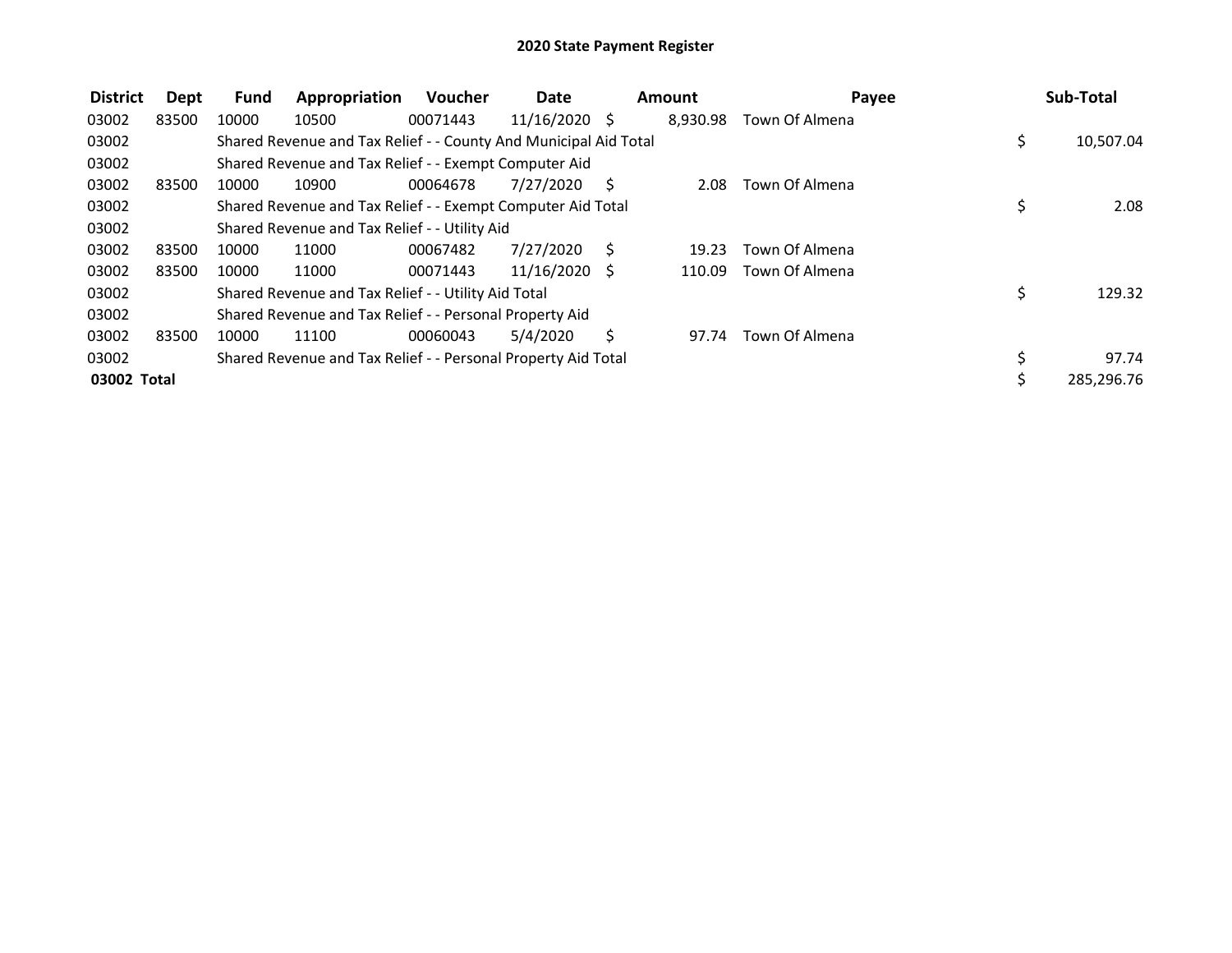| <b>District</b> | <b>Dept</b> | <b>Fund</b> | <b>Appropriation Voucher</b>                                       |          | Date          |      | Amount    |                          | Payee | Sub-Total  |
|-----------------|-------------|-------------|--------------------------------------------------------------------|----------|---------------|------|-----------|--------------------------|-------|------------|
| 03004           |             |             | Dept of Safety & Prof Services - - Fire Dues Distribution          |          |               |      |           |                          |       |            |
| 03004           | 16500       | 10000       | 22500                                                              | 00035604 | 7/20/2020     | \$   |           | 2,710.57 Town Of Arland  |       |            |
| 03004           |             |             | Dept of Safety & Prof Services - - Fire Dues Distribution Total    |          |               |      |           |                          | \$    | 2,710.57   |
| 03004           |             |             | Dept of Natural Resources - - Resaids - Cnty Forst, CI & Mfl       |          |               |      |           |                          |       |            |
| 03004           | 37000       | 21200       | 57100                                                              | 00416699 | 6/18/2020     | - \$ |           | 480.22 Town Of Arland    |       |            |
| 03004           |             |             | Dept of Natural Resources - - Resaids - Cnty Forst, CI & Mfl Total |          |               |      |           |                          | \$    | 480.22     |
| 03004           |             |             | Dept of Natural Resources - - Aids In Lieu Of Taxes - Sum S        |          |               |      |           |                          |       |            |
| 03004           | 37000       | 21200       | 57900                                                              | 00405265 | 4/21/2020     | - \$ | 3.60      | Town Of Arland           |       |            |
| 03004           |             |             | Dept of Natural Resources - - Aids In Lieu Of Taxes - Sum S Total  |          |               |      |           |                          | \$    | 3.60       |
| 03004           |             |             | WI Dept of Transportation - - Trns Aids To Mnc.-Sf                 |          |               |      |           |                          |       |            |
| 03004           | 39500       | 21100       | 19100                                                              | 00475532 | 1/6/2020      | \$   |           | 32,876.28 Town Of Arland |       |            |
| 03004           | 39500       | 21100       | 19100                                                              | 00505387 | 4/6/2020      | \$   | 32,876.28 | Town Of Arland           |       |            |
| 03004           | 39500       | 21100       | 19100                                                              | 00542379 | 7/6/2020      | \$   |           | 32,876.28 Town Of Arland |       |            |
| 03004           | 39500       | 21100       | 19100                                                              | 00585205 | 10/5/2020     | \$   |           | 32,876.28 Town Of Arland |       |            |
| 03004           |             |             | WI Dept of Transportation - - Trns Aids To Mnc.-Sf Total           |          |               |      |           |                          | \$    | 131,505.12 |
| 03004           |             |             | Department of Administration - - Federal Aid                       |          |               |      |           |                          |       |            |
| 03004           | 50500       | 10000       | 14200                                                              | 00134096 | 12/10/2020 \$ |      | 2,517.95  | Town Of Arland           |       |            |
| 03004           |             |             | Department of Administration - - Federal Aid Total                 |          |               |      |           |                          | \$    | 2,517.95   |
| 03004           |             |             | Shared Revenue and Tax Relief - - County And Municipal Aid         |          |               |      |           |                          |       |            |
| 03004           | 83500       | 10000       | 10500                                                              | 00067483 | 7/27/2020     | \$   | 9,455.49  | Town Of Arland           |       |            |
| 03004           | 83500       | 10000       | 10500                                                              | 00071444 | 11/16/2020    | S.   |           | 53,581.13 Town Of Arland |       |            |
| 03004           |             |             | Shared Revenue and Tax Relief - - County And Municipal Aid Total   |          |               |      |           |                          | \$    | 63,036.62  |
| 03004           |             |             | Shared Revenue and Tax Relief - - Exempt Computer Aid              |          |               |      |           |                          |       |            |
| 03004           | 83500       | 10000       | 10900                                                              | 00064679 | 7/27/2020     | \$   | 1.03      | Town Of Arland           |       |            |
| 03004           |             |             | Shared Revenue and Tax Relief - - Exempt Computer Aid Total        |          |               |      |           |                          | \$    | 1.03       |
| 03004           |             |             | Shared Revenue and Tax Relief - - Utility Aid                      |          |               |      |           |                          |       |            |
| 03004           | 83500       | 10000       | 11000                                                              | 00067483 | 7/27/2020     | \$   | 192.18    | Town Of Arland           |       |            |
| 03004           | 83500       | 10000       | 11000                                                              | 00071444 | 11/16/2020    | \$   | 931.94    | Town Of Arland           |       |            |
| 03004           |             |             | Shared Revenue and Tax Relief - - Utility Aid Total                |          |               |      |           |                          | \$    | 1,124.12   |
| 03004 Total     |             |             |                                                                    |          |               |      |           |                          | \$    | 201,379.23 |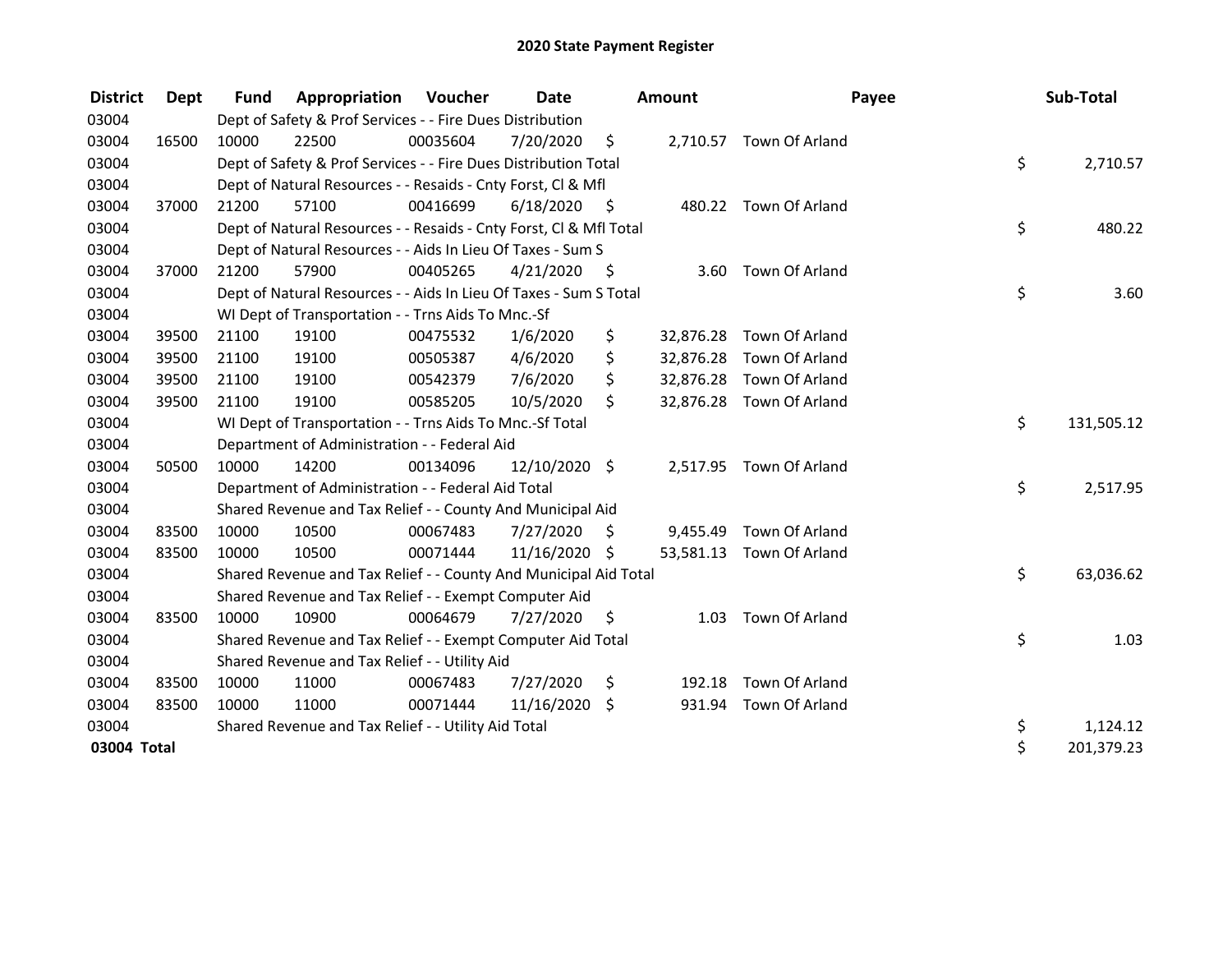| <b>District</b> | <b>Dept</b> | Fund  | Appropriation                                                          | Voucher  | <b>Date</b>   |         | <b>Amount</b> | Payee                    | Sub-Total        |
|-----------------|-------------|-------|------------------------------------------------------------------------|----------|---------------|---------|---------------|--------------------------|------------------|
| 03006           |             |       | Dept of Safety & Prof Services - - Fire Dues Distribution              |          |               |         |               |                          |                  |
| 03006           | 16500       | 10000 | 22500                                                                  | 00035605 | 7/20/2020     | \$      |               | 2,477.33 Town Of Barron  |                  |
| 03006           |             |       | Dept of Safety & Prof Services - - Fire Dues Distribution Total        |          |               |         |               |                          | \$<br>2,477.33   |
| 03006           |             |       | Dept of Natural Resources - - Aids In Lieu Of Taxes - Gener            |          |               |         |               |                          |                  |
| 03006           | 37000       | 10000 | 50300                                                                  | 00387145 | 2/3/2020      | \$      | 760.99        | Town Of Barron           |                  |
| 03006           | 37000       | 10000 | 50300                                                                  | 00404643 | 4/21/2020     | \$      | 42.42         | Town Of Barron           |                  |
| 03006           |             |       | Dept of Natural Resources - - Aids In Lieu Of Taxes - Gener Total      |          |               |         |               |                          | \$<br>803.41     |
| 03006           |             |       | Dept of Natural Resources - - Resaids - Cnty Forst, Cl & Mfl           |          |               |         |               |                          |                  |
| 03006           | 37000       | 21200 | 57100                                                                  | 00416700 | 6/18/2020     | - \$    |               | 81.41 Town Of Barron     |                  |
| 03006           |             |       | Dept of Natural Resources - - Resaids - Cnty Forst, Cl & Mfl Total     |          |               |         |               |                          | \$<br>81.41      |
| 03006           |             |       | WI Dept of Transportation - - Trns Aids To Mnc.-Sf                     |          |               |         |               |                          |                  |
| 03006           | 39500       | 21100 | 19100                                                                  | 00475533 | 1/6/2020      | \$      | 33,093.09     | Town Of Barron           |                  |
| 03006           | 39500       | 21100 | 19100                                                                  | 00505388 | 4/6/2020      | \$      | 33,093.09     | Town Of Barron           |                  |
| 03006           | 39500       | 21100 | 19100                                                                  | 00542380 | 7/6/2020      | \$      | 33,093.09     | Town Of Barron           |                  |
| 03006           | 39500       | 21100 | 19100                                                                  | 00585206 | 10/5/2020     | \$      |               | 33,093.09 Town Of Barron |                  |
| 03006           |             |       | WI Dept of Transportation - - Trns Aids To Mnc.-Sf Total               |          |               |         |               |                          | \$<br>132,372.36 |
| 03006           |             |       | Department of Military Affairs - - Disaster Recovery Aid               |          |               |         |               |                          |                  |
| 03006           | 46500       | 10000 | 30500                                                                  | 00083532 | 9/28/2020     | \$      |               | 6,742.72 Town Of Barron  |                  |
| 03006           |             |       | Department of Military Affairs - - Disaster Recovery Aid Total         |          |               |         |               |                          | \$<br>6,742.72   |
| 03006           |             |       | Department of Military Affairs - - Federal Aid, Local Assistance       |          |               |         |               |                          |                  |
| 03006           | 46500       | 10000 | 34200                                                                  | 00083532 | 9/28/2020     | - \$    |               | 40,456.28 Town Of Barron |                  |
| 03006           |             |       | Department of Military Affairs - - Federal Aid, Local Assistance Total |          |               |         |               |                          | \$<br>40,456.28  |
| 03006           |             |       | Shared Revenue and Tax Relief - - County And Municipal Aid             |          |               |         |               |                          |                  |
| 03006           | 83500       | 10000 | 10500                                                                  | 00071445 | 11/16/2020 \$ |         |               | 22,197.94 Town Of Barron |                  |
| 03006           |             |       | Shared Revenue and Tax Relief - - County And Municipal Aid Total       |          |               |         |               |                          | \$<br>22,197.94  |
| 03006           |             |       | Shared Revenue and Tax Relief - - Exempt Computer Aid                  |          |               |         |               |                          |                  |
| 03006           | 83500       | 10000 | 10900                                                                  | 00064680 | 7/27/2020     | \$      |               | 244.22 Town Of Barron    |                  |
| 03006           |             |       | Shared Revenue and Tax Relief - - Exempt Computer Aid Total            |          |               |         |               |                          | \$<br>244.22     |
| 03006           |             |       | Shared Revenue and Tax Relief - - Utility Aid                          |          |               |         |               |                          |                  |
| 03006           | 83500       | 10000 | 11000                                                                  | 00067484 | 7/27/2020     | \$      | 1,756.17      | Town Of Barron           |                  |
| 03006           | 83500       | 10000 | 11000                                                                  | 00071445 | 11/16/2020    | $\zeta$ |               | 10,576.85 Town Of Barron |                  |
| 03006           |             |       | Shared Revenue and Tax Relief - - Utility Aid Total                    |          |               |         |               |                          | \$<br>12,333.02  |
| 03006           |             |       | Shared Revenue and Tax Relief - - Personal Property Aid                |          |               |         |               |                          |                  |
| 03006           | 83500       | 10000 | 11100                                                                  | 00060044 | 5/4/2020      | \$      | 4,179.95      | Town Of Barron           |                  |
| 03006           |             |       | Shared Revenue and Tax Relief - - Personal Property Aid Total          |          |               |         |               |                          | \$<br>4,179.95   |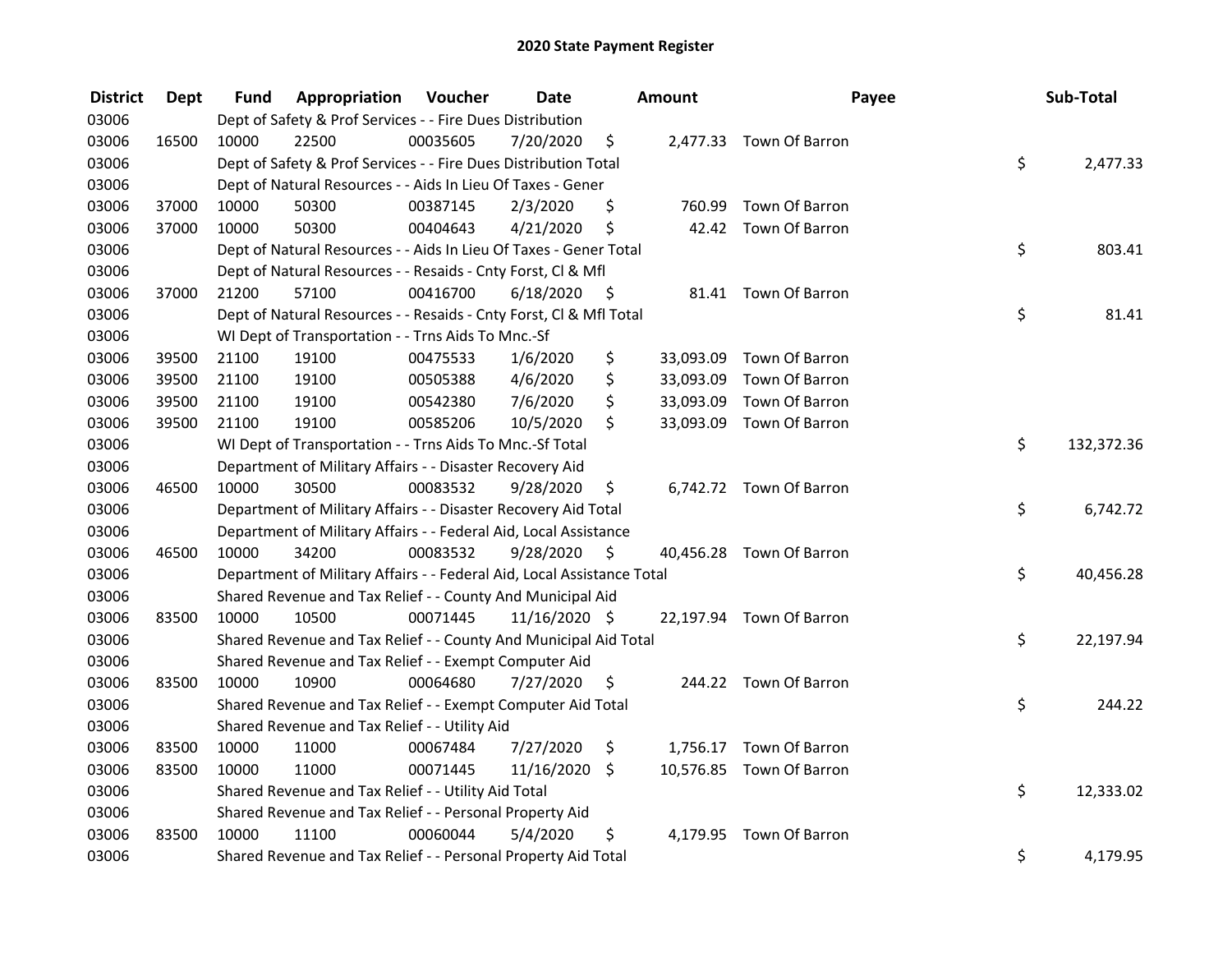| <b>District</b> | Dept | Fund | <b>Appropriation Voucher</b> | Date | Amount | Payee | Sub-Total  |
|-----------------|------|------|------------------------------|------|--------|-------|------------|
| 03006 Total     |      |      |                              |      |        |       | 221,888.64 |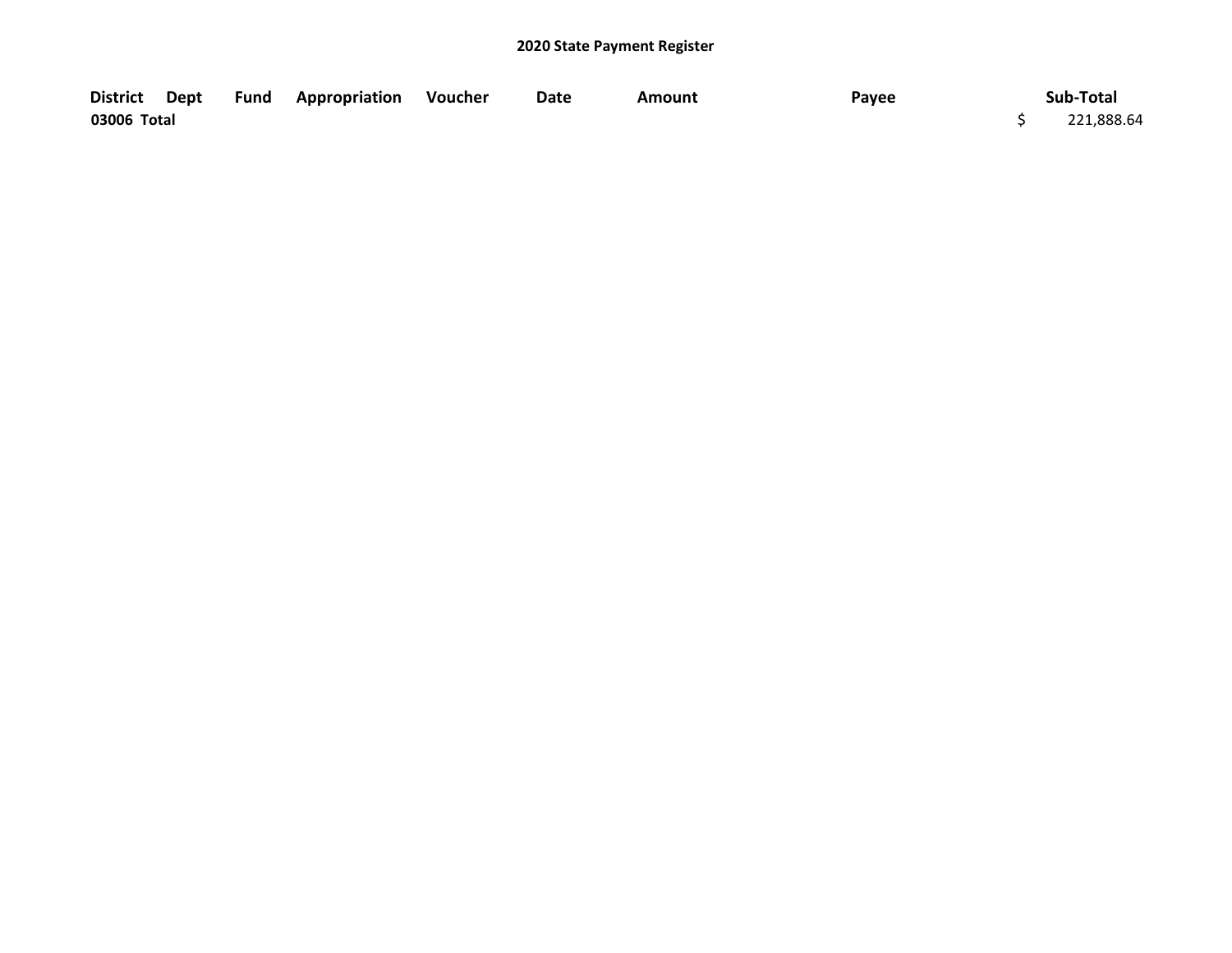| <b>District</b> | Dept  | <b>Fund</b> | Appropriation                                                      | Voucher  | Date          |    | Amount | Payee                       | Sub-Total        |
|-----------------|-------|-------------|--------------------------------------------------------------------|----------|---------------|----|--------|-----------------------------|------------------|
| 03008           |       |             | Dept of Safety & Prof Services - - Fire Dues Distribution          |          |               |    |        |                             |                  |
| 03008           | 16500 | 10000       | 22500                                                              | 00035606 | 7/20/2020     | \$ |        | 2,787.99 Town Of Bear Lake  |                  |
| 03008           |       |             | Dept of Safety & Prof Services - - Fire Dues Distribution Total    |          |               |    |        |                             | \$<br>2,787.99   |
| 03008           |       |             | Dept of Natural Resources - - Resaids - Cnty Forst, CI & Mfl       |          |               |    |        |                             |                  |
| 03008           | 37000 | 21200       | 57100                                                              | 00416701 | 6/18/2020     | \$ |        | 1,576.76 Town Of Bear Lake  |                  |
| 03008           |       |             | Dept of Natural Resources - - Resaids - Cnty Forst, Cl & Mfl Total |          |               |    |        |                             | \$<br>1,576.76   |
| 03008           |       |             | WI Dept of Transportation - - Trns Aids To Mnc.-Sf                 |          |               |    |        |                             |                  |
| 03008           | 39500 | 21100       | 19100                                                              | 00475534 | 1/6/2020      | \$ |        | 27,548.01 Town Of Bear Lake |                  |
| 03008           | 39500 | 21100       | 19100                                                              | 00505389 | 4/6/2020      | \$ |        | 27,548.01 Town Of Bear Lake |                  |
| 03008           | 39500 | 21100       | 19100                                                              | 00542381 | 7/6/2020      | \$ |        | 27,548.01 Town Of Bear Lake |                  |
| 03008           | 39500 | 21100       | 19100                                                              | 00585207 | 10/5/2020     | \$ |        | 27,548.01 Town Of Bear Lake |                  |
| 03008           |       |             | WI Dept of Transportation - - Trns Aids To Mnc.-Sf Total           |          |               |    |        |                             | \$<br>110,192.04 |
| 03008           |       |             | Department of Administration - - Federal Aid                       |          |               |    |        |                             |                  |
| 03008           | 50500 | 10000       | 14200                                                              | 00134097 | 12/10/2020 \$ |    |        | 6,863.00 Town Of Bear Lake  |                  |
| 03008           |       |             | Department of Administration - - Federal Aid Total                 |          |               |    |        |                             | \$<br>6,863.00   |
| 03008           |       |             | Elections Commission - - 2018 Hava Election Security               |          |               |    |        |                             |                  |
| 03008           | 51000 | 22000       | 18200                                                              | 00003970 | 7/28/2020     | \$ | 685.10 | Town Of Bear Lake           |                  |
| 03008           |       |             | Elections Commission - - 2018 Hava Election Security Total         |          |               |    |        |                             | \$<br>685.10     |
| 03008           |       |             | Shared Revenue and Tax Relief - - County And Municipal Aid         |          |               |    |        |                             |                  |
| 03008           | 83500 | 10000       | 10500                                                              | 00067485 | 7/27/2020     | Ŝ. |        | 1,311.12 Town Of Bear Lake  |                  |
| 03008           | 83500 | 10000       | 10500                                                              | 00071446 | 11/16/2020 \$ |    |        | 7,429.66 Town Of Bear Lake  |                  |
| 03008           |       |             | Shared Revenue and Tax Relief - - County And Municipal Aid Total   |          |               |    |        |                             | \$<br>8,740.78   |
| 03008           |       |             | Shared Revenue and Tax Relief - - Exempt Computer Aid              |          |               |    |        |                             |                  |
| 03008           | 83500 | 10000       | 10900                                                              | 00064681 | 7/27/2020     | \$ | 1.03   | Town Of Bear Lake           |                  |
| 03008           |       |             | Shared Revenue and Tax Relief - - Exempt Computer Aid Total        |          |               |    |        |                             | \$<br>1.03       |
| 03008           |       |             | Shared Revenue and Tax Relief - - Utility Aid                      |          |               |    |        |                             |                  |
| 03008           | 83500 | 10000       | 11000                                                              | 00067485 | 7/27/2020     | \$ | 5.07   | Town Of Bear Lake           |                  |
| 03008           | 83500 | 10000       | 11000                                                              | 00071446 | 11/16/2020    | \$ |        | 13.33 Town Of Bear Lake     |                  |
| 03008           |       |             | Shared Revenue and Tax Relief - - Utility Aid Total                |          |               |    |        |                             | \$<br>18.40      |
| 03008           |       |             | Shared Revenue and Tax Relief - - Personal Property Aid            |          |               |    |        |                             |                  |
| 03008           | 83500 | 10000       | 11100                                                              | 00060045 | 5/4/2020      | \$ | 35.79  | Town Of Bear Lake           |                  |
| 03008           |       |             | Shared Revenue and Tax Relief - - Personal Property Aid Total      |          |               |    |        |                             | \$<br>35.79      |
| 03008 Total     |       |             |                                                                    |          |               |    |        |                             | \$<br>130,900.89 |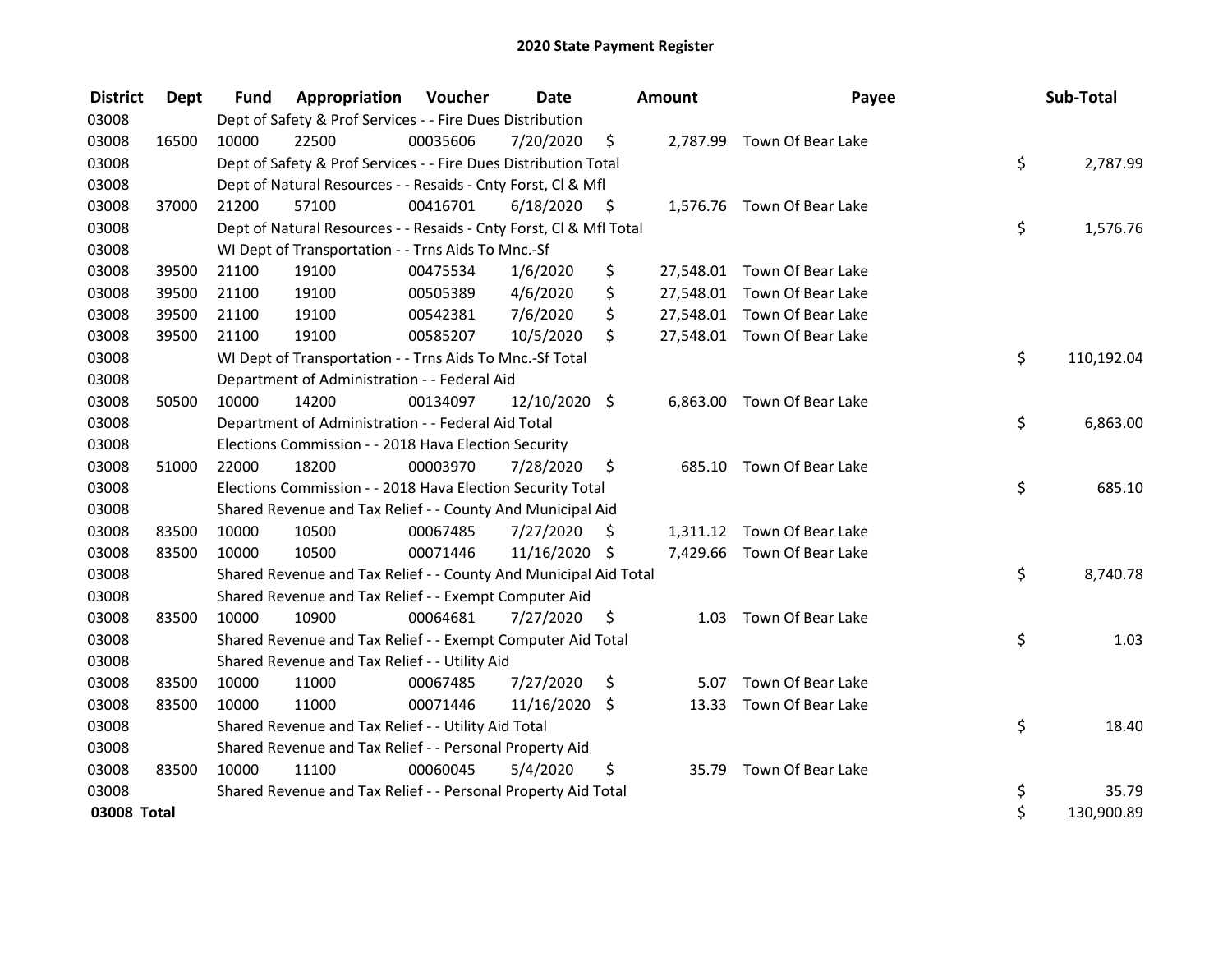| <b>District</b> | Dept  | Fund  | Appropriation                                                      | Voucher  | <b>Date</b>   |      | <b>Amount</b> | Payee                        | Sub-Total        |
|-----------------|-------|-------|--------------------------------------------------------------------|----------|---------------|------|---------------|------------------------------|------------------|
| 03010           |       |       | Dept of Safety & Prof Services - - Fire Dues Distribution          |          |               |      |               |                              |                  |
| 03010           | 16500 | 10000 | 22500                                                              | 00035607 | 7/20/2020     | \$   |               | 8,136.24 Town Of Cedar Lake  |                  |
| 03010           |       |       | Dept of Safety & Prof Services - - Fire Dues Distribution Total    |          |               |      |               |                              | \$<br>8,136.24   |
| 03010           |       |       | Dept of Natural Resources - - Aids In Lieu Of Taxes - Gener        |          |               |      |               |                              |                  |
| 03010           | 37000 | 10000 | 50300                                                              | 00387070 | 2/3/2020      | \$   |               | 63.52 Town Of Cedar Lake     |                  |
| 03010           | 37000 | 10000 | 50300                                                              | 00403818 | 4/21/2020     | \$   | 36.30         | Town Of Cedar Lake           |                  |
| 03010           |       |       | Dept of Natural Resources - - Aids In Lieu Of Taxes - Gener Total  |          |               |      |               |                              | \$<br>99.82      |
| 03010           |       |       | Dept of Natural Resources - - Resaids - Cnty Forst, Cl & Mfl       |          |               |      |               |                              |                  |
| 03010           | 37000 | 21200 | 57100                                                              | 00416702 | 6/18/2020     | - \$ |               | 1,613.39 Town Of Cedar Lake  |                  |
| 03010           |       |       | Dept of Natural Resources - - Resaids - Cnty Forst, Cl & Mfl Total |          |               |      |               |                              | \$<br>1,613.39   |
| 03010           |       |       | Dept of Natural Resources - - Aids In Lieu Of Taxes - Sum S        |          |               |      |               |                              |                  |
| 03010           | 37000 | 21200 | 57900                                                              | 00403816 | 4/21/2020     | \$   | 3.19          | Town Of Cedar Lake           |                  |
| 03010           | 37000 | 21200 | 57900                                                              | 00403817 | 4/21/2020     | \$   | 3.63          | Town Of Cedar Lake           |                  |
| 03010           |       |       | Dept of Natural Resources - - Aids In Lieu Of Taxes - Sum S Total  |          |               |      |               |                              | \$<br>6.82       |
| 03010           |       |       | WI Dept of Transportation - - Disastr Damag Aid Sf                 |          |               |      |               |                              |                  |
| 03010           | 39500 | 21100 | 17400                                                              | 00627365 | 12/15/2020 \$ |      |               | 26,088.62 Town Of Cedar Lake |                  |
| 03010           |       |       | WI Dept of Transportation - - Disastr Damag Aid Sf Total           |          |               |      |               |                              | \$<br>26,088.62  |
| 03010           |       |       | WI Dept of Transportation - - Trns Aids To Mnc.-Sf                 |          |               |      |               |                              |                  |
| 03010           | 39500 | 21100 | 19100                                                              | 00475535 | 1/6/2020      | \$   |               | 41,850.90 Town Of Cedar Lake |                  |
| 03010           | 39500 | 21100 | 19100                                                              | 00505390 | 4/6/2020      | \$   |               | 41,850.90 Town Of Cedar Lake |                  |
| 03010           | 39500 | 21100 | 19100                                                              | 00542382 | 7/6/2020      | \$   | 41,850.90     | Town Of Cedar Lake           |                  |
| 03010           | 39500 | 21100 | 19100                                                              | 00585208 | 10/5/2020     | \$   |               | 41,850.90 Town Of Cedar Lake |                  |
| 03010           |       |       | WI Dept of Transportation - - Trns Aids To Mnc.-Sf Total           |          |               |      |               |                              | \$<br>167,403.60 |
| 03010           |       |       | WI Dept of Transportation - - Loc Rd Imp Prg St Fd                 |          |               |      |               |                              |                  |
| 03010           | 39500 | 21100 | 27800                                                              | 00497729 | 3/2/2020      | \$   |               | 16,856.50 Town Of Cedar Lake |                  |
| 03010           |       |       | WI Dept of Transportation - - Loc Rd Imp Prg St Fd Total           |          |               |      |               |                              | \$<br>16,856.50  |
| 03010           |       |       | Department of Administration - - Federal Aid                       |          |               |      |               |                              |                  |
| 03010           | 50500 | 10000 | 14200                                                              | 00134098 | 12/10/2020 \$ |      |               | 16,030.00 Town Of Cedar Lake |                  |
| 03010           | 50500 | 10000 | 14200                                                              | 00136074 | 12/17/2020 \$ |      |               | 1,701.30 Town Of Cedar Lake  |                  |
| 03010           |       |       | Department of Administration - - Federal Aid Total                 |          |               |      |               |                              | \$<br>17,731.30  |
| 03010           |       |       | Elections Commission - - 2018 Hava Election Security               |          |               |      |               |                              |                  |
| 03010           | 51000 | 22000 | 18200                                                              | 00004312 | 8/27/2020     | \$   |               | 1,095.40 Town Of Cedar Lake  |                  |
| 03010           |       |       | Elections Commission - - 2018 Hava Election Security Total         |          |               |      |               |                              | \$<br>1,095.40   |
| 03010           |       |       | Shared Revenue and Tax Relief - - County And Municipal Aid         |          |               |      |               |                              |                  |
| 03010           | 83500 | 10000 | 10500                                                              | 00067486 | 7/27/2020     | Ŝ.   |               | 1,604.57 Town Of Cedar Lake  |                  |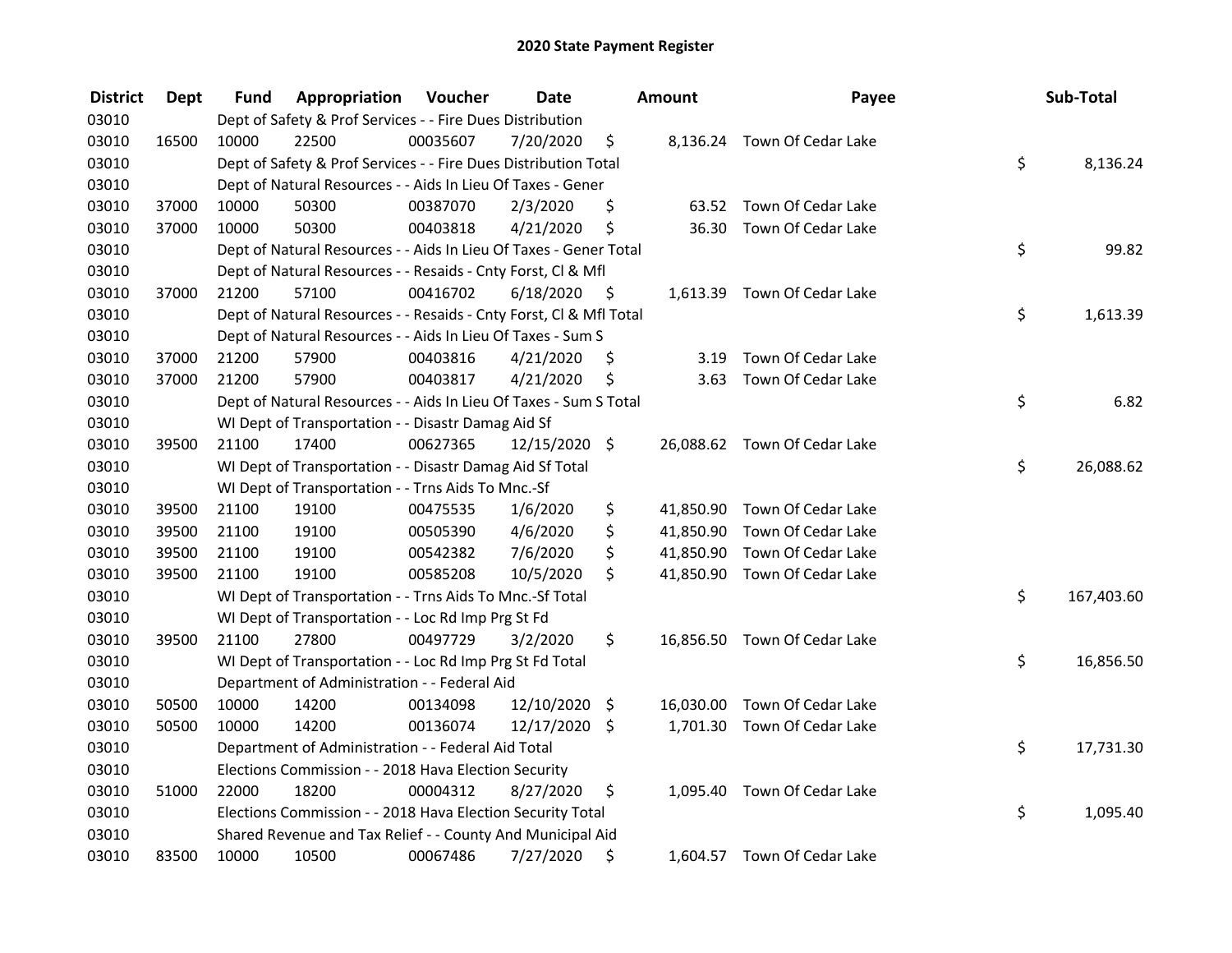| <b>District</b> | Dept  | <b>Fund</b> | Appropriation                                                    | Voucher  | <b>Date</b>     |     | <b>Amount</b> | Payee              | Sub-Total        |
|-----------------|-------|-------------|------------------------------------------------------------------|----------|-----------------|-----|---------------|--------------------|------------------|
| 03010           | 83500 | 10000       | 10500                                                            | 00071447 | $11/16/2020$ \$ |     | 9,092.53      | Town Of Cedar Lake |                  |
| 03010           |       |             | Shared Revenue and Tax Relief - - County And Municipal Aid Total |          |                 |     |               |                    | \$<br>10,697.10  |
| 03010           |       |             | Shared Revenue and Tax Relief - - Exempt Computer Aid            |          |                 |     |               |                    |                  |
| 03010           | 83500 | 10000       | 10900                                                            | 00064682 | 7/27/2020       | - S | 2.08          | Town Of Cedar Lake |                  |
| 03010           |       |             | Shared Revenue and Tax Relief - - Exempt Computer Aid Total      |          |                 |     |               |                    | \$<br>2.08       |
| 03010           |       |             | Shared Revenue and Tax Relief - - Utility Aid                    |          |                 |     |               |                    |                  |
| 03010           | 83500 | 10000       | 11000                                                            | 00067486 | 7/27/2020       | - S | 85.91         | Town Of Cedar Lake |                  |
| 03010           | 83500 | 10000       | 11000                                                            | 00071447 | $11/16/2020$ \$ |     | 608.02        | Town Of Cedar Lake |                  |
| 03010           |       |             | Shared Revenue and Tax Relief - - Utility Aid Total              |          |                 |     |               |                    | \$<br>693.93     |
| 03010           |       |             | Shared Revenue and Tax Relief - - Personal Property Aid          |          |                 |     |               |                    |                  |
| 03010           | 83500 | 10000       | 11100                                                            | 00060046 | 5/4/2020        | S   | 338.32        | Town Of Cedar Lake |                  |
| 03010           |       |             | Shared Revenue and Tax Relief - - Personal Property Aid Total    |          |                 |     |               |                    | \$<br>338.32     |
| 03010 Total     |       |             |                                                                  |          |                 |     |               |                    | \$<br>250,763.12 |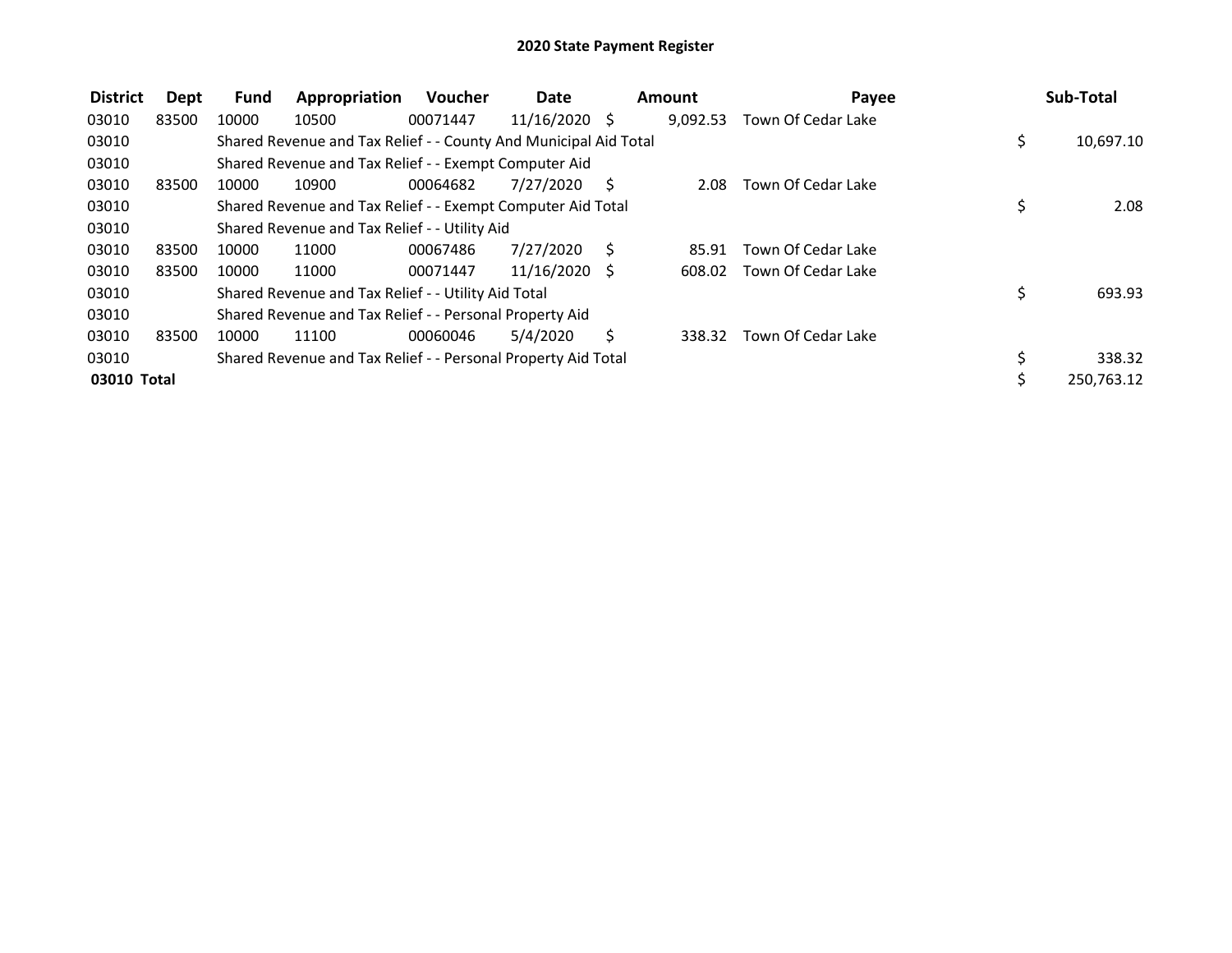| <b>District</b> | <b>Dept</b> | Fund  | Appropriation                                                          | Voucher  | <b>Date</b>   |      | Amount | Payee                    | Sub-Total        |
|-----------------|-------------|-------|------------------------------------------------------------------------|----------|---------------|------|--------|--------------------------|------------------|
| 03012           |             |       | Dept of Safety & Prof Services - - Fire Dues Distribution              |          |               |      |        |                          |                  |
| 03012           | 16500       | 10000 | 22500                                                                  | 00035608 | 7/20/2020     | \$   |        | 10,088.64 Town Of Chetek |                  |
| 03012           |             |       | Dept of Safety & Prof Services - - Fire Dues Distribution Total        |          |               |      |        |                          | \$<br>10,088.64  |
| 03012           |             |       | Dept of Natural Resources - - Resaids - Cnty Forst, Cl & Mfl           |          |               |      |        |                          |                  |
| 03012           | 37000       | 21200 | 57100                                                                  | 00416703 | 6/18/2020     | - \$ |        | 368.00 Town Of Chetek    |                  |
| 03012           |             |       | Dept of Natural Resources - - Resaids - Cnty Forst, CI & Mfl Total     |          |               |      |        |                          | \$<br>368.00     |
| 03012           |             |       | WI Dept of Transportation - - Trns Aids To Mnc.-Sf                     |          |               |      |        |                          |                  |
| 03012           | 39500       | 21100 | 19100                                                                  | 00475536 | 1/6/2020      | \$   |        | 47,126.61 Town Of Chetek |                  |
| 03012           | 39500       | 21100 | 19100                                                                  | 00505391 | 4/6/2020      | \$   |        | 47,126.61 Town Of Chetek |                  |
| 03012           | 39500       | 21100 | 19100                                                                  | 00542383 | 7/6/2020      | \$   |        | 47,126.61 Town Of Chetek |                  |
| 03012           | 39500       | 21100 | 19100                                                                  | 00585209 | 10/5/2020     | \$   |        | 47,126.61 Town Of Chetek |                  |
| 03012           |             |       | WI Dept of Transportation - - Trns Aids To Mnc.-Sf Total               |          |               |      |        |                          | \$<br>188,506.44 |
| 03012           |             |       | WI Dept of Transportation - - Loc Rd Imp Prg St Fd                     |          |               |      |        |                          |                  |
| 03012           | 39500       | 21100 | 27800                                                                  | 00611993 | 11/5/2020     | \$   |        | 16,856.50 Town Of Chetek |                  |
| 03012           |             |       | WI Dept of Transportation - - Loc Rd Imp Prg St Fd Total               |          |               |      |        |                          | \$<br>16,856.50  |
| 03012           |             |       | Department of Military Affairs - - Disaster Recovery Aid               |          |               |      |        |                          |                  |
| 03012           | 46500       | 10000 | 30500                                                                  | 00077587 | 5/13/2020     | \$   |        | 7,792.98 Town Of Chetek  |                  |
| 03012           |             |       | Department of Military Affairs - - Disaster Recovery Aid Total         |          |               |      |        |                          | \$<br>7,792.98   |
| 03012           |             |       | Department of Military Affairs - - Federal Aid, Local Assistance       |          |               |      |        |                          |                  |
| 03012           | 46500       | 10000 | 34200                                                                  | 00077587 | 5/13/2020     | - \$ |        | 46,757.86 Town Of Chetek |                  |
| 03012           |             |       | Department of Military Affairs - - Federal Aid, Local Assistance Total |          |               |      |        |                          | \$<br>46,757.86  |
| 03012           |             |       | Elections Commission - - 2018 Hava Election Security                   |          |               |      |        |                          |                  |
| 03012           | 51000       | 22000 | 18200                                                                  | 00003835 | 7/13/2020     | \$.  |        | 1,478.20 Town Of Chetek  |                  |
| 03012           |             |       | Elections Commission - - 2018 Hava Election Security Total             |          |               |      |        |                          | \$<br>1,478.20   |
| 03012           |             |       | Shared Revenue and Tax Relief - - County And Municipal Aid             |          |               |      |        |                          |                  |
| 03012           | 83500       | 10000 | 10500                                                                  | 00067487 | 7/27/2020     | S    |        | 3,065.75 Town Of Chetek  |                  |
| 03012           | 83500       | 10000 | 10500                                                                  | 00071448 | 11/16/2020 \$ |      |        | 17,372.55 Town Of Chetek |                  |
| 03012           |             |       | Shared Revenue and Tax Relief - - County And Municipal Aid Total       |          |               |      |        |                          | \$<br>20,438.30  |
| 03012           |             |       | Shared Revenue and Tax Relief - - Exempt Computer Aid                  |          |               |      |        |                          |                  |
| 03012           | 83500       | 10000 | 10900                                                                  | 00064683 | 7/27/2020     | \$   | 7.27   | Town Of Chetek           |                  |
| 03012           |             |       | Shared Revenue and Tax Relief - - Exempt Computer Aid Total            |          |               |      |        |                          | \$<br>7.27       |
| 03012           |             |       | Shared Revenue and Tax Relief - - Utility Aid                          |          |               |      |        |                          |                  |
| 03012           | 83500       | 10000 | 11000                                                                  | 00067487 | 7/27/2020     | \$   | 20.36  | Town Of Chetek           |                  |
| 03012           | 83500       | 10000 | 11000                                                                  | 00071448 | 11/16/2020    | \$   | 101.25 | Town Of Chetek           |                  |
| 03012           |             |       | Shared Revenue and Tax Relief - - Utility Aid Total                    |          |               |      |        |                          | \$<br>121.61     |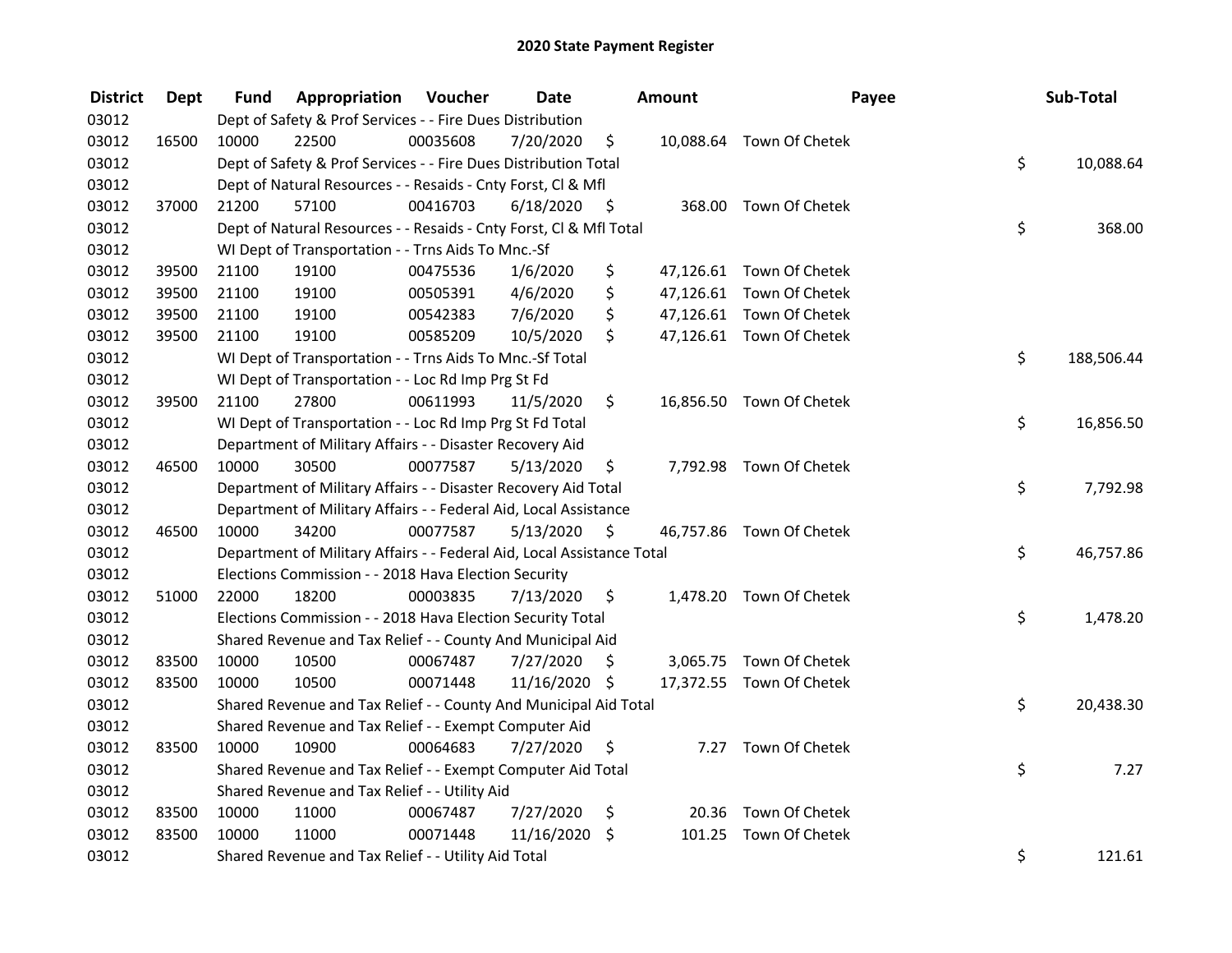| <b>District</b> | Dept  | Fund  | <b>Appropriation</b>                                          | Voucher  | Date     | Amount | Payee          | Sub-Total  |
|-----------------|-------|-------|---------------------------------------------------------------|----------|----------|--------|----------------|------------|
| 03012           |       |       | Shared Revenue and Tax Relief - - Personal Property Aid       |          |          |        |                |            |
| 03012           | 83500 | 10000 | 11100                                                         | 00060047 | 5/4/2020 | 153.39 | Town Of Chetek |            |
| 03012           |       |       | Shared Revenue and Tax Relief - - Personal Property Aid Total |          |          |        |                | 153.39     |
| 03012 Total     |       |       |                                                               |          |          |        |                | 292,569.19 |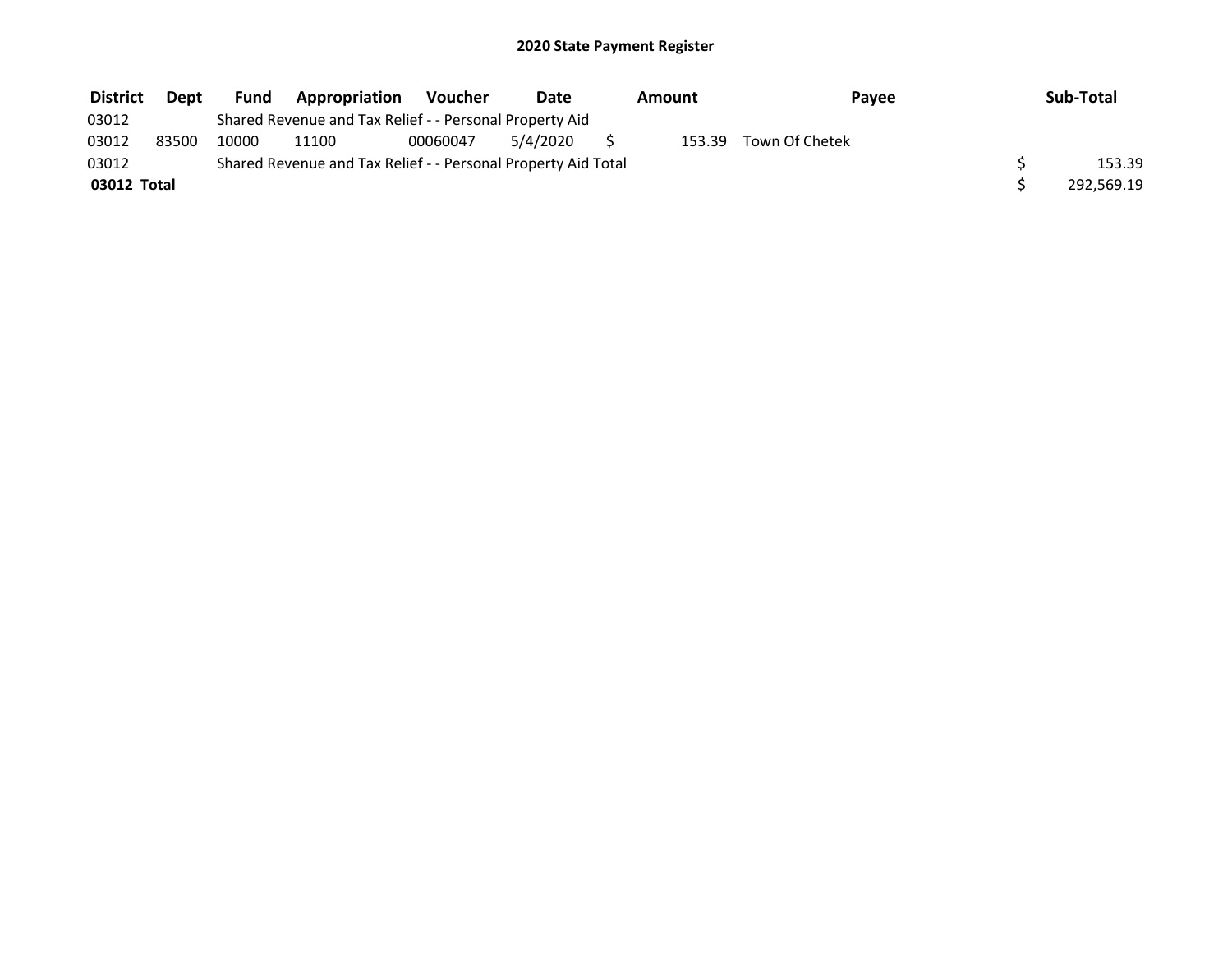| <b>District</b> | <b>Dept</b> | Fund  | Appropriation                                                          | Voucher  | <b>Date</b> |      | <b>Amount</b> | Payee                     | Sub-Total        |
|-----------------|-------------|-------|------------------------------------------------------------------------|----------|-------------|------|---------------|---------------------------|------------------|
| 03014           |             |       | Dept of Safety & Prof Services - - Fire Dues Distribution              |          |             |      |               |                           |                  |
| 03014           | 16500       | 10000 | 22500                                                                  | 00035609 | 7/20/2020   | \$   |               | 3,719.86 Town Of Clinton  |                  |
| 03014           |             |       | Dept of Safety & Prof Services - - Fire Dues Distribution Total        |          |             |      |               |                           | \$<br>3,719.86   |
| 03014           |             |       | Dept of Natural Resources - - Aids In Lieu Of Taxes - Gener            |          |             |      |               |                           |                  |
| 03014           | 37000       | 10000 | 50300                                                                  | 00387083 | 2/3/2020    | \$   |               | 607.87 Town Of Clinton    |                  |
| 03014           | 37000       | 10000 | 50300                                                                  | 00403961 | 4/21/2020   | \$   | 25.29         | Town Of Clinton           |                  |
| 03014           |             |       | Dept of Natural Resources - - Aids In Lieu Of Taxes - Gener Total      |          |             |      |               |                           | \$<br>633.16     |
| 03014           |             |       | Dept of Natural Resources - - Resaids - Cnty Forst, Cl & Mfl           |          |             |      |               |                           |                  |
| 03014           | 37000       | 21200 | 57100                                                                  | 00416704 | 6/18/2020   | - \$ |               | 235.91 Town Of Clinton    |                  |
| 03014           |             |       | Dept of Natural Resources - - Resaids - Cnty Forst, Cl & Mfl Total     |          |             |      |               |                           | \$<br>235.91     |
| 03014           |             |       | Dept of Natural Resources - - Aids In Lieu Of Taxes - Sum S            |          |             |      |               |                           |                  |
| 03014           | 37000       | 21200 | 57900                                                                  | 00403960 | 4/21/2020   | \$   |               | 12.72 Town Of Clinton     |                  |
| 03014           |             |       | Dept of Natural Resources - - Aids In Lieu Of Taxes - Sum S Total      |          |             |      |               |                           | \$<br>12.72      |
| 03014           |             |       | WI Dept of Transportation - - Trns Aids To Mnc.-Sf                     |          |             |      |               |                           |                  |
| 03014           | 39500       | 21100 | 19100                                                                  | 00475537 | 1/6/2020    | \$   |               | 39,866.76 Town Of Clinton |                  |
| 03014           | 39500       | 21100 | 19100                                                                  | 00505392 | 4/6/2020    | \$   |               | 39,866.76 Town Of Clinton |                  |
| 03014           | 39500       | 21100 | 19100                                                                  | 00542384 | 7/6/2020    | \$   |               | 39,866.76 Town Of Clinton |                  |
| 03014           | 39500       | 21100 | 19100                                                                  | 00585210 | 10/5/2020   | \$   |               | 39,866.76 Town Of Clinton |                  |
| 03014           |             |       | WI Dept of Transportation - - Trns Aids To Mnc.-Sf Total               |          |             |      |               |                           | \$<br>159,467.04 |
| 03014           |             |       | WI Dept of Transportation - - Loc Rd Imp Prg St Fd                     |          |             |      |               |                           |                  |
| 03014           | 39500       | 21100 | 27800                                                                  | 00597135 | 10/9/2020   | \$   |               | 18,431.97 Town Of Clinton |                  |
| 03014           |             |       | WI Dept of Transportation - - Loc Rd Imp Prg St Fd Total               |          |             |      |               |                           | \$<br>18,431.97  |
| 03014           |             |       | Department of Military Affairs - - Disaster Recovery Aid               |          |             |      |               |                           |                  |
| 03014           | 46500       | 10000 | 30500                                                                  | 00081523 | 8/12/2020   | \$   |               | 856.92 Town Of Clinton    |                  |
| 03014           |             |       | Department of Military Affairs - - Disaster Recovery Aid Total         |          |             |      |               |                           | \$<br>856.92     |
| 03014           |             |       | Department of Military Affairs - - Federal Aid, Local Assistance       |          |             |      |               |                           |                  |
| 03014           | 46500       | 10000 | 34200                                                                  | 00081523 | 8/12/2020   | - \$ |               | 5,141.52 Town Of Clinton  |                  |
| 03014           |             |       | Department of Military Affairs - - Federal Aid, Local Assistance Total |          |             |      |               |                           | \$<br>5,141.52   |
| 03014           |             |       | Elections Commission - - 2018 Hava Election Security                   |          |             |      |               |                           |                  |
| 03014           | 51000       | 22000 | 18200                                                                  | 00003483 | 6/30/2020   | \$   |               | 623.50 Town Of Clinton    |                  |
| 03014           |             |       | Elections Commission - - 2018 Hava Election Security Total             |          |             |      |               |                           | \$<br>623.50     |
| 03014           |             |       | Shared Revenue and Tax Relief - - County And Municipal Aid             |          |             |      |               |                           |                  |
| 03014           | 83500       | 10000 | 10500                                                                  | 00067488 | 7/27/2020   | \$   |               | 10,837.80 Town Of Clinton |                  |
| 03014           | 83500       | 10000 | 10500                                                                  | 00071449 | 11/16/2020  | - \$ |               | 61,414.22 Town Of Clinton |                  |
| 03014           |             |       | Shared Revenue and Tax Relief - - County And Municipal Aid Total       |          |             |      |               |                           | \$<br>72,252.02  |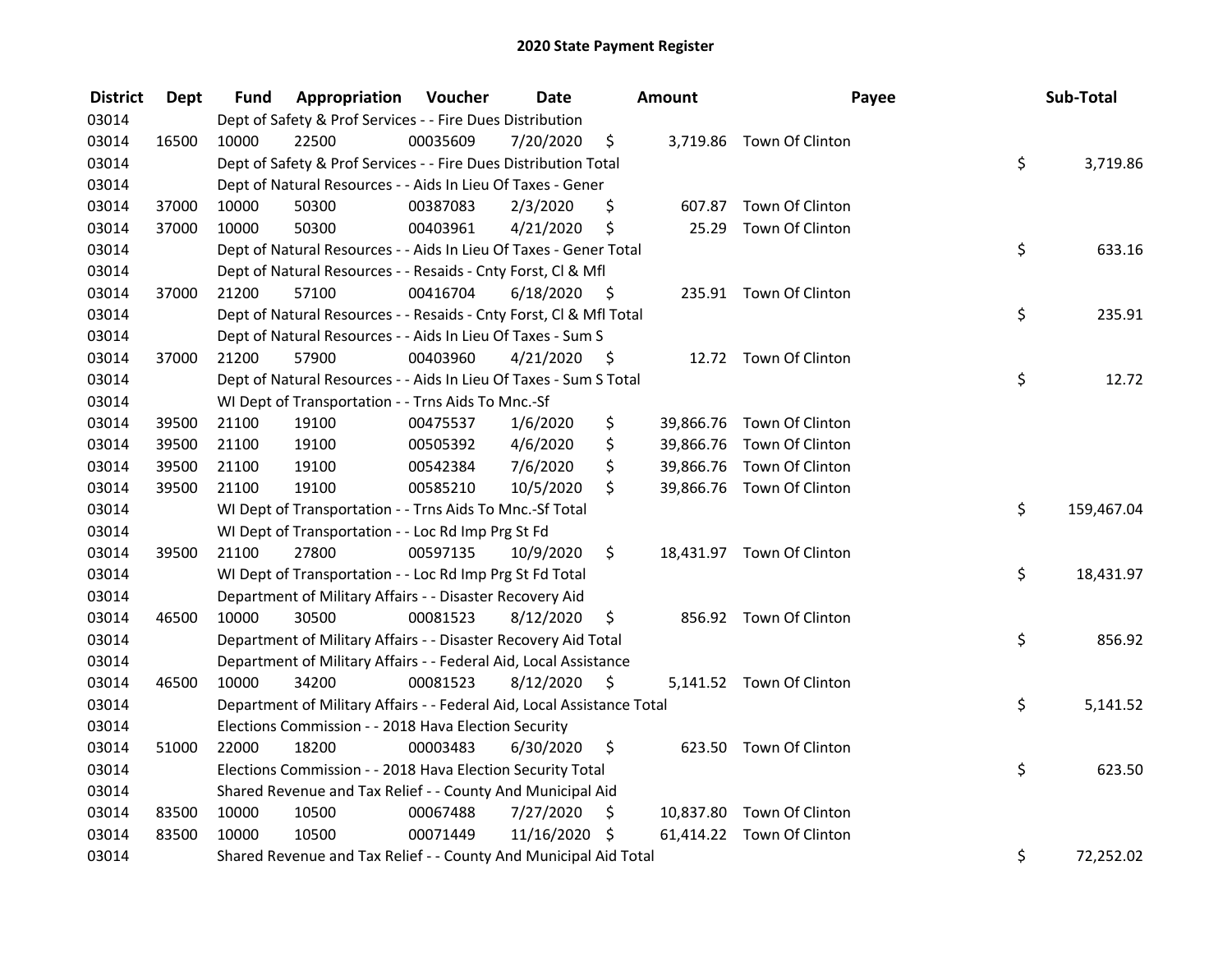| <b>District</b> | Dept  | <b>Fund</b> | Appropriation                                                   | <b>Voucher</b> | <b>Date</b> | Amount   | Payee           | Sub-Total  |
|-----------------|-------|-------------|-----------------------------------------------------------------|----------------|-------------|----------|-----------------|------------|
| 03014           |       |             | Shared Revenue and Tax Relief - - Exempt Computer Aid           |                |             |          |                 |            |
| 03014           | 83500 | 10000       | 10900                                                           | 00064684       | 7/27/2020   | 36.37    | Town Of Clinton |            |
| 03014           |       |             | Shared Revenue and Tax Relief - - Exempt Computer Aid Total     |                |             |          |                 | 36.37      |
| 03014           |       |             | Shared Revenue and Tax Relief - - Personal Property Aid         |                |             |          |                 |            |
| 03014           | 83500 | 10000       | 11100                                                           | 00060048       | 5/4/2020    | 1.164.27 | Town Of Clinton |            |
| 03014           |       |             | Shared Revenue and Tax Relief - - Personal Property Aid Total   |                |             |          |                 | 1,164.27   |
| 03014           |       |             | Shared Revenue and Tax Relief - - Lottery & Gaming Credit       |                |             |          |                 |            |
| 03014           | 83500 | 52100       | 36300                                                           | 00055159       | 3/23/2020   | 873.31   | Town Of Clinton |            |
| 03014           |       |             | Shared Revenue and Tax Relief - - Lottery & Gaming Credit Total |                |             |          |                 | 873.31     |
| 03014 Total     |       |             |                                                                 |                |             |          |                 | 263,448.57 |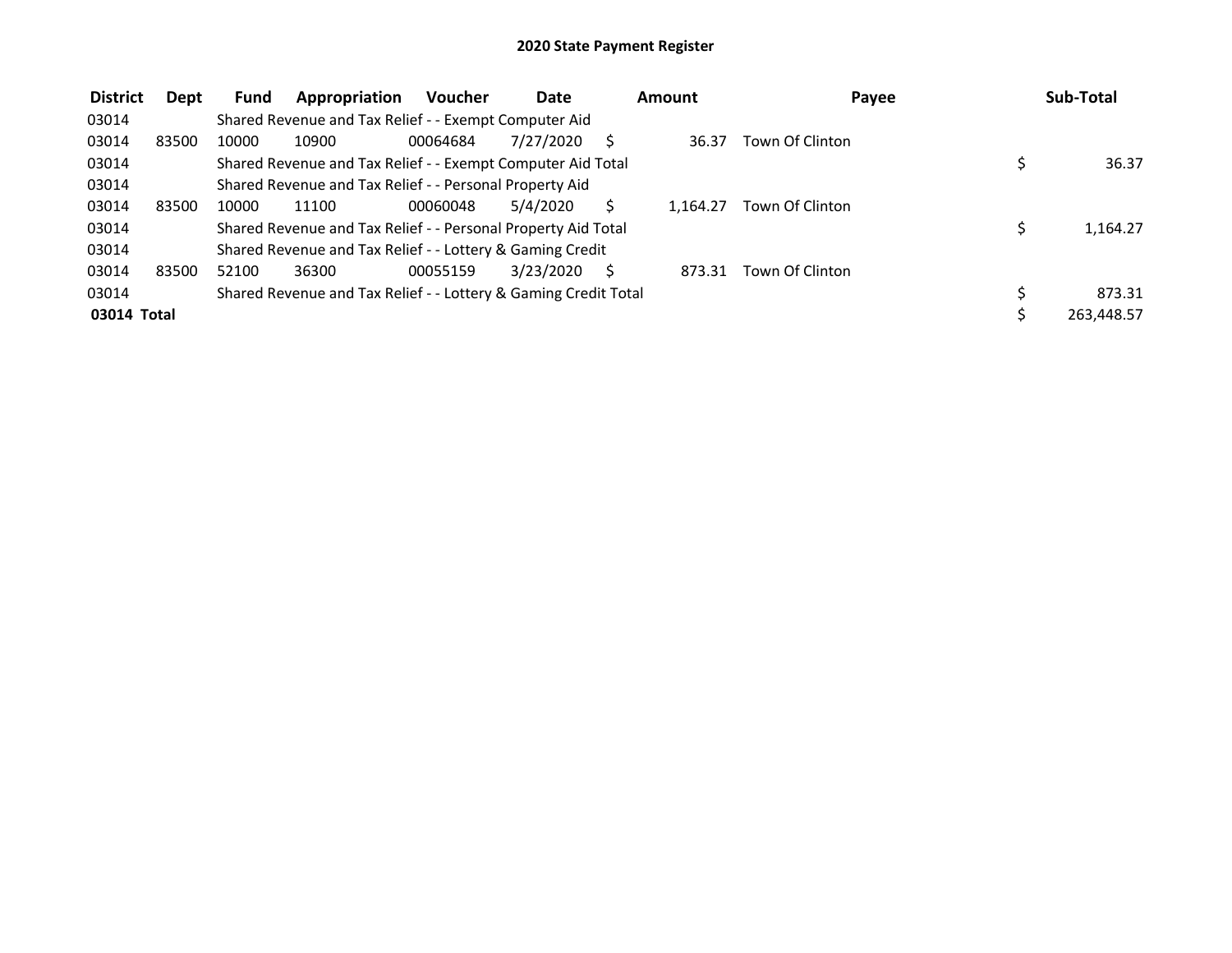| <b>District</b> | <b>Dept</b> | <b>Fund</b> | Appropriation                                                          | Voucher  | <b>Date</b> |      | <b>Amount</b> | Payee                           | Sub-Total        |
|-----------------|-------------|-------------|------------------------------------------------------------------------|----------|-------------|------|---------------|---------------------------------|------------------|
| 03016           |             |             | Dept of Safety & Prof Services - - Fire Dues Distribution              |          |             |      |               |                                 |                  |
| 03016           | 16500       | 10000       | 22500                                                                  | 00035610 | 7/20/2020   | \$   |               | 2,935.21 Town Of Crystal Lake   |                  |
| 03016           |             |             | Dept of Safety & Prof Services - - Fire Dues Distribution Total        |          |             |      |               |                                 | \$<br>2,935.21   |
| 03016           |             |             | Dept of Natural Resources - - Aids In Lieu Of Taxes - Gener            |          |             |      |               |                                 |                  |
| 03016           | 37000       | 10000       | 50300                                                                  | 00387157 | 2/3/2020    | \$   |               | 19,911.07 Town Of Crystal Lake  |                  |
| 03016           | 37000       | 10000       | 50300                                                                  | 00404692 | 4/21/2020   | \$   | 682.66        | Town Of Crystal Lake            |                  |
| 03016           |             |             | Dept of Natural Resources - - Aids In Lieu Of Taxes - Gener Total      |          |             |      |               |                                 | \$<br>20,593.73  |
| 03016           |             |             | Dept of Natural Resources - - Resaids - Cnty Forst, Cl & Mfl           |          |             |      |               |                                 |                  |
| 03016           | 37000       | 21200       | 57100                                                                  | 00416705 | 6/18/2020   | - \$ |               | 324.82 Town Of Crystal Lake     |                  |
| 03016           |             |             | Dept of Natural Resources - - Resaids - Cnty Forst, Cl & Mfl Total     |          |             |      |               |                                 | \$<br>324.82     |
| 03016           |             |             | Dept of Natural Resources - - Aids In Lieu Of Taxes - Sum S            |          |             |      |               |                                 |                  |
| 03016           | 37000       | 21200       | 57900                                                                  | 00404693 | 4/21/2020   | \$   | 0.66          | Town Of Crystal Lake            |                  |
| 03016           | 37000       | 21200       | 57900                                                                  | 00404694 | 4/21/2020   | \$   | 623.03        | Town Of Crystal Lake            |                  |
| 03016           |             |             | Dept of Natural Resources - - Aids In Lieu Of Taxes - Sum S Total      |          |             |      |               |                                 | \$<br>623.69     |
| 03016           |             |             | WI Dept of Transportation - - Trns Aids To Mnc.-Sf                     |          |             |      |               |                                 |                  |
| 03016           | 39500       | 21100       | 19100                                                                  | 00475538 | 1/6/2020    | \$   | 38,000.88     | Town Of Crystal Lake            |                  |
| 03016           | 39500       | 21100       | 19100                                                                  | 00505393 | 4/6/2020    | \$   | 38,000.88     | Town Of Crystal Lake            |                  |
| 03016           | 39500       | 21100       | 19100                                                                  | 00542385 | 7/6/2020    | \$   | 38,000.88     | Town Of Crystal Lake            |                  |
| 03016           | 39500       | 21100       | 19100                                                                  | 00585211 | 10/5/2020   | \$   | 38,000.88     | Town Of Crystal Lake            |                  |
| 03016           |             |             | WI Dept of Transportation - - Trns Aids To Mnc.-Sf Total               |          |             |      |               |                                 | \$<br>152,003.52 |
| 03016           |             |             | Department of Military Affairs - - Disaster Recovery Aid               |          |             |      |               |                                 |                  |
| 03016           | 46500       | 10000       | 30500                                                                  | 00081027 | 7/30/2020   | \$   |               | 2,160.14 Town Of Crystal Lake   |                  |
| 03016           | 46500       | 10000       | 30500                                                                  | 00081843 | 8/19/2020   | \$   |               | 13,055.85 Town Of Crystal Lake  |                  |
| 03016           |             |             | Department of Military Affairs - - Disaster Recovery Aid Total         |          |             |      |               |                                 | \$<br>15,215.99  |
| 03016           |             |             | Department of Military Affairs - - Federal Aid, Local Assistance       |          |             |      |               |                                 |                  |
| 03016           | 46500       | 10000       | 34200                                                                  | 00081027 | 7/30/2020   | \$   |               | 12,960.81 Town Of Crystal Lake  |                  |
| 03016           | 46500       | 10000       | 34200                                                                  | 00081843 | 8/19/2020   | \$   |               | 104,787.07 Town Of Crystal Lake |                  |
| 03016           |             |             | Department of Military Affairs - - Federal Aid, Local Assistance Total |          |             |      |               |                                 | \$<br>117,747.88 |
| 03016           |             |             | Elections Commission - - 2018 Hava Election Security                   |          |             |      |               |                                 |                  |
| 03016           | 51000       | 22000       | 18200                                                                  | 00004460 | 9/9/2020    | \$   | 692.80        | Town Of Crystal Lake            |                  |
| 03016           |             |             | Elections Commission - - 2018 Hava Election Security Total             |          |             |      |               |                                 | \$<br>692.80     |
| 03016           |             |             | Shared Revenue and Tax Relief - - County And Municipal Aid             |          |             |      |               |                                 |                  |
| 03016           | 83500       | 10000       | 10500                                                                  | 00067489 | 7/27/2020   | \$   |               | 3,755.82 Town Of Crystal Lake   |                  |
| 03016           | 83500       | 10000       | 10500                                                                  | 00071450 | 11/16/2020  | \$   |               | 21,282.95 Town Of Crystal Lake  |                  |
| 03016           |             |             | Shared Revenue and Tax Relief - - County And Municipal Aid Total       |          |             |      |               |                                 | \$<br>25,038.77  |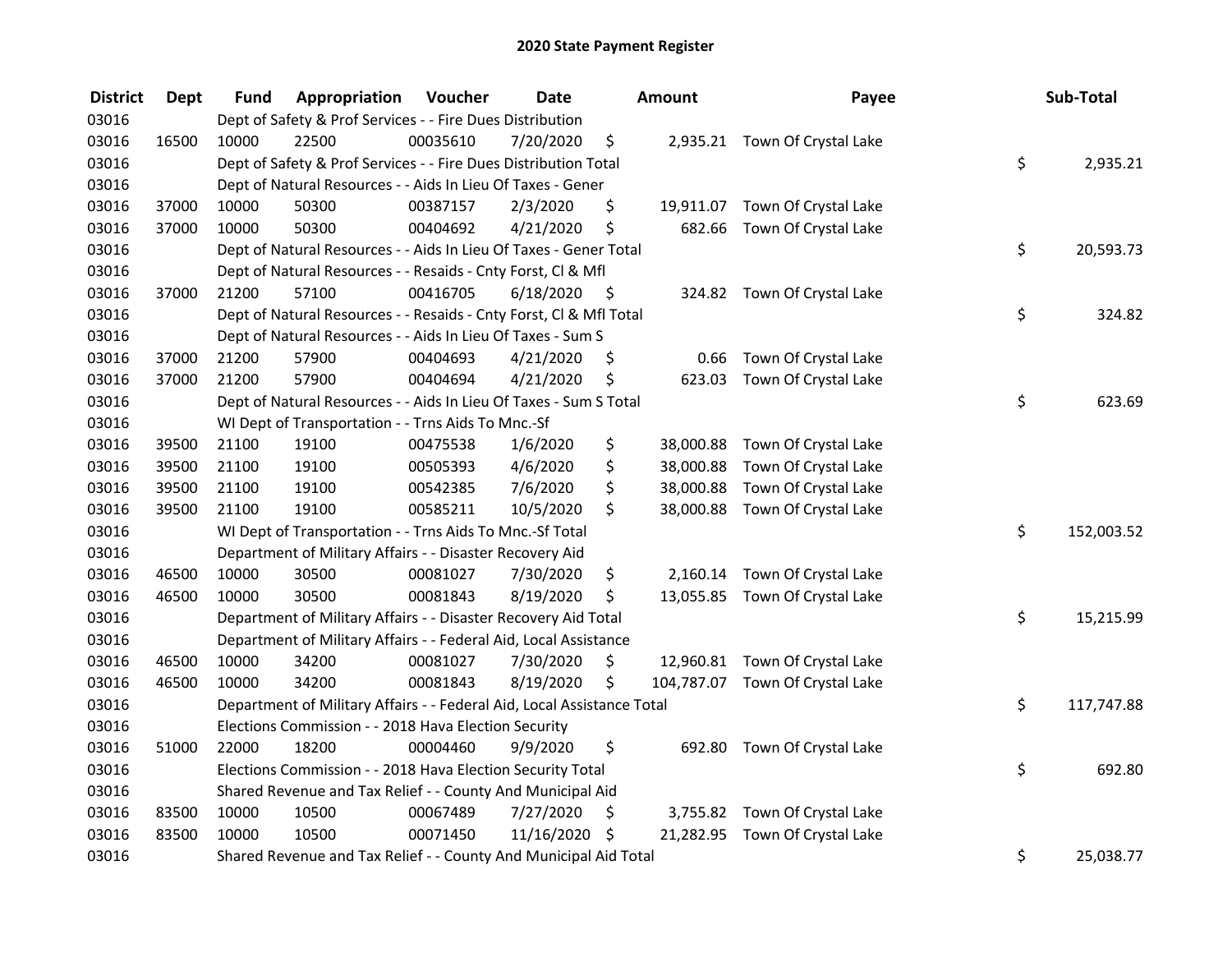| <b>District</b> | Dept  | Fund  | Appropriation                                                 | <b>Voucher</b> | Date            |          | Amount   | Payee                | Sub-Total  |
|-----------------|-------|-------|---------------------------------------------------------------|----------------|-----------------|----------|----------|----------------------|------------|
| 03016           |       |       | Shared Revenue and Tax Relief - - Exempt Computer Aid         |                |                 |          |          |                      |            |
| 03016           | 83500 | 10000 | 10900                                                         | 00064685       | 7/27/2020       |          | 53.00    | Town Of Crystal Lake |            |
| 03016           |       |       | Shared Revenue and Tax Relief - - Exempt Computer Aid Total   |                |                 |          |          |                      | 53.00      |
| 03016           |       |       | Shared Revenue and Tax Relief - - Utility Aid                 |                |                 |          |          |                      |            |
| 03016           | 83500 | 10000 | 11000                                                         | 00067489       | 7/27/2020       | <b>S</b> | 209.83   | Town Of Crystal Lake |            |
| 03016           | 83500 | 10000 | 11000                                                         | 00071450       | $11/16/2020$ \$ |          | 1.626.79 | Town Of Crystal Lake |            |
| 03016           |       |       | Shared Revenue and Tax Relief - - Utility Aid Total           |                |                 |          |          |                      | 1,836.62   |
| 03016           |       |       | Shared Revenue and Tax Relief - - Personal Property Aid       |                |                 |          |          |                      |            |
| 03016           | 83500 | 10000 | 11100                                                         | 00060049       | 5/4/2020        |          | 463.96   | Town Of Crystal Lake |            |
| 03016           |       |       | Shared Revenue and Tax Relief - - Personal Property Aid Total |                |                 |          |          |                      | 463.96     |
| 03016 Total     |       |       |                                                               |                |                 |          |          |                      | 337,529.99 |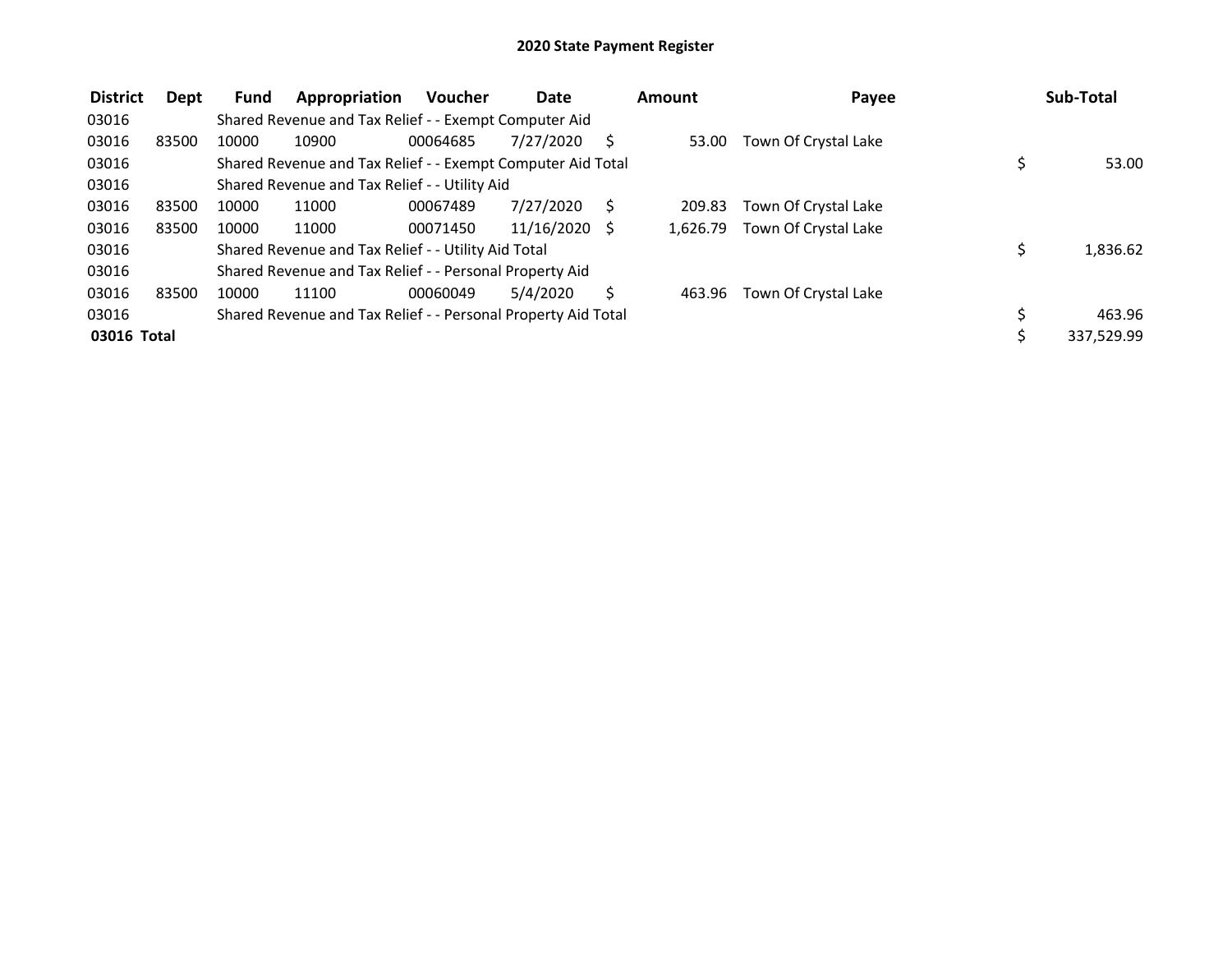| <b>District</b> | <b>Dept</b> | Fund  | Appropriation                                                      | Voucher  | <b>Date</b> |      | <b>Amount</b> | Payee                        | Sub-Total        |
|-----------------|-------------|-------|--------------------------------------------------------------------|----------|-------------|------|---------------|------------------------------|------------------|
| 03018           |             |       | Dept of Safety & Prof Services - - Fire Dues Distribution          |          |             |      |               |                              |                  |
| 03018           | 16500       | 10000 | 22500                                                              | 00035611 | 7/20/2020   | \$   |               | 3,126.39 Town Of Cumberland  |                  |
| 03018           |             |       | Dept of Safety & Prof Services - - Fire Dues Distribution Total    |          |             |      |               |                              | \$<br>3,126.39   |
| 03018           |             |       | Dept of Natural Resources - - Aids In Lieu Of Taxes - Gener        |          |             |      |               |                              |                  |
| 03018           | 37000       | 10000 | 50300                                                              | 00404695 | 4/21/2020   | \$   | 156.45        | Town Of Cumberland           |                  |
| 03018           | 37000       | 10000 | 50300                                                              | 00404696 | 4/21/2020   | \$   | 16.00         | Town Of Cumberland           |                  |
| 03018           |             |       | Dept of Natural Resources - - Aids In Lieu Of Taxes - Gener Total  |          |             |      |               |                              | \$<br>172.45     |
| 03018           |             |       | Dept of Natural Resources - - Resaids - Cnty Forst, Cl & Mfl       |          |             |      |               |                              |                  |
| 03018           | 37000       | 21200 | 57100                                                              | 00416706 | 6/18/2020   | - \$ |               | 180.66 Town Of Cumberland    |                  |
| 03018           |             |       | Dept of Natural Resources - - Resaids - Cnty Forst, Cl & Mfl Total |          |             |      |               |                              | \$<br>180.66     |
| 03018           |             |       | Dept of Natural Resources - - Aids In Lieu Of Taxes - Sum S        |          |             |      |               |                              |                  |
| 03018           | 37000       | 21200 | 57900                                                              | 00404697 | 4/21/2020   | -S   | 166.16        | Town Of Cumberland           |                  |
| 03018           |             |       | Dept of Natural Resources - - Aids In Lieu Of Taxes - Sum S Total  |          |             |      |               |                              | \$<br>166.16     |
| 03018           |             |       | WI Dept of Transportation - - Trns Aids To Mnc.-Sf                 |          |             |      |               |                              |                  |
| 03018           | 39500       | 21100 | 19100                                                              | 00475539 | 1/6/2020    | \$   |               | 40,287.24 Town Of Cumberland |                  |
| 03018           | 39500       | 21100 | 19100                                                              | 00505394 | 4/6/2020    | \$   |               | 40,287.24 Town Of Cumberland |                  |
| 03018           | 39500       | 21100 | 19100                                                              | 00542386 | 7/6/2020    | \$   |               | 40,287.24 Town Of Cumberland |                  |
| 03018           | 39500       | 21100 | 19100                                                              | 00585212 | 10/5/2020   | \$   |               | 40,287.24 Town Of Cumberland |                  |
| 03018           |             |       | WI Dept of Transportation - - Trns Aids To Mnc.-Sf Total           |          |             |      |               |                              | \$<br>161,148.96 |
| 03018           |             |       | Elections Commission - - 2018 Hava Election Security               |          |             |      |               |                              |                  |
| 03018           | 51000       | 22000 | 18200                                                              | 00004517 | 9/9/2020    | \$   |               | 773.10 Town Of Cumberland    |                  |
| 03018           |             |       | Elections Commission - - 2018 Hava Election Security Total         |          |             |      |               |                              | \$<br>773.10     |
| 03018           |             |       | Shared Revenue and Tax Relief - - County And Municipal Aid         |          |             |      |               |                              |                  |
| 03018           | 83500       | 10000 | 10500                                                              | 00067490 | 7/27/2020   | -S   |               | 4,653.33 Town Of Cumberland  |                  |
| 03018           | 83500       | 10000 | 10500                                                              | 00071451 | 11/16/2020  | -\$  |               | 26,368.90 Town Of Cumberland |                  |
| 03018           |             |       | Shared Revenue and Tax Relief - - County And Municipal Aid Total   |          |             |      |               |                              | \$<br>31,022.23  |
| 03018           |             |       | Shared Revenue and Tax Relief - - Exempt Computer Aid              |          |             |      |               |                              |                  |
| 03018           | 83500       | 10000 | 10900                                                              | 00064686 | 7/27/2020   | \$   |               | 17.67 Town Of Cumberland     |                  |
| 03018           |             |       | Shared Revenue and Tax Relief - - Exempt Computer Aid Total        |          |             |      |               |                              | \$<br>17.67      |
| 03018           |             |       | Shared Revenue and Tax Relief - - Utility Aid                      |          |             |      |               |                              |                  |
| 03018           | 83500       | 10000 | 11000                                                              | 00067490 | 7/27/2020   | \$   | 36.73         | Town Of Cumberland           |                  |
| 03018           | 83500       | 10000 | 11000                                                              | 00071451 | 11/16/2020  | \$   |               | 211.90 Town Of Cumberland    |                  |
| 03018           |             |       | Shared Revenue and Tax Relief - - Utility Aid Total                |          |             |      |               |                              | \$<br>248.63     |
| 03018           |             |       | Shared Revenue and Tax Relief - - Personal Property Aid            |          |             |      |               |                              |                  |
| 03018           | 83500       | 10000 | 11100                                                              | 00060050 | 5/4/2020    | \$   |               | 255.42 Town Of Cumberland    |                  |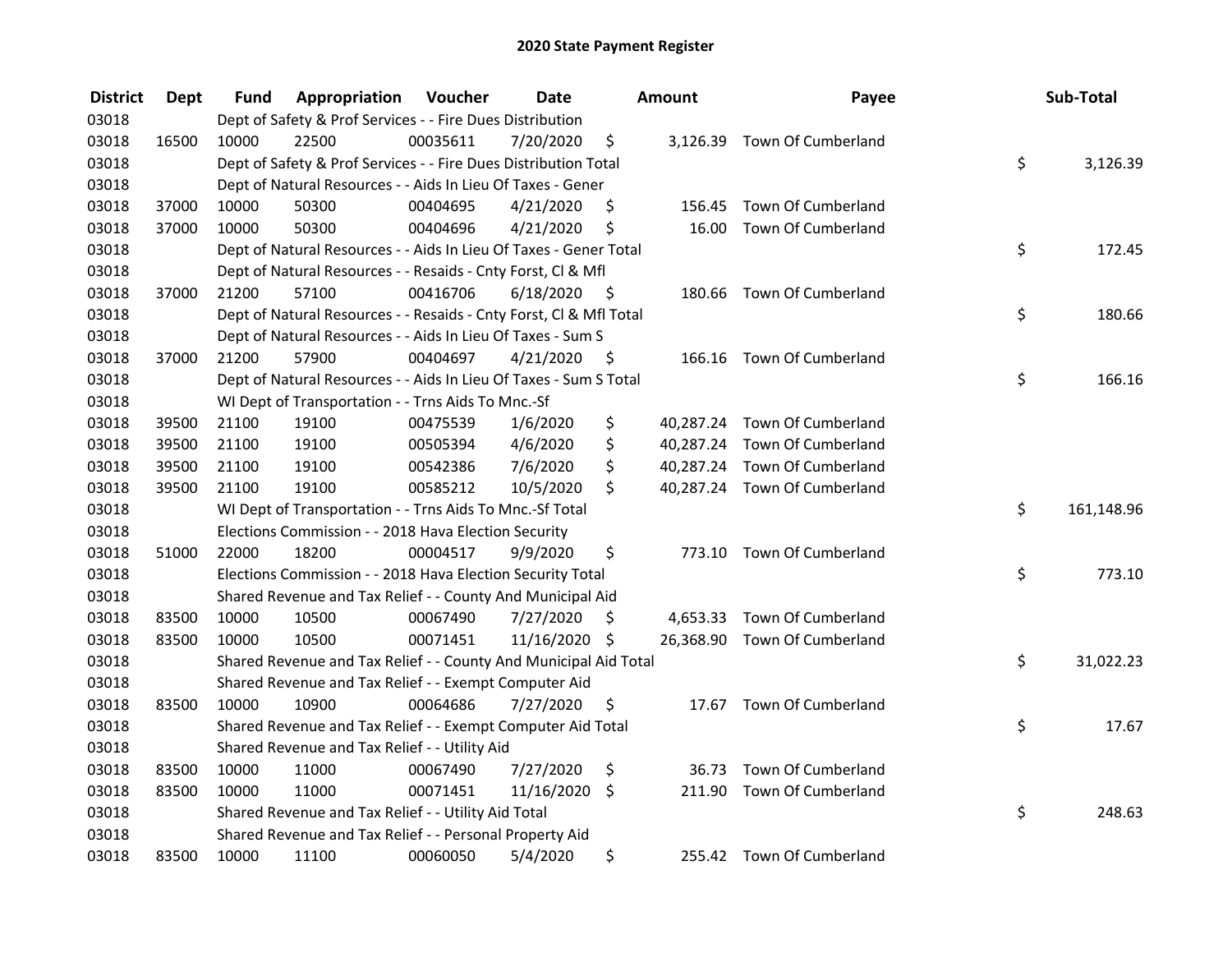| <b>District</b> | Dept | Fund | <b>Appropriation Voucher</b>                                  | Date | Amount | Payee | Sub-Total  |
|-----------------|------|------|---------------------------------------------------------------|------|--------|-------|------------|
| 03018           |      |      | Shared Revenue and Tax Relief - - Personal Property Aid Total |      |        |       | 255.42     |
| 03018 Total     |      |      |                                                               |      |        |       | 197.111.67 |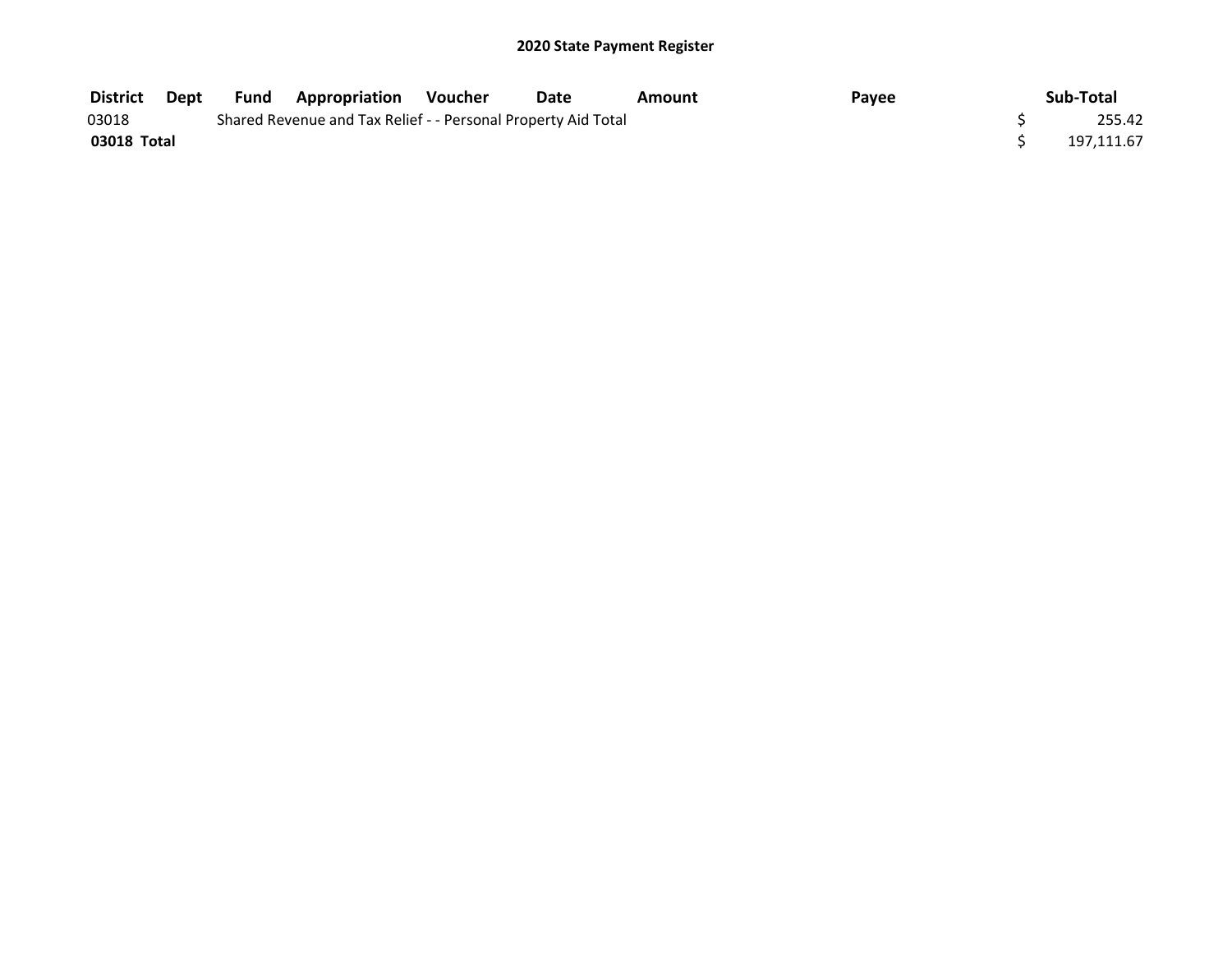| <b>District</b> | <b>Dept</b> | <b>Fund</b> | Appropriation                                                      | Voucher  | Date          |      | <b>Amount</b> |                          | Payee | Sub-Total  |
|-----------------|-------------|-------------|--------------------------------------------------------------------|----------|---------------|------|---------------|--------------------------|-------|------------|
| 03020           |             |             | Dept of Safety & Prof Services - - Fire Dues Distribution          |          |               |      |               |                          |       |            |
| 03020           | 16500       | 10000       | 22500                                                              | 00035612 | 7/17/2020     | \$   |               | 1,559.68 Town Of Dallas  |       |            |
| 03020           |             |             | Dept of Safety & Prof Services - - Fire Dues Distribution Total    |          |               |      |               |                          | \$    | 1,559.68   |
| 03020           |             |             | Dept of Natural Resources - - Resaids - Cnty Forst, CI & Mfl       |          |               |      |               |                          |       |            |
| 03020           | 37000       | 21200       | 57100                                                              | 00416707 | 6/19/2020     | - \$ |               | 312.80 Town Of Dallas    |       |            |
| 03020           |             |             | Dept of Natural Resources - - Resaids - Cnty Forst, Cl & Mfl Total |          |               |      |               |                          | \$    | 312.80     |
| 03020           |             |             | WI Dept of Transportation - - Trns Aids To Mnc.-Sf                 |          |               |      |               |                          |       |            |
| 03020           | 39500       | 21100       | 19100                                                              | 00475540 | 1/6/2020      | \$   |               | 26,030.34 Town Of Dallas |       |            |
| 03020           | 39500       | 21100       | 19100                                                              | 00505395 | 4/6/2020      | \$   |               | 26,030.34 Town Of Dallas |       |            |
| 03020           | 39500       | 21100       | 19100                                                              | 00542387 | 7/6/2020      | \$   |               | 26,030.34 Town Of Dallas |       |            |
| 03020           | 39500       | 21100       | 19100                                                              | 00585213 | 10/5/2020     | \$   |               | 26,030.34 Town Of Dallas |       |            |
| 03020           |             |             | WI Dept of Transportation - - Trns Aids To Mnc.-Sf Total           |          |               |      |               |                          | \$    | 104,121.36 |
| 03020           |             |             | Department of Administration - - Federal Aid                       |          |               |      |               |                          |       |            |
| 03020           | 50500       | 10000       | 14200                                                              | 00134099 | 12/9/2020     | \$   |               | 6,819.05 Town Of Dallas  |       |            |
| 03020           |             |             | Department of Administration - - Federal Aid Total                 |          |               |      |               |                          | \$    | 6,819.05   |
| 03020           |             |             | Elections Commission - - 2018 Hava Election Security               |          |               |      |               |                          |       |            |
| 03020           | 51000       | 22000       | 18200                                                              | 00003422 | 6/26/2020     | \$   | 532.20        | Town Of Dallas           |       |            |
| 03020           |             |             | Elections Commission - - 2018 Hava Election Security Total         |          |               |      |               |                          | \$    | 532.20     |
| 03020           |             |             | Shared Revenue and Tax Relief - - County And Municipal Aid         |          |               |      |               |                          |       |            |
| 03020           | 83500       | 10000       | 10500                                                              | 00067491 | 7/27/2020     | S    |               | 4,649.57 Town Of Dallas  |       |            |
| 03020           | 83500       | 10000       | 10500                                                              | 00071452 | 11/16/2020 \$ |      |               | 29,702.26 Town Of Dallas |       |            |
| 03020           |             |             | Shared Revenue and Tax Relief - - County And Municipal Aid Total   |          |               |      |               |                          | \$    | 34,351.83  |
| 03020           |             |             | Shared Revenue and Tax Relief - - Exempt Computer Aid              |          |               |      |               |                          |       |            |
| 03020           | 83500       | 10000       | 10900                                                              | 00064687 | 7/27/2020     | \$.  |               | 6.24 Town Of Dallas      |       |            |
| 03020           |             |             | Shared Revenue and Tax Relief - - Exempt Computer Aid Total        |          |               |      |               |                          | \$    | 6.24       |
| 03020           |             |             | Shared Revenue and Tax Relief - - Utility Aid                      |          |               |      |               |                          |       |            |
| 03020           | 83500       | 10000       | 11000                                                              | 00067491 | 7/27/2020     | \$   | 153.98        | Town Of Dallas           |       |            |
| 03020           | 83500       | 10000       | 11000                                                              | 00071452 | 11/16/2020 \$ |      |               | 1,235.72 Town Of Dallas  |       |            |
| 03020           |             |             | Shared Revenue and Tax Relief - - Utility Aid Total                |          |               |      |               |                          | \$    | 1,389.70   |
| 03020           |             |             | Shared Revenue and Tax Relief - - Personal Property Aid            |          |               |      |               |                          |       |            |
| 03020           | 83500       | 10000       | 11100                                                              | 00060051 | 5/4/2020      | \$   | 884.18        | Town Of Dallas           |       |            |
| 03020           |             |             | Shared Revenue and Tax Relief - - Personal Property Aid Total      |          |               |      |               |                          | \$    | 884.18     |
| 03020 Total     |             |             |                                                                    |          |               |      |               |                          | \$    | 149,977.04 |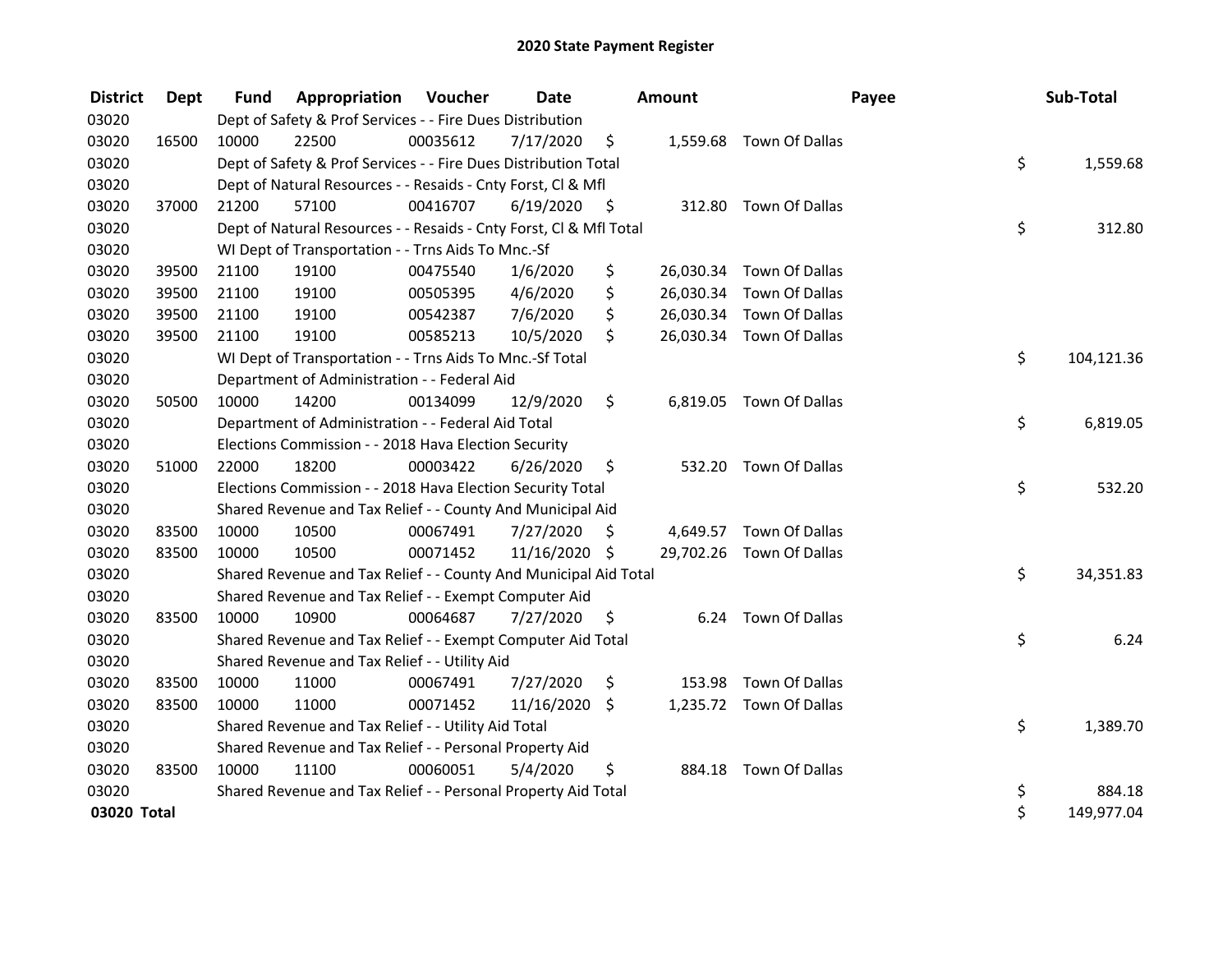| <b>District</b> | <b>Dept</b> | Fund  | Appropriation                                                      | Voucher  | <b>Date</b>   |      | Amount    |                       | Payee | Sub-Total  |
|-----------------|-------------|-------|--------------------------------------------------------------------|----------|---------------|------|-----------|-----------------------|-------|------------|
| 03022           |             |       | Dept of Safety & Prof Services - - Fire Dues Distribution          |          |               |      |           |                       |       |            |
| 03022           | 16500       | 10000 | 22500                                                              | 00035613 | 7/20/2020     | \$   | 5,219.16  | Dovre, Town of        |       |            |
| 03022           |             |       | Dept of Safety & Prof Services - - Fire Dues Distribution Total    |          |               |      |           |                       | \$    | 5,219.16   |
| 03022           |             |       | Dept of Natural Resources - - Aids In Lieu Of Taxes - Gener        |          |               |      |           |                       |       |            |
| 03022           | 37000       | 10000 | 50300                                                              | 00387162 | 2/3/2020      | \$   | 727.75    | Dovre, Town of        |       |            |
| 03022           | 37000       | 10000 | 50300                                                              | 00404721 | 4/21/2020     | \$   | 293.80    | Dovre, Town of        |       |            |
| 03022           |             |       | Dept of Natural Resources - - Aids In Lieu Of Taxes - Gener Total  |          |               |      |           |                       | \$    | 1,021.55   |
| 03022           |             |       | Dept of Natural Resources - - Resaids - Cnty Forst, Cl & Mfl       |          |               |      |           |                       |       |            |
| 03022           | 37000       | 21200 | 57100                                                              | 00416708 | 6/18/2020     | - \$ |           | 254.21 Dovre, Town of |       |            |
| 03022           |             |       | Dept of Natural Resources - - Resaids - Cnty Forst, Cl & Mfl Total |          |               |      |           |                       | \$    | 254.21     |
| 03022           |             |       | Dept of Natural Resources - - Aids In Lieu Of Taxes - Sum S        |          |               |      |           |                       |       |            |
| 03022           | 37000       | 21200 | 57900                                                              | 00404720 | 4/21/2020     | \$.  | 722.57    | Dovre, Town of        |       |            |
| 03022           |             |       | Dept of Natural Resources - - Aids In Lieu Of Taxes - Sum S Total  |          |               |      |           |                       | \$    | 722.57     |
| 03022           |             |       | WI Dept of Transportation - - Trns Aids To Mnc.-Sf                 |          |               |      |           |                       |       |            |
| 03022           | 39500       | 21100 | 19100                                                              | 00475541 | 1/6/2020      | \$   | 36,667.17 | Dovre, Town of        |       |            |
| 03022           | 39500       | 21100 | 19100                                                              | 00505396 | 4/6/2020      | \$   | 36,667.17 | Dovre, Town of        |       |            |
| 03022           | 39500       | 21100 | 19100                                                              | 00542388 | 7/6/2020      | \$   | 36,667.17 | Dovre, Town of        |       |            |
| 03022           | 39500       | 21100 | 19100                                                              | 00585214 | 10/5/2020     | \$   | 36,667.17 | Dovre, Town of        |       |            |
| 03022           |             |       | WI Dept of Transportation - - Trns Aids To Mnc.-Sf Total           |          |               |      |           |                       | \$    | 146,668.68 |
| 03022           |             |       | Shared Revenue and Tax Relief - - County And Municipal Aid         |          |               |      |           |                       |       |            |
| 03022           | 83500       | 10000 | 10500                                                              | 00067492 | 7/27/2020     | \$   | 8,202.05  | Dovre, Town of        |       |            |
| 03022           | 83500       | 10000 | 10500                                                              | 00071453 | 11/16/2020 \$ |      | 46,478.28 | Dovre, Town of        |       |            |
| 03022           |             |       | Shared Revenue and Tax Relief - - County And Municipal Aid Total   |          |               |      |           |                       | \$    | 54,680.33  |
| 03022           |             |       | Shared Revenue and Tax Relief - - Exempt Computer Aid              |          |               |      |           |                       |       |            |
| 03022           | 83500       | 10000 | 10900                                                              | 00064688 | 7/27/2020     | \$.  | 564.31    | Dovre, Town of        |       |            |
| 03022           |             |       | Shared Revenue and Tax Relief - - Exempt Computer Aid Total        |          |               |      |           |                       | \$    | 564.31     |
| 03022           |             |       | Shared Revenue and Tax Relief - - Utility Aid                      |          |               |      |           |                       |       |            |
| 03022           | 83500       | 10000 | 11000                                                              | 00067492 | 7/27/2020     | \$   | 295.19    | Dovre, Town of        |       |            |
| 03022           | 83500       | 10000 | 11000                                                              | 00071453 | 11/16/2020 \$ |      | 1,715.91  | Dovre, Town of        |       |            |
| 03022           |             |       | Shared Revenue and Tax Relief - - Utility Aid Total                |          |               |      |           |                       | \$    | 2,011.10   |
| 03022           |             |       | Shared Revenue and Tax Relief - - Personal Property Aid            |          |               |      |           |                       |       |            |
| 03022           | 83500       | 10000 | 11100                                                              | 00060052 | 5/4/2020      | \$   | 149.63    | Dovre, Town of        |       |            |
| 03022           |             |       | Shared Revenue and Tax Relief - - Personal Property Aid Total      |          |               |      |           |                       | \$    | 149.63     |
| 03022           |             |       | Shared Revenue and Tax Relief - - Payments For Municipal Svcs      |          |               |      |           |                       |       |            |
| 03022           | 83500       | 10000 | 50100                                                              | 00054842 | 2/3/2020      | \$   | 130.09    | Dovre, Town of        |       |            |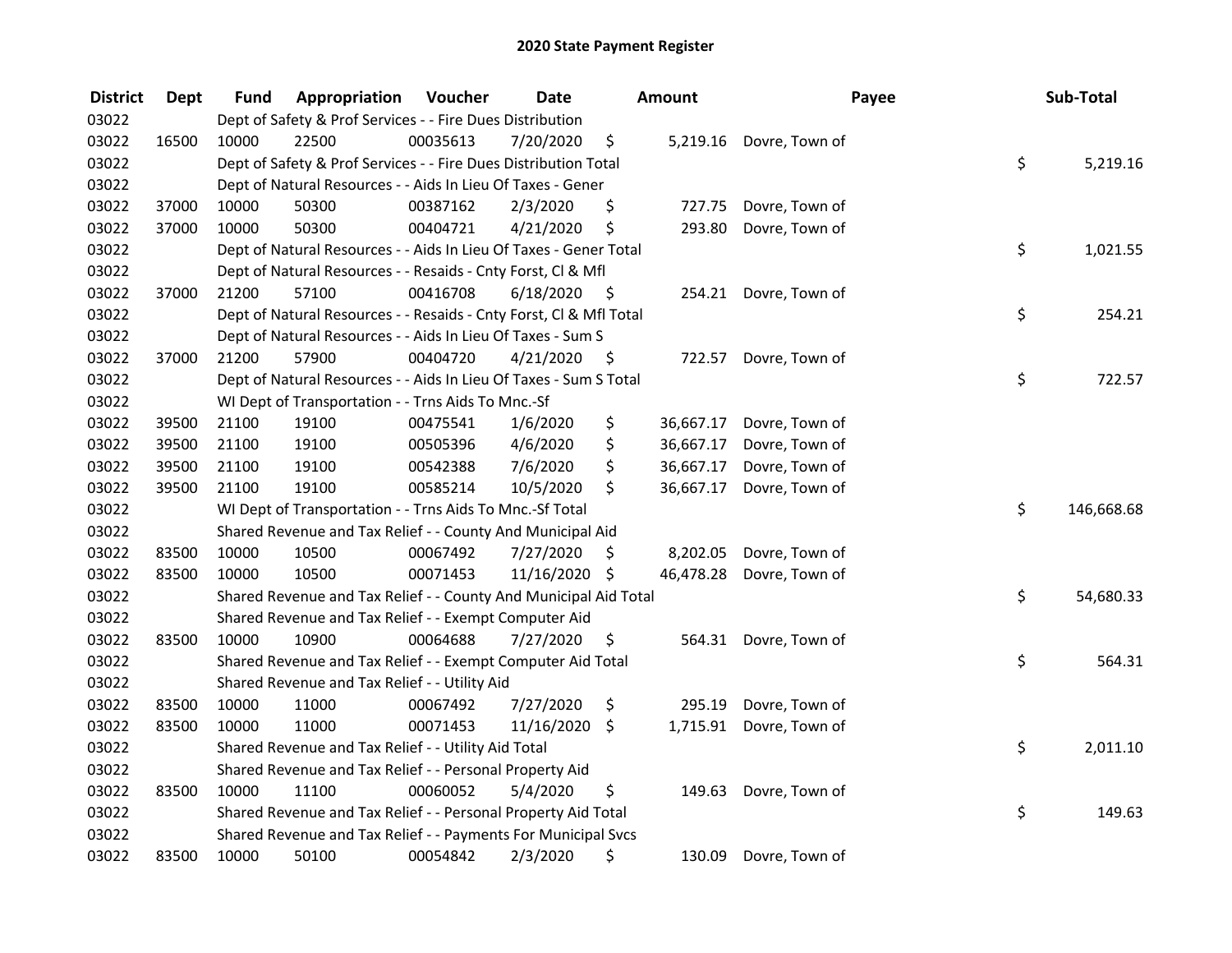| <b>District</b> | Dept | Fund | <b>Appropriation Voucher</b>                                        | Date | Amount | Payee | Sub-Total  |
|-----------------|------|------|---------------------------------------------------------------------|------|--------|-------|------------|
| 03022           |      |      | Shared Revenue and Tax Relief - - Payments For Municipal Svcs Total |      |        |       | 130.09     |
| 03022 Total     |      |      |                                                                     |      |        |       | 211.421.63 |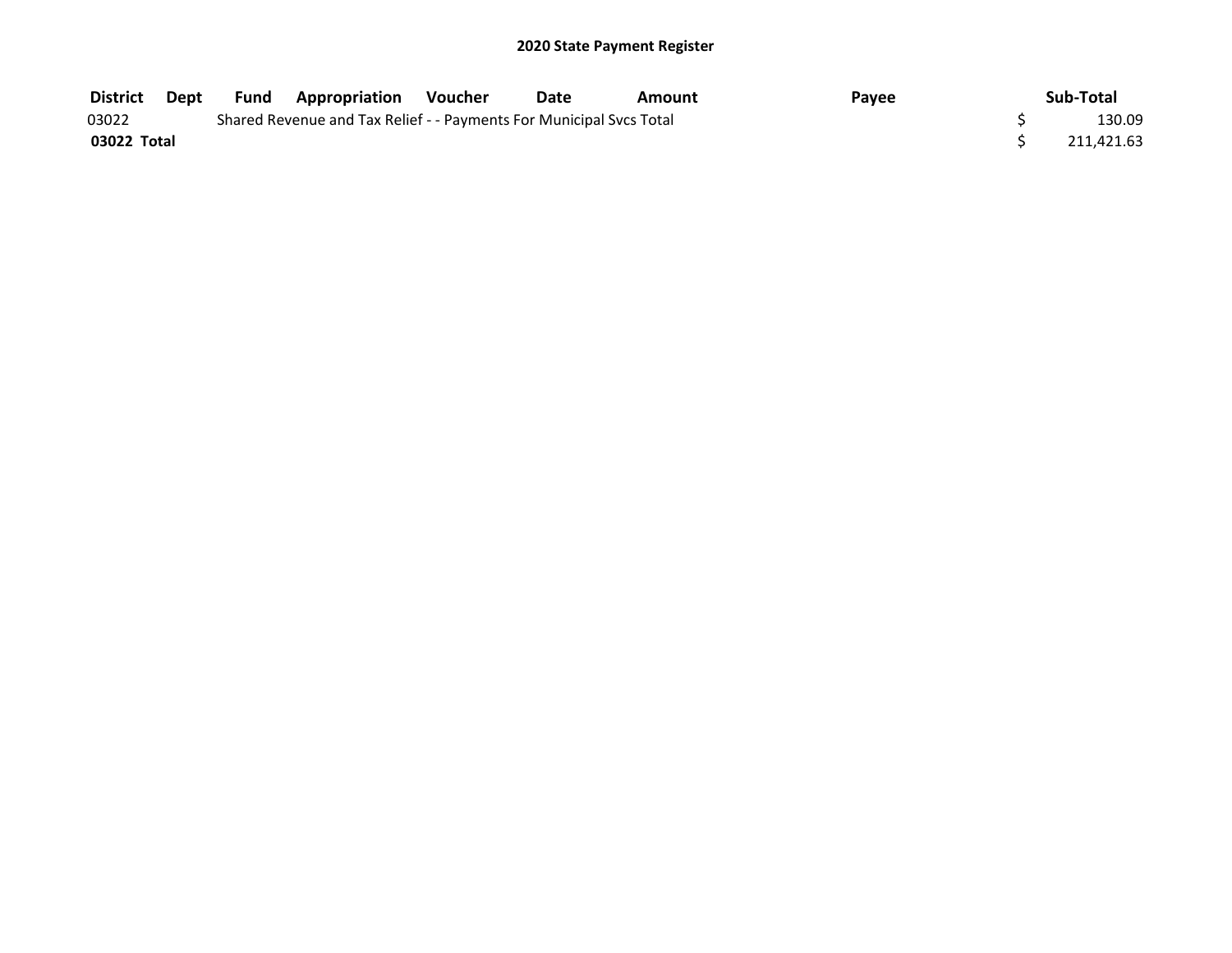| <b>District</b> | <b>Dept</b> | Fund  | Appropriation                                                      | Voucher  | <b>Date</b>   |      | Amount    |                         | Payee | Sub-Total  |
|-----------------|-------------|-------|--------------------------------------------------------------------|----------|---------------|------|-----------|-------------------------|-------|------------|
| 03024           |             |       | Dept of Safety & Prof Services - - Fire Dues Distribution          |          |               |      |           |                         |       |            |
| 03024           | 16500       | 10000 | 22500                                                              | 00035614 | 7/20/2020     | \$   |           | 1,707.19 Town Of Doyle  |       |            |
| 03024           |             |       | Dept of Safety & Prof Services - - Fire Dues Distribution Total    |          |               |      |           |                         | \$    | 1,707.19   |
| 03024           |             |       | Dept of Natural Resources - - Resaids - Cnty Forst, CI & Mfl       |          |               |      |           |                         |       |            |
| 03024           | 37000       | 21200 | 57100                                                              | 00416709 | 6/18/2020     | - \$ |           | 1,147.40 Town Of Doyle  |       |            |
| 03024           |             |       | Dept of Natural Resources - - Resaids - Cnty Forst, Cl & Mfl Total |          |               |      |           |                         | \$    | 1,147.40   |
| 03024           |             |       | Dept of Natural Resources - - Aids In Lieu Of Taxes - Sum S        |          |               |      |           |                         |       |            |
| 03024           | 37000       | 21200 | 57900                                                              | 00405333 | 4/21/2020     | - \$ |           | 1.94 Town Of Doyle      |       |            |
| 03024           |             |       | Dept of Natural Resources - - Aids In Lieu Of Taxes - Sum S Total  |          |               |      |           |                         | \$    | 1.94       |
| 03024           |             |       | WI Dept of Transportation - - Trns Aids To Mnc.-Sf                 |          |               |      |           |                         |       |            |
| 03024           | 39500       | 21100 | 19100                                                              | 00475542 | 1/6/2020      | \$   |           | 26,096.04 Town Of Doyle |       |            |
| 03024           | 39500       | 21100 | 19100                                                              | 00505397 | 4/6/2020      | \$   | 26,096.04 | Town Of Doyle           |       |            |
| 03024           | 39500       | 21100 | 19100                                                              | 00542389 | 7/6/2020      | \$   | 26,096.04 | Town Of Doyle           |       |            |
| 03024           | 39500       | 21100 | 19100                                                              | 00585215 | 10/5/2020     | \$   | 26,096.04 | Town Of Doyle           |       |            |
| 03024           |             |       | WI Dept of Transportation - - Trns Aids To Mnc.-Sf Total           |          |               |      |           |                         | \$    | 104,384.16 |
| 03024           |             |       | Department of Administration - - Federal Aid                       |          |               |      |           |                         |       |            |
| 03024           | 50500       | 10000 | 14200                                                              | 00129693 | 10/2/2020     | \$   |           | 2,262.52 Town Of Doyle  |       |            |
| 03024           | 50500       | 10000 | 14200                                                              | 00132066 | 11/13/2020    | \$   | 377.02    | Town Of Doyle           |       |            |
| 03024           | 50500       | 10000 | 14200                                                              | 00134100 | 12/10/2020    | \$   | 5,066.46  | Town Of Doyle           |       |            |
| 03024           | 50500       | 10000 | 14200                                                              | 00136075 | 12/17/2020    | \$   | 817.86    | Town Of Doyle           |       |            |
| 03024           |             |       | Department of Administration - - Federal Aid Total                 |          |               |      |           |                         | \$    | 8,523.86   |
| 03024           |             |       | Elections Commission - - 2018 Hava Election Security               |          |               |      |           |                         |       |            |
| 03024           | 51000       | 22000 | 18200                                                              | 00003695 | 7/6/2020      | \$   |           | 571.80 Town Of Doyle    |       |            |
| 03024           |             |       | Elections Commission - - 2018 Hava Election Security Total         |          |               |      |           |                         | \$    | 571.80     |
| 03024           |             |       | Shared Revenue and Tax Relief - - County And Municipal Aid         |          |               |      |           |                         |       |            |
| 03024           | 83500       | 10000 | 10500                                                              | 00067493 | 7/27/2020     | \$   | 4,302.03  | Town Of Doyle           |       |            |
| 03024           | 83500       | 10000 | 10500                                                              | 00071454 | 11/16/2020 \$ |      |           | 24,378.18 Town Of Doyle |       |            |
| 03024           |             |       | Shared Revenue and Tax Relief - - County And Municipal Aid Total   |          |               |      |           |                         | \$    | 28,680.21  |
| 03024           |             |       | Shared Revenue and Tax Relief - - Exempt Computer Aid              |          |               |      |           |                         |       |            |
| 03024           | 83500       | 10000 | 10900                                                              | 00064689 | 7/27/2020     | \$   |           | 32.22 Town Of Doyle     |       |            |
| 03024           |             |       | Shared Revenue and Tax Relief - - Exempt Computer Aid Total        |          |               |      |           |                         | \$    | 32.22      |
| 03024           |             |       | Shared Revenue and Tax Relief - - Personal Property Aid            |          |               |      |           |                         |       |            |
| 03024           | 83500       | 10000 | 11100                                                              | 00060053 | 5/4/2020      | \$   | 1,026.39  | Town Of Doyle           |       |            |
| 03024           |             |       | Shared Revenue and Tax Relief - - Personal Property Aid Total      |          |               |      |           |                         | \$    | 1,026.39   |
| 03024 Total     |             |       |                                                                    |          |               |      |           |                         | \$    | 146,075.17 |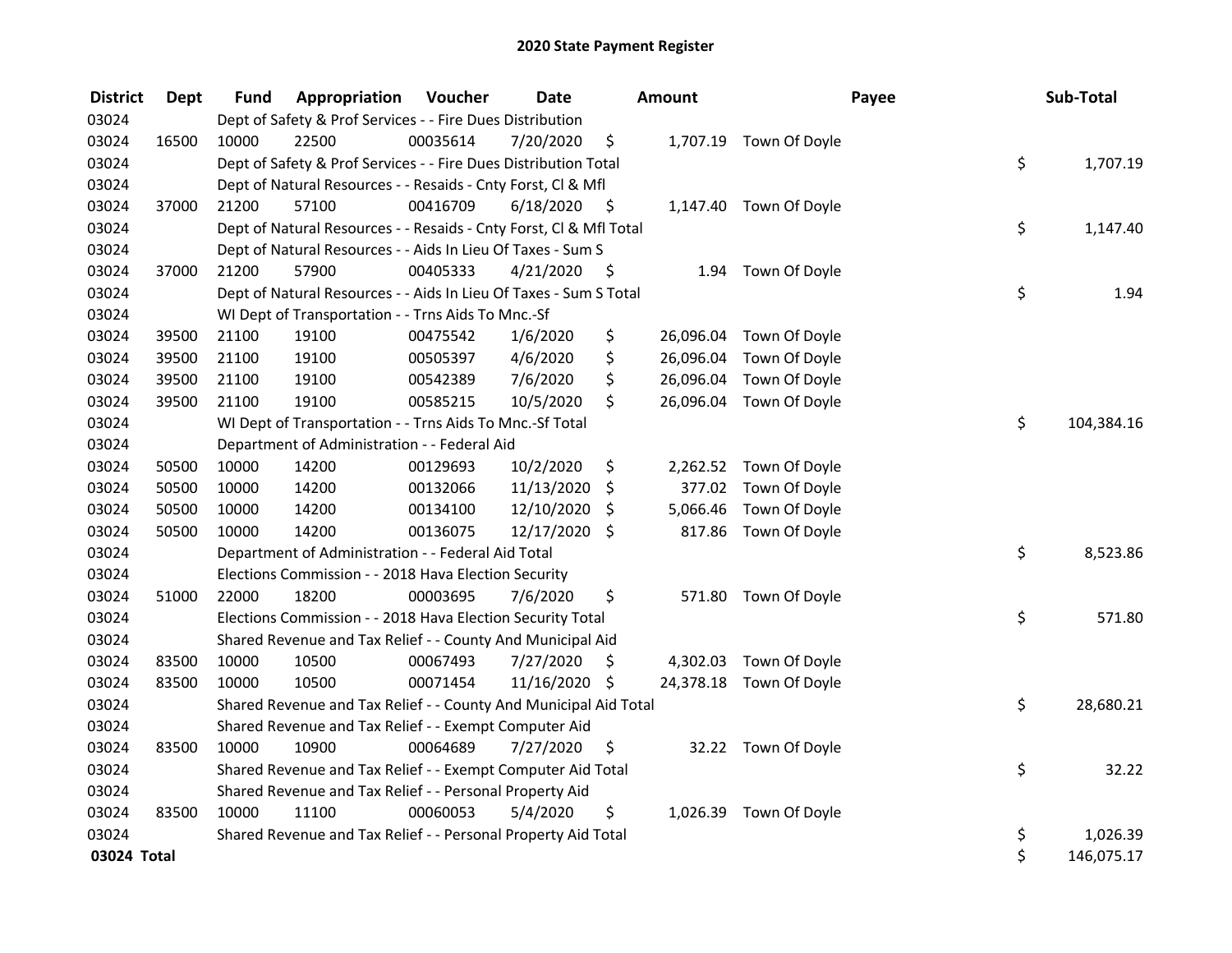| <b>District</b> | <b>Dept</b> | Fund  | Appropriation                                                      | Voucher  | <b>Date</b>   |      | Amount | Payee                      | Sub-Total        |
|-----------------|-------------|-------|--------------------------------------------------------------------|----------|---------------|------|--------|----------------------------|------------------|
| 03026           |             |       | Dept of Safety & Prof Services - - Fire Dues Distribution          |          |               |      |        |                            |                  |
| 03026           | 16500       | 10000 | 22500                                                              | 00035615 | 7/20/2020     | \$   |        | 4,320.25 Town Of Lakeland  |                  |
| 03026           |             |       | Dept of Safety & Prof Services - - Fire Dues Distribution Total    |          |               |      |        |                            | \$<br>4,320.25   |
| 03026           |             |       | Dept of Natural Resources - - Aids In Lieu Of Taxes - Gener        |          |               |      |        |                            |                  |
| 03026           | 37000       | 10000 | 50300                                                              | 00404819 | 4/21/2020     | \$   |        | 304.14 Town Of Lakeland    |                  |
| 03026           | 37000       | 10000 | 50300                                                              | 00404820 | 4/21/2020     | \$   |        | 44.84 Town Of Lakeland     |                  |
| 03026           |             |       | Dept of Natural Resources - - Aids In Lieu Of Taxes - Gener Total  |          |               |      |        |                            | \$<br>348.98     |
| 03026           |             |       | Dept of Natural Resources - - Resaids - Cnty Forst, Cl & Mfl       |          |               |      |        |                            |                  |
| 03026           | 37000       | 21200 | 57100                                                              | 00416710 | 6/18/2020     | - \$ |        | 381.85 Town Of Lakeland    |                  |
| 03026           |             |       | Dept of Natural Resources - - Resaids - Cnty Forst, Cl & Mfl Total |          |               |      |        |                            | \$<br>381.85     |
| 03026           |             |       | Dept of Natural Resources - - Aids In Lieu Of Taxes - Sum S        |          |               |      |        |                            |                  |
| 03026           | 37000       | 21200 | 57900                                                              | 00404816 | 4/21/2020     | \$.  |        | 7.21 Town Of Lakeland      |                  |
| 03026           | 37000       | 21200 | 57900                                                              | 00404817 | 4/21/2020     | \$   | 2.02   | Town Of Lakeland           |                  |
| 03026           | 37000       | 21200 | 57900                                                              | 00404818 | 4/21/2020     | \$   | 28.80  | Town Of Lakeland           |                  |
| 03026           |             |       | Dept of Natural Resources - - Aids In Lieu Of Taxes - Sum S Total  |          |               |      |        |                            | \$<br>38.03      |
| 03026           |             |       | WI Dept of Transportation - - Trns Aids To Mnc.-Sf                 |          |               |      |        |                            |                  |
| 03026           | 39500       | 21100 | 19100                                                              | 00475543 | 1/6/2020      | \$   |        | 40,004.73 Town Of Lakeland |                  |
| 03026           | 39500       | 21100 | 19100                                                              | 00505398 | 4/6/2020      | \$   |        | 40,004.73 Town Of Lakeland |                  |
| 03026           | 39500       | 21100 | 19100                                                              | 00542390 | 7/6/2020      | \$   |        | 40,004.73 Town Of Lakeland |                  |
| 03026           | 39500       | 21100 | 19100                                                              | 00585216 | 10/5/2020     | \$   |        | 40,004.73 Town Of Lakeland |                  |
| 03026           |             |       | WI Dept of Transportation - - Trns Aids To Mnc.-Sf Total           |          |               |      |        |                            | \$<br>160,018.92 |
| 03026           |             |       | Department of Administration - - Federal Aid                       |          |               |      |        |                            |                  |
| 03026           | 50500       | 10000 | 14200                                                              | 00134101 | 12/10/2020 \$ |      |        | 971.46 Town Of Lakeland    |                  |
| 03026           |             |       | Department of Administration - - Federal Aid Total                 |          |               |      |        |                            | \$<br>971.46     |
| 03026           |             |       | Elections Commission - - 2018 Hava Election Security               |          |               |      |        |                            |                  |
| 03026           | 51000       | 22000 | 18200                                                              | 00004538 | 9/9/2020      | \$   |        | 871.00 Town Of Lakeland    |                  |
| 03026           |             |       | Elections Commission - - 2018 Hava Election Security Total         |          |               |      |        |                            | \$<br>871.00     |
| 03026           |             |       | Shared Revenue and Tax Relief - - County And Municipal Aid         |          |               |      |        |                            |                  |
| 03026           | 83500       | 10000 | 10500                                                              | 00067494 | 7/27/2020     | \$   |        | 2,248.37 Town Of Lakeland  |                  |
| 03026           | 83500       | 10000 | 10500                                                              | 00071455 | 11/16/2020 \$ |      |        | 12,740.75 Town Of Lakeland |                  |
| 03026           |             |       | Shared Revenue and Tax Relief - - County And Municipal Aid Total   |          |               |      |        |                            | \$<br>14,989.12  |
| 03026           |             |       | Shared Revenue and Tax Relief - - Exempt Computer Aid              |          |               |      |        |                            |                  |
| 03026           | 83500       | 10000 | 10900                                                              | 00064690 | 7/27/2020     | \$   |        | 12.47 Town Of Lakeland     |                  |
| 03026           |             |       | Shared Revenue and Tax Relief - - Exempt Computer Aid Total        |          |               |      |        |                            | \$<br>12.47      |
| 03026           |             |       | Shared Revenue and Tax Relief - - Personal Property Aid            |          |               |      |        |                            |                  |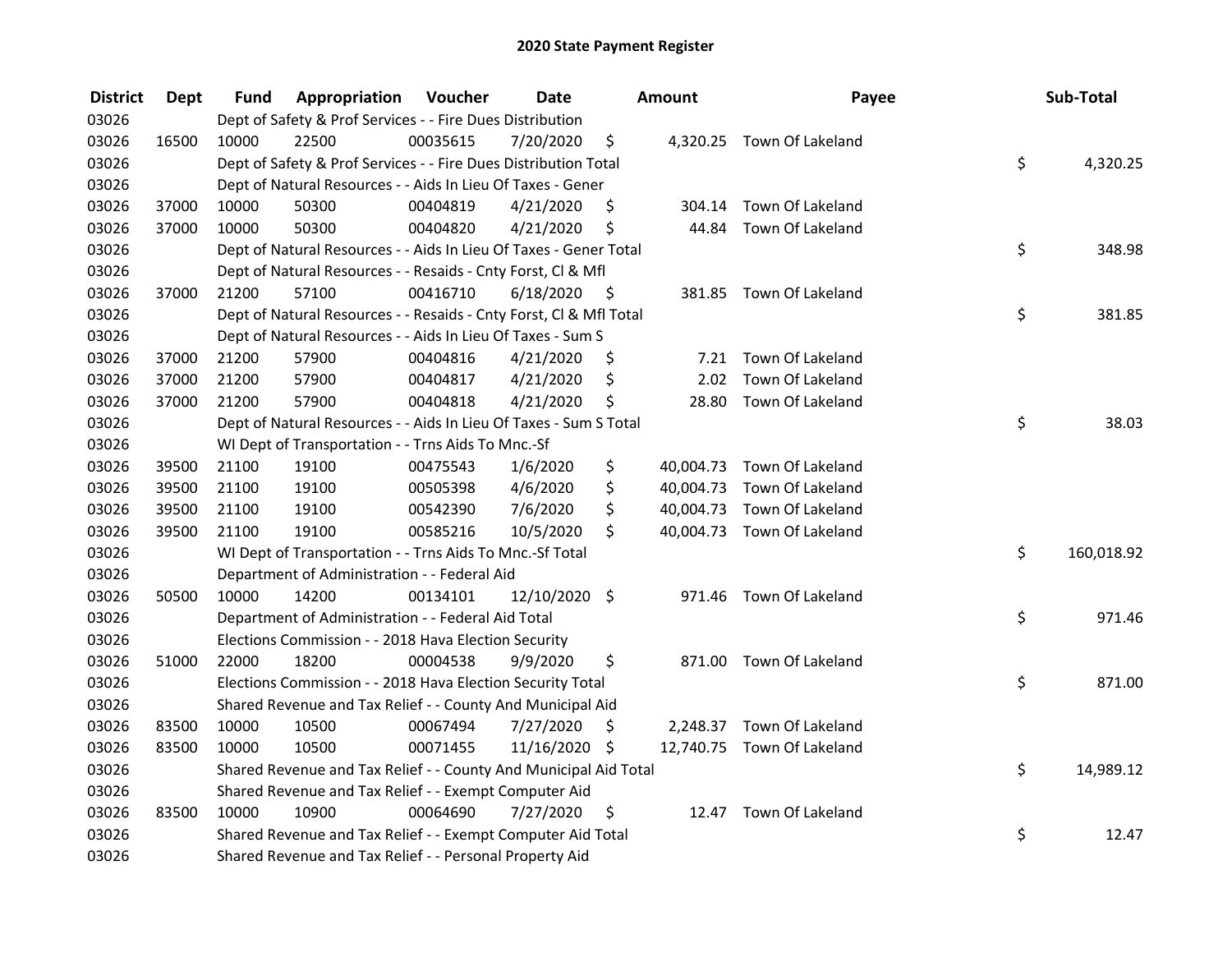| <b>District</b> | Dept  | <b>Fund</b> | <b>Appropriation</b>                                          | Voucher  | Date     | Amount | <b>Pavee</b>            | Sub-Total  |
|-----------------|-------|-------------|---------------------------------------------------------------|----------|----------|--------|-------------------------|------------|
| 03026           | 83500 | 10000       | 11100                                                         | 00060054 | 5/4/2020 |        | 631.98 Town Of Lakeland |            |
| 03026           |       |             | Shared Revenue and Tax Relief - - Personal Property Aid Total |          |          |        |                         | 631.98     |
| 03026 Total     |       |             |                                                               |          |          |        |                         | 182,584.06 |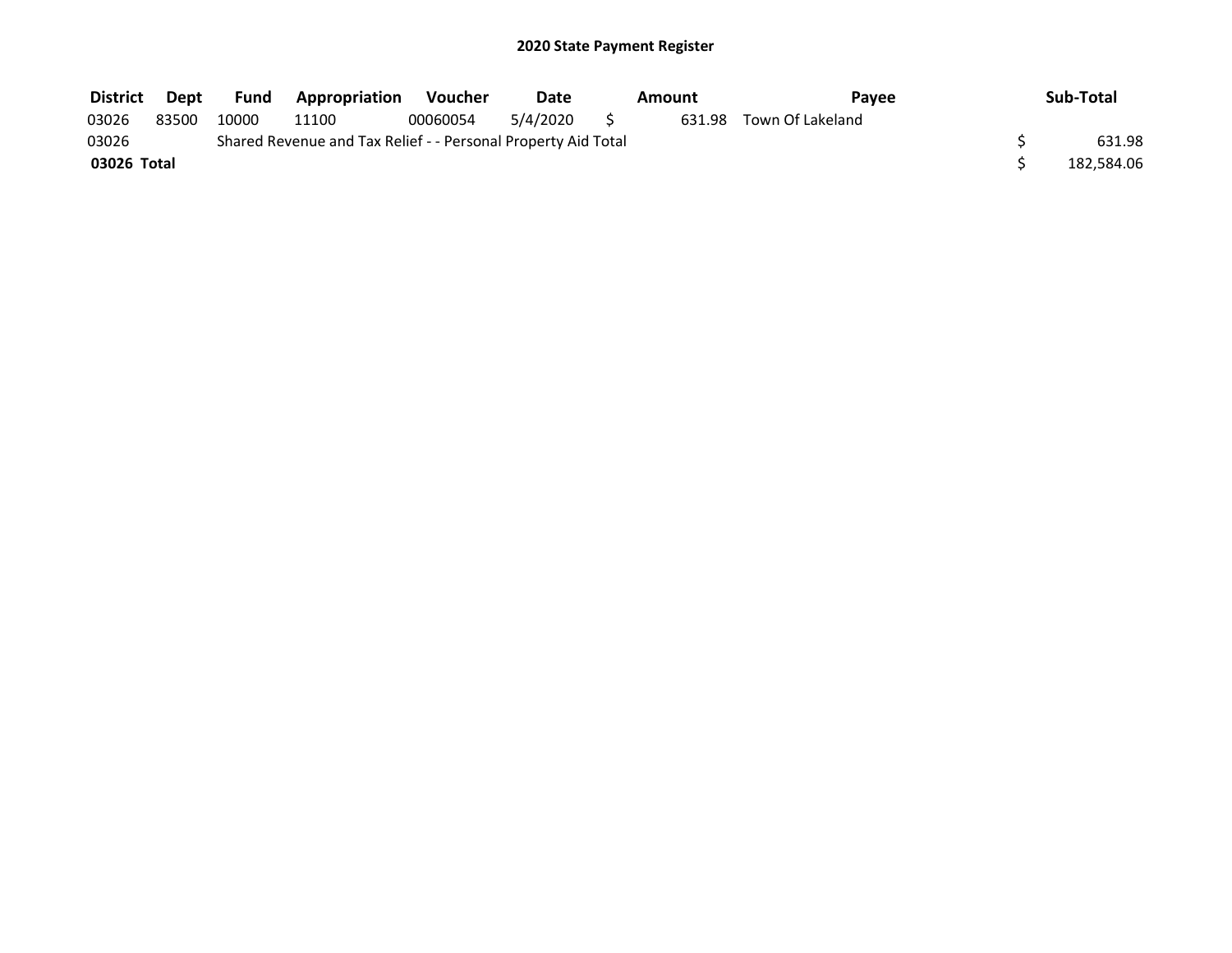| <b>District</b> | <b>Dept</b> | <b>Fund</b> | Appropriation                                                          | Voucher  | Date          |      | <b>Amount</b> | Payee                         | Sub-Total        |
|-----------------|-------------|-------------|------------------------------------------------------------------------|----------|---------------|------|---------------|-------------------------------|------------------|
| 03028           |             |             | Dept of Safety & Prof Services - - Fire Dues Distribution              |          |               |      |               |                               |                  |
| 03028           | 16500       | 10000       | 22500                                                                  | 00035616 | 7/20/2020     | \$   |               | 2,616.50 Town Of Maple Grove  |                  |
| 03028           |             |             | Dept of Safety & Prof Services - - Fire Dues Distribution Total        |          |               |      |               |                               | \$<br>2,616.50   |
| 03028           |             |             | Dept of Natural Resources - - Resaids - Cnty Forst, CI & Mfl           |          |               |      |               |                               |                  |
| 03028           | 37000       | 21200       | 57100                                                                  | 00416711 | 6/18/2020     | - \$ |               | 226.12 Town Of Maple Grove    |                  |
| 03028           |             |             | Dept of Natural Resources - - Resaids - Cnty Forst, Cl & Mfl Total     |          |               |      |               |                               | \$<br>226.12     |
| 03028           |             |             | Dept of Natural Resources - - Aids In Lieu Of Taxes - Sum S            |          |               |      |               |                               |                  |
| 03028           | 37000       | 21200       | 57900                                                                  | 00403846 | 4/21/2020     | - \$ |               | 6.42 Town Of Maple Grove      |                  |
| 03028           |             |             | Dept of Natural Resources - - Aids In Lieu Of Taxes - Sum S Total      |          |               |      |               |                               | \$<br>6.42       |
| 03028           |             |             | WI Dept of Transportation - - Trns Aids To Mnc.-Sf                     |          |               |      |               |                               |                  |
| 03028           | 39500       | 21100       | 19100                                                                  | 00475544 | 1/6/2020      | \$   | 44,294.94     | Town Of Maple Grove           |                  |
| 03028           | 39500       | 21100       | 19100                                                                  | 00505399 | 4/6/2020      | \$   | 44,294.94     | Town Of Maple Grove           |                  |
| 03028           | 39500       | 21100       | 19100                                                                  | 00542391 | 7/6/2020      | \$   | 44,294.94     | Town Of Maple Grove           |                  |
| 03028           | 39500       | 21100       | 19100                                                                  | 00585217 | 10/5/2020     | \$   | 44,294.94     | Town Of Maple Grove           |                  |
| 03028           |             |             | WI Dept of Transportation - - Trns Aids To Mnc.-Sf Total               |          |               |      |               |                               | \$<br>177,179.76 |
| 03028           |             |             | Department of Military Affairs - - Disaster Recovery Aid               |          |               |      |               |                               |                  |
| 03028           | 46500       | 10000       | 30500                                                                  | 00077582 | 5/13/2020     | \$   |               | 14,904.25 Town Of Maple Grove |                  |
| 03028           |             |             | Department of Military Affairs - - Disaster Recovery Aid Total         |          |               |      |               |                               | \$<br>14,904.25  |
| 03028           |             |             | Department of Military Affairs - - Federal Aid, Local Assistance       |          |               |      |               |                               |                  |
| 03028           | 46500       | 10000       | 34200                                                                  | 00077582 | 5/13/2020     | \$   |               | 89,425.50 Town Of Maple Grove |                  |
| 03028           |             |             | Department of Military Affairs - - Federal Aid, Local Assistance Total |          |               |      |               |                               | \$<br>89,425.50  |
| 03028           |             |             | Shared Revenue and Tax Relief - - County And Municipal Aid             |          |               |      |               |                               |                  |
| 03028           | 83500       | 10000       | 10500                                                                  | 00067495 | 7/27/2020     | \$   |               | 13,711.68 Town Of Maple Grove |                  |
| 03028           | 83500       | 10000       | 10500                                                                  | 00071456 | 11/16/2020 \$ |      |               | 77,699.50 Town Of Maple Grove |                  |
| 03028           |             |             | Shared Revenue and Tax Relief - - County And Municipal Aid Total       |          |               |      |               |                               | \$<br>91,411.18  |
| 03028           |             |             | Shared Revenue and Tax Relief - - Exempt Computer Aid                  |          |               |      |               |                               |                  |
| 03028           | 83500       | 10000       | 10900                                                                  | 00064691 | 7/27/2020     | \$   | 6.24          | Town Of Maple Grove           |                  |
| 03028           |             |             | Shared Revenue and Tax Relief - - Exempt Computer Aid Total            |          |               |      |               |                               | \$<br>6.24       |
| 03028           |             |             | Shared Revenue and Tax Relief - - Personal Property Aid                |          |               |      |               |                               |                  |
| 03028           | 83500       | 10000       | 11100                                                                  | 00060055 | 5/4/2020      | \$   | 323.86        | Town Of Maple Grove           |                  |
| 03028           |             |             | Shared Revenue and Tax Relief - - Personal Property Aid Total          |          |               |      |               |                               | \$<br>323.86     |
| 03028 Total     |             |             |                                                                        |          |               |      |               |                               | \$<br>376,099.83 |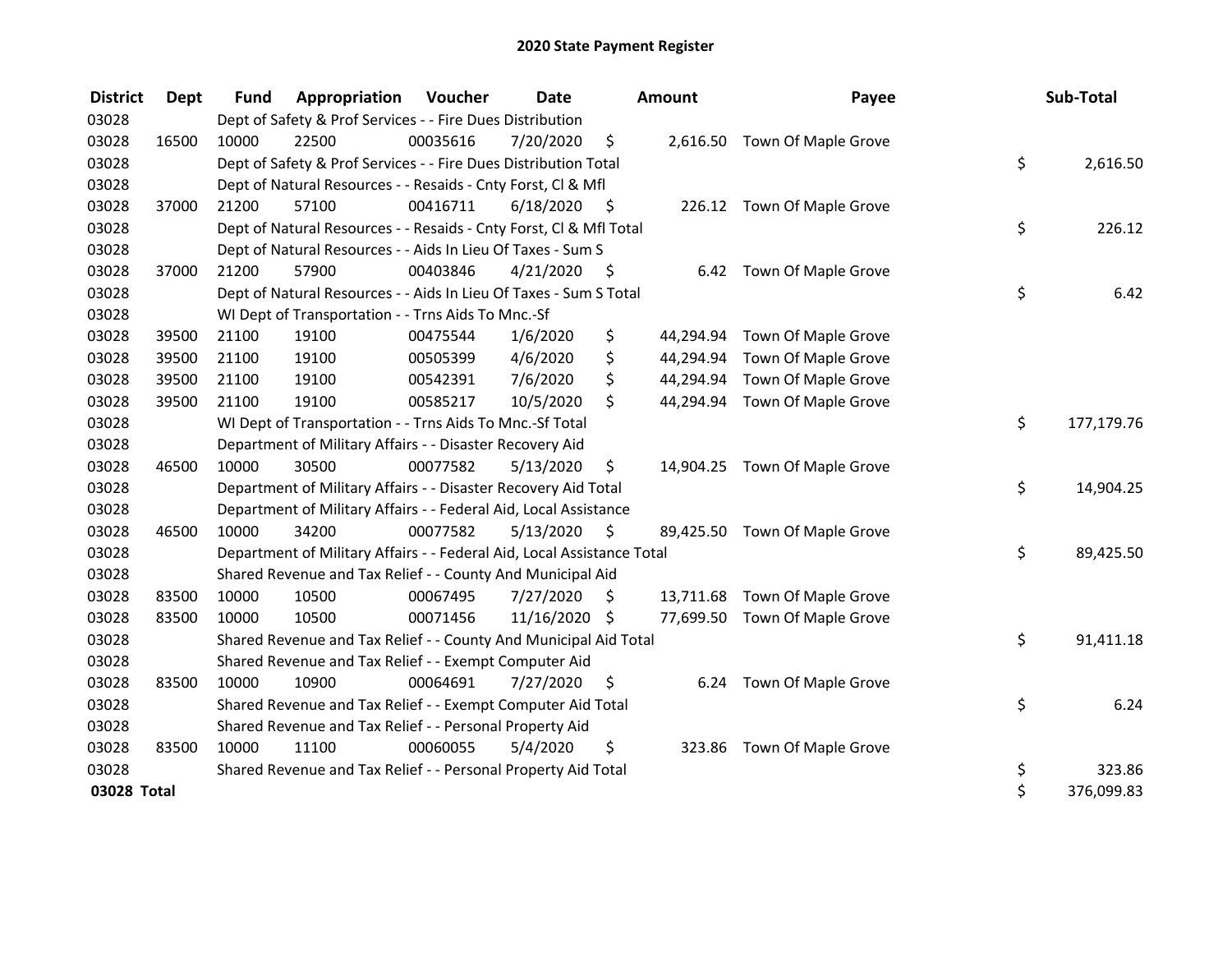| <b>District</b> | <b>Dept</b> | <b>Fund</b> | Appropriation                                                      | Voucher  | Date       |      | <b>Amount</b> | Payee                        | Sub-Total        |
|-----------------|-------------|-------------|--------------------------------------------------------------------|----------|------------|------|---------------|------------------------------|------------------|
| 03030           |             |             | Dept of Safety & Prof Services - - Fire Dues Distribution          |          |            |      |               |                              |                  |
| 03030           | 16500       | 10000       | 22500                                                              | 00035617 | 7/20/2020  | \$   | 5,263.93      | Town Of Maple Plain          |                  |
| 03030           |             |             | Dept of Safety & Prof Services - - Fire Dues Distribution Total    |          |            |      |               |                              | \$<br>5,263.93   |
| 03030           |             |             | Dept of Natural Resources - - Resaids - Cnty Forst, CI & Mfl       |          |            |      |               |                              |                  |
| 03030           | 37000       | 21200       | 57100                                                              | 00416712 | 6/18/2020  | - \$ |               | 1,411.96 Town Of Maple Plain |                  |
| 03030           |             |             | Dept of Natural Resources - - Resaids - Cnty Forst, CI & Mfl Total |          |            |      |               |                              | \$<br>1,411.96   |
| 03030           |             |             | WI Dept of Transportation - - Trns Aids To Mnc.-Sf                 |          |            |      |               |                              |                  |
| 03030           | 39500       | 21100       | 19100                                                              | 00475545 | 1/6/2020   | \$   | 36,916.83     | Town Of Maple Plain          |                  |
| 03030           | 39500       | 21100       | 19100                                                              | 00505400 | 4/6/2020   | \$   | 36,916.83     | Town Of Maple Plain          |                  |
| 03030           | 39500       | 21100       | 19100                                                              | 00542392 | 7/6/2020   | \$   | 36,916.83     | Town Of Maple Plain          |                  |
| 03030           | 39500       | 21100       | 19100                                                              | 00585218 | 10/5/2020  | \$   | 36,916.83     | Town Of Maple Plain          |                  |
| 03030           |             |             | WI Dept of Transportation - - Trns Aids To Mnc.-Sf Total           |          |            |      |               |                              | \$<br>147,667.32 |
| 03030           |             |             | Department of Administration - - Federal Aid                       |          |            |      |               |                              |                  |
| 03030           | 50500       | 10000       | 14200                                                              | 00134102 | 12/10/2020 | \$   | 2,288.59      | Town Of Maple Plain          |                  |
| 03030           |             |             | Department of Administration - - Federal Aid Total                 |          |            |      |               |                              | \$<br>2,288.59   |
| 03030           |             |             | Elections Commission - - 2018 Hava Election Security               |          |            |      |               |                              |                  |
| 03030           | 51000       | 22000       | 18200                                                              | 00004537 | 9/9/2020   | \$   | 779.70        | Town Of Maple Plain          |                  |
| 03030           |             |             | Elections Commission - - 2018 Hava Election Security Total         |          |            |      |               |                              | \$<br>779.70     |
| 03030           |             |             | Shared Revenue and Tax Relief - - County And Municipal Aid         |          |            |      |               |                              |                  |
| 03030           | 83500       | 10000       | 10500                                                              | 00067496 | 7/27/2020  | \$   | 1,210.69      | Town Of Maple Plain          |                  |
| 03030           | 83500       | 10000       | 10500                                                              | 00071457 | 11/16/2020 | \$   | 6,860.55      | Town Of Maple Plain          |                  |
| 03030           |             |             | Shared Revenue and Tax Relief - - County And Municipal Aid Total   |          |            |      |               |                              | \$<br>8,071.24   |
| 03030           |             |             | Shared Revenue and Tax Relief - - Exempt Computer Aid              |          |            |      |               |                              |                  |
| 03030           | 83500       | 10000       | 10900                                                              | 00064692 | 7/27/2020  | S    | 1.03          | Town Of Maple Plain          |                  |
| 03030           |             |             | Shared Revenue and Tax Relief - - Exempt Computer Aid Total        |          |            |      |               |                              | \$<br>1.03       |
| 03030           |             |             | Shared Revenue and Tax Relief - - Personal Property Aid            |          |            |      |               |                              |                  |
| 03030           | 83500       | 10000       | 11100                                                              | 00060056 | 5/4/2020   | \$   | 539.70        | Town Of Maple Plain          |                  |
| 03030           |             |             | Shared Revenue and Tax Relief - - Personal Property Aid Total      |          |            |      |               |                              | \$<br>539.70     |
| 03030 Total     |             |             |                                                                    |          |            |      |               |                              | \$<br>166,023.47 |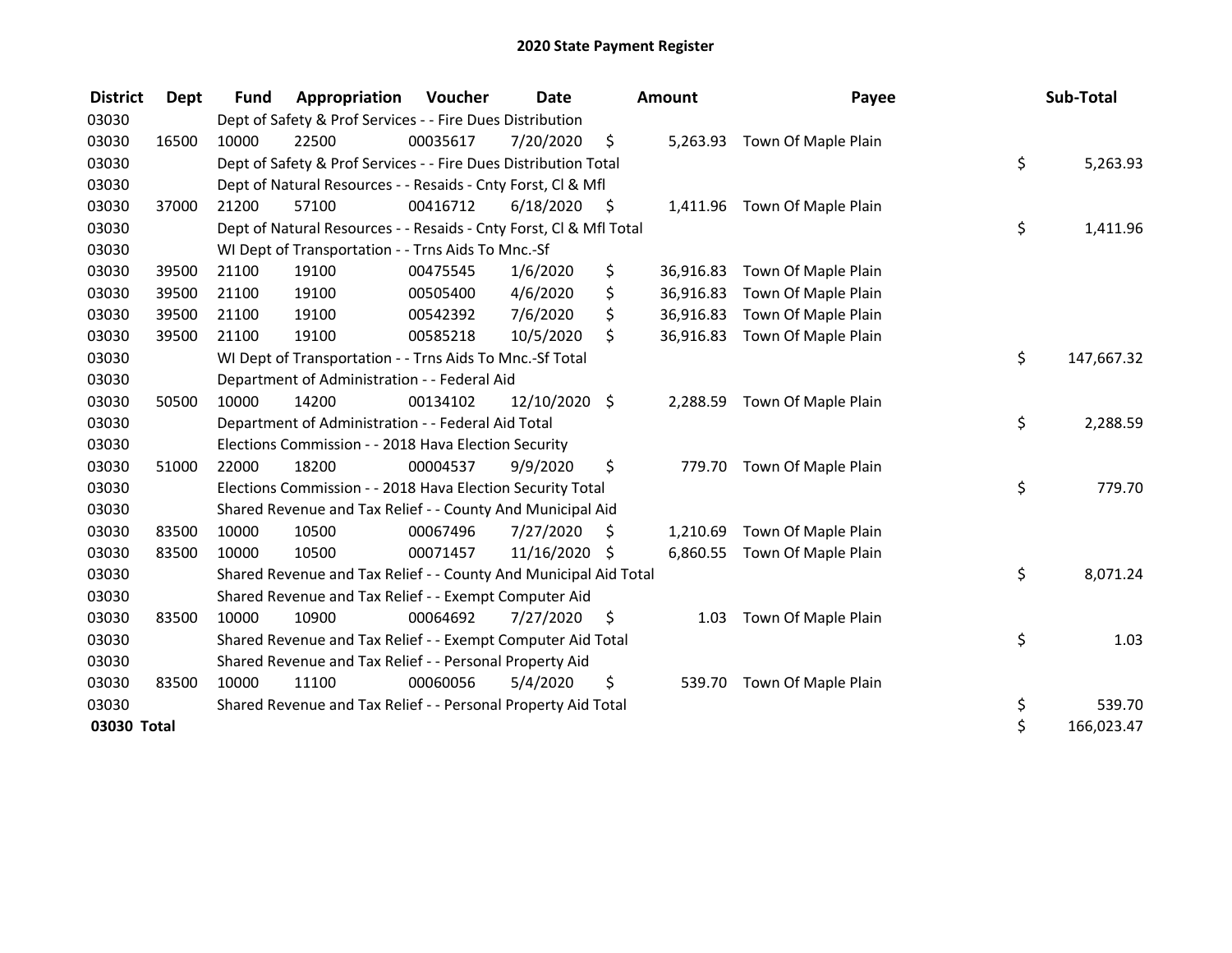| <b>District</b> | <b>Dept</b> | Fund  | Appropriation                                                      | Voucher  | <b>Date</b>   |      | <b>Amount</b> | Payee                       | Sub-Total        |
|-----------------|-------------|-------|--------------------------------------------------------------------|----------|---------------|------|---------------|-----------------------------|------------------|
| 03032           |             |       | Dept of Safety & Prof Services - - Fire Dues Distribution          |          |               |      |               |                             |                  |
| 03032           | 16500       | 10000 | 22500                                                              | 00035618 | 7/20/2020     | \$   |               | 3,445.07 Town Of Oak Grove  |                  |
| 03032           |             |       | Dept of Safety & Prof Services - - Fire Dues Distribution Total    |          |               |      |               |                             | \$<br>3,445.07   |
| 03032           |             |       | Dept of Natural Resources - - Aids In Lieu Of Taxes - Gener        |          |               |      |               |                             |                  |
| 03032           | 37000       | 10000 | 50300                                                              | 00387181 | 2/3/2020      | \$   | 957.60        | Town Of Oak Grove           |                  |
| 03032           | 37000       | 10000 | 50300                                                              | 00404904 | 4/21/2020     | \$   | 61.25         | Town Of Oak Grove           |                  |
| 03032           |             |       | Dept of Natural Resources - - Aids In Lieu Of Taxes - Gener Total  |          |               |      |               |                             | \$<br>1,018.85   |
| 03032           |             |       | Dept of Natural Resources - - Resaids - Cnty Forst, Cl & Mfl       |          |               |      |               |                             |                  |
| 03032           | 37000       | 21200 | 57100                                                              | 00416713 | 6/18/2020     | - \$ |               | 57.17 Town Of Oak Grove     |                  |
| 03032           |             |       | Dept of Natural Resources - - Resaids - Cnty Forst, Cl & Mfl Total |          |               |      |               |                             | \$<br>57.17      |
| 03032           |             |       | Dept of Natural Resources - - Aids In Lieu Of Taxes - Sum S        |          |               |      |               |                             |                  |
| 03032           | 37000       | 21200 | 57900                                                              | 00404903 | 4/21/2020     | S    | 8.80          | Town Of Oak Grove           |                  |
| 03032           | 37000       | 21200 | 57900                                                              | 00404905 | 4/21/2020     | \$   | 6.12          | Town Of Oak Grove           |                  |
| 03032           |             |       | Dept of Natural Resources - - Aids In Lieu Of Taxes - Sum S Total  |          |               |      |               |                             | \$<br>14.92      |
| 03032           |             |       | WI Dept of Transportation - - Trns Aids To Mnc.-Sf                 |          |               |      |               |                             |                  |
| 03032           | 39500       | 21100 | 19100                                                              | 00475546 | 1/6/2020      | \$   | 39,380.58     | Town Of Oak Grove           |                  |
| 03032           | 39500       | 21100 | 19100                                                              | 00505401 | 4/6/2020      | \$   | 39,380.58     | Town Of Oak Grove           |                  |
| 03032           | 39500       | 21100 | 19100                                                              | 00542393 | 7/6/2020      | \$   | 39,380.58     | Town Of Oak Grove           |                  |
| 03032           | 39500       | 21100 | 19100                                                              | 00585219 | 10/5/2020     | \$   |               | 39,380.58 Town Of Oak Grove |                  |
| 03032           |             |       | WI Dept of Transportation - - Trns Aids To Mnc.-Sf Total           |          |               |      |               |                             | \$<br>157,522.32 |
| 03032           |             |       | WI Dept of Transportation - - Loc Rd Imp Prg St Fd                 |          |               |      |               |                             |                  |
| 03032           | 39500       | 21100 | 27800                                                              | 00621818 | 12/2/2020     | \$.  |               | 18,431.97 Town Of Oak Grove |                  |
| 03032           |             |       | WI Dept of Transportation - - Loc Rd Imp Prg St Fd Total           |          |               |      |               |                             | \$<br>18,431.97  |
| 03032           |             |       | Elections Commission - - 2018 Hava Election Security               |          |               |      |               |                             |                  |
| 03032           | 51000       | 22000 | 18200                                                              | 00004383 | 9/9/2020      | \$   |               | 788.50 Town Of Oak Grove    |                  |
| 03032           |             |       | Elections Commission - - 2018 Hava Election Security Total         |          |               |      |               |                             | \$<br>788.50     |
| 03032           |             |       | Shared Revenue and Tax Relief - - County And Municipal Aid         |          |               |      |               |                             |                  |
| 03032           | 83500       | 10000 | 10500                                                              | 00067497 | 7/27/2020     | \$   |               | 7,596.90 Town Of Oak Grove  |                  |
| 03032           | 83500       | 10000 | 10500                                                              | 00071458 | 11/16/2020 \$ |      |               | 43,049.08 Town Of Oak Grove |                  |
| 03032           |             |       | Shared Revenue and Tax Relief - - County And Municipal Aid Total   |          |               |      |               |                             | \$<br>50,645.98  |
| 03032           |             |       | Shared Revenue and Tax Relief - - Exempt Computer Aid              |          |               |      |               |                             |                  |
| 03032           | 83500       | 10000 | 10900                                                              | 00064693 | 7/27/2020     | \$   |               | 17.67 Town Of Oak Grove     |                  |
| 03032           |             |       | Shared Revenue and Tax Relief - - Exempt Computer Aid Total        |          |               |      |               |                             | \$<br>17.67      |
| 03032           |             |       | Shared Revenue and Tax Relief - - Personal Property Aid            |          |               |      |               |                             |                  |
| 03032           | 83500       | 10000 | 11100                                                              | 00060057 | 5/4/2020      | \$   |               | 428.66 Town Of Oak Grove    |                  |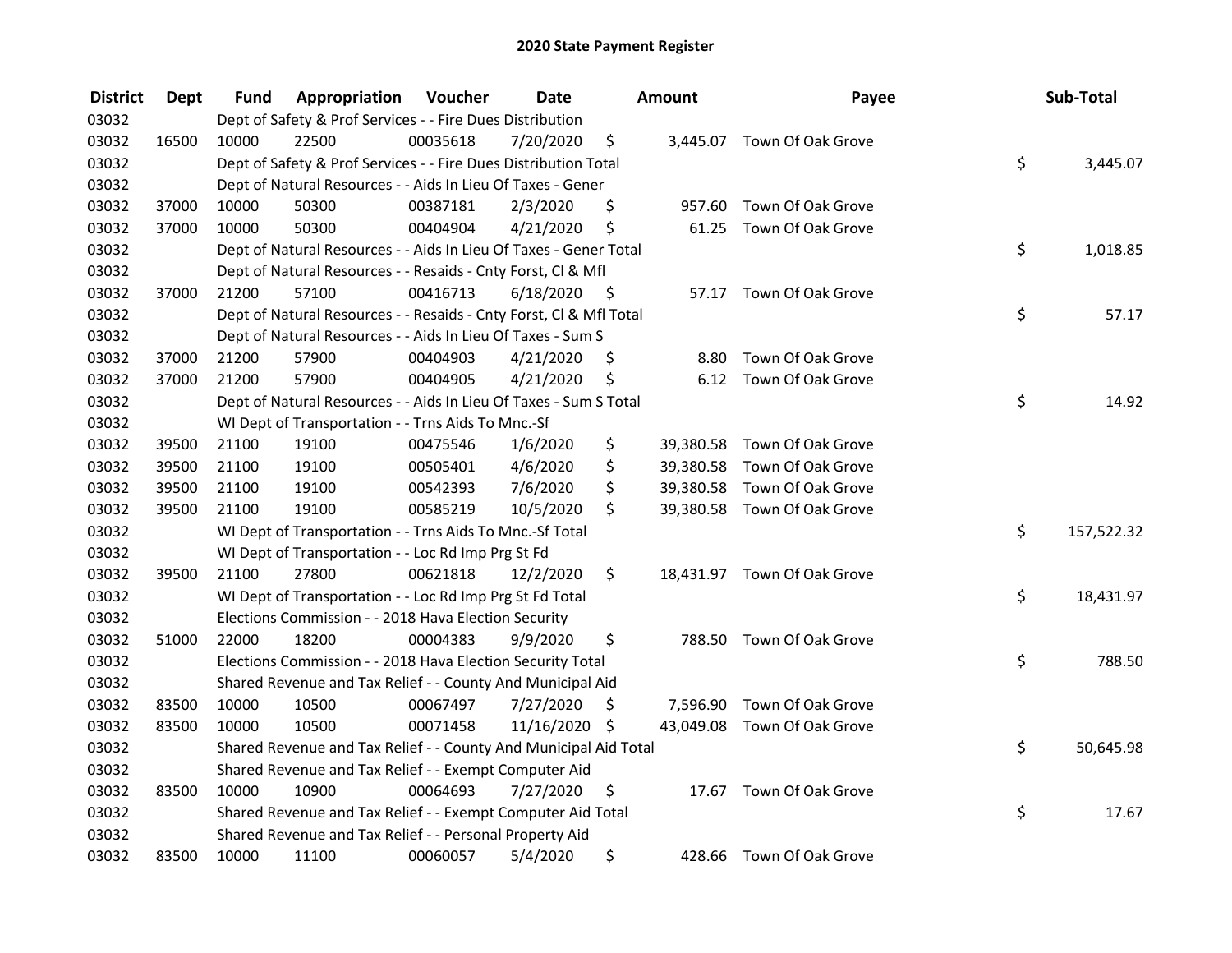| District    | Dept | Fund | <b>Appropriation Voucher</b>                                  | Date | Amount | Payee | Sub-Total  |
|-------------|------|------|---------------------------------------------------------------|------|--------|-------|------------|
| 03032       |      |      | Shared Revenue and Tax Relief - - Personal Property Aid Total |      |        |       | 428.66     |
| 03032 Total |      |      |                                                               |      |        |       | 232.371.11 |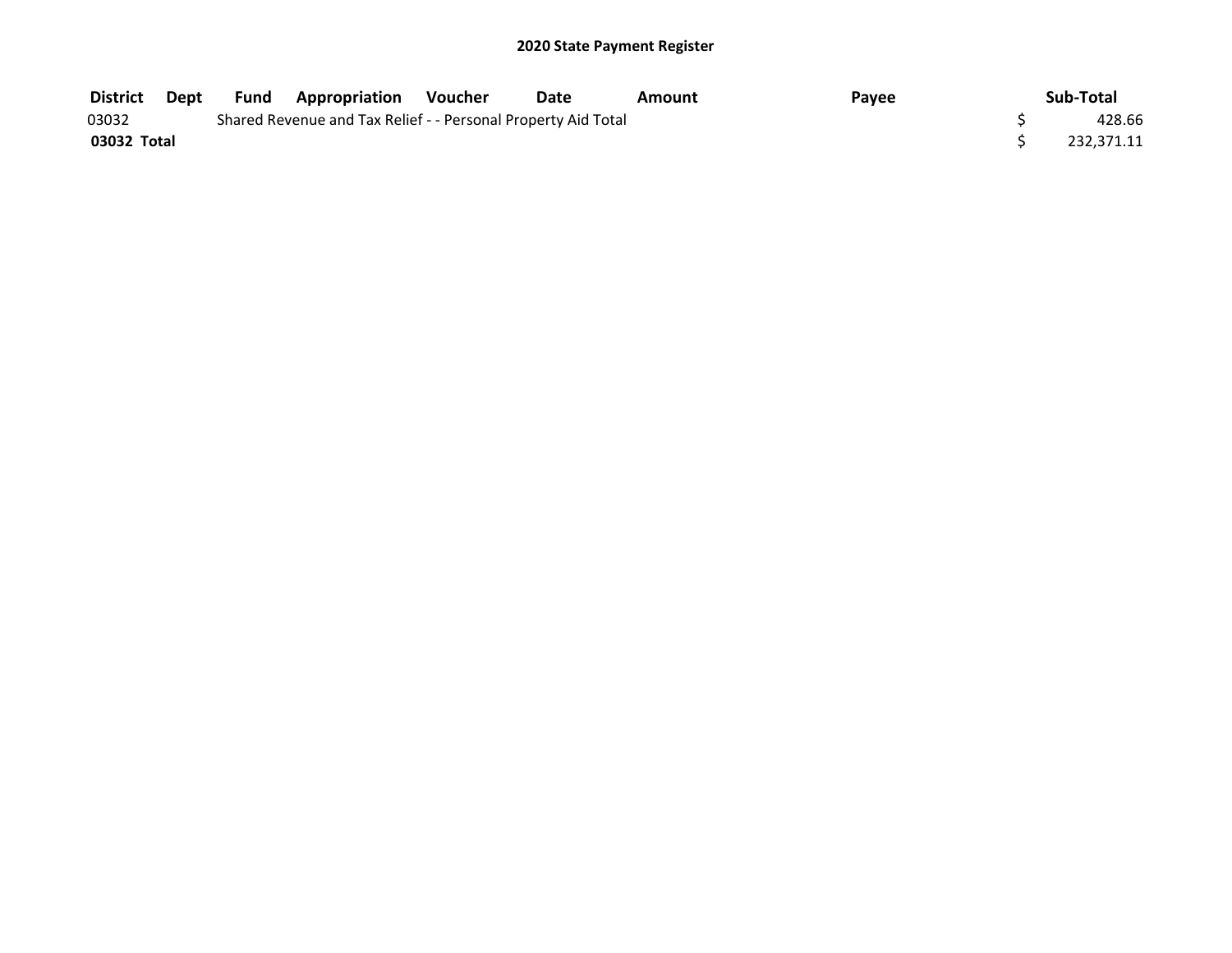| <b>District</b> | Dept  | <b>Fund</b> | Appropriation                                                      | Voucher  | Date       |      | <b>Amount</b> | Payee                          | Sub-Total        |
|-----------------|-------|-------------|--------------------------------------------------------------------|----------|------------|------|---------------|--------------------------------|------------------|
| 03034           |       |             | Dept of Natural Resources - - Resaids - Cnty Forst, CI & Mfl       |          |            |      |               |                                |                  |
| 03034           | 37000 | 21200       | 57100                                                              | 00416714 | 6/18/2020  | - \$ |               | 452.38 Town Of Prairie Farm    |                  |
| 03034           |       |             | Dept of Natural Resources - - Resaids - Cnty Forst, Cl & Mfl Total |          |            |      |               |                                | \$<br>452.38     |
| 03034           |       |             | WI Dept of Transportation - - Trns Aids To Mnc.-Sf                 |          |            |      |               |                                |                  |
| 03034           | 39500 | 21100       | 19100                                                              | 00475547 | 1/6/2020   | \$   | 31,023.54     | Town Of Prairie Farm           |                  |
| 03034           | 39500 | 21100       | 19100                                                              | 00505402 | 4/6/2020   | \$.  |               | 31,023.54 Town Of Prairie Farm |                  |
| 03034           | 39500 | 21100       | 19100                                                              | 00542394 | 7/6/2020   | \$   | 31,023.54     | Town Of Prairie Farm           |                  |
| 03034           | 39500 | 21100       | 19100                                                              | 00585220 | 10/5/2020  | S.   | 31,023.54     | Town Of Prairie Farm           |                  |
| 03034           |       |             | WI Dept of Transportation - - Trns Aids To Mnc.-Sf Total           |          |            |      |               |                                | \$<br>124,094.16 |
| 03034           |       |             | Shared Revenue and Tax Relief - - County And Municipal Aid         |          |            |      |               |                                |                  |
| 03034           | 83500 | 10000       | 10500                                                              | 00067498 | 7/27/2020  | S.   | 9,320.03      | Town Of Prairie Farm           |                  |
| 03034           | 83500 | 10000       | 10500                                                              | 00071459 | 11/16/2020 | S.   |               | 52,813.52 Town Of Prairie Farm |                  |
| 03034           |       |             | Shared Revenue and Tax Relief - - County And Municipal Aid Total   |          |            |      |               |                                | \$<br>62,133.55  |
| 03034           |       |             | Shared Revenue and Tax Relief - - Exempt Computer Aid              |          |            |      |               |                                |                  |
| 03034           | 83500 | 10000       | 10900                                                              | 00064694 | 7/27/2020  | - \$ | 3.11          | Town Of Prairie Farm           |                  |
| 03034           |       |             | Shared Revenue and Tax Relief - - Exempt Computer Aid Total        |          |            |      |               |                                | \$<br>3.11       |
| 03034           |       |             | Shared Revenue and Tax Relief - - Personal Property Aid            |          |            |      |               |                                |                  |
| 03034           | 83500 | 10000       | 11100                                                              | 00060058 | 5/4/2020   | \$.  | 1,434.50      | Town Of Prairie Farm           |                  |
| 03034           |       |             | Shared Revenue and Tax Relief - - Personal Property Aid Total      |          |            |      |               |                                | \$<br>1,434.50   |
| 03034 Total     |       |             |                                                                    |          |            |      |               |                                | \$<br>188,117.70 |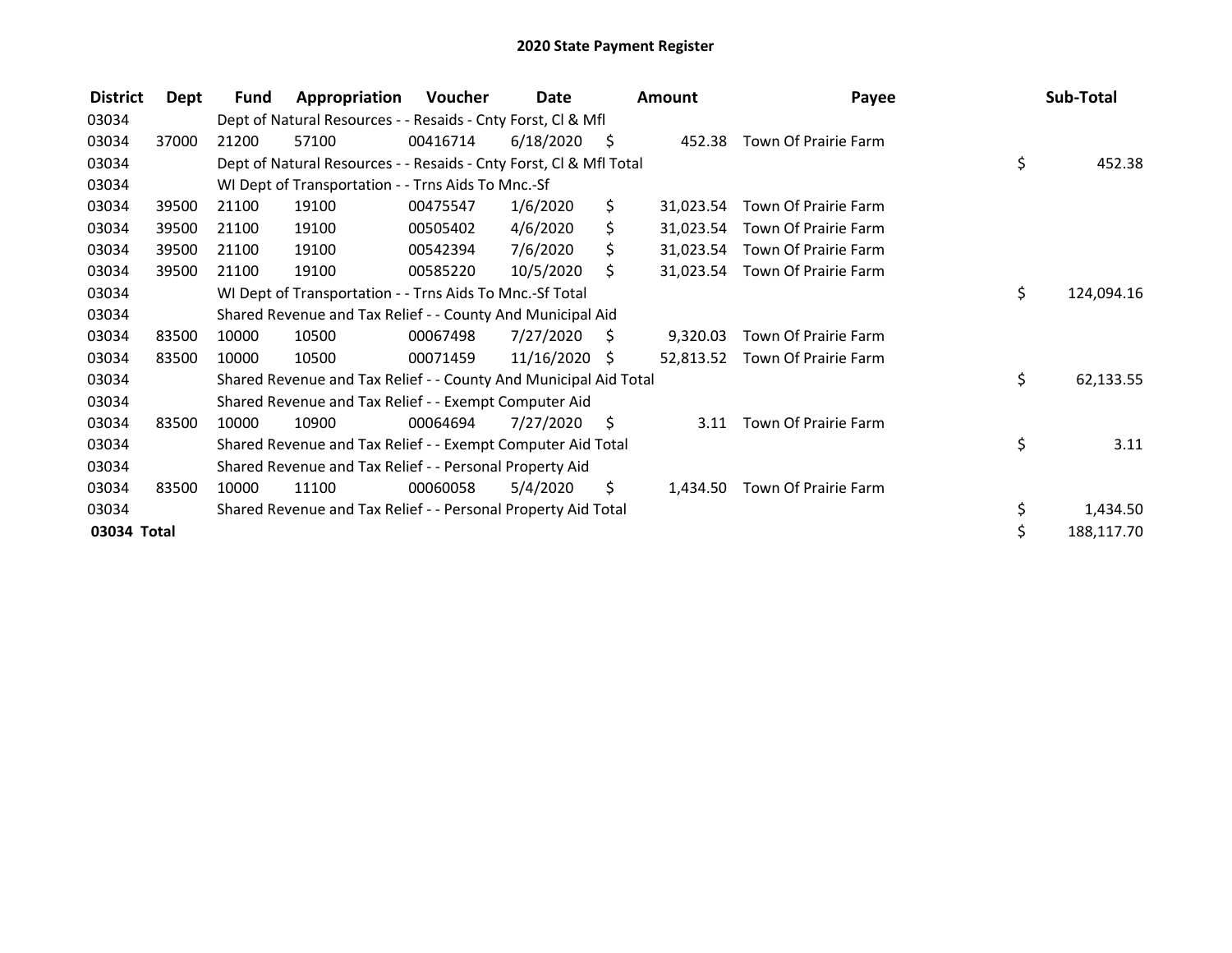| <b>District</b> | <b>Dept</b> | Fund  | Appropriation                                                          | Voucher  | <b>Date</b>   |      | <b>Amount</b> | Payee                          | Sub-Total        |
|-----------------|-------------|-------|------------------------------------------------------------------------|----------|---------------|------|---------------|--------------------------------|------------------|
| 03036           |             |       | Dept of Safety & Prof Services - - Fire Dues Distribution              |          |               |      |               |                                |                  |
| 03036           | 16500       | 10000 | 22500                                                                  | 00035619 | 7/20/2020     | \$   |               | 6,352.41 Town Of Prairie Lake  |                  |
| 03036           |             |       | Dept of Safety & Prof Services - - Fire Dues Distribution Total        |          |               |      |               |                                | \$<br>6,352.41   |
| 03036           |             |       | Dept of Natural Resources - - Resaids - Cnty Forst, Cl & Mfl           |          |               |      |               |                                |                  |
| 03036           | 37000       | 21200 | 57100                                                                  | 00416715 | 6/18/2020     | - \$ |               | 212.27 Town Of Prairie Lake    |                  |
| 03036           |             |       | Dept of Natural Resources - - Resaids - Cnty Forst, Cl & Mfl Total     |          |               |      |               |                                | \$<br>212.27     |
| 03036           |             |       | WI Dept of Transportation - - Trns Aids To Mnc.-Sf                     |          |               |      |               |                                |                  |
| 03036           | 39500       | 21100 | 19100                                                                  | 00475548 | 1/6/2020      | \$   |               | 40,957.38 Town Of Prairie Lake |                  |
| 03036           | 39500       | 21100 | 19100                                                                  | 00505403 | 4/6/2020      | \$   |               | 40,957.38 Town Of Prairie Lake |                  |
| 03036           | 39500       | 21100 | 19100                                                                  | 00542395 | 7/6/2020      | \$   |               | 40,957.38 Town Of Prairie Lake |                  |
| 03036           | 39500       | 21100 | 19100                                                                  | 00585221 | 10/5/2020     | \$   |               | 40,957.38 Town Of Prairie Lake |                  |
| 03036           |             |       | WI Dept of Transportation - - Trns Aids To Mnc.-Sf Total               |          |               |      |               |                                | \$<br>163,829.52 |
| 03036           |             |       | Department of Military Affairs - - Disaster Recovery Aid               |          |               |      |               |                                |                  |
| 03036           | 46500       | 10000 | 30500                                                                  | 00081008 | 7/30/2020     | \$   |               | 12,277.97 Town Of Prairie Lake |                  |
| 03036           |             |       | Department of Military Affairs - - Disaster Recovery Aid Total         |          |               |      |               |                                | \$<br>12,277.97  |
| 03036           |             |       | Department of Military Affairs - - Federal Aid, Local Assistance       |          |               |      |               |                                |                  |
| 03036           | 46500       | 10000 | 34200                                                                  | 00081008 | 7/30/2020     | \$   |               | 77,024.60 Town Of Prairie Lake |                  |
| 03036           |             |       | Department of Military Affairs - - Federal Aid, Local Assistance Total |          |               |      |               |                                | \$<br>77,024.60  |
| 03036           |             |       | Department of Administration - - Federal Aid                           |          |               |      |               |                                |                  |
| 03036           | 50500       | 10000 | 14200                                                                  | 00126569 | 8/12/2020     | \$   |               | 1,304.64 Town Of Prairie Lake  |                  |
| 03036           |             |       | Department of Administration - - Federal Aid Total                     |          |               |      |               |                                | \$<br>1,304.64   |
| 03036           |             |       | Shared Revenue and Tax Relief - - County And Municipal Aid             |          |               |      |               |                                |                  |
| 03036           | 83500       | 10000 | 10500                                                                  | 00067499 | 7/27/2020     | \$   |               | 3,247.38 Town Of Prairie Lake  |                  |
| 03036           | 83500       | 10000 | 10500                                                                  | 00071460 | 11/16/2020 \$ |      |               | 18,401.83 Town Of Prairie Lake |                  |
| 03036           |             |       | Shared Revenue and Tax Relief - - County And Municipal Aid Total       |          |               |      |               |                                | \$<br>21,649.21  |
| 03036           |             |       | Shared Revenue and Tax Relief - - Exempt Computer Aid                  |          |               |      |               |                                |                  |
| 03036           | 83500       | 10000 | 10900                                                                  | 00064695 | 7/27/2020     | S    |               | 210.96 Town Of Prairie Lake    |                  |
| 03036           |             |       | Shared Revenue and Tax Relief - - Exempt Computer Aid Total            |          |               |      |               |                                | \$<br>210.96     |
| 03036           |             |       | Shared Revenue and Tax Relief - - Utility Aid                          |          |               |      |               |                                |                  |
| 03036           | 83500       | 10000 | 11000                                                                  | 00067499 | 7/27/2020     | \$   |               | 87.78 Town Of Prairie Lake     |                  |
| 03036           | 83500       | 10000 | 11000                                                                  | 00071460 | 11/16/2020 \$ |      |               | 501.24 Town Of Prairie Lake    |                  |
| 03036           |             |       | Shared Revenue and Tax Relief - - Utility Aid Total                    |          |               |      |               |                                | \$<br>589.02     |
| 03036           |             |       | Shared Revenue and Tax Relief - - Personal Property Aid                |          |               |      |               |                                |                  |
| 03036           | 83500       | 10000 | 11100                                                                  | 00060059 | 5/4/2020      | \$   | 293.70        | Town Of Prairie Lake           |                  |
| 03036           |             |       | Shared Revenue and Tax Relief - - Personal Property Aid Total          |          |               |      |               |                                | \$<br>293.70     |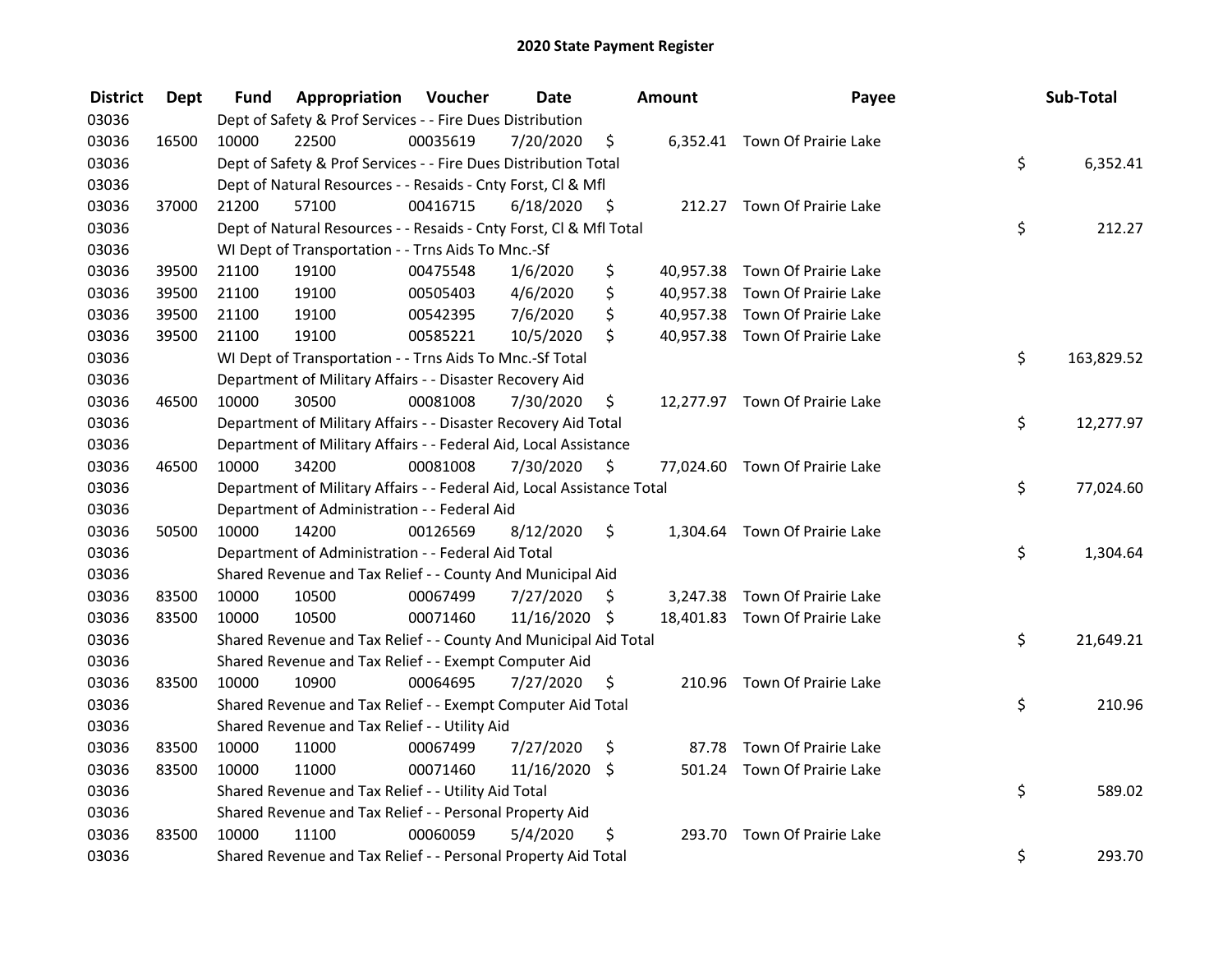| <b>District</b> | Dept  | Fund  | <b>Appropriation</b>                                            | <b>Voucher</b> | Date         | Amount | Payee                         | Sub-Total  |
|-----------------|-------|-------|-----------------------------------------------------------------|----------------|--------------|--------|-------------------------------|------------|
| 03036           |       |       | Shared Revenue and Tax Relief - - Lottery & Gaming Credit       |                |              |        |                               |            |
| 03036           | 83500 | 52100 | 36300                                                           | 00055160       | 3/23/2020 \$ |        | 3.324.36 Town Of Prairie Lake |            |
| 03036           |       |       | Shared Revenue and Tax Relief - - Lottery & Gaming Credit Total |                |              |        |                               | 3.324.36   |
| 03036 Total     |       |       |                                                                 |                |              |        |                               | 287,068.66 |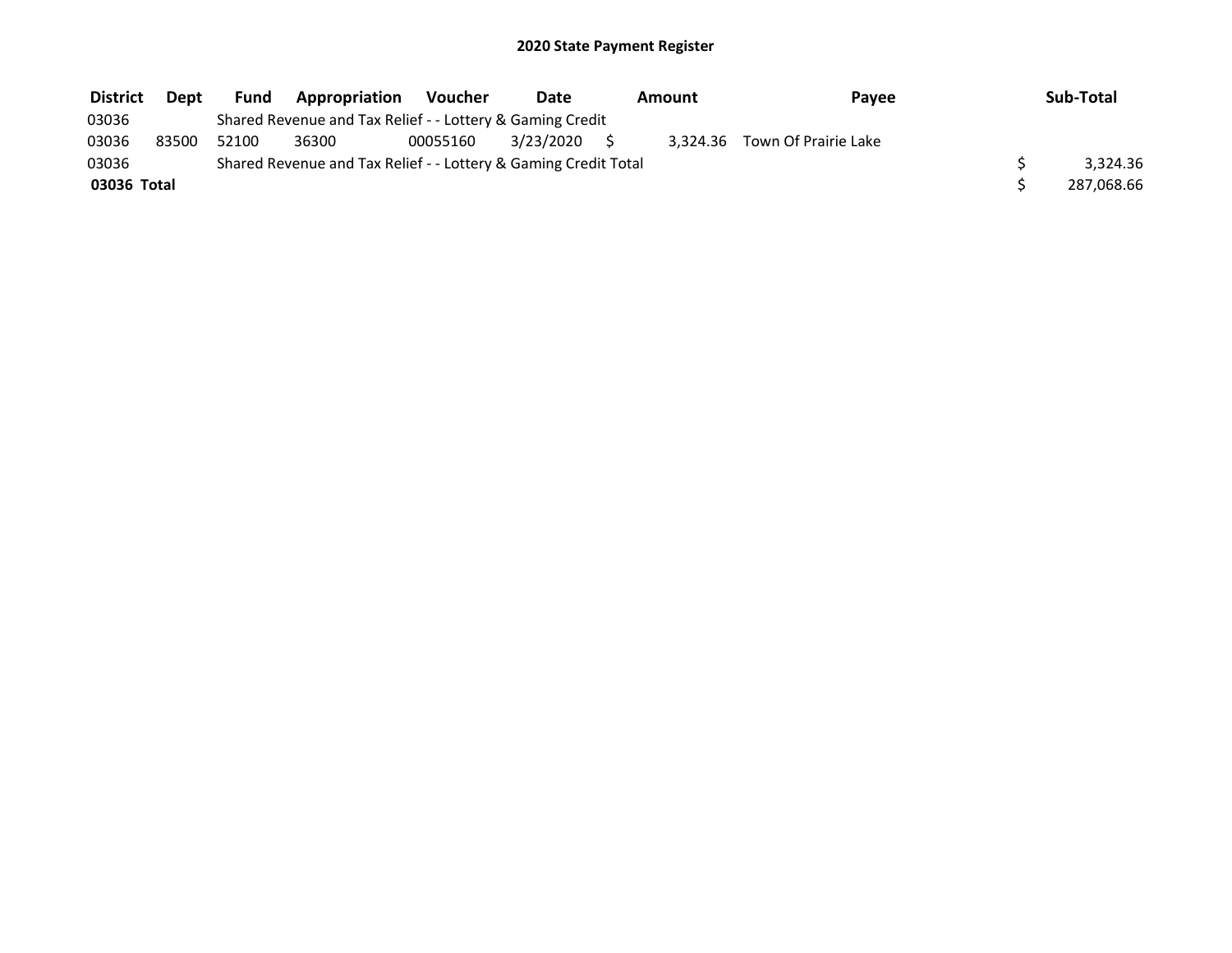| <b>District</b> | <b>Dept</b> | Fund  | Appropriation                                                      | Voucher  | <b>Date</b>   |      | <b>Amount</b> | Payee                       | Sub-Total        |
|-----------------|-------------|-------|--------------------------------------------------------------------|----------|---------------|------|---------------|-----------------------------|------------------|
| 03038           |             |       | Dept of Safety & Prof Services - - Fire Dues Distribution          |          |               |      |               |                             |                  |
| 03038           | 16500       | 10000 | 22500                                                              | 00035620 | 7/20/2020     | \$   |               | 9,761.61 Town Of Rice Lake  |                  |
| 03038           |             |       | Dept of Safety & Prof Services - - Fire Dues Distribution Total    |          |               |      |               |                             | \$<br>9,761.61   |
| 03038           |             |       | Dept of Natural Resources - - Aids In Lieu Of Taxes - Gener        |          |               |      |               |                             |                  |
| 03038           | 37000       | 10000 | 50300                                                              | 00387224 | 2/3/2020      | \$   |               | 346.85 Town Of Rice Lake    |                  |
| 03038           |             |       | Dept of Natural Resources - - Aids In Lieu Of Taxes - Gener Total  |          |               |      |               |                             | \$<br>346.85     |
| 03038           |             |       | Dept of Natural Resources - - Resaids - Cnty Forst, Cl & Mfl       |          |               |      |               |                             |                  |
| 03038           | 37000       | 21200 | 57100                                                              | 00416716 | 6/18/2020     | - \$ |               | 40.65 Town Of Rice Lake     |                  |
| 03038           |             |       | Dept of Natural Resources - - Resaids - Cnty Forst, Cl & Mfl Total |          |               |      |               |                             | \$<br>40.65      |
| 03038           |             |       | Dept of Natural Resources - - Fin Asst For Responsible Units       |          |               |      |               |                             |                  |
| 03038           | 37000       | 27400 | 67000                                                              | 00413265 | 5/29/2020     | - \$ |               | 817.63 Town Of Rice Lake    |                  |
| 03038           |             |       | Dept of Natural Resources - - Fin Asst For Responsible Units Total |          |               |      |               |                             | \$<br>817.63     |
| 03038           |             |       | WI Dept of Transportation - - Trns Aids To Mnc.-Sf                 |          |               |      |               |                             |                  |
| 03038           | 39500       | 21100 | 19100                                                              | 00475549 | 1/6/2020      | \$   | 35,688.24     | Town Of Rice Lake           |                  |
| 03038           | 39500       | 21100 | 19100                                                              | 00505404 | 4/6/2020      | \$   | 35,688.24     | Town Of Rice Lake           |                  |
| 03038           | 39500       | 21100 | 19100                                                              | 00542396 | 7/6/2020      | \$   |               | 35,688.24 Town Of Rice Lake |                  |
| 03038           | 39500       | 21100 | 19100                                                              | 00585222 | 10/5/2020     | \$   |               | 35,688.24 Town Of Rice Lake |                  |
| 03038           |             |       | WI Dept of Transportation - - Trns Aids To Mnc.-Sf Total           |          |               |      |               |                             | \$<br>142,752.96 |
| 03038           |             |       | Department of Administration - - Federal Aid                       |          |               |      |               |                             |                  |
| 03038           | 50500       | 10000 | 14200                                                              | 00129694 | 10/2/2020     | \$   | 5,926.38      | Town Of Rice Lake           |                  |
| 03038           | 50500       | 10000 | 14200                                                              | 00134103 | 12/10/2020 \$ |      |               | 7,879.86 Town Of Rice Lake  |                  |
| 03038           |             |       | Department of Administration - - Federal Aid Total                 |          |               |      |               |                             | \$<br>13,806.24  |
| 03038           |             |       | Elections Commission - - 2018 Hava Election Security               |          |               |      |               |                             |                  |
| 03038           | 51000       | 22000 | 18200                                                              | 00003413 | 6/26/2020     | \$.  |               | 2,144.80 Town Of Rice Lake  |                  |
| 03038           |             |       | Elections Commission - - 2018 Hava Election Security Total         |          |               |      |               |                             | \$<br>2,144.80   |
| 03038           |             |       | Shared Revenue and Tax Relief - - County And Municipal Aid         |          |               |      |               |                             |                  |
| 03038           | 83500       | 10000 | 10500                                                              | 00067500 | 7/27/2020     | \$   |               | 9,597.28 Town Of Rice Lake  |                  |
| 03038           | 83500       | 10000 | 10500                                                              | 00071461 | 11/16/2020 \$ |      |               | 54,384.61 Town Of Rice Lake |                  |
| 03038           |             |       | Shared Revenue and Tax Relief - - County And Municipal Aid Total   |          |               |      |               |                             | \$<br>63,981.89  |
| 03038           |             |       | Shared Revenue and Tax Relief - - Exempt Computer Aid              |          |               |      |               |                             |                  |
| 03038           | 83500       | 10000 | 10900                                                              | 00064696 | 7/27/2020     | \$.  |               | 32.22 Town Of Rice Lake     |                  |
| 03038           |             |       | Shared Revenue and Tax Relief - - Exempt Computer Aid Total        |          |               |      |               |                             | \$<br>32.22      |
| 03038           |             |       | Shared Revenue and Tax Relief - - Utility Aid                      |          |               |      |               |                             |                  |
| 03038           | 83500       | 10000 | 11000                                                              | 00067500 | 7/27/2020     | \$   | 16.02         | Town Of Rice Lake           |                  |
| 03038           | 83500       | 10000 | 11000                                                              | 00071461 | 11/16/2020    | \$   |               | 93.37 Town Of Rice Lake     |                  |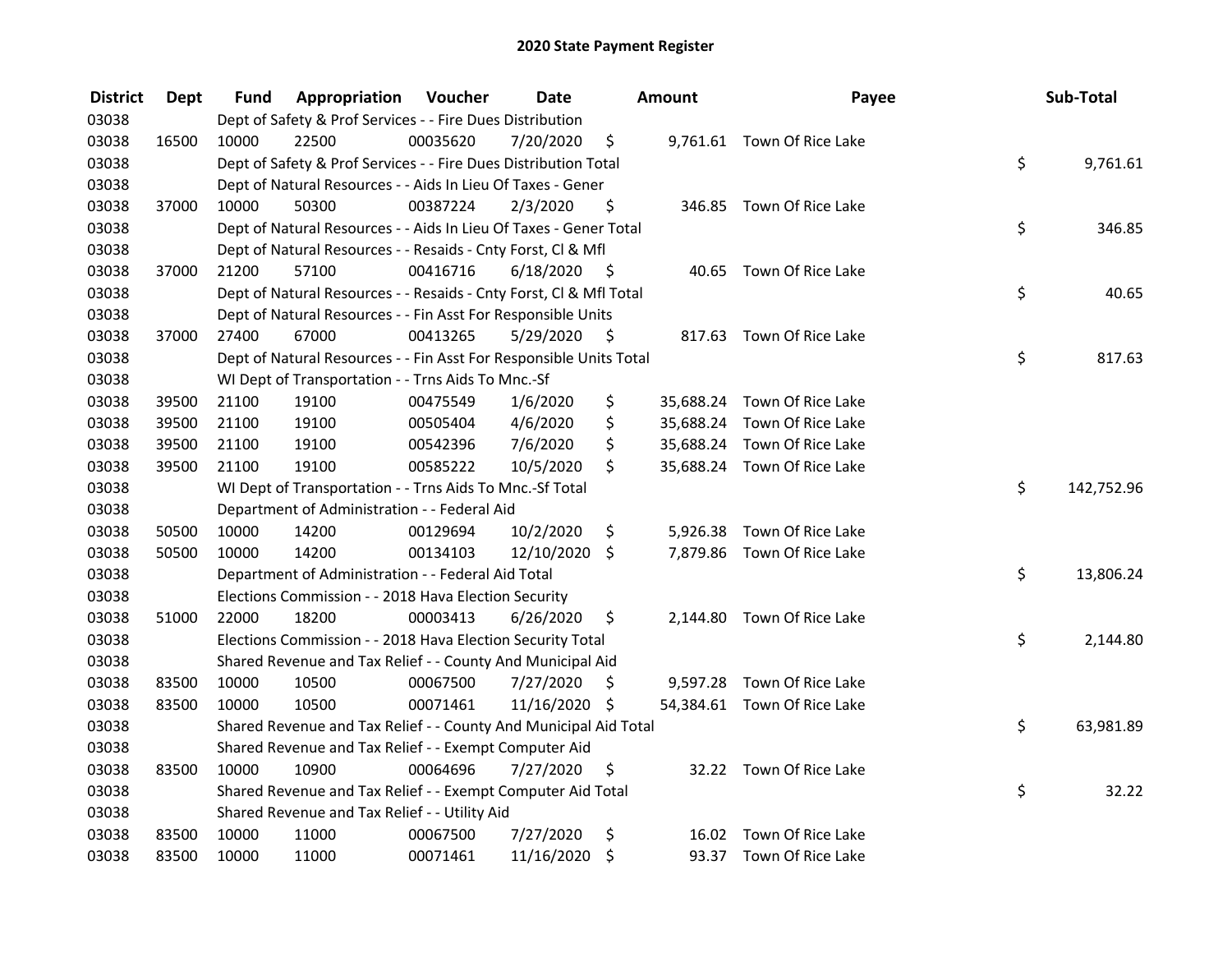| <b>District</b> | Dept  | <b>Fund</b> | Appropriation                                                   | <b>Voucher</b> | Date      | Amount   | Payee             | Sub-Total  |
|-----------------|-------|-------------|-----------------------------------------------------------------|----------------|-----------|----------|-------------------|------------|
| 03038           |       |             | Shared Revenue and Tax Relief - - Utility Aid Total             |                |           |          |                   | 109.39     |
| 03038           |       |             | Shared Revenue and Tax Relief - - Personal Property Aid         |                |           |          |                   |            |
| 03038           | 83500 | 10000       | 11100                                                           | 00060060       | 5/4/2020  | 1.489.73 | Town Of Rice Lake |            |
| 03038           |       |             | Shared Revenue and Tax Relief - - Personal Property Aid Total   |                |           |          |                   | 1,489.73   |
| 03038           |       |             | Shared Revenue and Tax Relief - - Lottery & Gaming Credit       |                |           |          |                   |            |
| 03038           | 83500 | 52100       | 36300                                                           | 00055161       | 3/23/2020 | 5.327.04 | Town Of Rice Lake |            |
| 03038           |       |             | Shared Revenue and Tax Relief - - Lottery & Gaming Credit Total |                |           |          |                   | 5,327.04   |
| 03038 Total     |       |             |                                                                 |                |           |          |                   | 240,611.01 |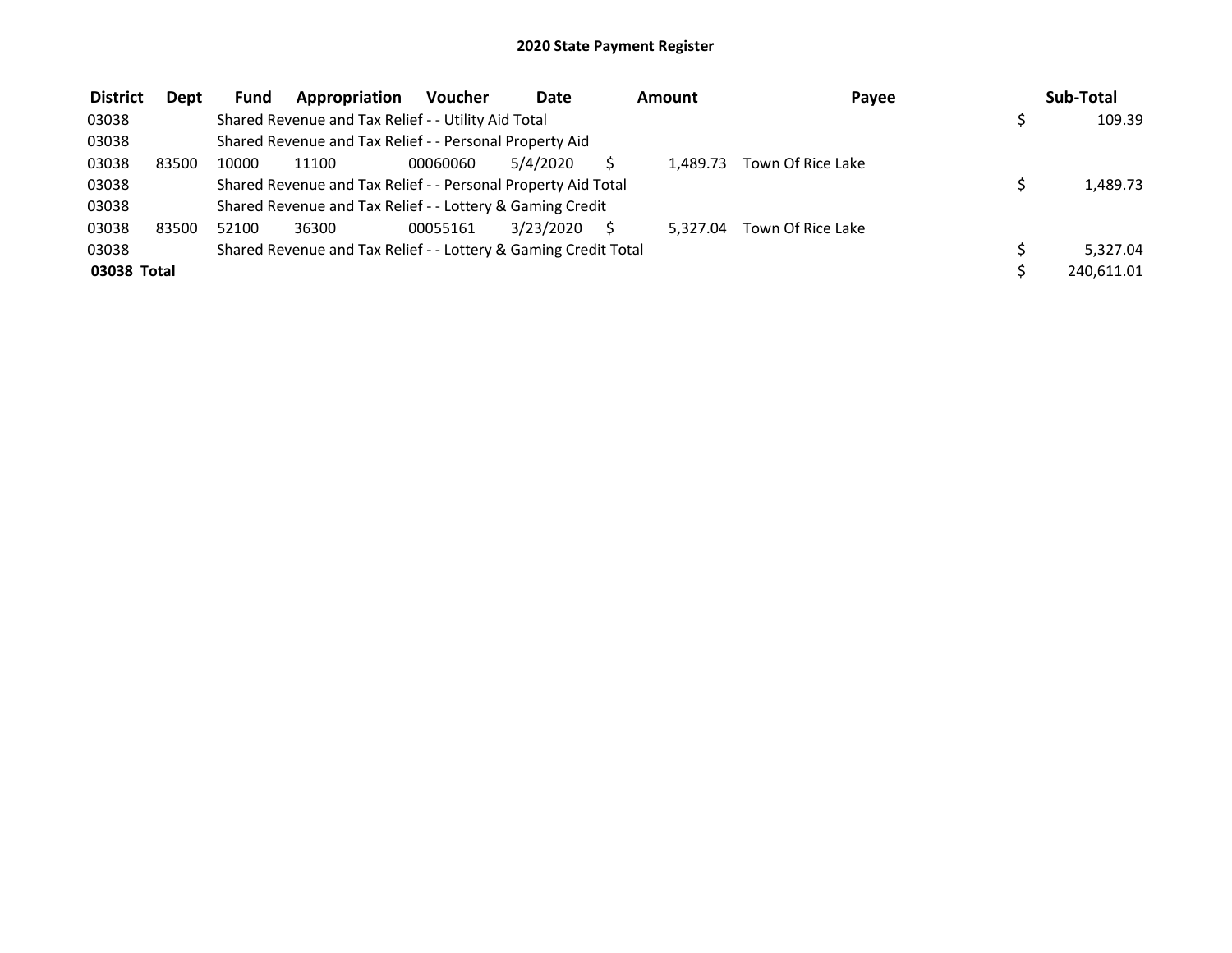| <b>District</b> | <b>Dept</b> | <b>Fund</b> | Appropriation                                                      | Voucher  | Date          |      | <b>Amount</b> | Payee                         | Sub-Total        |
|-----------------|-------------|-------------|--------------------------------------------------------------------|----------|---------------|------|---------------|-------------------------------|------------------|
| 03040           |             |             | Dept of Safety & Prof Services - - Fire Dues Distribution          |          |               |      |               |                               |                  |
| 03040           | 16500       | 10000       | 22500                                                              | 00035621 | 7/20/2020     | \$   |               | 2,134.46 Town Of Sioux Creek  |                  |
| 03040           |             |             | Dept of Safety & Prof Services - - Fire Dues Distribution Total    |          |               |      |               |                               | \$<br>2,134.46   |
| 03040           |             |             | Dept of Natural Resources - - Resaids - Cnty Forst, CI & Mfl       |          |               |      |               |                               |                  |
| 03040           | 37000       | 21200       | 57100                                                              | 00416717 | 6/18/2020     | - \$ |               | 335.52 Town Of Sioux Creek    |                  |
| 03040           |             |             | Dept of Natural Resources - - Resaids - Cnty Forst, Cl & Mfl Total |          |               |      |               |                               | \$<br>335.52     |
| 03040           |             |             | WI Dept of Transportation - - Trns Aids To Mnc.-Sf                 |          |               |      |               |                               |                  |
| 03040           | 39500       | 21100       | 19100                                                              | 00475550 | 1/6/2020      | \$   | 35,445.15     | Town Of Sioux Creek           |                  |
| 03040           | 39500       | 21100       | 19100                                                              | 00505405 | 4/6/2020      | \$   | 35,445.15     | Town Of Sioux Creek           |                  |
| 03040           | 39500       | 21100       | 19100                                                              | 00542397 | 7/6/2020      | \$   | 35,445.15     | Town Of Sioux Creek           |                  |
| 03040           | 39500       | 21100       | 19100                                                              | 00585223 | 10/5/2020     | \$   |               | 35,445.15 Town Of Sioux Creek |                  |
| 03040           |             |             | WI Dept of Transportation - - Trns Aids To Mnc.-Sf Total           |          |               |      |               |                               | \$<br>141,780.60 |
| 03040           |             |             | Department of Administration - - Federal Aid                       |          |               |      |               |                               |                  |
| 03040           | 50500       | 10000       | 14200                                                              | 00125925 | 8/12/2020     | \$   | 59.75         | Town Of Sioux Creek           |                  |
| 03040           |             |             | Department of Administration - - Federal Aid Total                 |          |               |      |               |                               | \$<br>59.75      |
| 03040           |             |             | Elections Commission - - 2018 Hava Election Security               |          |               |      |               |                               |                  |
| 03040           | 51000       | 22000       | 18200                                                              | 00004204 | 8/17/2020     | \$   | 593.80        | <b>Town Of Sioux Creek</b>    |                  |
| 03040           |             |             | Elections Commission - - 2018 Hava Election Security Total         |          |               |      |               |                               | \$<br>593.80     |
| 03040           |             |             | Shared Revenue and Tax Relief - - County And Municipal Aid         |          |               |      |               |                               |                  |
| 03040           | 83500       | 10000       | 10500                                                              | 00067501 | 7/27/2020     | S    |               | 11,173.93 Town Of Sioux Creek |                  |
| 03040           | 83500       | 10000       | 10500                                                              | 00071462 | 11/16/2020 \$ |      |               | 63,318.92 Town Of Sioux Creek |                  |
| 03040           |             |             | Shared Revenue and Tax Relief - - County And Municipal Aid Total   |          |               |      |               |                               | \$<br>74,492.85  |
| 03040           |             |             | Shared Revenue and Tax Relief - - Exempt Computer Aid              |          |               |      |               |                               |                  |
| 03040           | 83500       | 10000       | 10900                                                              | 00064697 | 7/27/2020     | \$   | 3.11          | Town Of Sioux Creek           |                  |
| 03040           |             |             | Shared Revenue and Tax Relief - - Exempt Computer Aid Total        |          |               |      |               |                               | \$<br>3.11       |
| 03040           |             |             | Shared Revenue and Tax Relief - - Personal Property Aid            |          |               |      |               |                               |                  |
| 03040           | 83500       | 10000       | 11100                                                              | 00060061 | 5/4/2020      | \$   | 642.96        | Town Of Sioux Creek           |                  |
| 03040           |             |             | Shared Revenue and Tax Relief - - Personal Property Aid Total      |          |               |      |               |                               | \$<br>642.96     |
| 03040 Total     |             |             |                                                                    |          |               |      |               |                               | \$<br>220,043.05 |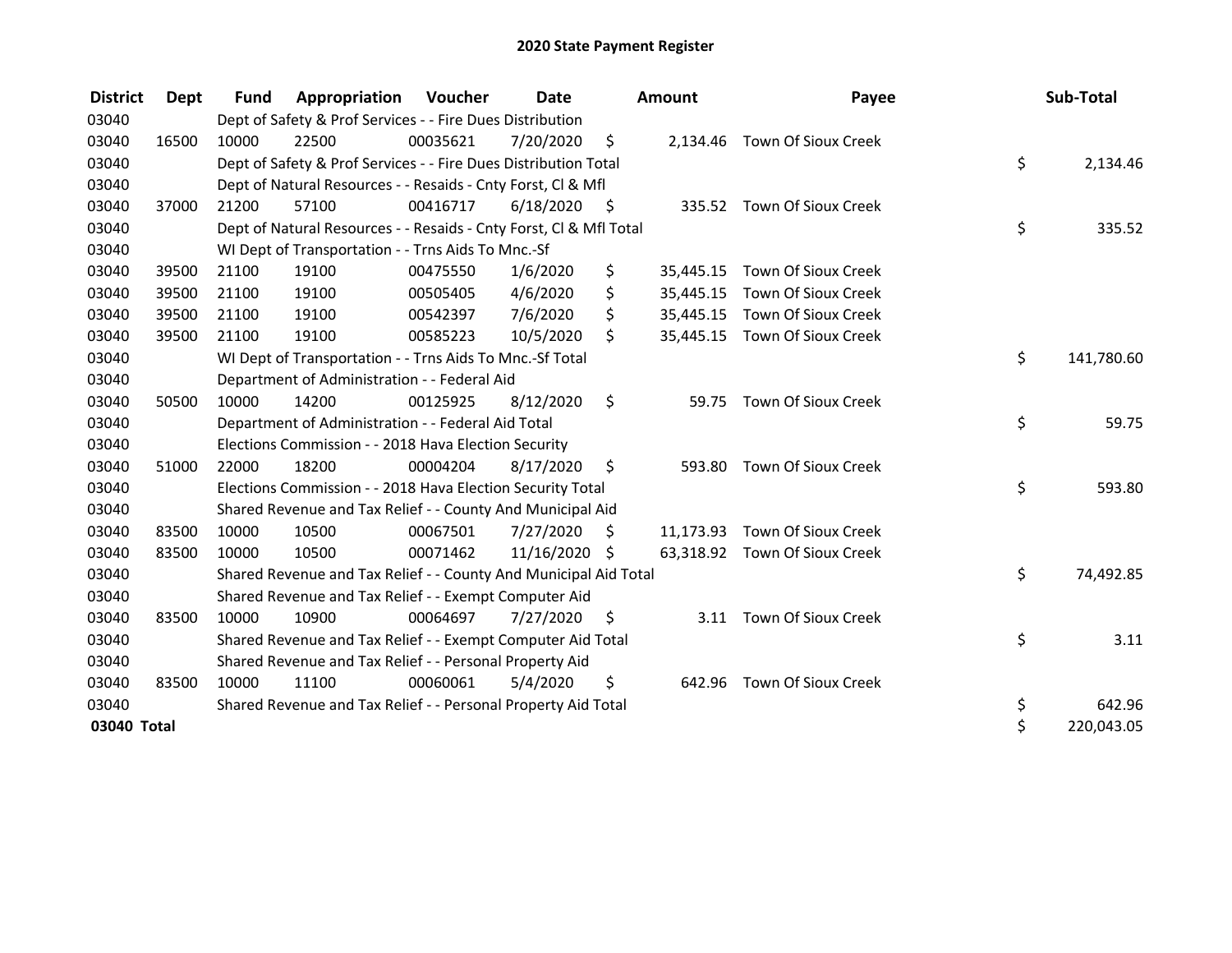| <b>District</b> | <b>Dept</b> | Fund  | Appropriation                                                        | Voucher  | <b>Date</b>   |      | Amount | Payee                      | Sub-Total        |
|-----------------|-------------|-------|----------------------------------------------------------------------|----------|---------------|------|--------|----------------------------|------------------|
| 03042           |             |       | Dept of Safety & Prof Services - - Fire Dues Distribution            |          |               |      |        |                            |                  |
| 03042           | 16500       | 10000 | 22500                                                                | 00035622 | 7/20/2020     | \$   |        | 2,592.03 Town Of Stanfold  |                  |
| 03042           |             |       | Dept of Safety & Prof Services - - Fire Dues Distribution Total      |          |               |      |        |                            | \$<br>2,592.03   |
| 03042           |             |       | Dept of Natural Resources - - Aids In Lieu Of Taxes - Gener          |          |               |      |        |                            |                  |
| 03042           | 37000       | 10000 | 50300                                                                | 00405234 | 4/21/2020     | - \$ |        | 161.20 Town Of Stanfold    |                  |
| 03042           |             |       | Dept of Natural Resources - - Aids In Lieu Of Taxes - Gener Total    |          |               |      |        |                            | \$<br>161.20     |
| 03042           |             |       | Dept of Natural Resources - - Resaids - Cnty Forst, Cl & Mfl         |          |               |      |        |                            |                  |
| 03042           | 37000       | 21200 | 57100                                                                | 00416718 | 6/18/2020     | - \$ |        | 127.04 Town Of Stanfold    |                  |
| 03042           |             |       | Dept of Natural Resources - - Resaids - Cnty Forst, Cl & Mfl Total   |          |               |      |        |                            | \$<br>127.04     |
| 03042           |             |       | Dept of Natural Resources - - Aids In Lieu Of Taxes - Sum S          |          |               |      |        |                            |                  |
| 03042           | 37000       | 21200 | 57900                                                                | 00405233 | 4/21/2020     | - \$ |        | 369.16 Town Of Stanfold    |                  |
| 03042           |             |       | Dept of Natural Resources - - Aids In Lieu Of Taxes - Sum S Total    |          |               |      |        |                            | \$<br>369.16     |
| 03042           |             |       | WI Dept of Transportation - - Trns Aids To Mnc.-Sf                   |          |               |      |        |                            |                  |
| 03042           | 39500       | 21100 | 19100                                                                | 00475551 | 1/6/2020      | \$   |        | 28,041.21 Town Of Stanfold |                  |
| 03042           | 39500       | 21100 | 19100                                                                | 00505406 | 4/6/2020      | \$   |        | 28,041.21 Town Of Stanfold |                  |
| 03042           | 39500       | 21100 | 19100                                                                | 00542398 | 7/6/2020      | \$   |        | 28,041.21 Town Of Stanfold |                  |
| 03042           | 39500       | 21100 | 19100                                                                | 00585224 | 10/5/2020     | \$   |        | 28,041.24 Town Of Stanfold |                  |
| 03042           |             |       | WI Dept of Transportation - - Trns Aids To Mnc.-Sf Total             |          |               |      |        |                            | \$<br>112,164.87 |
| 03042           |             |       | WI Dept of Transportation - - Supplemental Transportation Aids       |          |               |      |        |                            |                  |
| 03042           | 39500       | 21100 | 19600                                                                | 00477471 | 1/6/2020      | \$   |        | 19,793.80 Town Of Stanfold |                  |
| 03042           |             |       | WI Dept of Transportation - - Supplemental Transportation Aids Total |          |               |      |        |                            | \$<br>19,793.80  |
| 03042           |             |       | Elections Commission - - 2018 Hava Election Security                 |          |               |      |        |                            |                  |
| 03042           | 51000       | 22000 | 18200                                                                | 00003892 | 7/20/2020     | \$   |        | 654.30 Town Of Stanfold    |                  |
| 03042           |             |       | Elections Commission - - 2018 Hava Election Security Total           |          |               |      |        |                            | \$<br>654.30     |
| 03042           |             |       | Shared Revenue and Tax Relief - - County And Municipal Aid           |          |               |      |        |                            |                  |
| 03042           | 83500       | 10000 | 10500                                                                | 00067502 | 7/27/2020     | S    |        | 6,488.61 Town Of Stanfold  |                  |
| 03042           | 83500       | 10000 | 10500                                                                | 00071463 | 11/16/2020 \$ |      |        | 36,768.77 Town Of Stanfold |                  |
| 03042           |             |       | Shared Revenue and Tax Relief - - County And Municipal Aid Total     |          |               |      |        |                            | \$<br>43,257.38  |
| 03042           |             |       | Shared Revenue and Tax Relief - - Exempt Computer Aid                |          |               |      |        |                            |                  |
| 03042           | 83500       | 10000 | 10900                                                                | 00064698 | 7/27/2020     | \$   |        | 20.78 Town Of Stanfold     |                  |
| 03042           |             |       | Shared Revenue and Tax Relief - - Exempt Computer Aid Total          |          |               |      |        |                            | \$<br>20.78      |
| 03042           |             |       | Shared Revenue and Tax Relief - - Personal Property Aid              |          |               |      |        |                            |                  |
| 03042           | 83500       | 10000 | 11100                                                                | 00060062 | 5/4/2020      | \$   | 917.46 | Town Of Stanfold           |                  |
| 03042           |             |       | Shared Revenue and Tax Relief - - Personal Property Aid Total        |          |               |      |        |                            | \$<br>917.46     |
| 03042 Total     |             |       |                                                                      |          |               |      |        |                            | \$<br>180,058.02 |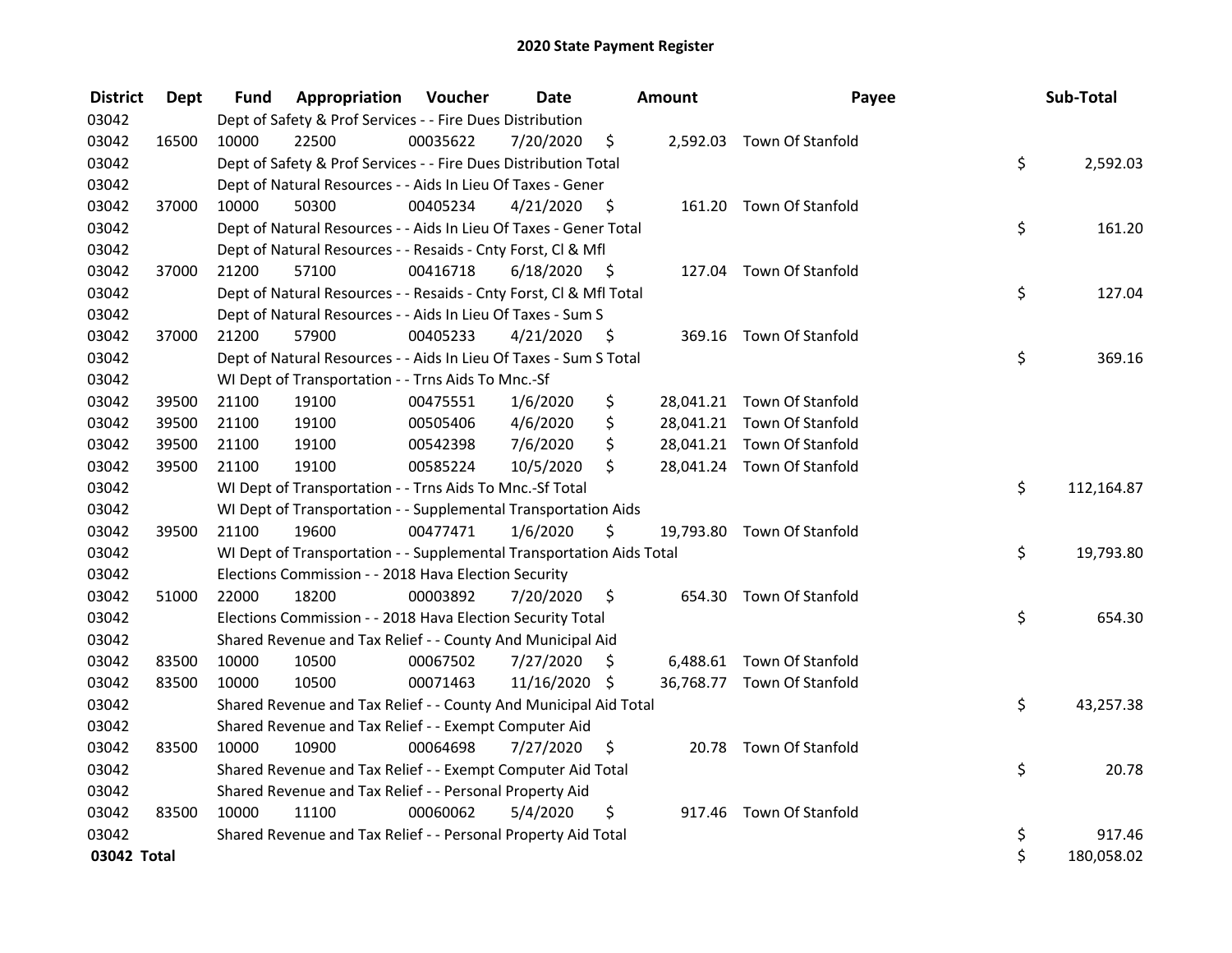| <b>District</b> | <b>Dept</b> | Fund  | Appropriation                                                          | Voucher  | <b>Date</b>   |                     | Amount | Payee                     | Sub-Total        |
|-----------------|-------------|-------|------------------------------------------------------------------------|----------|---------------|---------------------|--------|---------------------------|------------------|
| 03044           |             |       | Dept of Safety & Prof Services - - Fire Dues Distribution              |          |               |                     |        |                           |                  |
| 03044           | 16500       | 10000 | 22500                                                                  | 00035623 | 7/20/2020     | \$                  |        | 9,235.48 Town Of Stanley  |                  |
| 03044           |             |       | Dept of Safety & Prof Services - - Fire Dues Distribution Total        |          |               |                     |        |                           | \$<br>9,235.48   |
| 03044           |             |       | Dept of Natural Resources - - Aids In Lieu Of Taxes - Gener            |          |               |                     |        |                           |                  |
| 03044           | 37000       | 10000 | 50300                                                                  | 00403726 | 4/21/2020     | \$                  |        | 53.58 Town Of Stanley     |                  |
| 03044           |             |       | Dept of Natural Resources - - Aids In Lieu Of Taxes - Gener Total      |          |               |                     |        |                           | \$<br>53.58      |
| 03044           |             |       | Dept of Natural Resources - - Resaids - Cnty Forst, CI & Mfl           |          |               |                     |        |                           |                  |
| 03044           | 37000       | 21200 | 57100                                                                  | 00416719 | 6/18/2020     | - \$                |        | 82.39 Town Of Stanley     |                  |
| 03044           |             |       | Dept of Natural Resources - - Resaids - Cnty Forst, Cl & Mfl Total     |          |               |                     |        |                           | \$<br>82.39      |
| 03044           |             |       | WI Dept of Transportation - - Trns Aids To Mnc.-Sf                     |          |               |                     |        |                           |                  |
| 03044           | 39500       | 21100 | 19100                                                                  | 00475552 | 1/6/2020      | \$                  |        | 42,744.42 Town Of Stanley |                  |
| 03044           | 39500       | 21100 | 19100                                                                  | 00505407 | 4/6/2020      | \$                  |        | 42,744.42 Town Of Stanley |                  |
| 03044           | 39500       | 21100 | 19100                                                                  | 00542399 | 7/6/2020      | \$                  |        | 42,744.42 Town Of Stanley |                  |
| 03044           | 39500       | 21100 | 19100                                                                  | 00585225 | 10/5/2020     | \$                  |        | 42,744.42 Town Of Stanley |                  |
| 03044           |             |       | WI Dept of Transportation - - Trns Aids To Mnc.-Sf Total               |          |               |                     |        |                           | \$<br>170,977.68 |
| 03044           |             |       | WI Dept of Transportation - - Loc Rd Imp Prg St Fd                     |          |               |                     |        |                           |                  |
| 03044           | 39500       | 21100 | 27800                                                                  | 00628007 | 12/17/2020 \$ |                     |        | 34,638.89 Town Of Stanley |                  |
| 03044           |             |       | WI Dept of Transportation - - Loc Rd Imp Prg St Fd Total               |          |               |                     |        |                           | \$<br>34,638.89  |
| 03044           |             |       | Department of Military Affairs - - Disaster Recovery Aid               |          |               |                     |        |                           |                  |
| 03044           | 46500       | 10000 | 30500                                                                  | 00077640 | 5/14/2020     | \$                  |        | 2,200.47 Town Of Stanley  |                  |
| 03044           |             |       | Department of Military Affairs - - Disaster Recovery Aid Total         |          |               |                     |        |                           | \$<br>2,200.47   |
| 03044           |             |       | Department of Military Affairs - - Federal Aid, Local Assistance       |          |               |                     |        |                           |                  |
| 03044           | 46500       | 10000 | 34200                                                                  | 00077640 | 5/14/2020     | $\ddot{\mathsf{s}}$ |        | 13,202.79 Town Of Stanley |                  |
| 03044           |             |       | Department of Military Affairs - - Federal Aid, Local Assistance Total |          |               |                     |        |                           | \$<br>13,202.79  |
| 03044           |             |       | Elections Commission - - 2018 Hava Election Security                   |          |               |                     |        |                           |                  |
| 03044           | 51000       | 22000 | 18200                                                                  | 00004363 | 8/28/2020     | \$                  |        | 1,847.80 Town Of Stanley  |                  |
| 03044           |             |       | Elections Commission - - 2018 Hava Election Security Total             |          |               |                     |        |                           | \$<br>1,847.80   |
| 03044           |             |       | Shared Revenue and Tax Relief - - County And Municipal Aid             |          |               |                     |        |                           |                  |
| 03044           | 83500       | 10000 | 10500                                                                  | 00067503 | 7/27/2020     | \$.                 |        | 10,367.58 Town Of Stanley |                  |
| 03044           | 83500       | 10000 | 10500                                                                  | 00071464 | 11/16/2020 \$ |                     |        | 58,749.63 Town Of Stanley |                  |
| 03044           |             |       | Shared Revenue and Tax Relief - - County And Municipal Aid Total       |          |               |                     |        |                           | \$<br>69,117.21  |
| 03044           |             |       | Shared Revenue and Tax Relief - - Exempt Computer Aid                  |          |               |                     |        |                           |                  |
| 03044           | 83500       | 10000 | 10900                                                                  | 00064699 | 7/27/2020     | \$                  |        | 131.99 Town Of Stanley    |                  |
| 03044           |             |       | Shared Revenue and Tax Relief - - Exempt Computer Aid Total            |          |               |                     |        |                           | \$<br>131.99     |
| 03044           |             |       | Shared Revenue and Tax Relief - - Utility Aid                          |          |               |                     |        |                           |                  |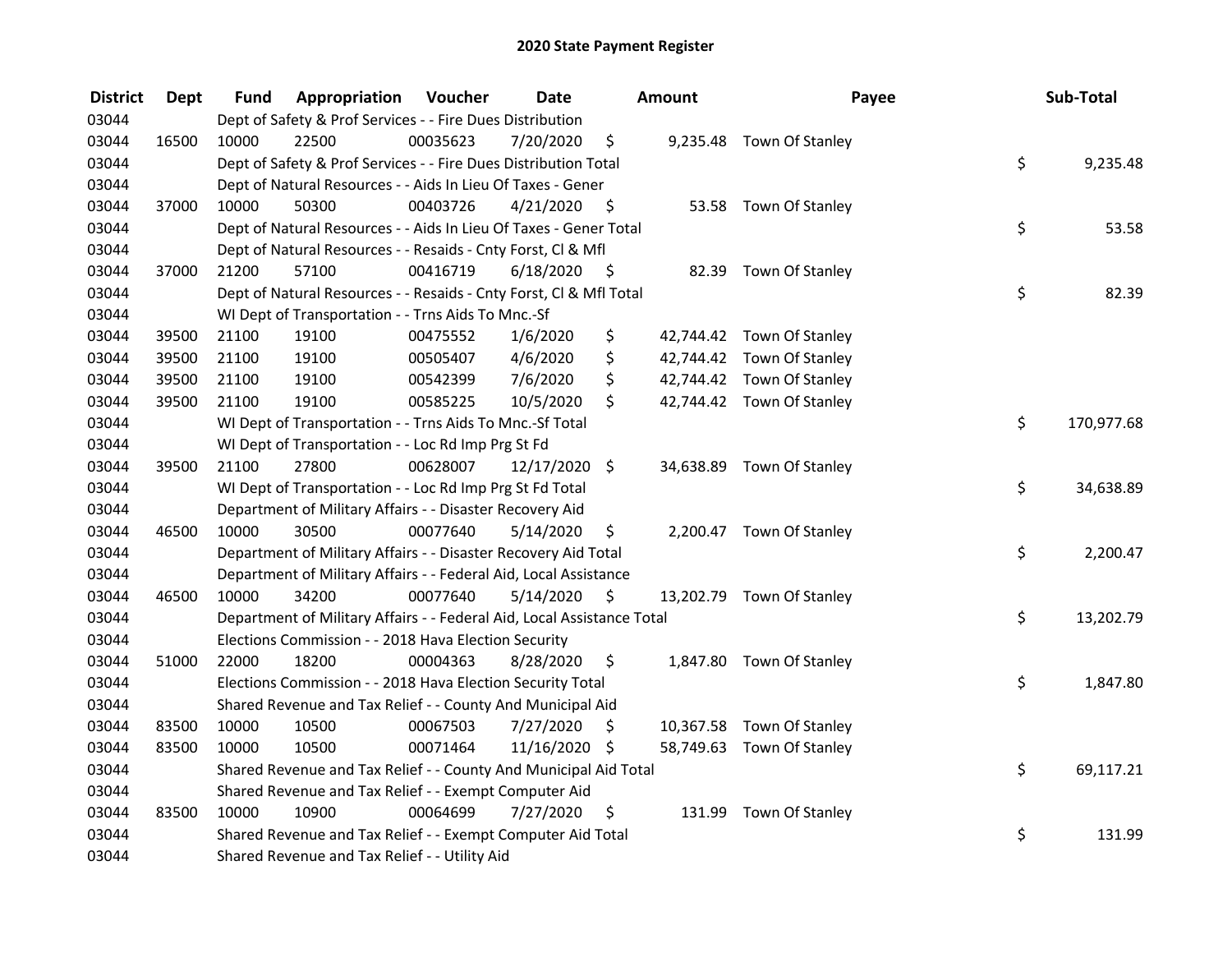| <b>District</b> | Dept  | <b>Fund</b> | Appropriation                                                   | Voucher  | <b>Date</b>   | Amount   | Payee           | Sub-Total  |
|-----------------|-------|-------------|-----------------------------------------------------------------|----------|---------------|----------|-----------------|------------|
| 03044           | 83500 | 10000       | 11000                                                           | 00067503 | 7/27/2020     | 73.86    | Town Of Stanley |            |
| 03044           | 83500 | 10000       | 11000                                                           | 00071464 | 11/16/2020 \$ | 366.91   | Town Of Stanley |            |
| 03044           |       |             | Shared Revenue and Tax Relief - - Utility Aid Total             |          |               |          |                 | 440.77     |
| 03044           |       |             | Shared Revenue and Tax Relief - - Personal Property Aid         |          |               |          |                 |            |
| 03044           | 83500 | 10000       | 11100                                                           | 00060063 | 5/4/2020      | 1.442.23 | Town Of Stanley |            |
| 03044           |       |             | Shared Revenue and Tax Relief - - Personal Property Aid Total   |          |               |          |                 | 1,442.23   |
| 03044           |       |             | Shared Revenue and Tax Relief - - Lottery & Gaming Credit       |          |               |          |                 |            |
| 03044           | 83500 | 52100       | 36300                                                           | 00055162 | 3/23/2020     | 5.900.40 | Town Of Stanley |            |
| 03044           |       |             | Shared Revenue and Tax Relief - - Lottery & Gaming Credit Total |          |               |          |                 | 5,900.40   |
| 03044 Total     |       |             |                                                                 |          |               |          |                 | 309,271.68 |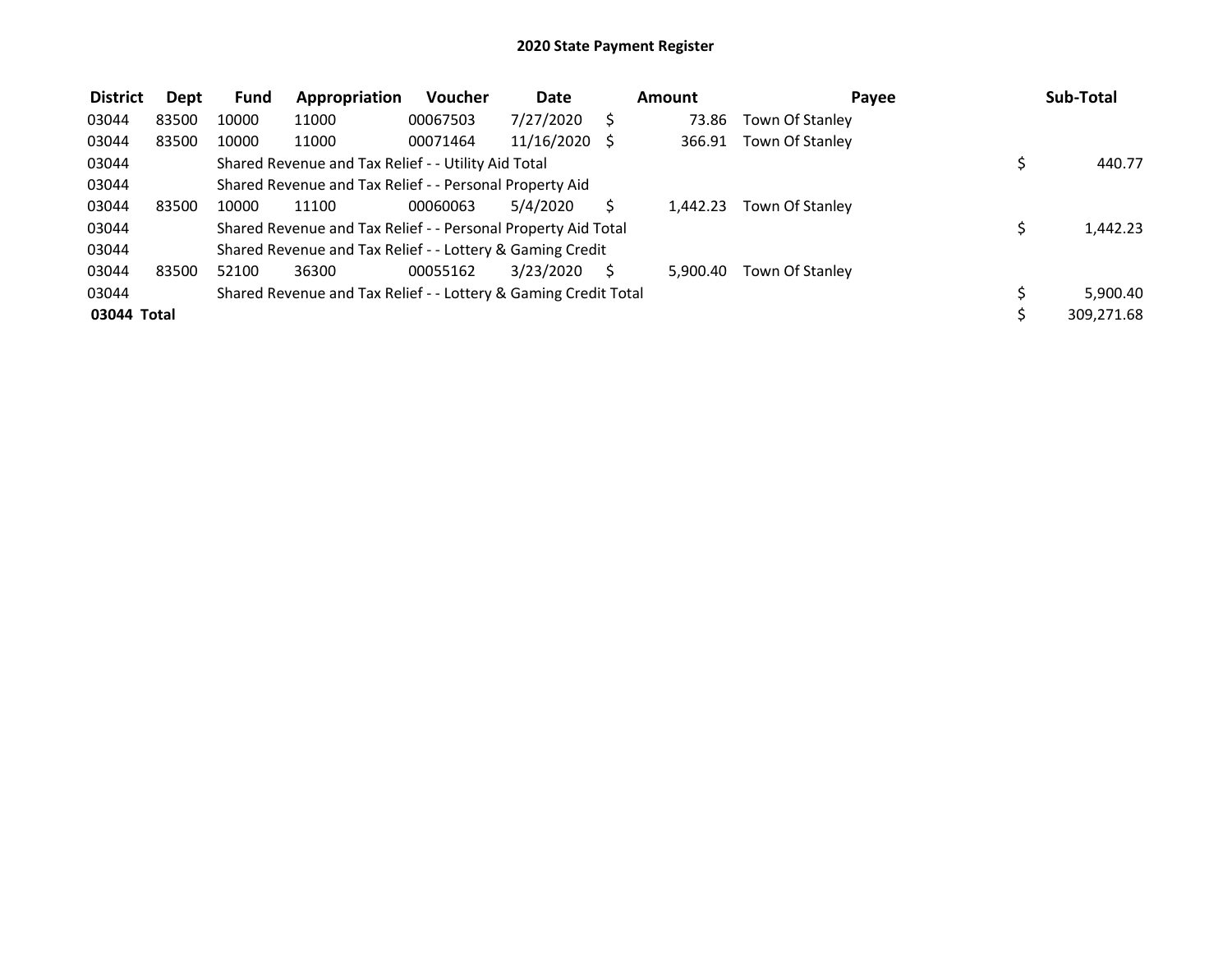| <b>District</b> | Dept  | <b>Fund</b> | <b>Appropriation Voucher</b>                                       |          | Date       |    | <b>Amount</b> | Payee                    | Sub-Total        |
|-----------------|-------|-------------|--------------------------------------------------------------------|----------|------------|----|---------------|--------------------------|------------------|
| 03046           |       |             | Dept of Safety & Prof Services - - Fire Dues Distribution          |          |            |    |               |                          |                  |
| 03046           | 16500 | 10000       | 22500                                                              | 00035624 | 7/20/2020  | \$ |               | 2,358.98 Town Of Sumner  |                  |
| 03046           |       |             | Dept of Safety & Prof Services - - Fire Dues Distribution Total    |          |            |    |               |                          | \$<br>2,358.98   |
| 03046           |       |             | Dept of Natural Resources - - Resaids - Cnty Forst, CI & Mfl       |          |            |    |               |                          |                  |
| 03046           | 37000 | 21200       | 57100                                                              | 00416720 | 6/18/2020  | \$ |               | 1,330.03 Town Of Sumner  |                  |
| 03046           |       |             | Dept of Natural Resources - - Resaids - Cnty Forst, Cl & Mfl Total |          |            |    |               |                          | \$<br>1,330.03   |
| 03046           |       |             | WI Dept of Transportation - - Trns Aids To Mnc.-Sf                 |          |            |    |               |                          |                  |
| 03046           | 39500 | 21100       | 19100                                                              | 00475553 | 1/6/2020   | \$ |               | 29,972.34 Town Of Sumner |                  |
| 03046           | 39500 | 21100       | 19100                                                              | 00505408 | 4/6/2020   | \$ |               | 29,972.34 Town Of Sumner |                  |
| 03046           | 39500 | 21100       | 19100                                                              | 00542400 | 7/6/2020   | \$ |               | 29,972.34 Town Of Sumner |                  |
| 03046           | 39500 | 21100       | 19100                                                              | 00585226 | 10/5/2020  | \$ |               | 29,972.34 Town Of Sumner |                  |
| 03046           |       |             | WI Dept of Transportation - - Trns Aids To Mnc.-Sf Total           |          |            |    |               |                          | \$<br>119,889.36 |
| 03046           |       |             | WI Dept of Transportation - - Loc Rd Imp Prg St Fd                 |          |            |    |               |                          |                  |
| 03046           | 39500 | 21100       | 27800                                                              | 00624315 | 12/7/2020  | \$ |               | 18,431.97 Town Of Sumner |                  |
| 03046           |       |             | WI Dept of Transportation - - Loc Rd Imp Prg St Fd Total           |          |            |    |               |                          | \$<br>18,431.97  |
| 03046           |       |             | Department of Administration - - Federal Aid                       |          |            |    |               |                          |                  |
| 03046           | 50500 | 10000       | 14200                                                              | 00126570 | 8/12/2020  | \$ | 349.81        | Town Of Sumner           |                  |
| 03046           | 50500 | 10000       | 14200                                                              | 00129695 | 10/2/2020  | \$ |               | 105.00 Town Of Sumner    |                  |
| 03046           |       |             | Department of Administration - - Federal Aid Total                 |          |            |    |               |                          | \$<br>454.81     |
| 03046           |       |             | Elections Commission - - 2018 Hava Election Security               |          |            |    |               |                          |                  |
| 03046           | 51000 | 22000       | 18200                                                              | 00004018 | 7/30/2020  | \$ |               | 696.10 Town Of Sumner    |                  |
| 03046           |       |             | Elections Commission - - 2018 Hava Election Security Total         |          |            |    |               |                          | \$<br>696.10     |
| 03046           |       |             | Shared Revenue and Tax Relief - - County And Municipal Aid         |          |            |    |               |                          |                  |
| 03046           | 83500 | 10000       | 10500                                                              | 00067504 | 7/27/2020  | S  |               | 5,641.24 Town Of Sumner  |                  |
| 03046           | 83500 | 10000       | 10500                                                              | 00071465 | 11/16/2020 | \$ |               | 31,967.05 Town Of Sumner |                  |
| 03046           |       |             | Shared Revenue and Tax Relief - - County And Municipal Aid Total   |          |            |    |               |                          | \$<br>37,608.29  |
| 03046           |       |             | Shared Revenue and Tax Relief - - Exempt Computer Aid              |          |            |    |               |                          |                  |
| 03046           | 83500 | 10000       | 10900                                                              | 00064700 | 7/27/2020  | \$ |               | 73.78 Town Of Sumner     |                  |
| 03046           |       |             | Shared Revenue and Tax Relief - - Exempt Computer Aid Total        |          |            |    |               |                          | \$<br>73.78      |
| 03046           |       |             | Shared Revenue and Tax Relief - - Personal Property Aid            |          |            |    |               |                          |                  |
| 03046           | 83500 | 10000       | 11100                                                              | 00060064 | 5/4/2020   | \$ |               | 721.34 Town Of Sumner    |                  |
| 03046           |       |             | Shared Revenue and Tax Relief - - Personal Property Aid Total      |          |            |    |               |                          | \$<br>721.34     |
| 03046 Total     |       |             |                                                                    |          |            |    |               |                          | \$<br>181,564.66 |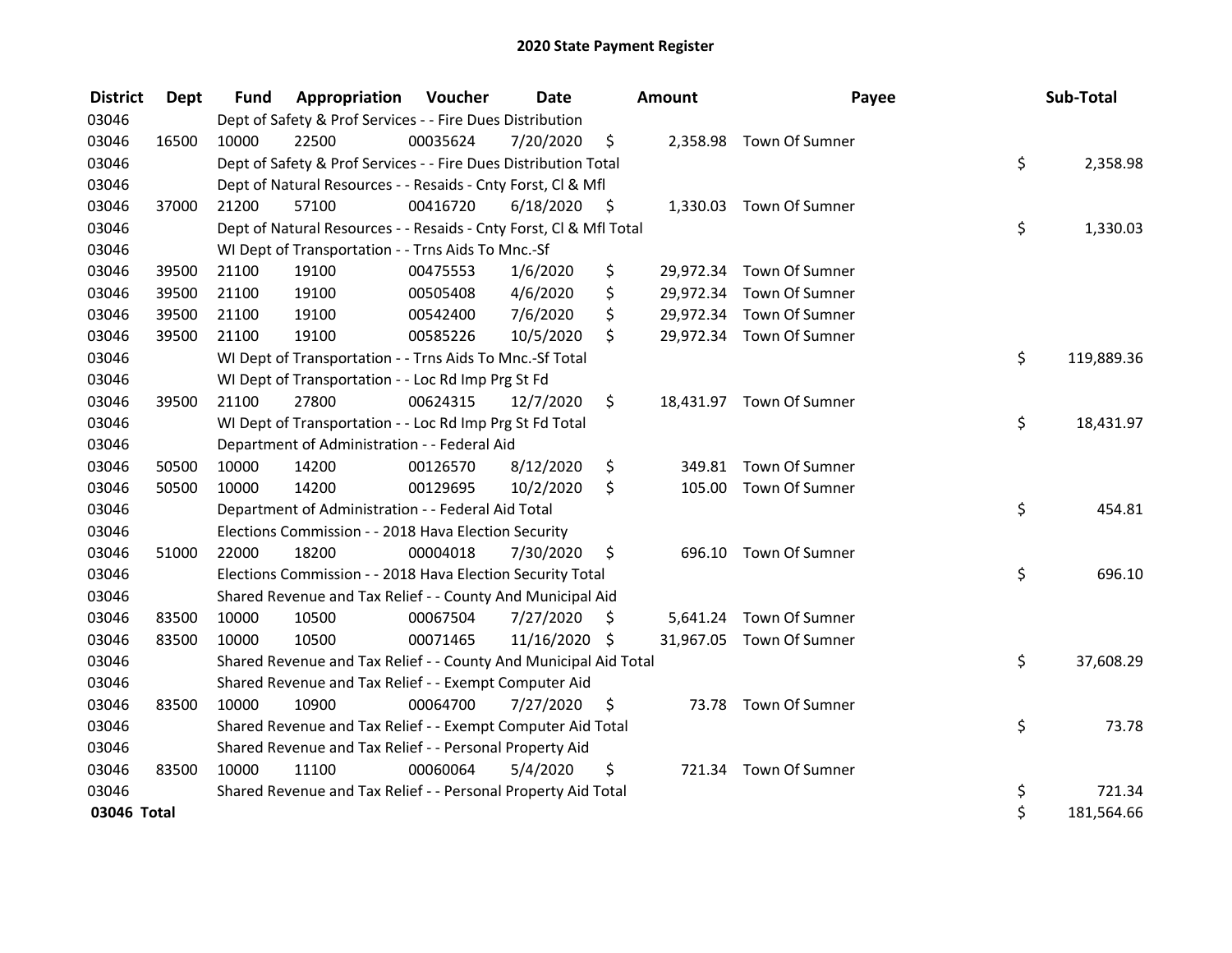| <b>District</b> | <b>Dept</b> | Fund  | <b>Appropriation Voucher</b>                                           |          | <b>Date</b>   |                     | Amount | Payee                         | Sub-Total        |
|-----------------|-------------|-------|------------------------------------------------------------------------|----------|---------------|---------------------|--------|-------------------------------|------------------|
| 03048           |             |       | Dept of Safety & Prof Services - - Fire Dues Distribution              |          |               |                     |        |                               |                  |
| 03048           | 16500       | 10000 | 22500                                                                  | 00035625 | 7/20/2020     | \$                  |        | 3,611.68 Town Of Turtle Lake  |                  |
| 03048           |             |       | Dept of Safety & Prof Services - - Fire Dues Distribution Total        |          |               |                     |        |                               | \$<br>3,611.68   |
| 03048           |             |       | Dept of Natural Resources - - Aids In Lieu Of Taxes - Gener            |          |               |                     |        |                               |                  |
| 03048           | 37000       | 10000 | 50300                                                                  | 00405144 | 4/21/2020     | - \$                |        | 32.00 Town Of Turtle Lake     |                  |
| 03048           |             |       | Dept of Natural Resources - - Aids In Lieu Of Taxes - Gener Total      |          |               |                     |        |                               | \$<br>32.00      |
| 03048           |             |       | Dept of Natural Resources - - Resaids - Cnty Forst, CI & Mfl           |          |               |                     |        |                               |                  |
| 03048           | 37000       | 21200 | 57100                                                                  | 00416721 | 6/18/2020     | - \$                |        | 328.12 Town Of Turtle Lake    |                  |
| 03048           |             |       | Dept of Natural Resources - - Resaids - Cnty Forst, Cl & Mfl Total     |          |               |                     |        |                               | \$<br>328.12     |
| 03048           |             |       | Dept of Natural Resources - - Aids In Lieu Of Taxes - Sum S            |          |               |                     |        |                               |                  |
| 03048           | 37000       | 21200 | 57900                                                                  | 00405145 | 4/21/2020     | - \$                | 3.20   | Town Of Turtle Lake           |                  |
| 03048           |             |       | Dept of Natural Resources - - Aids In Lieu Of Taxes - Sum S Total      |          |               |                     |        |                               | \$<br>3.20       |
| 03048           |             |       | WI Dept of Transportation - - Trns Aids To Mnc.-Sf                     |          |               |                     |        |                               |                  |
| 03048           | 39500       | 21100 | 19100                                                                  | 00475554 | 1/6/2020      | \$                  |        | 37,015.38 Town Of Turtle Lake |                  |
| 03048           | 39500       | 21100 | 19100                                                                  | 00505409 | 4/6/2020      | \$                  |        | 37,015.38 Town Of Turtle Lake |                  |
| 03048           | 39500       | 21100 | 19100                                                                  | 00542401 | 7/6/2020      | \$                  |        | 37,015.38 Town Of Turtle Lake |                  |
| 03048           | 39500       | 21100 | 19100                                                                  | 00585227 | 10/5/2020     | \$                  |        | 37,015.38 Town Of Turtle Lake |                  |
| 03048           |             |       | WI Dept of Transportation - - Trns Aids To Mnc.-Sf Total               |          |               |                     |        |                               | \$<br>148,061.52 |
| 03048           |             |       | Department of Military Affairs - - Disaster Recovery Aid               |          |               |                     |        |                               |                  |
| 03048           | 46500       | 10000 | 30500                                                                  | 00081071 | 7/30/2020     | \$                  |        | 6,371.88 Town Of Turtle Lake  |                  |
| 03048           |             |       | Department of Military Affairs - - Disaster Recovery Aid Total         |          |               |                     |        |                               | \$<br>6,371.88   |
| 03048           |             |       | Department of Military Affairs - - Federal Aid, Local Assistance       |          |               |                     |        |                               |                  |
| 03048           | 46500       | 10000 | 34200                                                                  | 00077642 | 5/14/2020     | $\ddot{\mathsf{s}}$ |        | 38,231.25 Town Of Turtle Lake |                  |
| 03048           |             |       | Department of Military Affairs - - Federal Aid, Local Assistance Total |          |               |                     |        |                               | \$<br>38,231.25  |
| 03048           |             |       | Shared Revenue and Tax Relief - - County And Municipal Aid             |          |               |                     |        |                               |                  |
| 03048           | 83500       | 10000 | 10500                                                                  | 00067505 | 7/27/2020     | S                   |        | 7,341.73 Town Of Turtle Lake  |                  |
| 03048           | 83500       | 10000 | 10500                                                                  | 00071466 | 11/16/2020 \$ |                     |        | 41,603.12 Town Of Turtle Lake |                  |
| 03048           |             |       | Shared Revenue and Tax Relief - - County And Municipal Aid Total       |          |               |                     |        |                               | \$<br>48,944.85  |
| 03048           |             |       | Shared Revenue and Tax Relief - - Exempt Computer Aid                  |          |               |                     |        |                               |                  |
| 03048           | 83500       | 10000 | 10900                                                                  | 00064701 | 7/27/2020     | \$                  |        | 13.51 Town Of Turtle Lake     |                  |
| 03048           |             |       | Shared Revenue and Tax Relief - - Exempt Computer Aid Total            |          |               |                     |        |                               | \$<br>13.51      |
| 03048           |             |       | Shared Revenue and Tax Relief - - Utility Aid                          |          |               |                     |        |                               |                  |
| 03048           | 83500       | 10000 | 11000                                                                  | 00067505 | 7/27/2020     | \$                  |        | 649.03 Town Of Turtle Lake    |                  |
| 03048           | 83500       | 10000 | 11000                                                                  | 00071466 | 11/16/2020    | \$                  |        | 3,870.77 Town Of Turtle Lake  |                  |
| 03048           |             |       | Shared Revenue and Tax Relief - - Utility Aid Total                    |          |               |                     |        |                               | \$<br>4,519.80   |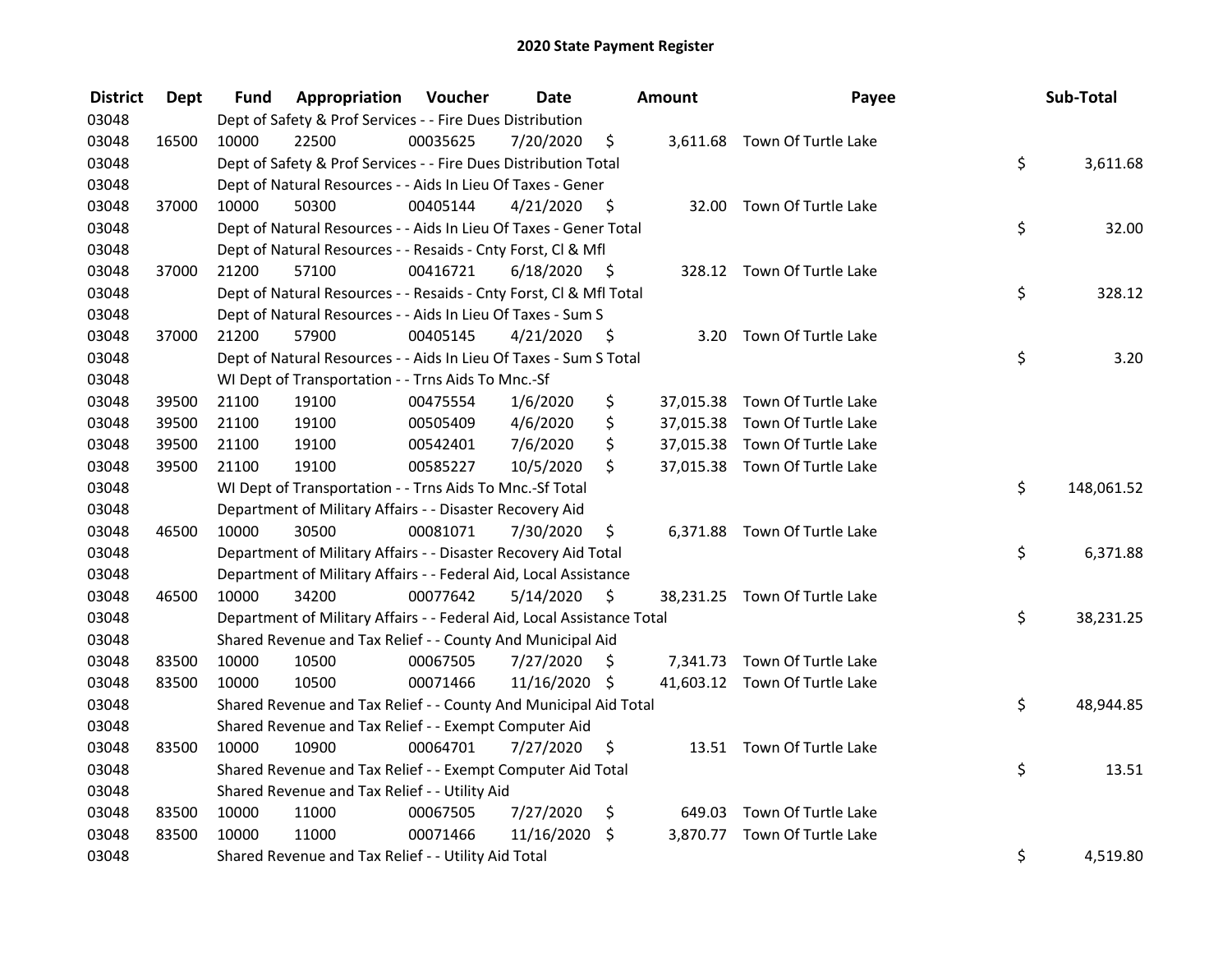| <b>District</b> | Dept  | Fund  | <b>Appropriation</b>                                          | <b>Voucher</b> | Date     | Amount | Payee               | Sub-Total  |
|-----------------|-------|-------|---------------------------------------------------------------|----------------|----------|--------|---------------------|------------|
| 03048           |       |       | Shared Revenue and Tax Relief - - Personal Property Aid       |                |          |        |                     |            |
| 03048           | 83500 | 10000 | 11100                                                         | 00060065       | 5/4/2020 | 815.98 | Town Of Turtle Lake |            |
| 03048           |       |       | Shared Revenue and Tax Relief - - Personal Property Aid Total |                |          |        |                     | 815.98     |
| 03048 Total     |       |       |                                                               |                |          |        |                     | 250,933.79 |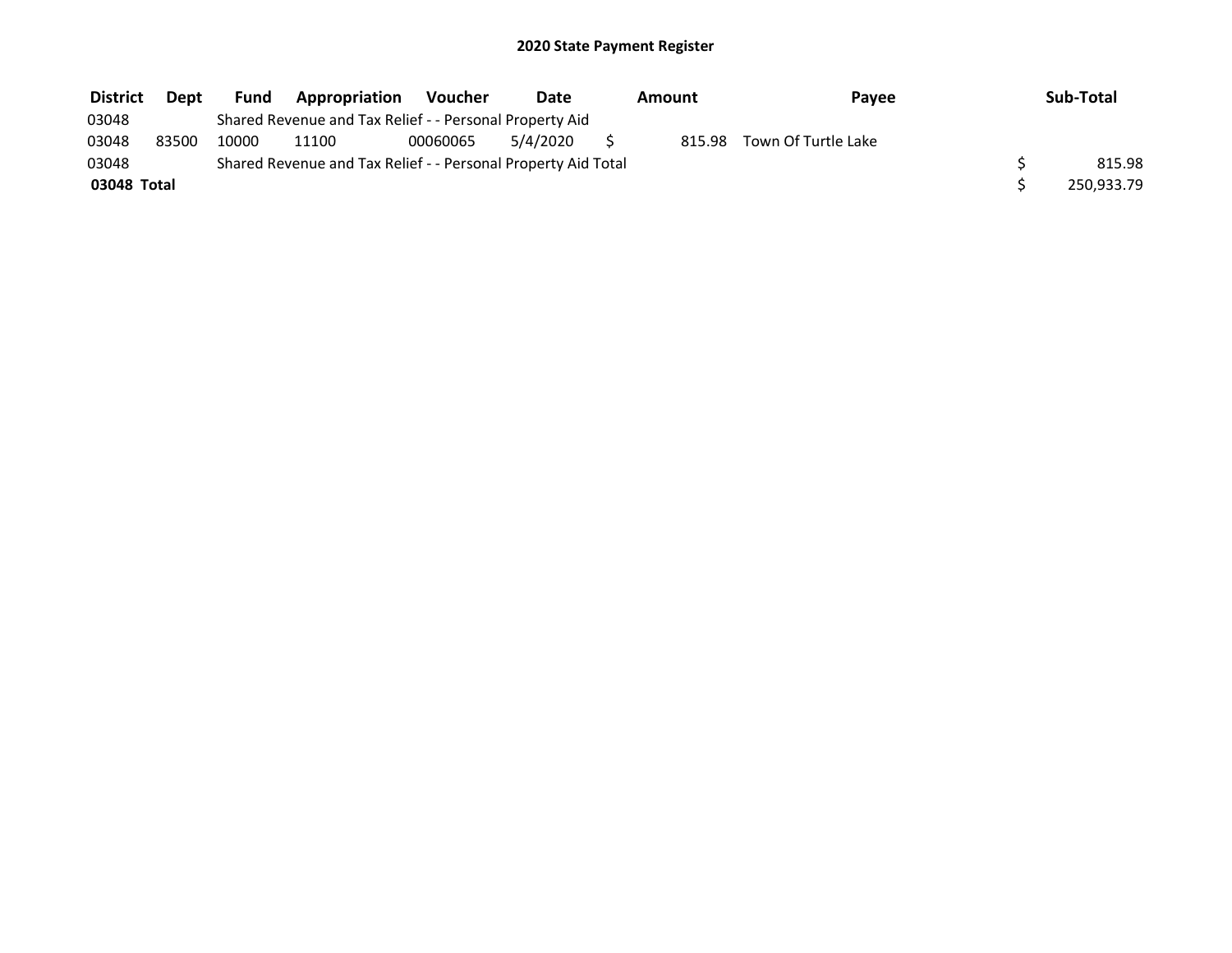| <b>District</b> | Dept  | <b>Fund</b> | Appropriation                                                         | Voucher  | <b>Date</b>   |      | <b>Amount</b> | Payee                         | Sub-Total        |
|-----------------|-------|-------------|-----------------------------------------------------------------------|----------|---------------|------|---------------|-------------------------------|------------------|
| 03050           |       |             | Dept of Natural Resources - - Resaids - Cnty Forst, Cl & Mfl          |          |               |      |               |                               |                  |
| 03050           | 37000 | 21200       | 57100                                                                 | 00416722 | 6/18/2020     | - \$ |               | 831.21 Town Of Vance Creek    |                  |
| 03050           |       |             | Dept of Natural Resources - - Resaids - Cnty Forst, Cl & Mfl Total    |          |               |      |               |                               | \$<br>831.21     |
| 03050           |       |             | WI Dept of Transportation - - Trns Aids To Mnc.-Sf                    |          |               |      |               |                               |                  |
| 03050           | 39500 | 21100       | 19100                                                                 | 00475555 | 1/6/2020      | \$   |               | 32,902.56 Town Of Vance Creek |                  |
| 03050           | 39500 | 21100       | 19100                                                                 | 00505410 | 4/6/2020      | \$   |               | 32,902.56 Town Of Vance Creek |                  |
| 03050           | 39500 | 21100       | 19100                                                                 | 00542402 | 7/6/2020      | \$   |               | 32,902.56 Town Of Vance Creek |                  |
| 03050           | 39500 | 21100       | 19100                                                                 | 00585228 | 10/5/2020     | \$   |               | 32,902.56 Town Of Vance Creek |                  |
| 03050           |       |             | WI Dept of Transportation - - Trns Aids To Mnc .- Sf Total            |          |               |      |               |                               | \$<br>131,610.24 |
| 03050           |       |             | Department of Administration - - Federal Aid                          |          |               |      |               |                               |                  |
| 03050           | 50500 | 10000       | 14200                                                                 | 00129696 | 10/2/2020     | \$   |               | 2,941.95 Town Of Vance Creek  |                  |
| 03050           | 50500 | 10000       | 14200                                                                 | 00134104 | 12/10/2020    | \$   |               | 4,723.17 Town Of Vance Creek  |                  |
| 03050           |       |             | Department of Administration - - Federal Aid Total                    |          |               |      |               |                               | \$<br>7,665.12   |
| 03050           |       |             | Elections Commission - - 2018 Hava Election Security                  |          |               |      |               |                               |                  |
| 03050           | 51000 | 22000       | 18200                                                                 | 00003861 | 7/16/2020     | -\$  |               | 626.80 Town Of Vance Creek    |                  |
| 03050           |       |             | Elections Commission - - 2018 Hava Election Security Total            |          |               |      |               |                               | \$<br>626.80     |
| 03050           |       |             | Shared Revenue and Tax Relief - - Expenditure Restraint Program       |          |               |      |               |                               |                  |
| 03050           | 83500 | 10000       | 10100                                                                 | 00067506 | 7/27/2020     | - \$ |               | 6,498.12 Town Of Vance Creek  |                  |
| 03050           |       |             | Shared Revenue and Tax Relief - - Expenditure Restraint Program Total |          |               |      |               |                               | \$<br>6,498.12   |
| 03050           |       |             | Shared Revenue and Tax Relief - - County And Municipal Aid            |          |               |      |               |                               |                  |
| 03050           | 83500 | 10000       | 10500                                                                 | 00067506 | 7/27/2020     | S    |               | 13,370.53 Town Of Vance Creek |                  |
| 03050           | 83500 | 10000       | 10500                                                                 | 00071467 | 11/16/2020 \$ |      |               | 75,766.36 Town Of Vance Creek |                  |
| 03050           |       |             | Shared Revenue and Tax Relief - - County And Municipal Aid Total      |          |               |      |               |                               | \$<br>89,136.89  |
| 03050           |       |             | Shared Revenue and Tax Relief - - Exempt Computer Aid                 |          |               |      |               |                               |                  |
| 03050           | 83500 | 10000       | 10900                                                                 | 00064702 | 7/27/2020     | \$   | 5.19          | Town Of Vance Creek           |                  |
| 03050           |       |             | Shared Revenue and Tax Relief - - Exempt Computer Aid Total           |          |               |      |               |                               | \$<br>5.19       |
| 03050           |       |             | Shared Revenue and Tax Relief - - Personal Property Aid               |          |               |      |               |                               |                  |
| 03050           | 83500 | 10000       | 11100                                                                 | 00060066 | 5/4/2020      | \$   |               | 35.04 Town Of Vance Creek     |                  |
| 03050           |       |             | Shared Revenue and Tax Relief - - Personal Property Aid Total         |          |               |      |               |                               | \$<br>35.04      |
| 03050 Total     |       |             |                                                                       |          |               |      |               |                               | \$<br>236,408.61 |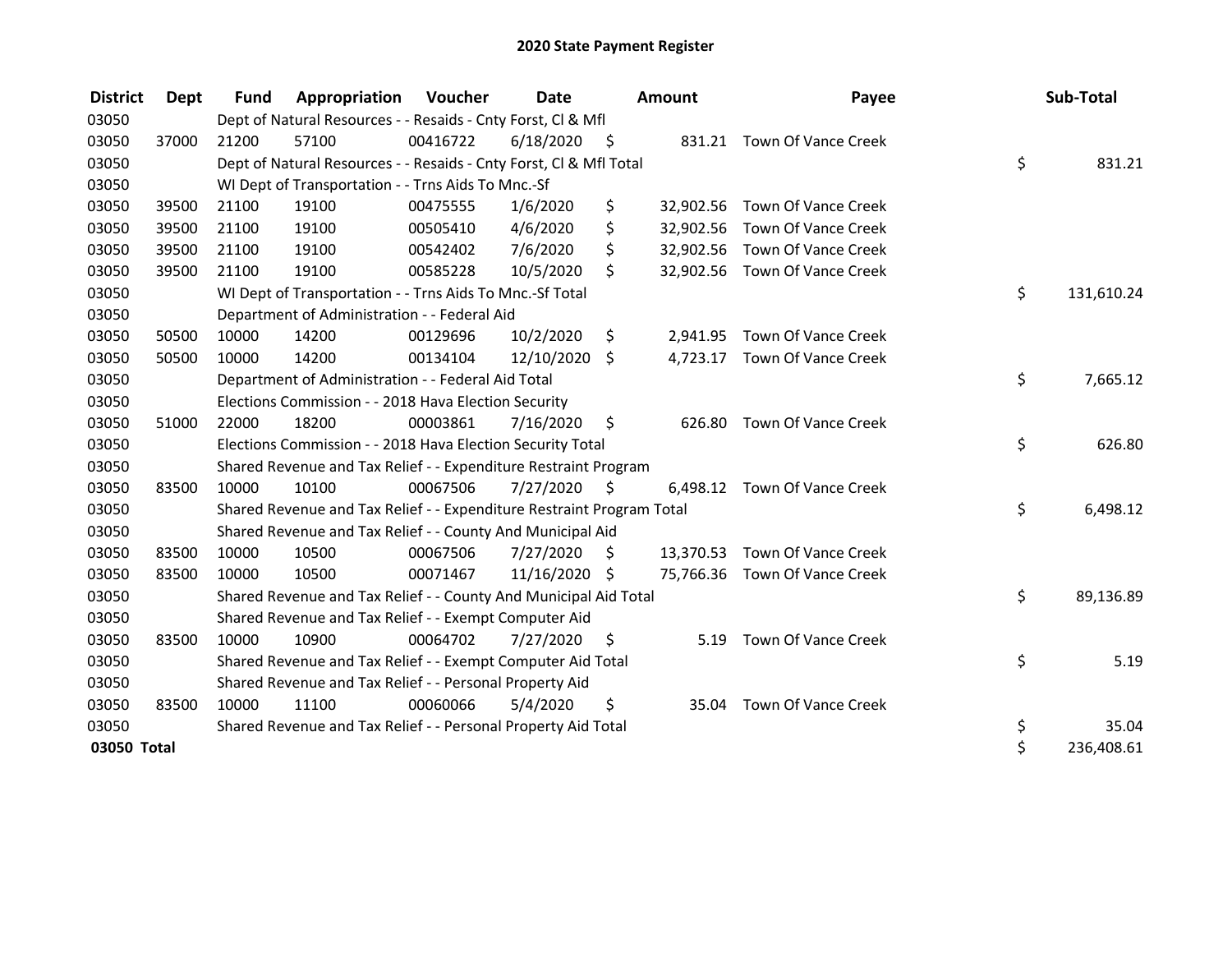| <b>District</b> | <b>Dept</b> | Fund  | Appropriation                                                          | Voucher  | <b>Date</b>   |         | <b>Amount</b> | Payee                       | Sub-Total        |
|-----------------|-------------|-------|------------------------------------------------------------------------|----------|---------------|---------|---------------|-----------------------------|------------------|
| 03101           |             |       | Dept of Safety & Prof Services - - Fire Dues Distribution              |          |               |         |               |                             |                  |
| 03101           | 16500       | 10000 | 22500                                                                  | 00035626 | 7/20/2020     | \$      | 1,446.48      | Village Of Almena           |                  |
| 03101           |             |       | Dept of Safety & Prof Services - - Fire Dues Distribution Total        |          |               |         |               |                             | \$<br>1,446.48   |
| 03101           |             |       | WI Dept of Transportation - - Trns Aids To Mnc.-Sf                     |          |               |         |               |                             |                  |
| 03101           | 39500       | 21100 | 19100                                                                  | 00475556 | 1/6/2020      | \$      | 6,771.48      | Village Of Almena           |                  |
| 03101           | 39500       | 21100 | 19100                                                                  | 00505411 | 4/6/2020      | \$      | 6,771.48      | Village Of Almena           |                  |
| 03101           | 39500       | 21100 | 19100                                                                  | 00542403 | 7/6/2020      | \$      | 6,771.48      | Village Of Almena           |                  |
| 03101           | 39500       | 21100 | 19100                                                                  | 00585229 | 10/5/2020     | \$      | 6,771.49      | Village Of Almena           |                  |
| 03101           |             |       | WI Dept of Transportation - - Trns Aids To Mnc.-Sf Total               |          |               |         |               |                             | \$<br>27,085.93  |
| 03101           |             |       | WI Dept of Transportation - - Loc Rd Imp Prg St Fd                     |          |               |         |               |                             |                  |
| 03101           | 39500       | 21100 | 27800                                                                  | 00605315 | 10/23/2020    | $\zeta$ |               | 13,278.49 Village Of Almena |                  |
| 03101           |             |       | WI Dept of Transportation - - Loc Rd Imp Prg St Fd Total               |          |               |         |               |                             | \$<br>13,278.49  |
| 03101           |             |       | Department of Military Affairs - - Disaster Recovery Aid               |          |               |         |               |                             |                  |
| 03101           | 46500       | 10000 | 30500                                                                  | 00077641 | 5/14/2020     | \$      | 605.66        | Village Of Almena           |                  |
| 03101           | 46500       | 10000 | 30500                                                                  | 00081846 | 8/19/2020     | \$      | 1,630.33      | Village Of Almena           |                  |
| 03101           |             |       | Department of Military Affairs - - Disaster Recovery Aid Total         |          |               |         |               |                             | \$<br>2,235.99   |
| 03101           |             |       | Department of Military Affairs - - Federal Aid, Local Assistance       |          |               |         |               |                             |                  |
| 03101           | 46500       | 10000 | 34200                                                                  | 00077641 | 5/14/2020     | \$      | 15,111.99     | Village Of Almena           |                  |
| 03101           | 46500       | 10000 | 34200                                                                  | 00080216 | 7/8/2020      | \$      | 3,104.20      | Village Of Almena           |                  |
| 03101           | 46500       | 10000 | 34200                                                                  | 00081846 | 8/19/2020     | \$      | 1,600.10      | Village Of Almena           |                  |
| 03101           |             |       | Department of Military Affairs - - Federal Aid, Local Assistance Total |          |               |         |               |                             | \$<br>19,816.29  |
| 03101           |             |       | Department of Administration - - Federal Aid                           |          |               |         |               |                             |                  |
| 03101           | 50500       | 10000 | 14200                                                                  | 00129697 | 10/2/2020     | \$      | 3,279.86      | Village Of Almena           |                  |
| 03101           | 50500       | 10000 | 14200                                                                  | 00134105 | 12/10/2020    | $\zeta$ | 1,948.63      | Village Of Almena           |                  |
| 03101           |             |       | Department of Administration - - Federal Aid Total                     |          |               |         |               |                             | \$<br>5,228.49   |
| 03101           |             |       | Shared Revenue and Tax Relief - - County And Municipal Aid             |          |               |         |               |                             |                  |
| 03101           | 83500       | 10000 | 10500                                                                  | 00067507 | 7/27/2020     | \$      | 28,939.09     | Village Of Almena           |                  |
| 03101           | 83500       | 10000 | 10500                                                                  | 00071468 | 11/16/2020 \$ |         | 163,988.16    | Village Of Almena           |                  |
| 03101           |             |       | Shared Revenue and Tax Relief - - County And Municipal Aid Total       |          |               |         |               |                             | \$<br>192,927.25 |
| 03101           |             |       | Shared Revenue and Tax Relief - - Exempt Computer Aid                  |          |               |         |               |                             |                  |
| 03101           | 83500       | 10000 | 10900                                                                  | 00064703 | 7/27/2020     | \$      | 321.13        | Village Of Almena           |                  |
| 03101           |             |       | Shared Revenue and Tax Relief - - Exempt Computer Aid Total            |          |               |         |               |                             | \$<br>321.13     |
| 03101           |             |       | Shared Revenue and Tax Relief - - Utility Aid                          |          |               |         |               |                             |                  |
| 03101           | 83500       | 10000 | 11000                                                                  | 00067507 | 7/27/2020     | \$      | 36.89         | Village Of Almena           |                  |
| 03101           | 83500       | 10000 | 11000                                                                  | 00071468 | 11/16/2020    | \$      | 204.80        | Village Of Almena           |                  |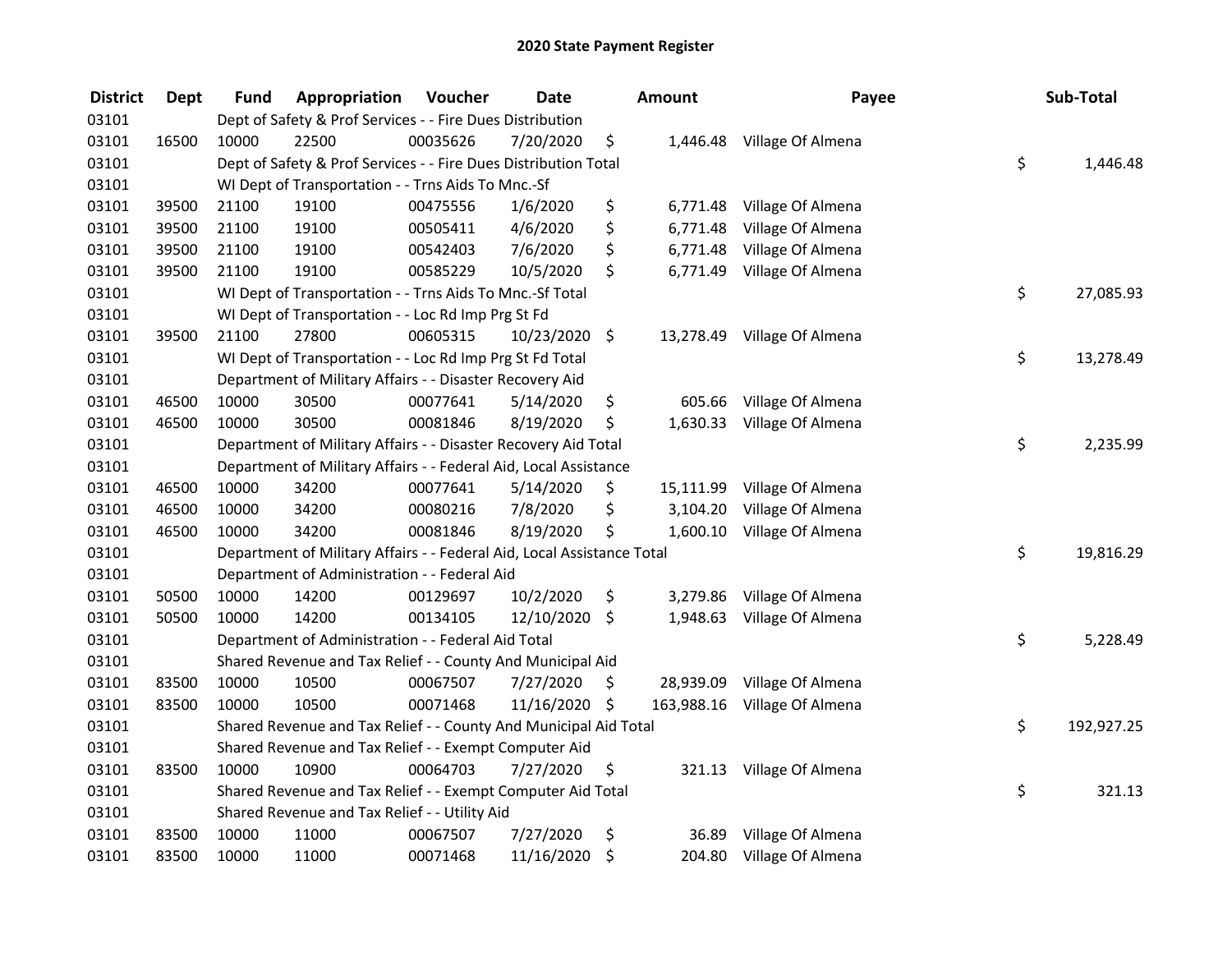| <b>District</b> | Dept  | <b>Fund</b> | Appropriation                                                   | <b>Voucher</b> | <b>Date</b> | <b>Amount</b> | Payee             | Sub-Total  |
|-----------------|-------|-------------|-----------------------------------------------------------------|----------------|-------------|---------------|-------------------|------------|
| 03101           |       |             | Shared Revenue and Tax Relief - - Utility Aid Total             |                |             |               |                   | 241.69     |
| 03101           |       |             | Shared Revenue and Tax Relief - - Personal Property Aid         |                |             |               |                   |            |
| 03101           | 83500 | 10000       | 11100                                                           | 00060067       | 5/4/2020    | 552.38        | Village Of Almena |            |
| 03101           | 83500 | 10000       | 11100                                                           | 00062356       | 5/4/2020    | 8,640.11      | Village Of Almena |            |
| 03101           |       |             | Shared Revenue and Tax Relief - - Personal Property Aid Total   |                |             |               |                   | 9,192.49   |
| 03101           |       |             | Shared Revenue and Tax Relief - - Lottery & Gaming Credit       |                |             |               |                   |            |
| 03101           | 83500 | 52100       | 36300                                                           | 00055163       | 3/23/2020   | 1.488.13      | Village Of Almena |            |
| 03101           |       |             | Shared Revenue and Tax Relief - - Lottery & Gaming Credit Total |                |             |               |                   | 1,488.13   |
| 03101 Total     |       |             |                                                                 |                |             |               |                   | 273,262.36 |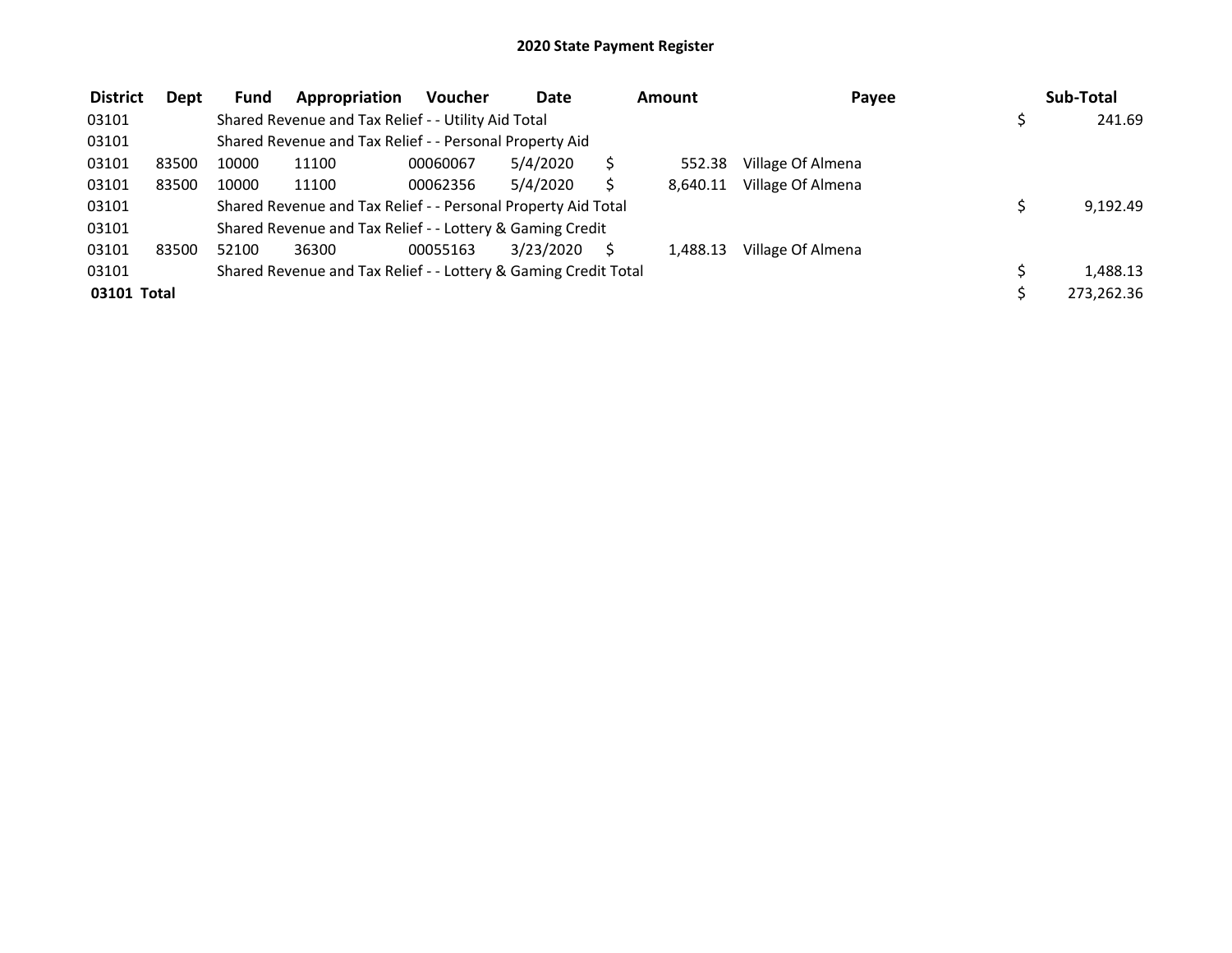| <b>District</b> | <b>Dept</b> | Fund  | Appropriation                                                        | Voucher  | <b>Date</b>   |     | <b>Amount</b> | Payee                          | Sub-Total        |
|-----------------|-------------|-------|----------------------------------------------------------------------|----------|---------------|-----|---------------|--------------------------------|------------------|
| 03111           |             |       | Dept of Safety & Prof Services - - Fire Dues Distribution            |          |               |     |               |                                |                  |
| 03111           | 16500       | 10000 | 22500                                                                | 00035627 | 7/20/2020     | \$  |               | 4,925.16 Cameron, Village of   |                  |
| 03111           |             |       | Dept of Safety & Prof Services - - Fire Dues Distribution Total      |          |               |     |               |                                | \$<br>4,925.16   |
| 03111           |             |       | WI Dept of Transportation - - Trns Aids To Mnc.-Sf                   |          |               |     |               |                                |                  |
| 03111           | 39500       | 21100 | 19100                                                                | 00475557 | 1/6/2020      | \$  | 24,654.25     | Cameron, Village of            |                  |
| 03111           | 39500       | 21100 | 19100                                                                | 00505412 | 4/6/2020      | \$  | 24,654.25     | Cameron, Village of            |                  |
| 03111           | 39500       | 21100 | 19100                                                                | 00542404 | 7/6/2020      | \$  | 24,654.25     | Cameron, Village of            |                  |
| 03111           | 39500       | 21100 | 19100                                                                | 00585230 | 10/5/2020     | \$  |               | 24,654.27 Cameron, Village of  |                  |
| 03111           |             |       | WI Dept of Transportation - - Trns Aids To Mnc.-Sf Total             |          |               |     |               |                                | \$<br>98,617.02  |
| 03111           |             |       | Department of Justice - - Law Enforcement Train, Local               |          |               |     |               |                                |                  |
| 03111           | 45500       | 10000 | 23100                                                                | 00091087 | 11/27/2020 \$ |     | 640.00        | Cameron, Village of            |                  |
| 03111           |             |       | Department of Justice - - Law Enforcement Train, Local Total         |          |               |     |               |                                | \$<br>640.00     |
| 03111           |             |       | Department of Administration - - Federal Aid                         |          |               |     |               |                                |                  |
| 03111           | 50500       | 10000 | 14200                                                                | 00134106 | 12/10/2020 \$ |     |               | 8,346.62 Cameron, Village of   |                  |
| 03111           |             |       | Department of Administration - - Federal Aid Total                   |          |               |     |               |                                | \$<br>8,346.62   |
| 03111           |             |       | Department of Administration - - Federal Aid, Local Assistance       |          |               |     |               |                                |                  |
| 03111           | 50500       | 10000 | 74300                                                                | 00132854 | 11/20/2020 \$ |     |               | 91,542.05 Cameron, Village of  |                  |
| 03111           |             |       | Department of Administration - - Federal Aid, Local Assistance Total |          |               |     |               |                                | \$<br>91,542.05  |
| 03111           |             |       | Elections Commission - - 2018 Hava Election Security                 |          |               |     |               |                                |                  |
| 03111           | 51000       | 22000 | 18200                                                                | 00003454 | 6/29/2020     | \$  |               | 1,201.00 Cameron, Village of   |                  |
| 03111           |             |       | Elections Commission - - 2018 Hava Election Security Total           |          |               |     |               |                                | \$<br>1,201.00   |
| 03111           |             |       | Shared Revenue and Tax Relief - - County And Municipal Aid           |          |               |     |               |                                |                  |
| 03111           | 83500       | 10000 | 10500                                                                | 00067508 | 7/27/2020     | \$. |               | 53,462.51 Cameron, Village of  |                  |
| 03111           | 83500       | 10000 | 10500                                                                | 00071469 | 11/16/2020 \$ |     |               | 302,954.23 Cameron, Village of |                  |
| 03111           |             |       | Shared Revenue and Tax Relief - - County And Municipal Aid Total     |          |               |     |               |                                | \$<br>356,416.74 |
| 03111           |             |       | Shared Revenue and Tax Relief - - Exempt Computer Aid                |          |               |     |               |                                |                  |
| 03111           | 83500       | 10000 | 10900                                                                | 00064704 | 7/27/2020     | \$  | 1,440.40      | Cameron, Village of            |                  |
| 03111           | 83500       | 10000 | 10900                                                                | 00066912 | 7/27/2020     | \$  | 509.36        | Cameron, Village of            |                  |
| 03111           |             |       | Shared Revenue and Tax Relief - - Exempt Computer Aid Total          |          |               |     |               |                                | \$<br>1,949.76   |
| 03111           |             |       | Shared Revenue and Tax Relief - - Utility Aid                        |          |               |     |               |                                |                  |
| 03111           | 83500       | 10000 | 11000                                                                | 00067508 | 7/27/2020     | \$  | 316.79        | Cameron, Village of            |                  |
| 03111           | 83500       | 10000 | 11000                                                                | 00071469 | 11/16/2020    | \$  | 1,793.57      | Cameron, Village of            |                  |
| 03111           |             |       | Shared Revenue and Tax Relief - - Utility Aid Total                  |          |               |     |               |                                | \$<br>2,110.36   |
| 03111           |             |       | Shared Revenue and Tax Relief - - Personal Property Aid              |          |               |     |               |                                |                  |
| 03111           | 83500       | 10000 | 11100                                                                | 00060068 | 5/4/2020      | \$  |               | 8,740.57 Cameron, Village of   |                  |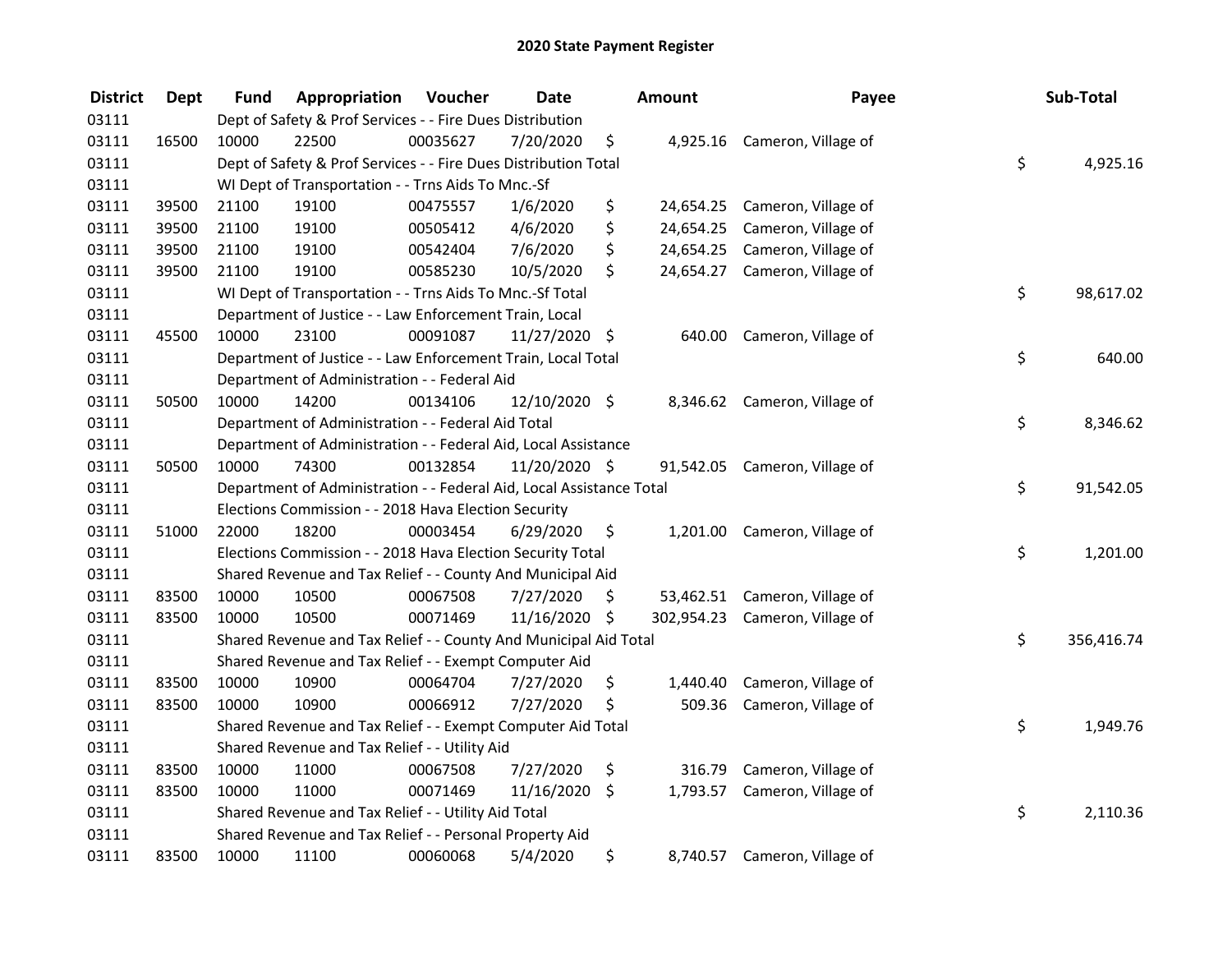| <b>District</b> | Dept  | <b>Fund</b> | Appropriation                                                                 | <b>Voucher</b> | Date         | Amount    | Pavee                        | Sub-Total  |
|-----------------|-------|-------------|-------------------------------------------------------------------------------|----------------|--------------|-----------|------------------------------|------------|
| 03111           | 83500 | 10000       | 11100                                                                         | 00062357       | 5/4/2020     | 12,511.88 | Cameron, Village of          |            |
| 03111           |       |             | Shared Revenue and Tax Relief - - Personal Property Aid Total                 |                |              |           |                              | 21,252.45  |
| 03111           |       |             | Shared Revenue and Tax Relief - - State Aid; Video Service Provider Fee       |                |              |           |                              |            |
| 03111           | 83500 | 10000       | 11200                                                                         | 00064055       | 7/27/2020 \$ |           | 3,062.92 Cameron, Village of |            |
| 03111           |       |             | Shared Revenue and Tax Relief - - State Aid; Video Service Provider Fee Total |                |              |           |                              | 3,062.92   |
| 03111           |       |             | Shared Revenue and Tax Relief - - Lottery & Gaming Credit                     |                |              |           |                              |            |
| 03111           | 83500 | 52100       | 36300                                                                         | 00055164       | 3/23/2020    | 1.220.00  | Cameron, Village of          |            |
| 03111           |       |             | Shared Revenue and Tax Relief - - Lottery & Gaming Credit Total               |                |              |           |                              | 1.220.00   |
| 03111 Total     |       |             |                                                                               |                |              |           |                              | 591,284.08 |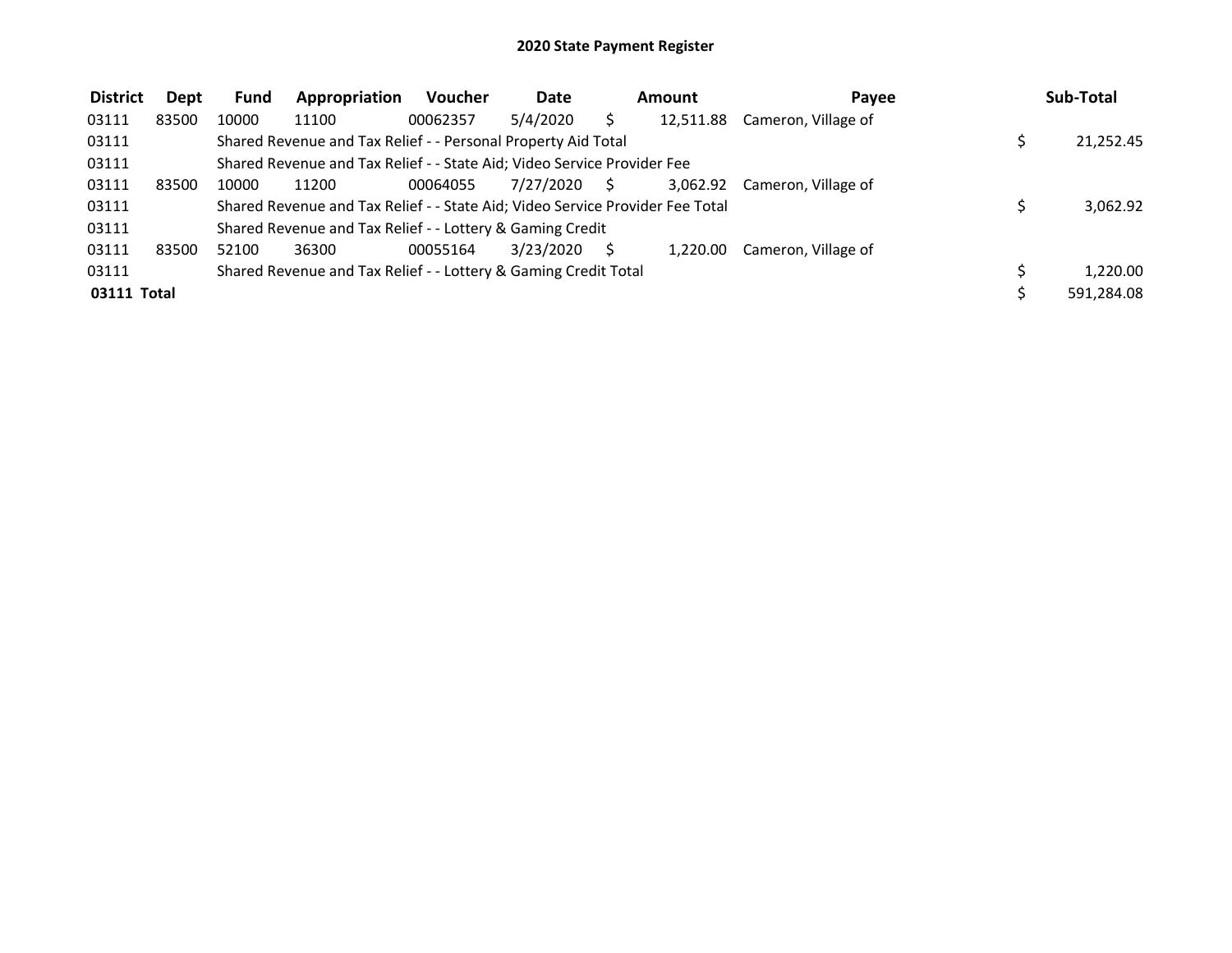| <b>District</b> | Dept  | <b>Fund</b> | <b>Appropriation Voucher</b>                                                    |                         | Date          |      | <b>Amount</b> | Payee                       | Sub-Total        |
|-----------------|-------|-------------|---------------------------------------------------------------------------------|-------------------------|---------------|------|---------------|-----------------------------|------------------|
| 03116           |       |             | Dept of Safety & Prof Services - - Fire Dues Distribution                       |                         |               |      |               |                             |                  |
| 03116           | 16500 | 10000       | 22500                                                                           | 00035628                | 7/17/2020     | \$   |               | 652.27 Village Of Dallas    |                  |
| 03116           |       |             | Dept of Safety & Prof Services - - Fire Dues Distribution Total                 |                         |               |      |               |                             | \$<br>652.27     |
| 03116           |       |             | Dept of Natural Resources - - GPO - Federal Funds                               |                         |               |      |               |                             |                  |
| 03116           | 37000 | 10000       | 94100                                                                           | 00426027                | 7/23/2020     | \$   |               | 14,231.28 Village Of Dallas |                  |
| 03116           |       |             | Dept of Natural Resources - - GPO - Federal Funds Total                         |                         |               |      |               |                             | \$<br>14,231.28  |
| 03116           |       |             | Dept of Natural Resources - - Resaids - Cnty Forst, Cl & Mfl                    |                         |               |      |               |                             |                  |
| 03116           | 37000 | 21200       | 57100                                                                           | 00416723                | 6/18/2020     | - \$ |               | 2.20 Village Of Dallas      |                  |
| 03116           |       |             | Dept of Natural Resources - - Resaids - Cnty Forst, CI & Mfl Total              |                         |               |      |               |                             | \$<br>2.20       |
| 03116           |       |             | WI Dept of Transportation - - Trns Aids To Mnc.-Sf                              |                         |               |      |               |                             |                  |
| 03116           | 39500 | 21100       | 19100                                                                           | 00475558                | 1/6/2020      | \$   | 2,831.67      | Village Of Dallas           |                  |
| 03116           | 39500 | 21100       | 19100                                                                           | 00505413                | 4/6/2020      | \$   | 2,831.67      | Village Of Dallas           |                  |
| 03116           | 39500 | 21100       | 19100                                                                           | 00542405                | 7/6/2020      | \$   | 2,831.67      | Village Of Dallas           |                  |
| 03116           | 39500 | 21100       | 19100                                                                           | 00585231                | 10/5/2020     | \$   | 2,831.67      | Village Of Dallas           |                  |
| 03116           |       |             | WI Dept of Transportation - - Trns Aids To Mnc.-Sf Total                        |                         |               |      |               |                             | \$<br>11,326.68  |
| 03116           |       |             | Department of Health Services - - Prepaid Medical Transport Reimbursement       |                         |               |      |               |                             |                  |
| 03116           | 43500 | 10000       | 16300                                                                           | AMBULANCE 11/16/2020 \$ |               |      |               | 2,787.64 Village Of Dallas  |                  |
| 03116           |       |             | Department of Health Services - - Prepaid Medical Transport Reimbursement Total |                         |               |      |               |                             | \$<br>2,787.64   |
| 03116           |       |             | Shared Revenue and Tax Relief - - County And Municipal Aid                      |                         |               |      |               |                             |                  |
| 03116           | 83500 | 10000       | 10500                                                                           | 00067509                | 7/27/2020     | \$   |               | 13,491.18 Village Of Dallas |                  |
| 03116           | 83500 | 10000       | 10500                                                                           | 00071470                | 11/16/2020 \$ |      |               | 73,662.36 Village Of Dallas |                  |
| 03116           |       |             | Shared Revenue and Tax Relief - - County And Municipal Aid Total                |                         |               |      |               |                             | \$<br>87,153.54  |
| 03116           |       |             | Shared Revenue and Tax Relief - - Exempt Computer Aid                           |                         |               |      |               |                             |                  |
| 03116           | 83500 | 10000       | 10900                                                                           | 00066913                | 7/27/2020     | S.   |               | 408.37 Village Of Dallas    |                  |
| 03116           |       |             | Shared Revenue and Tax Relief - - Exempt Computer Aid Total                     |                         |               |      |               |                             | \$<br>408.37     |
| 03116           |       |             | Shared Revenue and Tax Relief - - Personal Property Aid                         |                         |               |      |               |                             |                  |
| 03116           | 83500 | 10000       | 11100                                                                           | 00060069                | 5/4/2020      | \$   | 52.62         | Village Of Dallas           |                  |
| 03116           |       |             | Shared Revenue and Tax Relief - - Personal Property Aid Total                   |                         |               |      |               |                             | \$<br>52.62      |
| 03116 Total     |       |             |                                                                                 |                         |               |      |               |                             | \$<br>116,614.60 |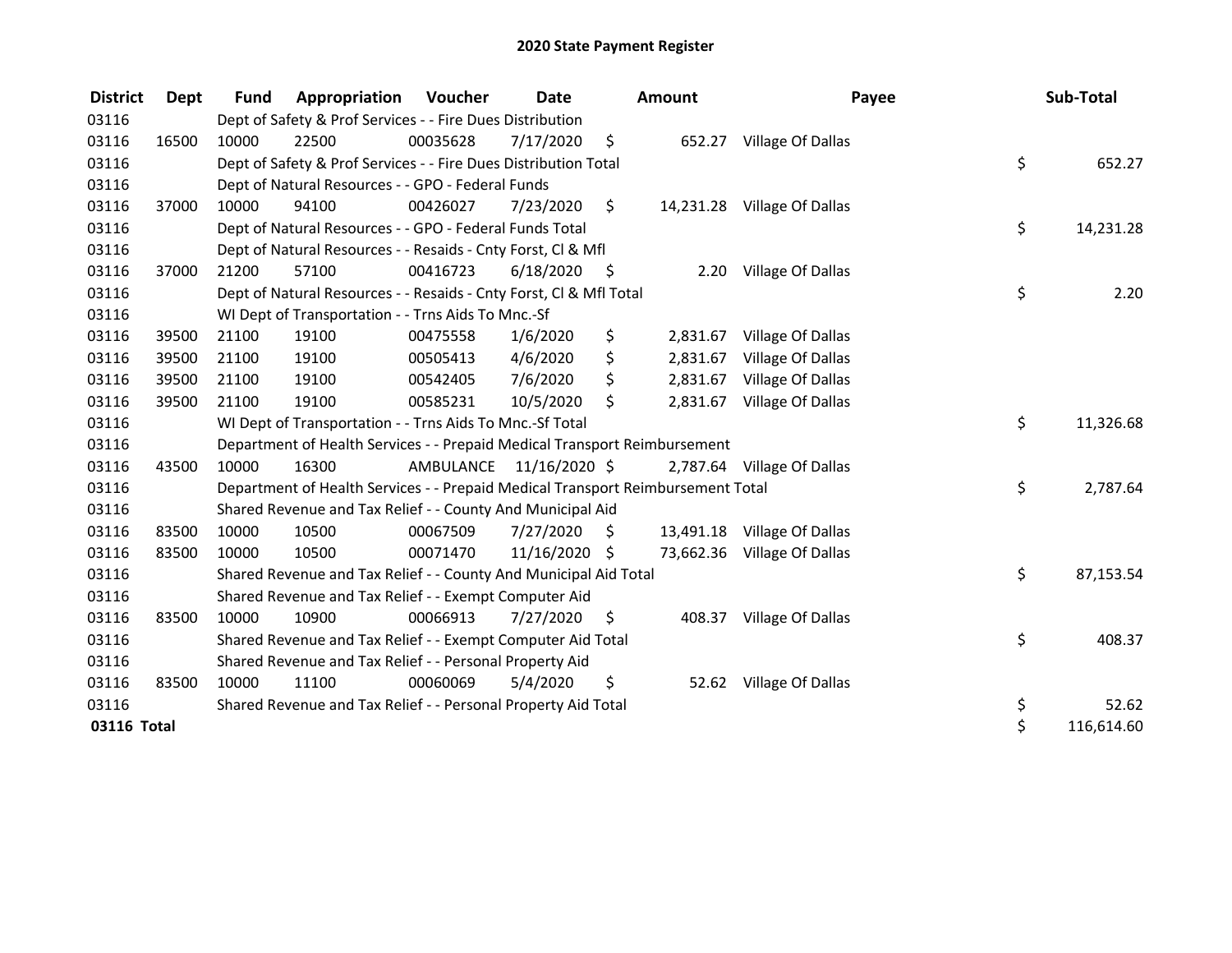| <b>District</b> | Dept  | <b>Fund</b> | Appropriation                                                                 | <b>Voucher</b> | Date            |    | Amount   | Payee                       | Sub-Total       |
|-----------------|-------|-------------|-------------------------------------------------------------------------------|----------------|-----------------|----|----------|-----------------------------|-----------------|
| 03136           |       |             | Dept of Safety & Prof Services - - Fire Dues Distribution                     |                |                 |    |          |                             |                 |
| 03136           | 16500 | 10000       | 22500                                                                         | 00035629       | 7/20/2020       | \$ |          | 704.56 Village Of Haugen    |                 |
| 03136           |       |             | Dept of Safety & Prof Services - - Fire Dues Distribution Total               |                |                 |    |          |                             | \$<br>704.56    |
| 03136           |       |             | WI Dept of Transportation - - Trns Aids To Mnc.-Sf                            |                |                 |    |          |                             |                 |
| 03136           | 39500 | 21100       | 19100                                                                         | 00475559       | 1/6/2020        | \$ | 2,551.35 | Village Of Haugen           |                 |
| 03136           | 39500 | 21100       | 19100                                                                         | 00505414       | 4/6/2020        | \$ | 2,551.35 | Village Of Haugen           |                 |
| 03136           | 39500 | 21100       | 19100                                                                         | 00542406       | 7/6/2020        | \$ | 2,551.35 | Village Of Haugen           |                 |
| 03136           | 39500 | 21100       | 19100                                                                         | 00585232       | 10/5/2020       | \$ |          | 2,551.36 Village Of Haugen  |                 |
| 03136           |       |             | WI Dept of Transportation - - Trns Aids To Mnc.-Sf Total                      |                |                 |    |          |                             | \$<br>10,205.41 |
| 03136           |       |             | Department of Administration - - Federal Aid                                  |                |                 |    |          |                             |                 |
| 03136           | 50500 | 10000       | 14200                                                                         | 00134107       | $12/10/2020$ \$ |    | 2,288.00 | Village Of Haugen           |                 |
| 03136           |       |             | Department of Administration - - Federal Aid Total                            |                |                 |    |          |                             | \$<br>2,288.00  |
| 03136           |       |             | Shared Revenue and Tax Relief - - County And Municipal Aid                    |                |                 |    |          |                             |                 |
| 03136           | 83500 | 10000       | 10500                                                                         | 00067510       | 7/27/2020       | S  |          | 12,374.36 Village Of Haugen |                 |
| 03136           | 83500 | 10000       | 10500                                                                         | 00071471       | 11/16/2020      | Ŝ. |          | 70,121.34 Village Of Haugen |                 |
| 03136           |       |             | Shared Revenue and Tax Relief - - County And Municipal Aid Total              |                |                 |    |          |                             | \$<br>82,495.70 |
| 03136           |       |             | Shared Revenue and Tax Relief - - Exempt Computer Aid                         |                |                 |    |          |                             |                 |
| 03136           | 83500 | 10000       | 10900                                                                         | 00064705       | 7/27/2020       | S  | 16.63    | Village Of Haugen           |                 |
| 03136           |       |             | Shared Revenue and Tax Relief - - Exempt Computer Aid Total                   |                |                 |    |          |                             | \$<br>16.63     |
| 03136           |       |             | Shared Revenue and Tax Relief - - Personal Property Aid                       |                |                 |    |          |                             |                 |
| 03136           | 83500 | 10000       | 11100                                                                         | 00060070       | 5/4/2020        | \$ | 51.37    | Village Of Haugen           |                 |
| 03136           |       |             | Shared Revenue and Tax Relief - - Personal Property Aid Total                 |                |                 |    |          |                             | \$<br>51.37     |
| 03136           |       |             | Shared Revenue and Tax Relief - - State Aid; Video Service Provider Fee       |                |                 |    |          |                             |                 |
| 03136           | 83500 | 10000       | 11200                                                                         | 00064056       | 7/27/2020       | Ŝ. | 476.78   | Village Of Haugen           |                 |
| 03136           |       |             | Shared Revenue and Tax Relief - - State Aid; Video Service Provider Fee Total |                |                 |    |          |                             | \$<br>476.78    |
| 03136 Total     |       |             |                                                                               |                |                 |    |          |                             | \$<br>96,238.45 |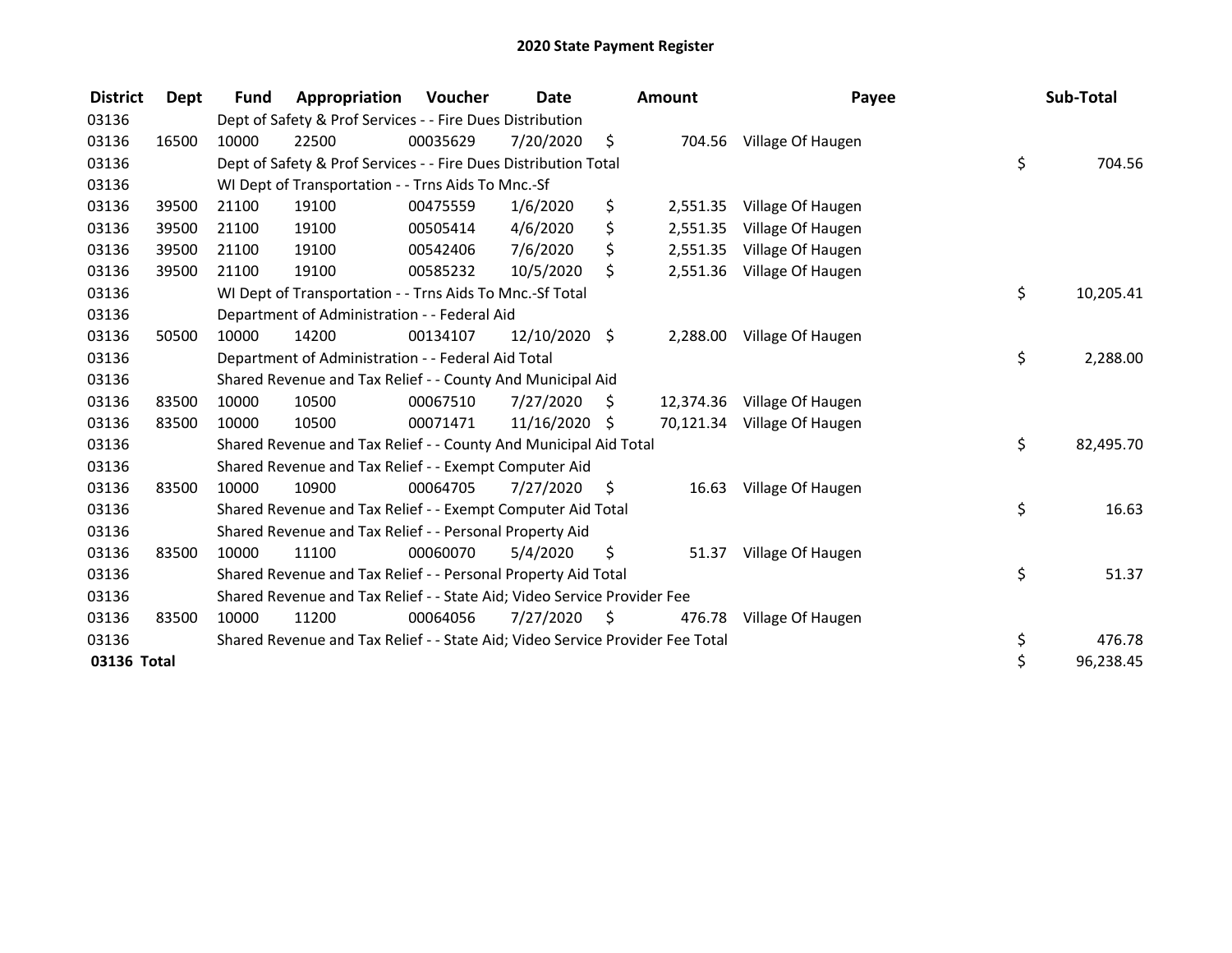| <b>District</b> | Dept  | Fund  | Appropriation                                                      | <b>Voucher</b> | Date           |     | <b>Amount</b> | Payee          | Sub-Total    |
|-----------------|-------|-------|--------------------------------------------------------------------|----------------|----------------|-----|---------------|----------------|--------------|
| 03151           |       |       | Dept of Natural Resources - - Gen Program Ops-State Funds          |                |                |     |               |                |              |
| 03151           | 37000 | 21200 | 16100                                                              | 00384054       | 1/21/2020      | - S | 32.25         | Vil New Auburn |              |
| 03151           | 37000 | 21200 | 16100                                                              | 00409942       | 5/14/2020      |     | 32.25         | Vil New Auburn |              |
| 03151           | 37000 | 21200 | 16100                                                              | 00425037       | 7/17/2020      | - S | 32.25         | Vil New Auburn |              |
| 03151           | 37000 | 21200 | 16100                                                              | 00443421       | 10/26/2020 \$  |     | 32.25         | Vil New Auburn |              |
| 03151           |       |       | Dept of Natural Resources - - Gen Program Ops-State Funds Total    |                |                |     |               |                | \$<br>129.00 |
| 03151           |       |       | Dept of Natural Resources - - Resaids - Cnty Forst, CI & Mfl       |                |                |     |               |                |              |
| 03151           | 37000 | 21200 | 57100                                                              | 00416841       | $6/18/2020$ \$ |     | 8.00          | Vil New Auburn |              |
| 03151           |       |       | Dept of Natural Resources - - Resaids - Cnty Forst, CI & Mfl Total |                |                |     |               |                | \$<br>8.00   |
| 03151           |       |       | Shared Revenue and Tax Relief - - Exempt Computer Aid              |                |                |     |               |                |              |
| 03151           | 83500 | 10000 | 10900                                                              | 00064706       | 7/27/2020      | - S | 4.16          | Vil New Auburn |              |
| 03151           |       |       | Shared Revenue and Tax Relief - - Exempt Computer Aid Total        |                |                |     |               |                | \$<br>4.16   |
| 03151 Total     |       |       |                                                                    |                |                |     |               |                | 141.16       |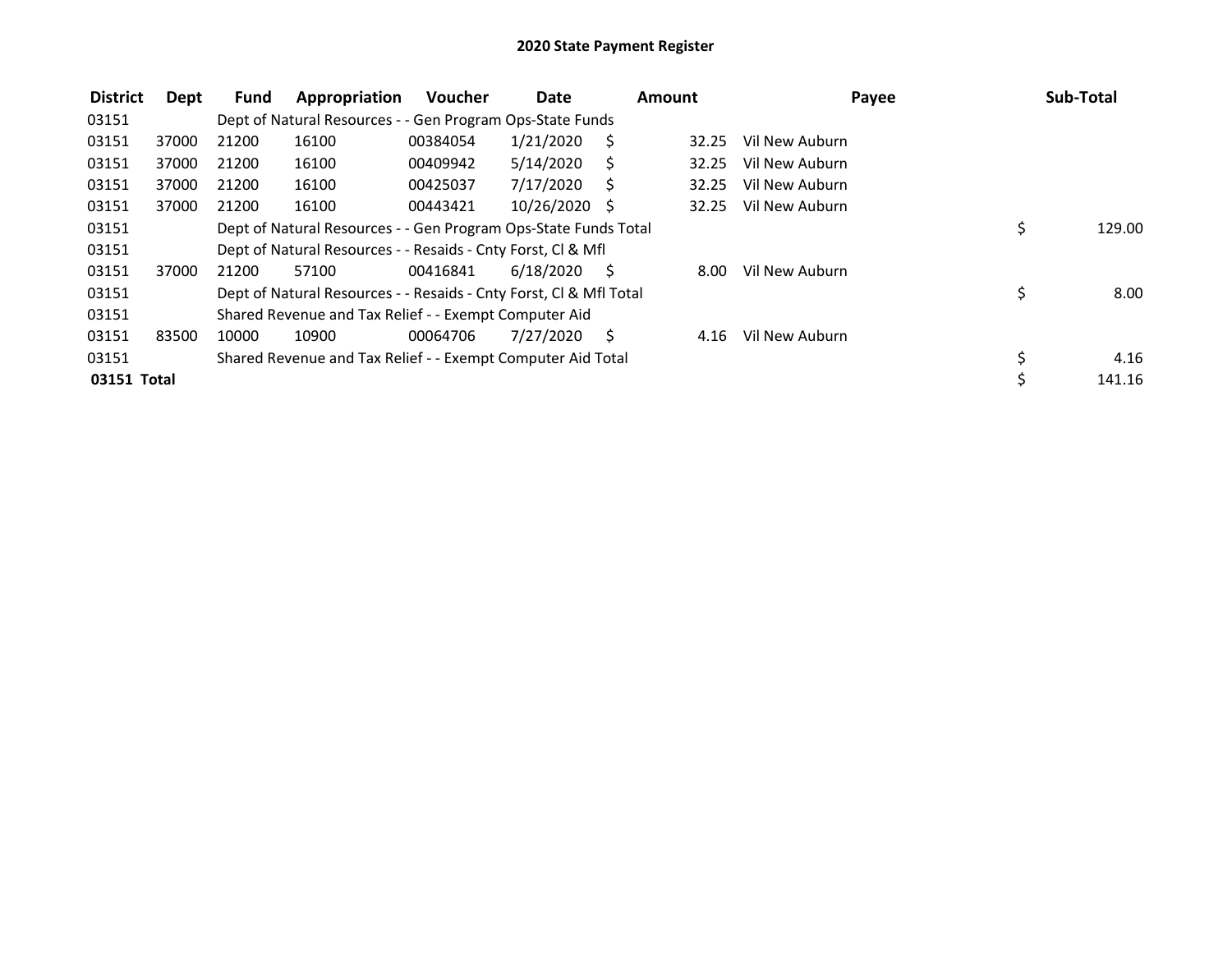| <b>District</b> | Dept  | <b>Fund</b> | Appropriation                                                    | <b>Voucher</b> | <b>Date</b>     |     | <b>Amount</b> | Payee                   | Sub-Total        |
|-----------------|-------|-------------|------------------------------------------------------------------|----------------|-----------------|-----|---------------|-------------------------|------------------|
| 03171           |       |             | WI Dept of Transportation - - Trns Aids To Mnc.-Sf               |                |                 |     |               |                         |                  |
| 03171           | 39500 | 21100       | 19100                                                            | 00475560       | 1/6/2020        | \$  | 3,294.63      | Village Of Prairie Farm |                  |
| 03171           | 39500 | 21100       | 19100                                                            | 00505415       | 4/6/2020        | \$  | 3,294.63      | Village Of Prairie Farm |                  |
| 03171           | 39500 | 21100       | 19100                                                            | 00542407       | 7/6/2020        | \$  | 3,294.63      | Village Of Prairie Farm |                  |
| 03171           | 39500 | 21100       | 19100                                                            | 00585233       | 10/5/2020       | \$  | 3,294.66      | Village Of Prairie Farm |                  |
| 03171           |       |             | WI Dept of Transportation - - Trns Aids To Mnc.-Sf Total         |                |                 |     |               |                         | \$<br>13,178.55  |
| 03171           |       |             | Department of Administration - - Federal Aid                     |                |                 |     |               |                         |                  |
| 03171           | 50500 | 10000       | 14200                                                            | 00134108       | $12/10/2020$ \$ |     | 2,116.98      | Village Of Prairie Farm |                  |
| 03171           |       |             | Department of Administration - - Federal Aid Total               |                |                 |     |               |                         | \$<br>2,116.98   |
| 03171           |       |             | Elections Commission - - 2018 Hava Election Security             |                |                 |     |               |                         |                  |
| 03171           | 51000 | 22000       | 18200                                                            | 00003610       | 6/30/2020       | \$  | 432.10        | Village Of Prairie Farm |                  |
| 03171           |       |             | Elections Commission - - 2018 Hava Election Security Total       |                |                 |     |               |                         | \$<br>432.10     |
| 03171           |       |             | Shared Revenue and Tax Relief - - County And Municipal Aid       |                |                 |     |               |                         |                  |
| 03171           | 83500 | 10000       | 10500                                                            | 00067511       | 7/27/2020       | \$  | 16,259.98     | Village Of Prairie Farm |                  |
| 03171           | 83500 | 10000       | 10500                                                            | 00071472       | 11/16/2020 \$   |     | 92,139.87     | Village Of Prairie Farm |                  |
| 03171           |       |             | Shared Revenue and Tax Relief - - County And Municipal Aid Total |                |                 |     |               |                         | \$<br>108,399.85 |
| 03171           |       |             | Shared Revenue and Tax Relief - - Exempt Computer Aid            |                |                 |     |               |                         |                  |
| 03171           | 83500 | 10000       | 10900                                                            | 00064707       | 7/27/2020       | \$. | 38.45         | Village Of Prairie Farm |                  |
| 03171           | 83500 | 10000       | 10900                                                            | 00066914       | 7/27/2020       | \$  | 526.33        | Village Of Prairie Farm |                  |
| 03171           |       |             | Shared Revenue and Tax Relief - - Exempt Computer Aid Total      |                |                 |     |               |                         | \$<br>564.78     |
| 03171           |       |             | Shared Revenue and Tax Relief - - Personal Property Aid          |                |                 |     |               |                         |                  |
| 03171           | 83500 | 10000       | 11100                                                            | 00060071       | 5/4/2020        | \$  | 371.52        | Village Of Prairie Farm |                  |
| 03171           |       |             | Shared Revenue and Tax Relief - - Personal Property Aid Total    |                |                 |     |               |                         | \$<br>371.52     |
| 03171           |       |             | Shared Revenue and Tax Relief - - Lottery & Gaming Credit        |                |                 |     |               |                         |                  |
| 03171           | 83500 | 52100       | 36300                                                            | 00055165       | 3/23/2020       | \$  | 360.24        | Village Of Prairie Farm |                  |
| 03171           |       |             | Shared Revenue and Tax Relief - - Lottery & Gaming Credit Total  |                |                 |     |               |                         | \$<br>360.24     |
| 03171 Total     |       |             |                                                                  |                |                 |     |               |                         | \$<br>125,424.02 |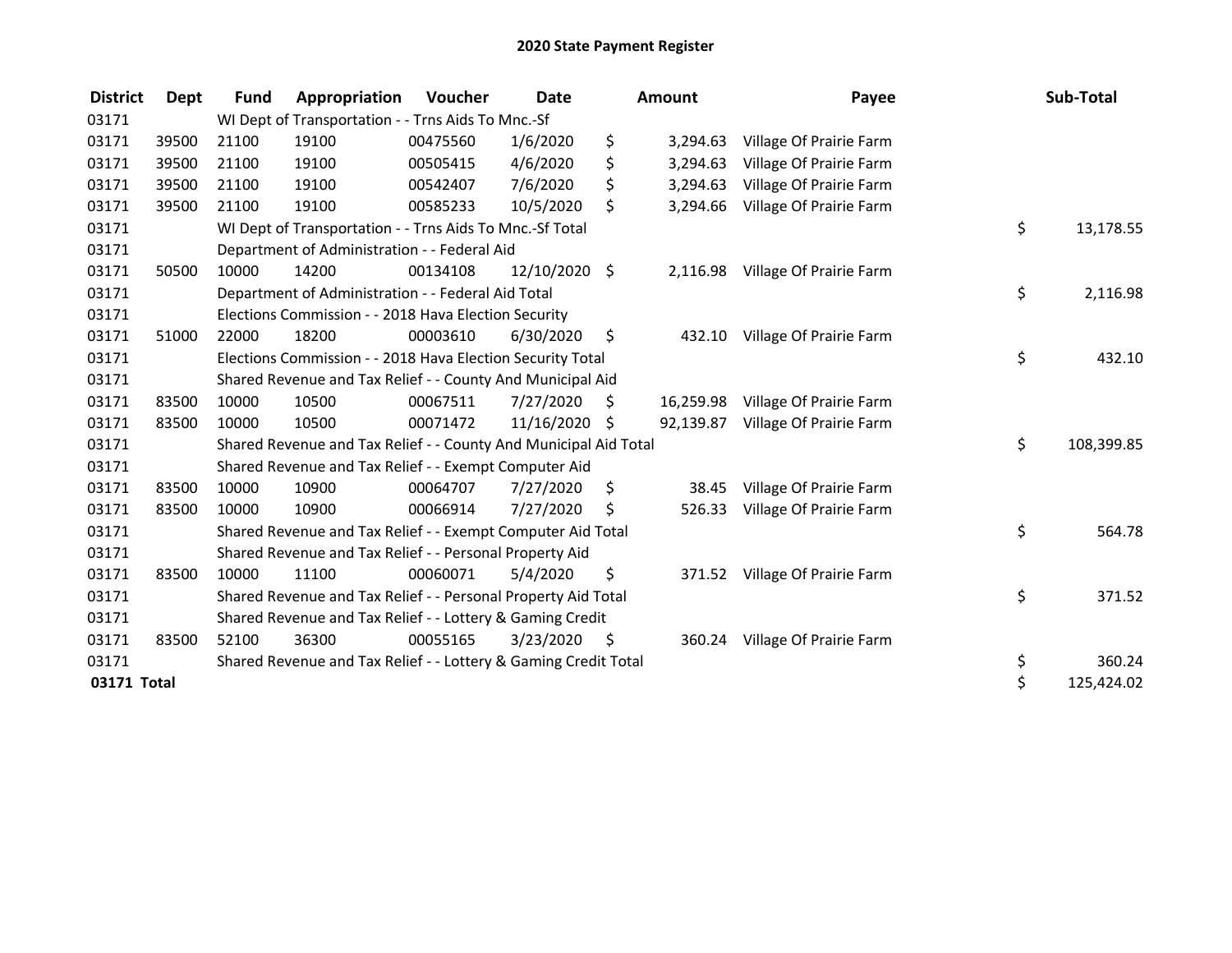| <b>District</b> | <b>Dept</b> | Fund  | Appropriation                                                          | Voucher  | <b>Date</b>   |                     | Amount | Payee                             | Sub-Total        |
|-----------------|-------------|-------|------------------------------------------------------------------------|----------|---------------|---------------------|--------|-----------------------------------|------------------|
| 03186           |             |       | Dept of Safety & Prof Services - - Fire Dues Distribution              |          |               |                     |        |                                   |                  |
| 03186           | 16500       | 10000 | 22500                                                                  | 00035630 | 7/20/2020     | \$                  |        | 4,089.73 Village Of Turtle Lake   |                  |
| 03186           |             |       | Dept of Safety & Prof Services - - Fire Dues Distribution Total        |          |               |                     |        |                                   | \$<br>4,089.73   |
| 03186           |             |       | Dept of Natural Resources - - Aids In Lieu Of Taxes - Gener            |          |               |                     |        |                                   |                  |
| 03186           | 37000       | 10000 | 50300                                                                  | 00387217 | 2/3/2020      | \$                  |        | 28.75 Village Of Turtle Lake      |                  |
| 03186           |             |       | Dept of Natural Resources - - Aids In Lieu Of Taxes - Gener Total      |          |               |                     |        |                                   | \$<br>28.75      |
| 03186           |             |       | WI Dept of Transportation - - Trns Aids To Mnc.-Sf                     |          |               |                     |        |                                   |                  |
| 03186           | 39500       | 21100 | 19100                                                                  | 00475561 | 1/6/2020      | \$                  |        | 23,245.24 Village Of Turtle Lake  |                  |
| 03186           | 39500       | 21100 | 19100                                                                  | 00505416 | 4/6/2020      | \$                  |        | 23,245.24 Village Of Turtle Lake  |                  |
| 03186           | 39500       | 21100 | 19100                                                                  | 00542408 | 7/6/2020      | \$                  |        | 23,245.24 Village Of Turtle Lake  |                  |
| 03186           | 39500       | 21100 | 19100                                                                  | 00585234 | 10/5/2020     | \$                  |        | 23,245.24 Village Of Turtle Lake  |                  |
| 03186           |             |       | WI Dept of Transportation - - Trns Aids To Mnc.-Sf Total               |          |               |                     |        |                                   | \$<br>92,980.96  |
| 03186           |             |       | WI Dept of Transportation - - Loc Rd Imp Prg St Fd                     |          |               |                     |        |                                   |                  |
| 03186           | 39500       | 21100 | 27800                                                                  | 00624511 | 12/9/2020     | \$                  |        | 13,278.49 Village Of Turtle Lake  |                  |
| 03186           |             |       | WI Dept of Transportation - - Loc Rd Imp Prg St Fd Total               |          |               |                     |        |                                   | \$<br>13,278.49  |
| 03186           |             |       | Department of Justice - - Law Enforcement Train, Local                 |          |               |                     |        |                                   |                  |
| 03186           | 45500       | 10000 | 23100                                                                  | 00092055 | 12/11/2020 \$ |                     | 800.00 | Village Of Turtle Lake            |                  |
| 03186           |             |       | Department of Justice - - Law Enforcement Train, Local Total           |          |               |                     |        |                                   | \$<br>800.00     |
| 03186           |             |       | Department of Military Affairs - - Disaster Recovery Aid               |          |               |                     |        |                                   |                  |
| 03186           | 46500       | 10000 | 30500                                                                  | 00083527 | 9/28/2020     | \$                  |        | 10,835.61 Village Of Turtle Lake  |                  |
| 03186           |             |       | Department of Military Affairs - - Disaster Recovery Aid Total         |          |               |                     |        |                                   | \$<br>10,835.61  |
| 03186           |             |       | Department of Military Affairs - - Federal Aid, Local Assistance       |          |               |                     |        |                                   |                  |
| 03186           | 46500       | 10000 | 34200                                                                  | 00083527 | 9/28/2020     | $\ddot{\mathsf{s}}$ |        | 65,013.66 Village Of Turtle Lake  |                  |
| 03186           |             |       | Department of Military Affairs - - Federal Aid, Local Assistance Total |          |               |                     |        |                                   | \$<br>65,013.66  |
| 03186           |             |       | Department of Administration - - Federal Aid                           |          |               |                     |        |                                   |                  |
| 03186           | 50500       | 10000 | 14200                                                                  | 00134109 | 12/10/2020 \$ |                     |        | 16,732.94 Village Of Turtle Lake  |                  |
| 03186           |             |       | Department of Administration - - Federal Aid Total                     |          |               |                     |        |                                   | \$<br>16,732.94  |
| 03186           |             |       | Department of Administration - - Federal Aid, Local Assistance         |          |               |                     |        |                                   |                  |
| 03186           | 50500       | 10000 | 74300                                                                  | 00135492 | 12/14/2020 \$ |                     |        | 13,542.00 Village Of Turtle Lake  |                  |
| 03186           |             |       | Department of Administration - - Federal Aid, Local Assistance Total   |          |               |                     |        |                                   | \$<br>13,542.00  |
| 03186           |             |       | Shared Revenue and Tax Relief - - County And Municipal Aid             |          |               |                     |        |                                   |                  |
| 03186           | 83500       | 10000 | 10500                                                                  | 00067512 | 7/27/2020     | \$                  |        | 31,747.84 Village Of Turtle Lake  |                  |
| 03186           | 83500       | 10000 | 10500                                                                  | 00071473 | 11/16/2020    | - \$                |        | 179,904.42 Village Of Turtle Lake |                  |
| 03186           |             |       | Shared Revenue and Tax Relief - - County And Municipal Aid Total       |          |               |                     |        |                                   | \$<br>211,652.26 |
| 03186           |             |       | Shared Revenue and Tax Relief - - Exempt Computer Aid                  |          |               |                     |        |                                   |                  |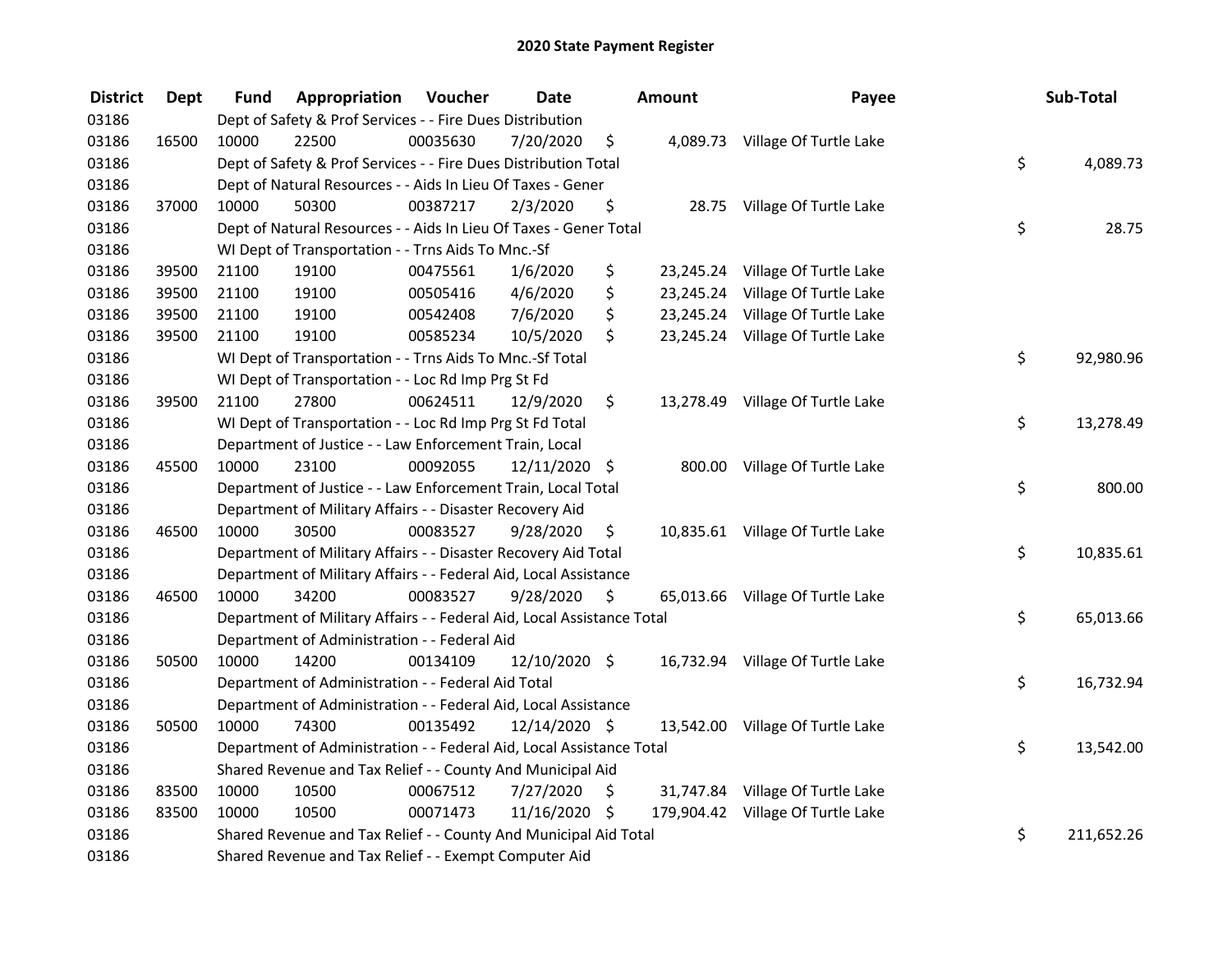| <b>District</b> | Dept  | <b>Fund</b> | Appropriation                                                   | Voucher  | Date            |      | Amount   | Payee                  |     | Sub-Total  |
|-----------------|-------|-------------|-----------------------------------------------------------------|----------|-----------------|------|----------|------------------------|-----|------------|
| 03186           | 83500 | 10000       | 10900                                                           | 00064708 | 7/27/2020       | S.   | 1,698.14 | Village Of Turtle Lake |     |            |
| 03186           | 83500 | 10000       | 10900                                                           | 00066915 | 7/27/2020       | S    | 711.98   | Village Of Turtle Lake |     |            |
| 03186           |       |             | Shared Revenue and Tax Relief - - Exempt Computer Aid Total     |          |                 |      |          |                        | \$  | 2,410.12   |
| 03186           |       |             | Shared Revenue and Tax Relief - - Utility Aid                   |          |                 |      |          |                        |     |            |
| 03186           | 83500 | 10000       | 11000                                                           | 00067512 | 7/27/2020       | - \$ | 218.51   | Village Of Turtle Lake |     |            |
| 03186           | 83500 | 10000       | 11000                                                           | 00071473 | $11/16/2020$ \$ |      | 1,579.63 | Village Of Turtle Lake |     |            |
| 03186           |       |             | Shared Revenue and Tax Relief - - Utility Aid Total             |          |                 |      |          |                        | \$. | 1,798.14   |
| 03186           |       |             | Shared Revenue and Tax Relief - - Personal Property Aid         |          |                 |      |          |                        |     |            |
| 03186           | 83500 | 10000       | 11100                                                           | 00060072 | 5/4/2020        | S.   | 4,877.14 | Village Of Turtle Lake |     |            |
| 03186           |       |             | Shared Revenue and Tax Relief - - Personal Property Aid Total   |          |                 |      |          |                        | \$  | 4,877.14   |
| 03186           |       |             | Shared Revenue and Tax Relief - - Lottery & Gaming Credit       |          |                 |      |          |                        |     |            |
| 03186           | 83500 | 52100       | 36300                                                           | 00055166 | 3/23/2020       | S.   | 6.864.48 | Village Of Turtle Lake |     |            |
| 03186           |       |             | Shared Revenue and Tax Relief - - Lottery & Gaming Credit Total |          |                 |      |          |                        | \$  | 6,864.48   |
| 03186 Total     |       |             |                                                                 |          |                 |      |          |                        | \$  | 444,904.28 |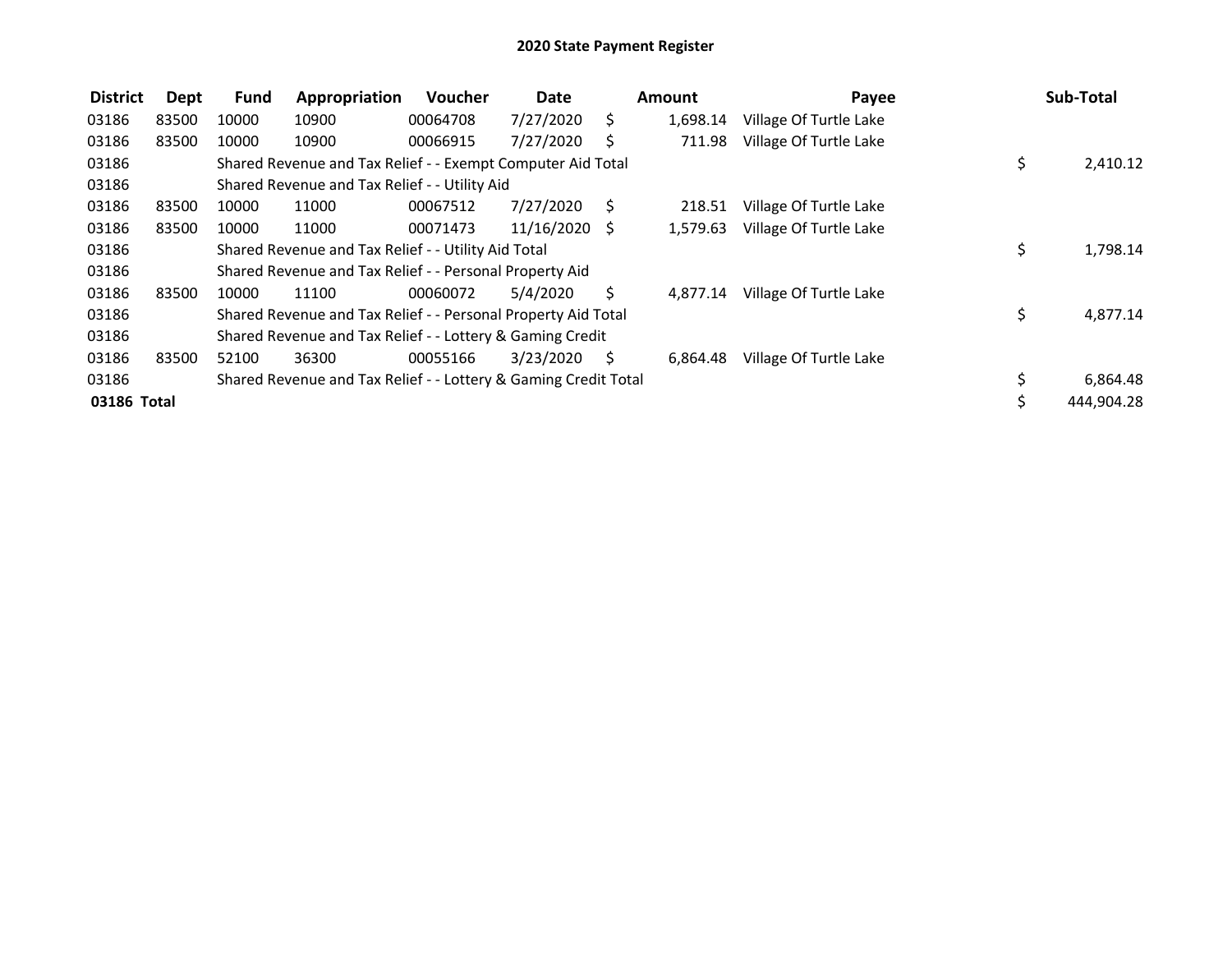| <b>District</b> | Dept  | Fund  | Appropriation                                                     | Voucher  | <b>Date</b>   | <b>Amount</b>  |                 | Payee | Sub-Total      |
|-----------------|-------|-------|-------------------------------------------------------------------|----------|---------------|----------------|-----------------|-------|----------------|
| 03206           |       |       | Dept of Safety & Prof Services - - Fire Dues Distribution         |          |               |                |                 |       |                |
| 03206           | 16500 | 10000 | 22500                                                             | 00035631 | 7/17/2020     | \$<br>6,026.65 | Barron, City of |       |                |
| 03206           |       |       | Dept of Safety & Prof Services - - Fire Dues Distribution Total   |          |               |                |                 |       | \$<br>6,026.65 |
| 03206           |       |       | Dept of Natural Resources - - GPO-State Funds                     |          |               |                |                 |       |                |
| 03206           | 37000 | 10000 | 40100                                                             | 00381633 | 1/10/2020     | \$<br>1.20     | Barron, City of |       |                |
| 03206           | 37000 | 10000 | 40100                                                             | 00381652 | 1/10/2020     | \$<br>15.95    | Barron, City of |       |                |
| 03206           | 37000 | 10000 | 40100                                                             | 00388594 | 2/7/2020      | \$<br>1.24     | Barron, City of |       |                |
| 03206           | 37000 | 10000 | 40100                                                             | 00388595 | 2/7/2020      | \$<br>15.97    | Barron, City of |       |                |
| 03206           | 37000 | 10000 | 40100                                                             | 00394223 | 3/6/2020      | \$<br>15.76    | Barron, City of |       |                |
| 03206           | 37000 | 10000 | 40100                                                             | 00394224 | 3/6/2020      | \$<br>1.64     | Barron, City of |       |                |
| 03206           | 37000 | 10000 | 40100                                                             | 00400457 | 4/8/2020      | \$<br>2.36     | Barron, City of |       |                |
| 03206           | 37000 | 10000 | 40100                                                             | 00400458 | 4/10/2020     | \$<br>16.03    | Barron, City of |       |                |
| 03206           | 37000 | 10000 | 40100                                                             | 00407920 | 5/6/2020      | \$<br>14.27    | Barron, City of |       |                |
| 03206           | 37000 | 10000 | 40100                                                             | 00407921 | 5/6/2020      | \$<br>1.24     | Barron, City of |       |                |
| 03206           | 37000 | 10000 | 40100                                                             | 00414131 | 6/5/2020      | \$<br>11.78    | Barron, City of |       |                |
| 03206           | 37000 | 10000 | 40100                                                             | 00414132 | 6/5/2020      | \$<br>1.38     | Barron, City of |       |                |
| 03206           | 37000 | 10000 | 40100                                                             | 00423254 | 7/8/2020      | \$<br>1.72     | Barron, City of |       |                |
| 03206           | 37000 | 10000 | 40100                                                             | 00423259 | 7/8/2020      | \$<br>11.19    | Barron, City of |       |                |
| 03206           | 37000 | 10000 | 40100                                                             | 00428820 | 8/13/2020     | \$<br>14.41    | Barron, City of |       |                |
| 03206           | 37000 | 10000 | 40100                                                             | 00428821 | 8/13/2020     | \$<br>2.11     | Barron, City of |       |                |
| 03206           | 37000 | 10000 | 40100                                                             | 00434252 | 9/9/2020      | \$<br>2.15     | Barron, City of |       |                |
| 03206           | 37000 | 10000 | 40100                                                             | 00434288 | 9/9/2020      | \$<br>14.40    | Barron, City of |       |                |
| 03206           | 37000 | 10000 | 40100                                                             | 00439842 | 10/7/2020     | \$<br>1.92     | Barron, City of |       |                |
| 03206           | 37000 | 10000 | 40100                                                             | 00440089 | 10/8/2020     | \$<br>15.28    | Barron, City of |       |                |
| 03206           | 37000 | 10000 | 40100                                                             | 00445655 | 11/10/2020    | \$<br>16.06    | Barron, City of |       |                |
| 03206           | 37000 | 10000 | 40100                                                             | 00445656 | 11/10/2020    | \$<br>2.09     | Barron, City of |       |                |
| 03206           | 37000 | 10000 | 40100                                                             | 00451504 | 12/10/2020    | \$<br>17.44    | Barron, City of |       |                |
| 03206           | 37000 | 10000 | 40100                                                             | 00451505 | 12/10/2020 \$ | 1.49           | Barron, City of |       |                |
| 03206           |       |       | Dept of Natural Resources - - GPO-State Funds Total               |          |               |                |                 |       | \$<br>199.08   |
| 03206           |       |       | Dept of Natural Resources - - Aids In Lieu Of Taxes - Gener       |          |               |                |                 |       |                |
| 03206           | 37000 | 10000 | 50300                                                             | 00387130 | 1/31/2020     | \$<br>192.53   | Barron, City of |       |                |
| 03206           |       |       | Dept of Natural Resources - - Aids In Lieu Of Taxes - Gener Total |          |               |                |                 |       | \$<br>192.53   |
| 03206           |       |       | Dept of Natural Resources - - Gen Program Ops-State Funds         |          |               |                |                 |       |                |
| 03206           | 37000 | 21200 | 16100                                                             | 00381633 | 1/10/2020     | \$<br>8.40     | Barron, City of |       |                |
| 03206           | 37000 | 21200 | 16100                                                             | 00381652 | 1/10/2020     | \$<br>111.64   | Barron, City of |       |                |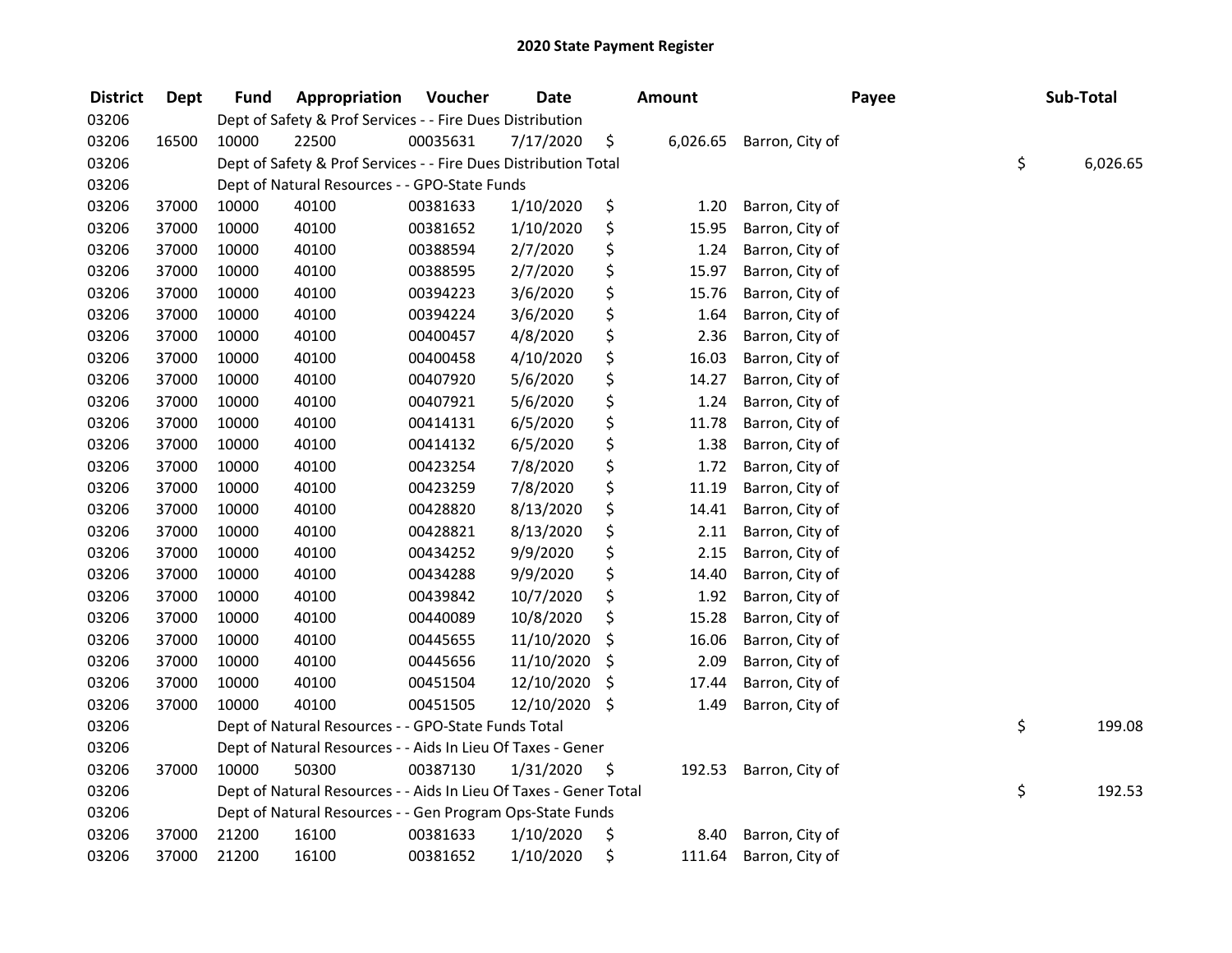| <b>District</b> | <b>Dept</b> | <b>Fund</b> | Appropriation                                                   | Voucher  | <b>Date</b> | <b>Amount</b> |                 | Payee | Sub-Total      |
|-----------------|-------------|-------------|-----------------------------------------------------------------|----------|-------------|---------------|-----------------|-------|----------------|
| 03206           | 37000       | 21200       | 16100                                                           | 00388594 | 2/7/2020    | \$<br>8.71    | Barron, City of |       |                |
| 03206           | 37000       | 21200       | 16100                                                           | 00388595 | 2/7/2020    | \$<br>111.72  | Barron, City of |       |                |
| 03206           | 37000       | 21200       | 16100                                                           | 00394223 | 3/6/2020    | \$<br>110.26  | Barron, City of |       |                |
| 03206           | 37000       | 21200       | 16100                                                           | 00394224 | 3/6/2020    | \$<br>11.46   | Barron, City of |       |                |
| 03206           | 37000       | 21200       | 16100                                                           | 00400457 | 4/8/2020    | \$<br>16.56   | Barron, City of |       |                |
| 03206           | 37000       | 21200       | 16100                                                           | 00400458 | 4/10/2020   | \$<br>112.25  | Barron, City of |       |                |
| 03206           | 37000       | 21200       | 16100                                                           | 00407920 | 5/6/2020    | \$<br>99.87   | Barron, City of |       |                |
| 03206           | 37000       | 21200       | 16100                                                           | 00407921 | 5/6/2020    | \$<br>8.67    | Barron, City of |       |                |
| 03206           | 37000       | 21200       | 16100                                                           | 00414131 | 6/5/2020    | \$<br>82.47   | Barron, City of |       |                |
| 03206           | 37000       | 21200       | 16100                                                           | 00414132 | 6/5/2020    | \$<br>9.68    | Barron, City of |       |                |
| 03206           | 37000       | 21200       | 16100                                                           | 00423254 | 7/8/2020    | \$<br>12.01   | Barron, City of |       |                |
| 03206           | 37000       | 21200       | 16100                                                           | 00423259 | 7/8/2020    | \$<br>78.38   | Barron, City of |       |                |
| 03206           | 37000       | 21200       | 16100                                                           | 00428820 | 8/13/2020   | \$<br>72.05   | Barron, City of |       |                |
| 03206           | 37000       | 21200       | 16100                                                           | 00428821 | 8/13/2020   | \$<br>10.58   | Barron, City of |       |                |
| 03206           | 37000       | 21200       | 16100                                                           | 00434252 | 9/9/2020    | \$<br>10.72   | Barron, City of |       |                |
| 03206           | 37000       | 21200       | 16100                                                           | 00434288 | 9/9/2020    | \$<br>72.01   | Barron, City of |       |                |
| 03206           | 37000       | 21200       | 16100                                                           | 00439842 | 10/7/2020   | \$<br>9.61    | Barron, City of |       |                |
| 03206           | 37000       | 21200       | 16100                                                           | 00440089 | 10/8/2020   | \$<br>76.39   | Barron, City of |       |                |
| 03206           | 37000       | 21200       | 16100                                                           | 00445655 | 11/10/2020  | \$<br>80.30   | Barron, City of |       |                |
| 03206           | 37000       | 21200       | 16100                                                           | 00445656 | 11/10/2020  | \$<br>10.47   | Barron, City of |       |                |
| 03206           | 37000       | 21200       | 16100                                                           | 00451504 | 12/10/2020  | \$<br>87.19   | Barron, City of |       |                |
| 03206           | 37000       | 21200       | 16100                                                           | 00451505 | 12/10/2020  | \$<br>7.45    | Barron, City of |       |                |
| 03206           |             |             | Dept of Natural Resources - - Gen Program Ops-State Funds Total |          |             |               |                 |       | \$<br>1,218.85 |
| 03206           |             |             | Dept of Natural Resources - - General Program Operations --     |          |             |               |                 |       |                |
| 03206           | 37000       | 21200       | 25400                                                           | 00381633 | 1/10/2020   | \$<br>1.20    | Barron, City of |       |                |
| 03206           | 37000       | 21200       | 25400                                                           | 00381652 | 1/10/2020   | \$<br>15.95   | Barron, City of |       |                |
| 03206           | 37000       | 21200       | 25400                                                           | 00388594 | 2/7/2020    | \$<br>1.24    | Barron, City of |       |                |
| 03206           | 37000       | 21200       | 25400                                                           | 00388595 | 2/7/2020    | \$<br>15.97   | Barron, City of |       |                |
| 03206           | 37000       | 21200       | 25400                                                           | 00394223 | 3/6/2020    | \$<br>15.76   | Barron, City of |       |                |
| 03206           | 37000       | 21200       | 25400                                                           | 00394224 | 3/6/2020    | \$<br>1.64    | Barron, City of |       |                |
| 03206           | 37000       | 21200       | 25400                                                           | 00400457 | 4/8/2020    | \$<br>2.36    | Barron, City of |       |                |
| 03206           | 37000       | 21200       | 25400                                                           | 00400458 | 4/10/2020   | \$<br>16.03   | Barron, City of |       |                |
| 03206           | 37000       | 21200       | 25400                                                           | 00407920 | 5/6/2020    | \$<br>14.27   | Barron, City of |       |                |
| 03206           | 37000       | 21200       | 25400                                                           | 00407921 | 5/6/2020    | \$<br>1.24    | Barron, City of |       |                |
| 03206           | 37000       | 21200       | 25400                                                           | 00414131 | 6/5/2020    | \$<br>11.78   | Barron, City of |       |                |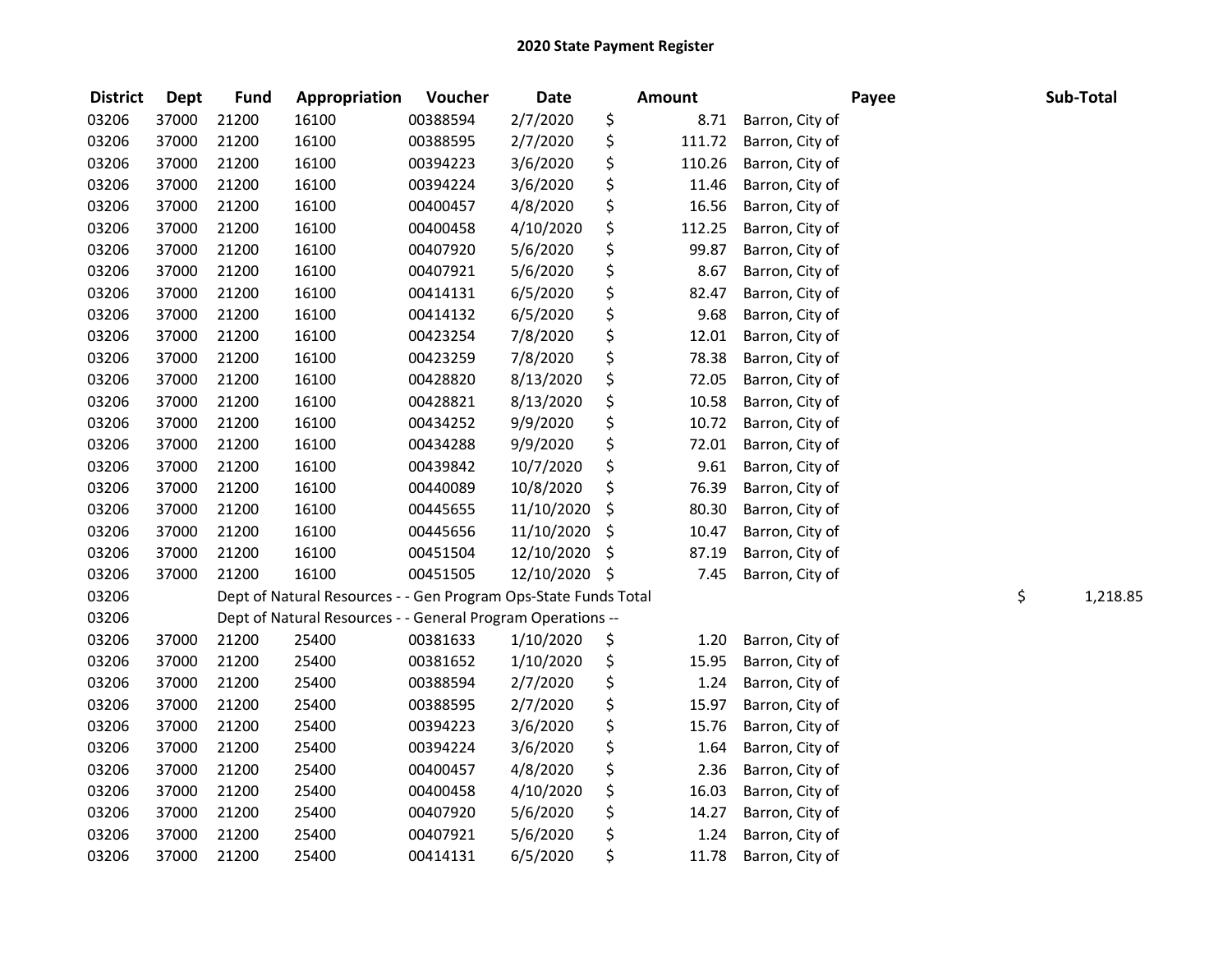| <b>District</b> | <b>Dept</b> | <b>Fund</b> | Appropriation                                                     | Voucher  | <b>Date</b> |     | <b>Amount</b> |                 | Payee | Sub-Total        |
|-----------------|-------------|-------------|-------------------------------------------------------------------|----------|-------------|-----|---------------|-----------------|-------|------------------|
| 03206           | 37000       | 21200       | 25400                                                             | 00414132 | 6/5/2020    | \$  | 1.38          | Barron, City of |       |                  |
| 03206           | 37000       | 21200       | 25400                                                             | 00423254 | 7/8/2020    | \$  | 1.72          | Barron, City of |       |                  |
| 03206           | 37000       | 21200       | 25400                                                             | 00423259 | 7/8/2020    | \$  | 11.19         | Barron, City of |       |                  |
| 03206           | 37000       | 21200       | 25400                                                             | 00428820 | 8/13/2020   | \$  | 14.41         | Barron, City of |       |                  |
| 03206           | 37000       | 21200       | 25400                                                             | 00428821 | 8/13/2020   | \$  | 2.11          | Barron, City of |       |                  |
| 03206           | 37000       | 21200       | 25400                                                             | 00434252 | 9/9/2020    | \$  | 2.15          | Barron, City of |       |                  |
| 03206           | 37000       | 21200       | 25400                                                             | 00434288 | 9/9/2020    | \$  | 14.40         | Barron, City of |       |                  |
| 03206           | 37000       | 21200       | 25400                                                             | 00439842 | 10/7/2020   | \$  | 1.92          | Barron, City of |       |                  |
| 03206           | 37000       | 21200       | 25400                                                             | 00440089 | 10/8/2020   | \$  | 15.28         | Barron, City of |       |                  |
| 03206           | 37000       | 21200       | 25400                                                             | 00445655 | 11/10/2020  | \$  | 16.06         | Barron, City of |       |                  |
| 03206           | 37000       | 21200       | 25400                                                             | 00445656 | 11/10/2020  | \$  | 2.09          | Barron, City of |       |                  |
| 03206           | 37000       | 21200       | 25400                                                             | 00451504 | 12/10/2020  | \$  | 17.44         | Barron, City of |       |                  |
| 03206           | 37000       | 21200       | 25400                                                             | 00451505 | 12/10/2020  | -\$ | 1.49          | Barron, City of |       |                  |
| 03206           |             |             | Dept of Natural Resources - - General Program Operations -- Total |          |             |     |               |                 |       | \$<br>199.08     |
| 03206           |             |             | Dept of Natural Resources - - Aids In Lieu Of Taxes - Sum S       |          |             |     |               |                 |       |                  |
| 03206           | 37000       | 21200       | 57900                                                             | 00404555 | 4/21/2020   | \$  | 106.16        | Barron, City of |       |                  |
| 03206           |             |             | Dept of Natural Resources - - Aids In Lieu Of Taxes - Sum S Total |          |             |     |               |                 |       | \$<br>106.16     |
| 03206           |             |             | WI Dept of Transportation - - Trns Aids To Mnc.-Sf                |          |             |     |               |                 |       |                  |
| 03206           | 39500       | 21100       | 19100                                                             | 00475562 | 1/6/2020    | \$  | 47,330.63     | Barron, City of |       |                  |
| 03206           | 39500       | 21100       | 19100                                                             | 00505417 | 4/6/2020    | \$  | 47,330.63     | Barron, City of |       |                  |
| 03206           | 39500       | 21100       | 19100                                                             | 00542409 | 7/6/2020    | \$  | 47,330.63     | Barron, City of |       |                  |
| 03206           | 39500       | 21100       | 19100                                                             | 00585235 | 10/5/2020   | \$  | 47,330.63     | Barron, City of |       |                  |
| 03206           |             |             | WI Dept of Transportation - - Trns Aids To Mnc.-Sf Total          |          |             |     |               |                 |       | \$<br>189,322.52 |
| 03206           |             |             | WI Dept of Transportation - - Hwy Mgmt & Opers Sf                 |          |             |     |               |                 |       |                  |
| 03206           | 39500       | 21100       | 36500                                                             | 00480375 | 1/10/2020   | \$  | 61.16         | Barron, City of |       |                  |
| 03206           | 39500       | 21100       | 36500                                                             | 00492340 | 2/13/2020   | \$  | 62.84         | Barron, City of |       |                  |
| 03206           | 39500       | 21100       | 36500                                                             | 00500224 | 3/6/2020    | \$  | 56.33         | Barron, City of |       |                  |
| 03206           | 39500       | 21100       | 36500                                                             | 00524012 | 5/8/2020    | \$  | 101.78        | Barron, City of |       |                  |
| 03206           | 39500       | 21100       | 36500                                                             | 00533681 | 6/4/2020    | \$  | 46.03         | Barron, City of |       |                  |
| 03206           | 39500       | 21100       | 36500                                                             | 00551655 | 7/14/2020   | \$  | 50.42         | Barron, City of |       |                  |
| 03206           | 39500       | 21100       | 36500                                                             | 00564938 | 8/11/2020   | \$  | 47.00         | Barron, City of |       |                  |
| 03206           | 39500       | 21100       | 36500                                                             | 00580616 | 9/10/2020   | \$  | 50.41         | Barron, City of |       |                  |
| 03206           | 39500       | 21100       | 36500                                                             | 00595189 | 10/6/2020   | \$  | 49.69         | Barron, City of |       |                  |
| 03206           | 39500       | 21100       | 36500                                                             | 00611291 | 11/4/2020   | \$  | 50.79         | Barron, City of |       |                  |
| 03206           | 39500       | 21100       | 36500                                                             | 00624617 | 12/8/2020   | \$  | 60.10         | Barron, City of |       |                  |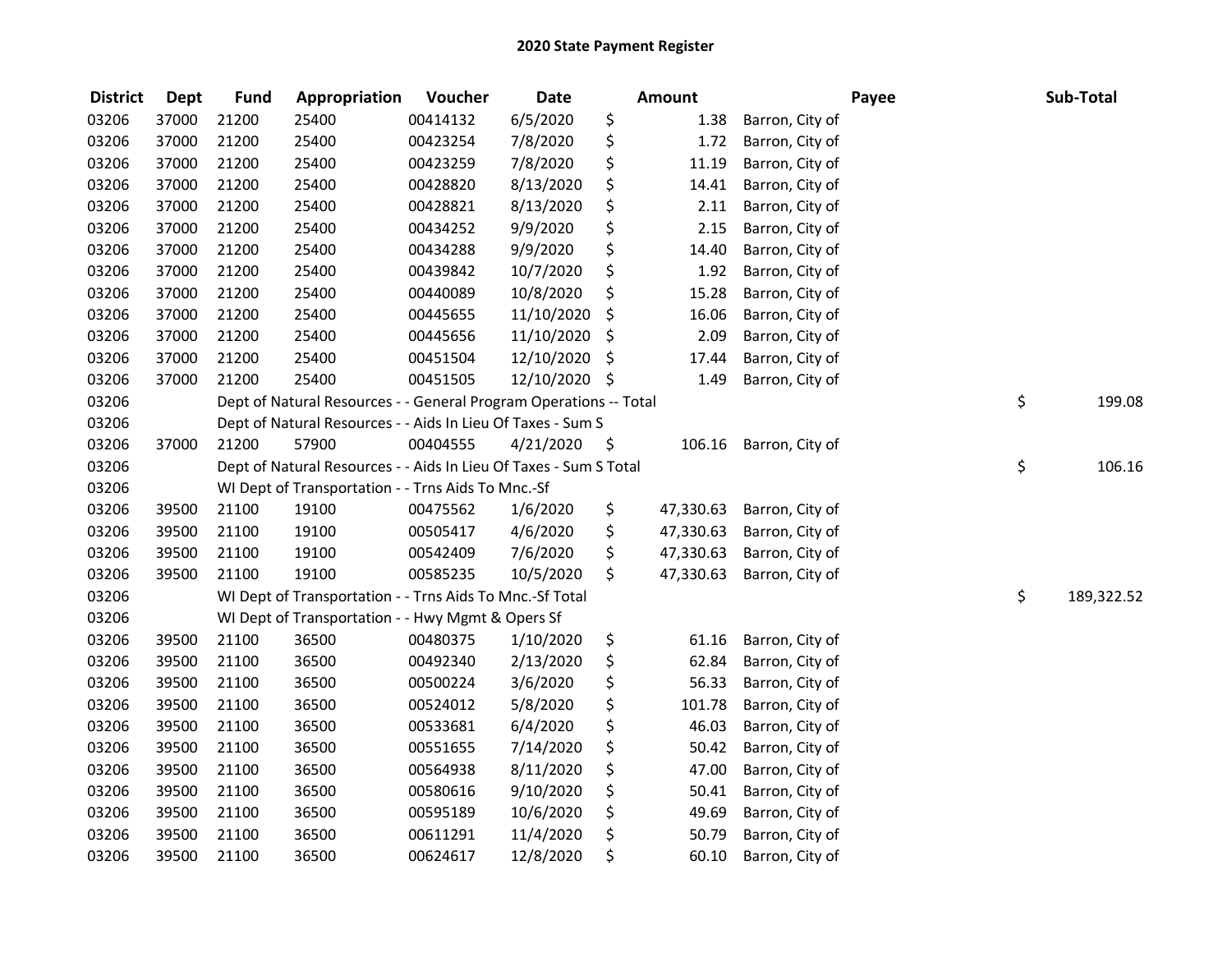| <b>District</b> | <b>Dept</b> | Fund  | Appropriation                                                          | Voucher  | <b>Date</b>   |      | Amount    | Payee                                                                                                   | Sub-Total        |
|-----------------|-------------|-------|------------------------------------------------------------------------|----------|---------------|------|-----------|---------------------------------------------------------------------------------------------------------|------------------|
| 03206           |             |       | WI Dept of Transportation - - Hwy Mgmt & Opers Sf Total                |          |               |      |           |                                                                                                         | \$<br>636.55     |
| 03206           |             |       | Department of Justice - - Law Enforcement Train, Local                 |          |               |      |           |                                                                                                         |                  |
| 03206           | 45500       | 10000 | 23100                                                                  | 00090795 | 11/27/2020 \$ |      |           | 1,120.00 Barron, City of                                                                                |                  |
| 03206           |             |       | Department of Justice - - Law Enforcement Train, Local Total           |          |               |      |           |                                                                                                         | \$<br>1,120.00   |
| 03206           |             |       | Department of Military Affairs - - Disaster Recovery Aid               |          |               |      |           |                                                                                                         |                  |
| 03206           | 46500       | 10000 | 30500                                                                  | 00077636 | 5/14/2020     | \$   | 1,049.97  | Barron, City of                                                                                         |                  |
| 03206           | 46500       | 10000 | 30500                                                                  | 00078459 | 6/9/2020      | \$   | 4,461.88  | Barron, City of                                                                                         |                  |
| 03206           | 46500       | 10000 | 30500                                                                  | 00081518 | 8/12/2020     | \$   | 16,556.54 | Barron, City of                                                                                         |                  |
| 03206           | 46500       | 10000 | 30500                                                                  | 00085067 | 11/3/2020     | \$   | 10,146.88 | Barron, City of                                                                                         |                  |
| 03206           |             |       | Department of Military Affairs - - Disaster Recovery Aid Total         |          |               |      |           |                                                                                                         | \$<br>32,215.27  |
| 03206           |             |       | Department of Military Affairs - - Federal Aid, Local Assistance       |          |               |      |           |                                                                                                         |                  |
| 03206           | 46500       | 10000 | 34200                                                                  | 00077636 | 5/14/2020     | \$   | 6,299.81  | Barron, City of                                                                                         |                  |
| 03206           | 46500       | 10000 | 34200                                                                  | 00078459 | 6/9/2020      | \$   | 26,771.24 | Barron, City of                                                                                         |                  |
| 03206           | 46500       | 10000 | 34200                                                                  | 00081518 | 8/12/2020     | \$   | 99,339.23 | Barron, City of                                                                                         |                  |
| 03206           | 46500       | 10000 | 34200                                                                  | 00085067 | 11/3/2020     | \$   | 60,881.25 | Barron, City of                                                                                         |                  |
| 03206           |             |       | Department of Military Affairs - - Federal Aid, Local Assistance Total |          |               |      |           |                                                                                                         | \$<br>193,291.53 |
| 03206           |             |       | Department of Administration - - Federal Aid                           |          |               |      |           |                                                                                                         |                  |
| 03206           | 50500       | 10000 | 14200                                                                  | 00129691 | 10/1/2020     | \$   | 9,305.14  | Barron, City of                                                                                         |                  |
| 03206           | 50500       | 10000 | 14200                                                                  | 00134093 | 12/9/2020     | \$   | 46,083.86 | Barron, City of                                                                                         |                  |
| 03206           | 50500       | 10000 | 14200                                                                  | 00136072 | 12/16/2020 \$ |      | 5,878.55  | Barron, City of                                                                                         |                  |
| 03206           |             |       | Department of Administration - - Federal Aid Total                     |          |               |      |           |                                                                                                         | \$<br>61,267.55  |
| 03206           |             |       |                                                                        |          |               |      |           | Public Defender Board - - Transcript, Discovery and Records Provided to the Public Defender Board       |                  |
| 03206           | 55000       | 10000 | 10600                                                                  | 00235632 | 2/21/2020     | \$   | 25.00     | Barron, City of                                                                                         |                  |
| 03206           | 55000       | 10000 | 10600                                                                  | 00253124 | 6/23/2020     | \$   | 15.00     | Barron, City of                                                                                         |                  |
| 03206           | 55000       | 10000 | 10600                                                                  | 00253125 | 6/23/2020     | \$   | 15.00     | Barron, City of                                                                                         |                  |
| 03206           | 55000       | 10000 | 10600                                                                  | 00253260 | 6/26/2020     | \$   | 5.00      | Barron, City of                                                                                         |                  |
| 03206           | 55000       | 10000 | 10600                                                                  | 00260269 | 9/2/2020      | \$   | 10.00     | Barron, City of                                                                                         |                  |
| 03206           | 55000       | 10000 | 10600                                                                  | 00265156 | 10/23/2020    | \$   | 6.00      | Barron, City of                                                                                         |                  |
| 03206           | 55000       | 10000 | 10600                                                                  | 00269413 | 12/1/2020     | \$   | 10.00     | Barron, City of                                                                                         |                  |
| 03206           | 55000       | 10000 | 10600                                                                  | 00270622 | 12/11/2020 \$ |      | 4.20      | Barron, City of                                                                                         |                  |
| 03206           |             |       |                                                                        |          |               |      |           | Public Defender Board - - Transcript, Discovery and Records Provided to the Public Defender Board Total | \$<br>90.20      |
| 03206           |             |       | Shared Revenue and Tax Relief - - Expenditure Restraint Program        |          |               |      |           |                                                                                                         |                  |
| 03206           | 83500       | 10000 | 10100                                                                  | 00067513 | 7/27/2020     | - \$ | 39,117.05 | Barron, City of                                                                                         |                  |
| 03206           |             |       | Shared Revenue and Tax Relief - - Expenditure Restraint Program Total  |          |               |      |           |                                                                                                         | \$<br>39,117.05  |
| 03206           |             |       | Shared Revenue and Tax Relief - - County And Municipal Aid             |          |               |      |           |                                                                                                         |                  |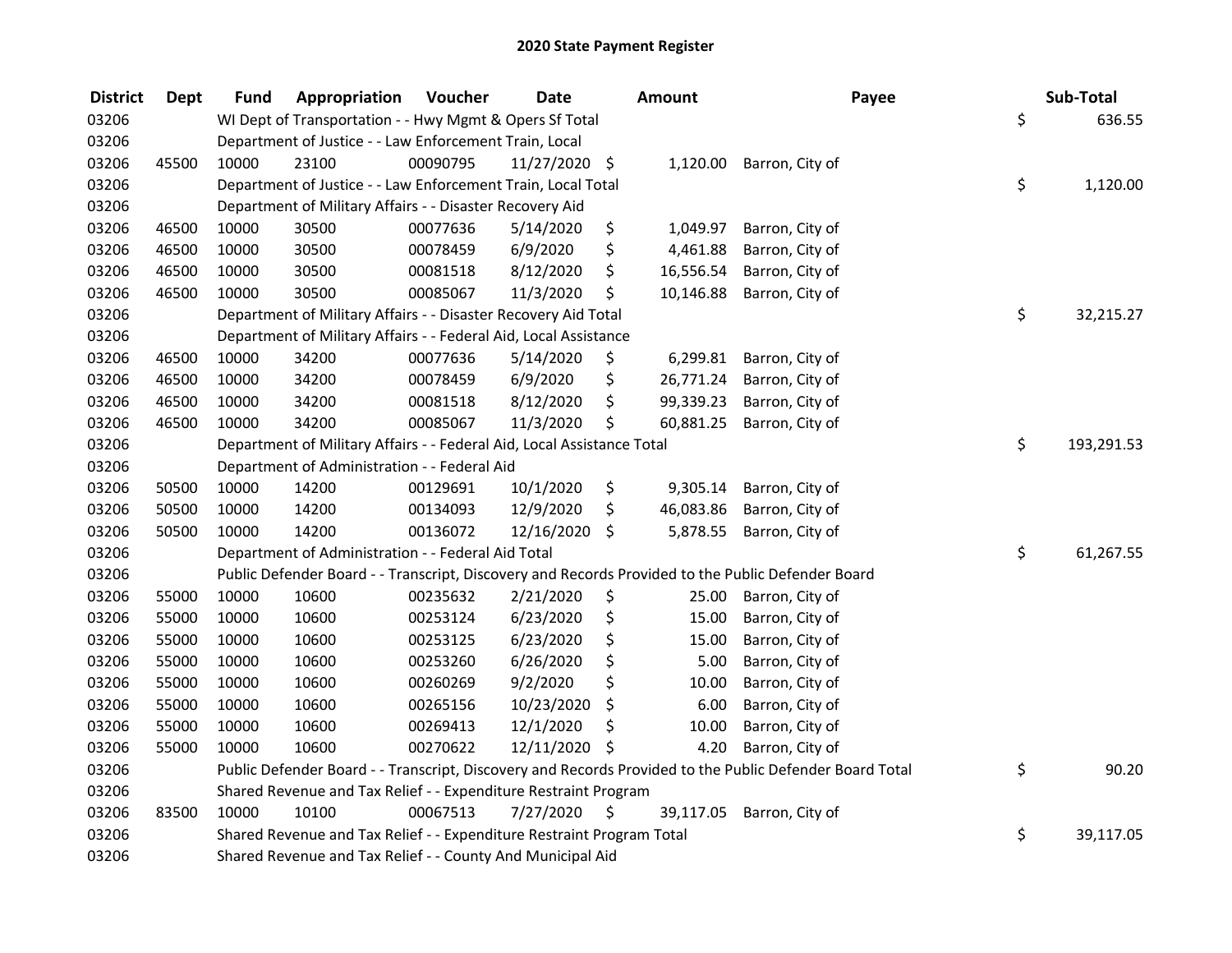| <b>District</b> | Dept  | <b>Fund</b> | Appropriation                                                                 | Voucher  | <b>Date</b> |      | <b>Amount</b> |                 | Payee | Sub-Total          |
|-----------------|-------|-------------|-------------------------------------------------------------------------------|----------|-------------|------|---------------|-----------------|-------|--------------------|
| 03206           | 83500 | 10000       | 10500                                                                         | 00067513 | 7/27/2020   | \$.  | 104,564.31    | Barron, City of |       |                    |
| 03206           | 83500 | 10000       | 10500                                                                         | 00071474 | 11/16/2020  | \$   | 592,531.12    | Barron, City of |       |                    |
| 03206           |       |             | Shared Revenue and Tax Relief - - County And Municipal Aid Total              |          |             |      |               |                 |       | \$<br>697,095.43   |
| 03206           |       |             | Shared Revenue and Tax Relief - - Exempt Computer Aid                         |          |             |      |               |                 |       |                    |
| 03206           | 83500 | 10000       | 10900                                                                         | 00064709 | 7/27/2020   | \$   | 3,470.07      | Barron, City of |       |                    |
| 03206           | 83500 | 10000       | 10900                                                                         | 00066916 | 7/27/2020   | Ś.   | 6,519.24      | Barron, City of |       |                    |
| 03206           |       |             | Shared Revenue and Tax Relief - - Exempt Computer Aid Total                   |          |             |      |               |                 |       | \$<br>9,989.31     |
| 03206           |       |             | Shared Revenue and Tax Relief - - Utility Aid                                 |          |             |      |               |                 |       |                    |
| 03206           | 83500 | 10000       | 11000                                                                         | 00067513 | 7/27/2020   | S.   | 2,551.98      | Barron, City of |       |                    |
| 03206           | 83500 | 10000       | 11000                                                                         | 00071474 | 11/16/2020  | \$   | 14,756.15     | Barron, City of |       |                    |
| 03206           |       |             | Shared Revenue and Tax Relief - - Utility Aid Total                           |          |             |      |               |                 |       | \$<br>17,308.13    |
| 03206           |       |             | Shared Revenue and Tax Relief - - Personal Property Aid                       |          |             |      |               |                 |       |                    |
| 03206           | 83500 | 10000       | 11100                                                                         | 00060073 | 5/4/2020    | \$   | 2,449.23      | Barron, City of |       |                    |
| 03206           | 83500 | 10000       | 11100                                                                         | 00062358 | 5/4/2020    | \$   | 38,500.84     | Barron, City of |       |                    |
| 03206           |       |             | Shared Revenue and Tax Relief - - Personal Property Aid Total                 |          |             |      |               |                 |       | \$<br>40,950.07    |
| 03206           |       |             | Shared Revenue and Tax Relief - - State Aid; Video Service Provider Fee       |          |             |      |               |                 |       |                    |
| 03206           | 83500 | 10000       | 11200                                                                         | 00064057 | 7/27/2020   | \$   | 4,314.98      | Barron, City of |       |                    |
| 03206           |       |             | Shared Revenue and Tax Relief - - State Aid; Video Service Provider Fee Total |          |             |      |               |                 |       | \$<br>4,314.98     |
| 03206           |       |             | Shared Revenue and Tax Relief - - Payments For Municipal Svcs                 |          |             |      |               |                 |       |                    |
| 03206           | 83500 | 10000       | 50100                                                                         | 00054745 | 2/3/2020    | Ŝ.   | 236.81        | Barron, City of |       |                    |
| 03206           |       |             | Shared Revenue and Tax Relief - - Payments For Municipal Svcs Total           |          |             |      |               |                 |       | \$<br>236.81       |
| 03206           |       |             | Shared Revenue and Tax Relief - - Lottery & Gaming Credit                     |          |             |      |               |                 |       |                    |
| 03206           | 83500 | 52100       | 36300                                                                         | 00055167 | 3/23/2020   | - \$ | 11,307.48     | Barron, City of |       |                    |
| 03206           |       |             | Shared Revenue and Tax Relief - - Lottery & Gaming Credit Total               |          |             |      |               |                 |       | \$<br>11,307.48    |
| 03206 Total     |       |             |                                                                               |          |             |      |               |                 |       | \$<br>1,306,205.23 |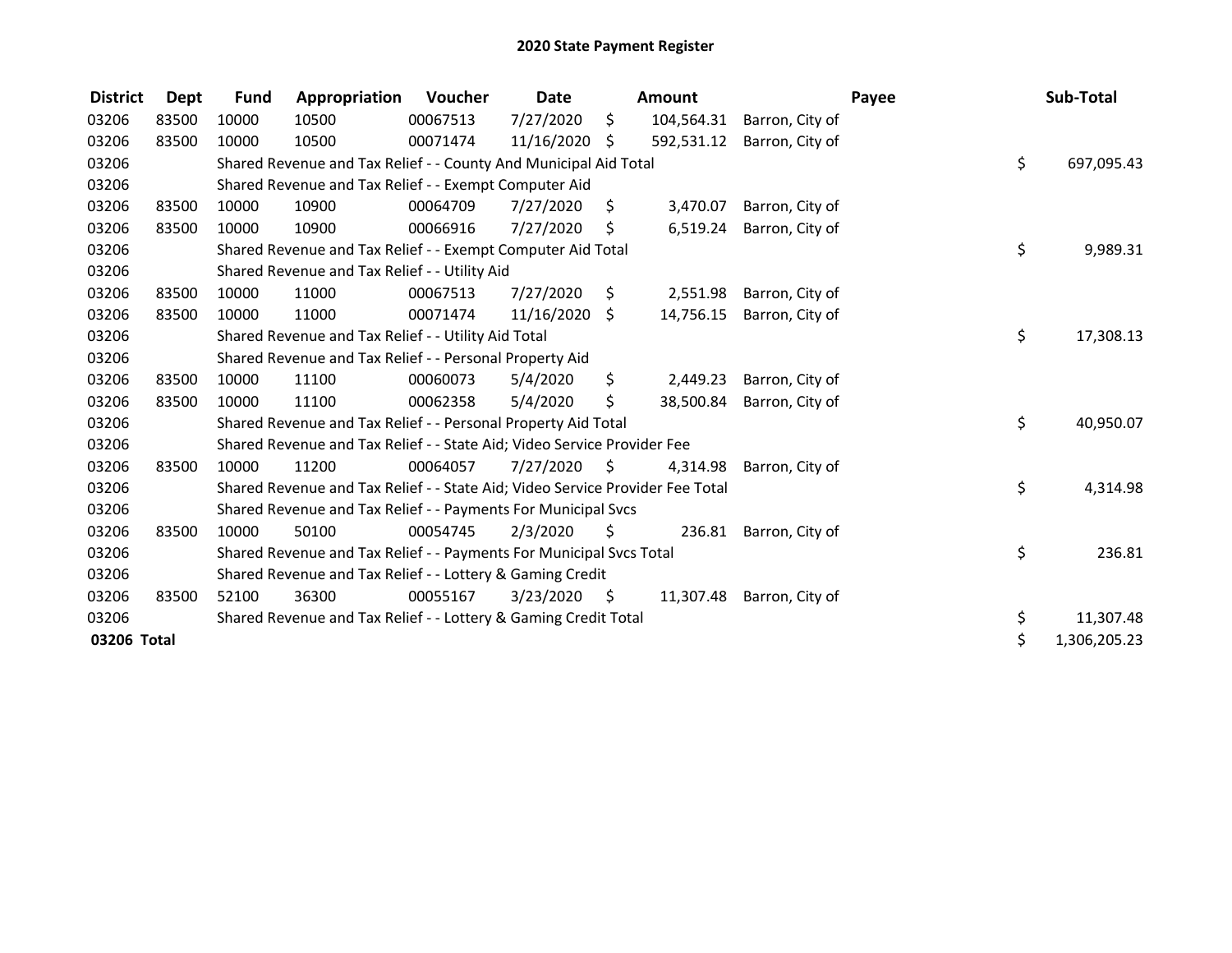| <b>District</b> | <b>Dept</b> | Fund  | Appropriation                                                                   | Voucher  | <b>Date</b>             |    | Amount    |                          | Payee | Sub-Total  |  |
|-----------------|-------------|-------|---------------------------------------------------------------------------------|----------|-------------------------|----|-----------|--------------------------|-------|------------|--|
| 03211           |             |       | Dept of Safety & Prof Services - - Fire Dues Distribution                       |          |                         |    |           |                          |       |            |  |
| 03211           | 16500       | 10000 | 22500                                                                           | 00035632 | 7/20/2020               | \$ |           | 6,561.54 City Of Chetek  |       |            |  |
| 03211           |             |       | Dept of Safety & Prof Services - - Fire Dues Distribution Total                 |          |                         |    |           |                          | \$    | 6,561.54   |  |
| 03211           |             |       | Dept of Natural Resources - - Aids In Lieu Of Taxes - Gener                     |          |                         |    |           |                          |       |            |  |
| 03211           | 37000       | 10000 | 50300                                                                           | 00404564 | 4/21/2020               | \$ |           | 174.58 City Of Chetek    |       |            |  |
| 03211           |             |       | Dept of Natural Resources - - Aids In Lieu Of Taxes - Gener Total               |          |                         |    |           |                          | \$    | 174.58     |  |
| 03211           |             |       | WI Dept of Transportation - - Hwy Sfty Loc Aid Ffd                              |          |                         |    |           |                          |       |            |  |
| 03211           | 39500       | 21100 | 18500                                                                           | 00503305 | 3/17/2020               | \$ |           | 3,483.00 City Of Chetek  |       |            |  |
| 03211           |             |       | WI Dept of Transportation - - Hwy Sfty Loc Aid Ffd Total                        |          |                         |    |           |                          | \$    | 3,483.00   |  |
| 03211           |             |       | WI Dept of Transportation - - Trns Aids To Mnc.-Sf                              |          |                         |    |           |                          |       |            |  |
| 03211           | 39500       | 21100 | 19100                                                                           | 00475563 | 1/6/2020                | \$ | 40,900.25 | City Of Chetek           |       |            |  |
| 03211           | 39500       | 21100 | 19100                                                                           | 00505418 | 4/6/2020                | \$ | 40,900.25 | City Of Chetek           |       |            |  |
| 03211           | 39500       | 21100 | 19100                                                                           | 00542410 | 7/6/2020                | \$ | 40,900.25 | City Of Chetek           |       |            |  |
| 03211           | 39500       | 21100 | 19100                                                                           | 00585236 | 10/5/2020               | \$ | 40,900.27 | City Of Chetek           |       |            |  |
| 03211           |             |       | WI Dept of Transportation - - Trns Aids To Mnc.-Sf Total                        |          |                         |    |           |                          | \$    | 163,601.02 |  |
| 03211           |             |       | WI Dept of Transportation - - Loc Rd Imp Prg St Fd                              |          |                         |    |           |                          |       |            |  |
| 03211           | 39500       | 21100 | 27800                                                                           | 00497726 | 3/2/2020                | \$ |           | 22,420.22 City Of Chetek |       |            |  |
| 03211           |             |       | WI Dept of Transportation - - Loc Rd Imp Prg St Fd Total                        |          |                         |    |           |                          | \$    | 22,420.22  |  |
| 03211           |             |       | Department of Health Services - - Prepaid Medical Transport Reimbursement       |          |                         |    |           |                          |       |            |  |
| 03211           | 43500       | 10000 | 16300                                                                           |          | AMBULANCE 11/16/2020 \$ |    |           | 16,790.69 City Of Chetek |       |            |  |
| 03211           |             |       | Department of Health Services - - Prepaid Medical Transport Reimbursement Total |          |                         |    |           |                          | \$    | 16,790.69  |  |
| 03211           |             |       | Department of Justice - - Law Enforcement Train, Local                          |          |                         |    |           |                          |       |            |  |
| 03211           | 45500       | 10000 | 23100                                                                           | 00091346 | 12/4/2020               | \$ |           | 960.00 City Of Chetek    |       |            |  |
| 03211           |             |       | Department of Justice - - Law Enforcement Train, Local Total                    |          |                         |    |           |                          | \$    | 960.00     |  |
| 03211           |             |       | Department of Military Affairs - - Disaster Recovery Aid                        |          |                         |    |           |                          |       |            |  |
| 03211           | 46500       | 10000 | 30500                                                                           | 00076936 | 4/24/2020               | \$ | 10,757.91 | City Of Chetek           |       |            |  |
| 03211           | 46500       | 10000 | 30500                                                                           | 00083504 | 9/28/2020               | \$ | 677.50    | City Of Chetek           |       |            |  |
| 03211           |             |       | Department of Military Affairs - - Disaster Recovery Aid Total                  |          |                         |    |           |                          | \$    | 11,435.41  |  |
| 03211           |             |       | Department of Military Affairs - - Federal Aid, Local Assistance                |          |                         |    |           |                          |       |            |  |
| 03211           | 46500       | 10000 | 34200                                                                           | 00076936 | 4/24/2020               | \$ |           | 81,102.37 City Of Chetek |       |            |  |
| 03211           | 46500       | 10000 | 34200                                                                           | 00083504 | 9/28/2020               | \$ | 4,065.02  | City Of Chetek           |       |            |  |
| 03211           |             |       | Department of Military Affairs - - Federal Aid, Local Assistance Total          |          |                         |    |           |                          | \$    | 85,167.39  |  |
| 03211           |             |       | Department of Administration - - Federal Aid, Local Assistance                  |          |                         |    |           |                          |       |            |  |
| 03211           | 50500       | 10000 | 74300                                                                           | 00116896 | 2/11/2020               | \$ |           | 31,600.00 City Of Chetek |       |            |  |
| 03211           |             |       | Department of Administration - - Federal Aid, Local Assistance Total            |          |                         |    |           |                          | \$    | 31,600.00  |  |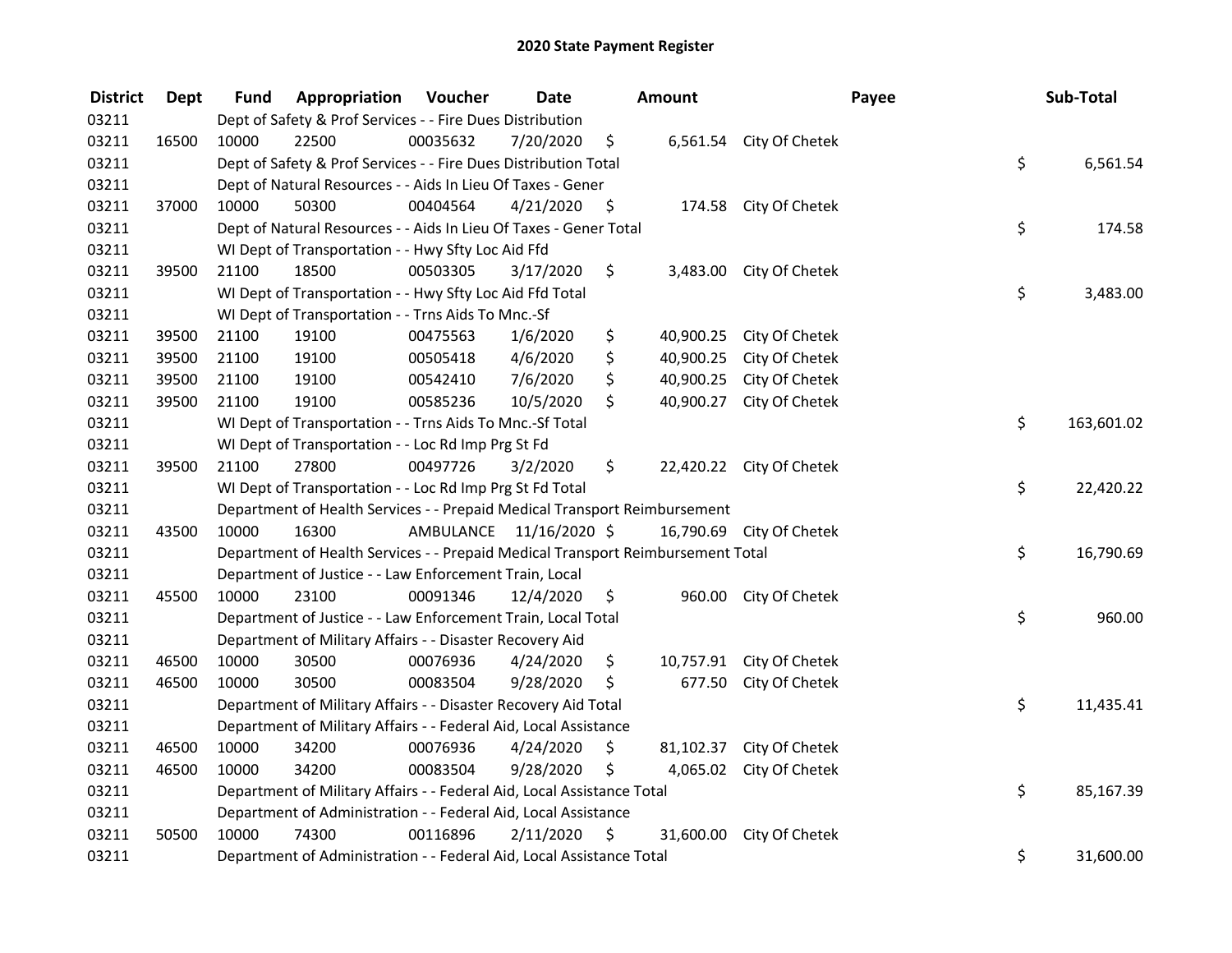| <b>District</b> | Dept  | <b>Fund</b> | Appropriation                                                                                           | Voucher  | Date          |         | Amount   |                           | Payee | Sub-Total        |
|-----------------|-------|-------------|---------------------------------------------------------------------------------------------------------|----------|---------------|---------|----------|---------------------------|-------|------------------|
| 03211           |       |             | Elections Commission - - 2018 Hava Election Security                                                    |          |               |         |          |                           |       |                  |
| 03211           | 51000 | 22000       | 18200                                                                                                   | 00003757 | 7/6/2020      | \$      |          | 1,457.30 City Of Chetek   |       |                  |
| 03211           |       |             | Elections Commission - - 2018 Hava Election Security Total                                              |          |               |         |          |                           |       | \$<br>1,457.30   |
| 03211           |       |             | Public Defender Board - - Transcript, Discovery and Records Provided to the Public Defender Board       |          |               |         |          |                           |       |                  |
| 03211           | 55000 | 10000       | 10600                                                                                                   | 00235637 | 4/22/2020     | \$      | 10.00    | City Of Chetek            |       |                  |
| 03211           | 55000 | 10000       | 10600                                                                                                   | 00247371 | 5/13/2020     | \$      | 10.00    | City Of Chetek            |       |                  |
| 03211           | 55000 | 10000       | 10600                                                                                                   | 00264706 | 10/19/2020    | \$      | 5.00     | City Of Chetek            |       |                  |
| 03211           | 55000 | 10000       | 10600                                                                                                   | 00265161 | 10/23/2020 \$ |         | 14.20    | City Of Chetek            |       |                  |
| 03211           |       |             | Public Defender Board - - Transcript, Discovery and Records Provided to the Public Defender Board Total |          |               |         |          |                           |       | \$<br>39.20      |
| 03211           |       |             | Shared Revenue and Tax Relief - - Expenditure Restraint Program                                         |          |               |         |          |                           |       |                  |
| 03211           | 83500 | 10000       | 10100                                                                                                   | 00067514 | 7/27/2020     | - \$    |          | 38,777.24 City Of Chetek  |       |                  |
| 03211           |       |             | Shared Revenue and Tax Relief - - Expenditure Restraint Program Total                                   |          |               |         |          |                           |       | \$<br>38,777.24  |
| 03211           |       |             | Shared Revenue and Tax Relief - - County And Municipal Aid                                              |          |               |         |          |                           |       |                  |
| 03211           | 83500 | 10000       | 10500                                                                                                   | 00067514 | 7/27/2020     | $\zeta$ |          | 49,799.26 City Of Chetek  |       |                  |
| 03211           | 83500 | 10000       | 10500                                                                                                   | 00071475 | 11/16/2020    | $\zeta$ |          | 265,405.10 City Of Chetek |       |                  |
| 03211           |       |             | Shared Revenue and Tax Relief - - County And Municipal Aid Total                                        |          |               |         |          |                           |       | \$<br>315,204.36 |
| 03211           |       |             | Shared Revenue and Tax Relief - - Exempt Computer Aid                                                   |          |               |         |          |                           |       |                  |
| 03211           | 83500 | 10000       | 10900                                                                                                   | 00064710 | 7/27/2020     | \$      |          | 4,985.53 City Of Chetek   |       |                  |
| 03211           |       |             | Shared Revenue and Tax Relief - - Exempt Computer Aid Total                                             |          |               |         |          |                           |       | \$<br>4,985.53   |
| 03211           |       |             | Shared Revenue and Tax Relief - - Utility Aid                                                           |          |               |         |          |                           |       |                  |
| 03211           | 83500 | 10000       | 11000                                                                                                   | 00067514 | 7/27/2020     | \$      |          | 275.31 City Of Chetek     |       |                  |
| 03211           | 83500 | 10000       | 11000                                                                                                   | 00071475 | 11/16/2020 \$ |         |          | 1,647.74 City Of Chetek   |       |                  |
| 03211           |       |             | Shared Revenue and Tax Relief - - Utility Aid Total                                                     |          |               |         |          |                           |       | \$<br>1,923.05   |
| 03211           |       |             | Shared Revenue and Tax Relief - - Personal Property Aid                                                 |          |               |         |          |                           |       |                  |
| 03211           | 83500 | 10000       | 11100                                                                                                   | 00060074 | 5/4/2020      | \$      |          | 3,003.46 City Of Chetek   |       |                  |
| 03211           |       |             | Shared Revenue and Tax Relief - - Personal Property Aid Total                                           |          |               |         |          |                           |       | \$<br>3,003.46   |
| 03211           |       |             | Shared Revenue and Tax Relief - - State Aid; Video Service Provider Fee                                 |          |               |         |          |                           |       |                  |
| 03211           | 83500 | 10000       | 11200                                                                                                   | 00064058 | 7/27/2020     | - \$    | 4,426.75 | City Of Chetek            |       |                  |
| 03211           |       |             | Shared Revenue and Tax Relief - - State Aid; Video Service Provider Fee Total                           |          |               |         |          |                           |       | \$<br>4,426.75   |
| 03211           |       |             | Shared Revenue and Tax Relief - - Lottery & Gaming Credit                                               |          |               |         |          |                           |       |                  |
| 03211           | 83500 | 52100       | 36300                                                                                                   | 00055168 | 3/23/2020     | - \$    |          | 1,557.72 City Of Chetek   |       |                  |
| 03211           |       |             | Shared Revenue and Tax Relief - - Lottery & Gaming Credit Total                                         |          |               |         |          |                           |       | \$<br>1,557.72   |
| 03211 Total     |       |             |                                                                                                         |          |               |         |          |                           |       | \$<br>713,568.46 |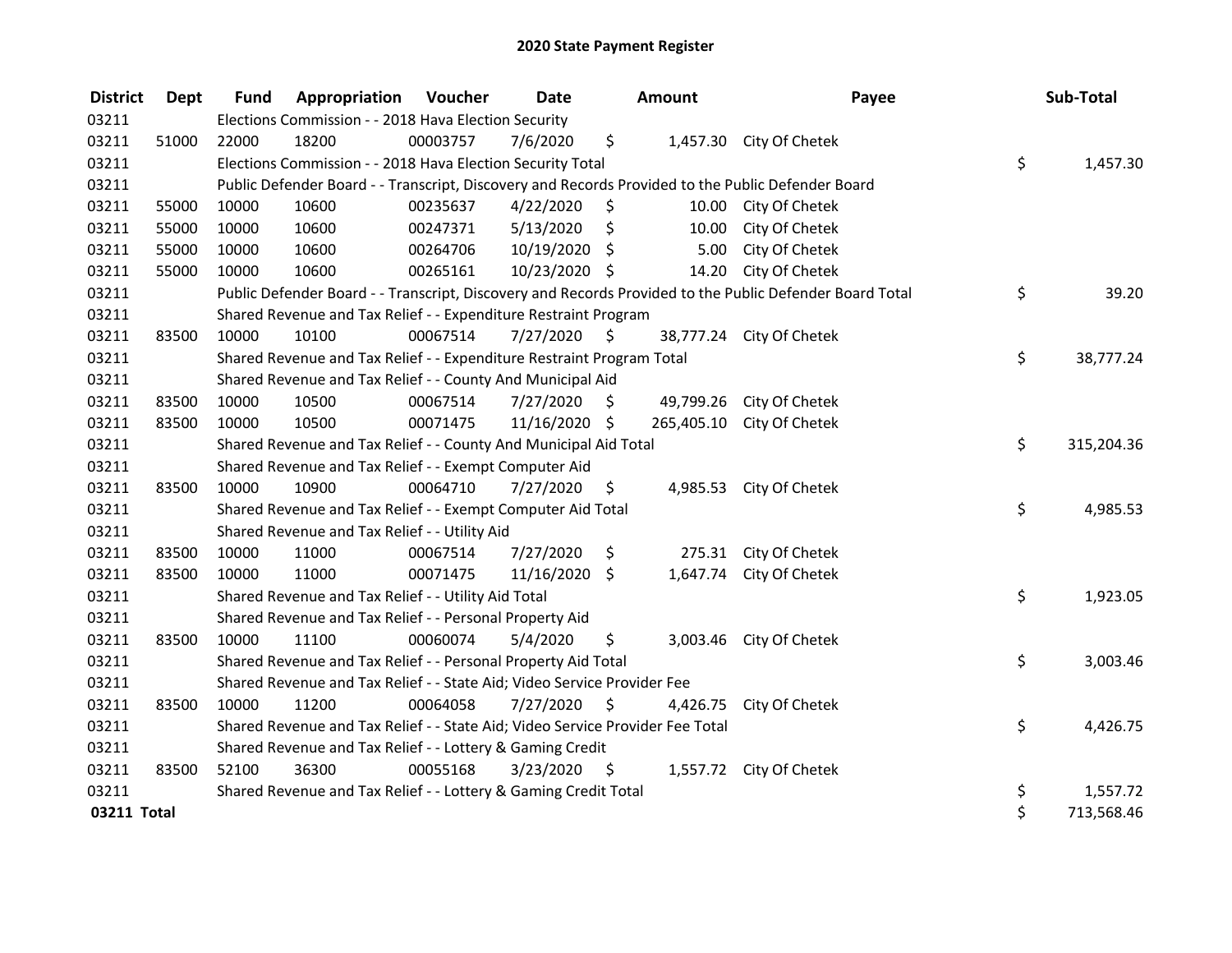| <b>District</b> | <b>Dept</b> | Fund  | Appropriation                                                        | Voucher  | <b>Date</b>   |      | <b>Amount</b> | Payee                                                                                             | Sub-Total        |
|-----------------|-------------|-------|----------------------------------------------------------------------|----------|---------------|------|---------------|---------------------------------------------------------------------------------------------------|------------------|
| 03212           |             |       | Dept of Safety & Prof Services - - Fire Dues Distribution            |          |               |      |               |                                                                                                   |                  |
| 03212           | 16500       | 10000 | 22500                                                                | 00035633 | 7/20/2020     | \$   | 7,460.39      | City Of Cumberland                                                                                |                  |
| 03212           |             |       | Dept of Safety & Prof Services - - Fire Dues Distribution Total      |          |               |      |               |                                                                                                   | \$<br>7,460.39   |
| 03212           |             |       | Dept of Natural Resources - - Taxes & Assessmts-Conserv Fund         |          |               |      |               |                                                                                                   |                  |
| 03212           | 37000       | 21200 | 16900                                                                | 00383483 | 1/22/2020     | \$   | 5.00          | City Of Cumberland                                                                                |                  |
| 03212           | 37000       | 21200 | 16900                                                                | 00383484 | 1/22/2020     | \$   | 5.00          | City Of Cumberland                                                                                |                  |
| 03212           | 37000       | 21200 | 16900                                                                | 00383485 | 1/22/2020     | \$   | 5.00          | City Of Cumberland                                                                                |                  |
| 03212           |             |       | Dept of Natural Resources - - Taxes & Assessmts-Conserv Fund Total   |          |               |      |               |                                                                                                   | \$<br>15.00      |
| 03212           |             |       | Dept of Natural Resources - - Aids In Lieu Of Taxes - Sum S          |          |               |      |               |                                                                                                   |                  |
| 03212           | 37000       | 21200 | 57900                                                                | 00404566 | 4/21/2020     | - \$ | 489.04        | City Of Cumberland                                                                                |                  |
| 03212           |             |       | Dept of Natural Resources - - Aids In Lieu Of Taxes - Sum S Total    |          |               |      |               |                                                                                                   | \$<br>489.04     |
| 03212           |             |       | WI Dept of Transportation - - Trns Aids To Mnc.-Sf                   |          |               |      |               |                                                                                                   |                  |
| 03212           | 39500       | 21100 | 19100                                                                | 00475564 | 1/6/2020      | \$   | 53,196.52     | City Of Cumberland                                                                                |                  |
| 03212           | 39500       | 21100 | 19100                                                                | 00505419 | 4/6/2020      | \$   | 53,196.52     | City Of Cumberland                                                                                |                  |
| 03212           | 39500       | 21100 | 19100                                                                | 00542411 | 7/6/2020      | \$   | 53,196.52     | City Of Cumberland                                                                                |                  |
| 03212           | 39500       | 21100 | 19100                                                                | 00585237 | 10/5/2020     | \$   | 53,196.55     | City Of Cumberland                                                                                |                  |
| 03212           |             |       | WI Dept of Transportation - - Trns Aids To Mnc.-Sf Total             |          |               |      |               |                                                                                                   | \$<br>212,786.11 |
| 03212           |             |       | WI Dept of Transportation - - Aero Assistance Ffd                    |          |               |      |               |                                                                                                   |                  |
| 03212           | 39500       | 21100 | 28400                                                                | 00606198 | 10/26/2020 \$ |      | 30,000.00     | City Of Cumberland                                                                                |                  |
| 03212           |             |       | WI Dept of Transportation - - Aero Assistance Ffd Total              |          |               |      |               |                                                                                                   | \$<br>30,000.00  |
| 03212           |             |       | Department of Justice - - Law Enforcement Train, Local               |          |               |      |               |                                                                                                   |                  |
| 03212           | 45500       | 10000 | 23100                                                                | 00091120 | 11/30/2020 \$ |      | 960.00        | City Of Cumberland                                                                                |                  |
| 03212           |             |       | Department of Justice - - Law Enforcement Train, Local Total         |          |               |      |               |                                                                                                   | \$<br>960.00     |
| 03212           |             |       | Department of Administration - - Federal Aid                         |          |               |      |               |                                                                                                   |                  |
| 03212           | 50500       | 10000 | 14200                                                                | 00134094 | 12/10/2020 \$ |      | 35,140.94     | City Of Cumberland                                                                                |                  |
| 03212           |             |       | Department of Administration - - Federal Aid Total                   |          |               |      |               |                                                                                                   | \$<br>35,140.94  |
| 03212           |             |       | Department of Administration - - Federal Aid, Local Assistance       |          |               |      |               |                                                                                                   |                  |
| 03212           | 50500       | 10000 | 74300                                                                | 00132423 | 11/10/2020 \$ |      |               | 50,666.35 City Of Cumberland                                                                      |                  |
| 03212           |             |       | Department of Administration - - Federal Aid, Local Assistance Total |          |               |      |               |                                                                                                   | \$<br>50,666.35  |
| 03212           |             |       | Elections Commission - - 2018 Hava Election Security                 |          |               |      |               |                                                                                                   |                  |
| 03212           | 51000       | 22000 | 18200                                                                | 00003759 | 7/6/2020      | \$   |               | 1,540.90 City Of Cumberland                                                                       |                  |
| 03212           |             |       | Elections Commission - - 2018 Hava Election Security Total           |          |               |      |               |                                                                                                   | \$<br>1,540.90   |
| 03212           |             |       |                                                                      |          |               |      |               | Public Defender Board - - Transcript, Discovery and Records Provided to the Public Defender Board |                  |
| 03212           | 55000       | 10000 | 10600                                                                | 00228573 | 1/3/2020      | \$   |               | 10.00 City Of Cumberland                                                                          |                  |
| 03212           | 55000       | 10000 | 10600                                                                | 00235636 | 2/21/2020     | \$   | 5.00          | City Of Cumberland                                                                                |                  |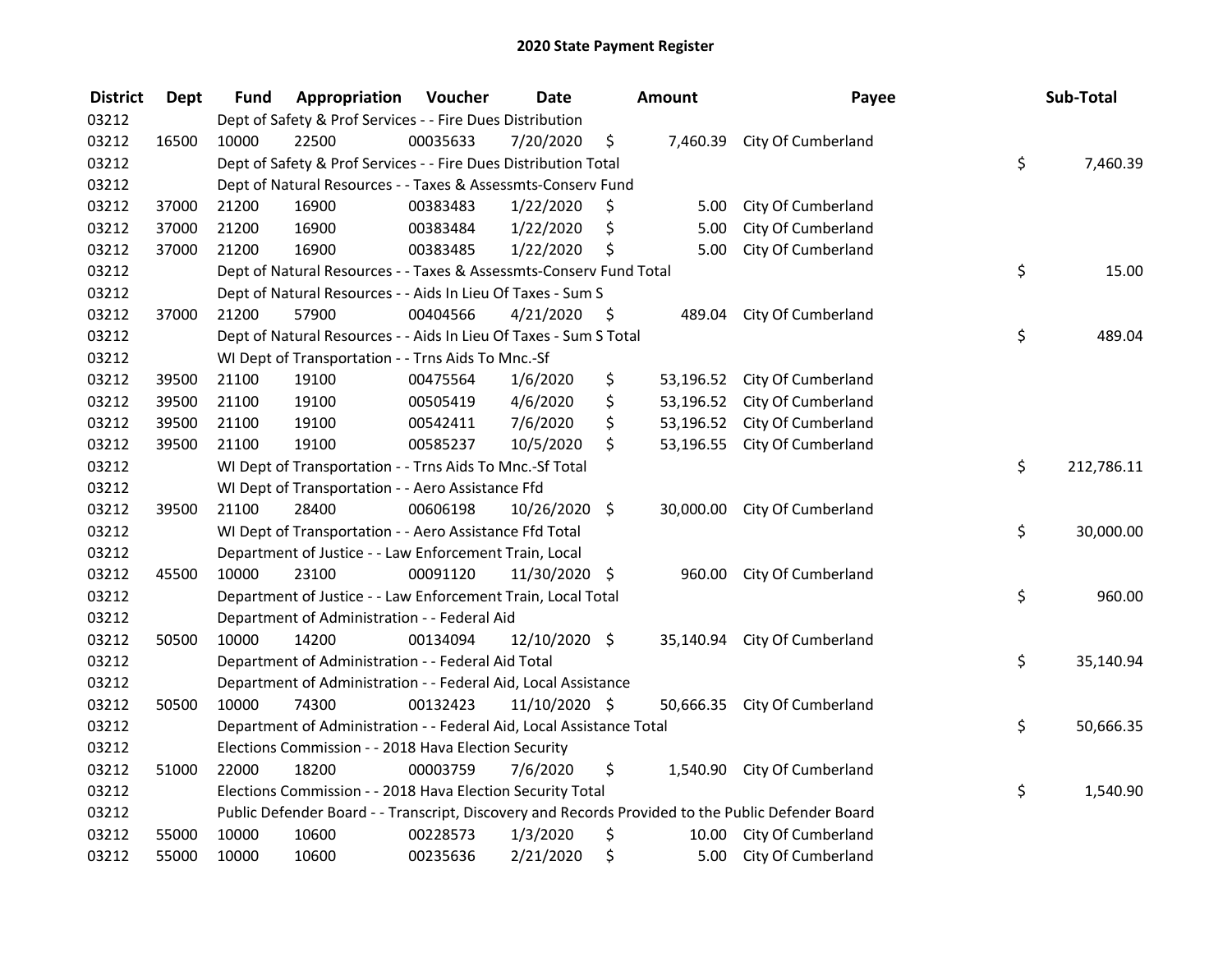| <b>District</b> | Dept  | <b>Fund</b> | Appropriation                                                       | Voucher  | Date            |      | <b>Amount</b> | Payee                                                                                                   | Sub-Total        |
|-----------------|-------|-------------|---------------------------------------------------------------------|----------|-----------------|------|---------------|---------------------------------------------------------------------------------------------------------|------------------|
| 03212           | 55000 | 10000       | 10600                                                               | 00250062 | 6/8/2020        | \$   | 10.00         | City Of Cumberland                                                                                      |                  |
| 03212           |       |             |                                                                     |          |                 |      |               | Public Defender Board - - Transcript, Discovery and Records Provided to the Public Defender Board Total | \$<br>25.00      |
| 03212           |       |             | Shared Revenue and Tax Relief - - County And Municipal Aid          |          |                 |      |               |                                                                                                         |                  |
| 03212           | 83500 | 10000       | 10500                                                               | 00067515 | 7/27/2020       | - \$ | 73,892.83     | City Of Cumberland                                                                                      |                  |
| 03212           | 83500 | 10000       | 10500                                                               | 00071476 | $11/16/2020$ \$ |      | 418,726.03    | City Of Cumberland                                                                                      |                  |
| 03212           |       |             | Shared Revenue and Tax Relief - - County And Municipal Aid Total    |          |                 |      |               |                                                                                                         | \$<br>492,618.86 |
| 03212           |       |             | Shared Revenue and Tax Relief - - Exempt Computer Aid               |          |                 |      |               |                                                                                                         |                  |
| 03212           | 83500 | 10000       | 10900                                                               | 00064711 | 7/27/2020       | Ŝ.   | 4,133.12      | City Of Cumberland                                                                                      |                  |
| 03212           | 83500 | 10000       | 10900                                                               | 00066917 | 7/27/2020       | S.   | 3,219.72      | City Of Cumberland                                                                                      |                  |
| 03212           |       |             | Shared Revenue and Tax Relief - - Exempt Computer Aid Total         |          |                 |      |               |                                                                                                         | \$<br>7,352.84   |
| 03212           |       |             | Shared Revenue and Tax Relief - - Personal Property Aid             |          |                 |      |               |                                                                                                         |                  |
| 03212           | 83500 | 10000       | 11100                                                               | 00060075 | 5/4/2020        | \$   | 4,969.07      | City Of Cumberland                                                                                      |                  |
| 03212           | 83500 | 10000       | 11100                                                               | 00062359 | 5/4/2020        | \$   | 27.03         | City Of Cumberland                                                                                      |                  |
| 03212           |       |             | Shared Revenue and Tax Relief - - Personal Property Aid Total       |          |                 |      |               |                                                                                                         | \$<br>4,996.10   |
| 03212           |       |             | Shared Revenue and Tax Relief - - Payments For Municipal Svcs       |          |                 |      |               |                                                                                                         |                  |
| 03212           | 83500 | 10000       | 50100                                                               | 00054756 | 2/3/2020        | S    | 907.01        | City Of Cumberland                                                                                      |                  |
| 03212           |       |             | Shared Revenue and Tax Relief - - Payments For Municipal Svcs Total |          |                 |      |               |                                                                                                         | \$<br>907.01     |
| 03212           |       |             | Shared Revenue and Tax Relief - - Lottery & Gaming Credit           |          |                 |      |               |                                                                                                         |                  |
| 03212           | 83500 | 52100       | 36300                                                               | 00055169 | 3/23/2020       | \$   | 6,984.49      | City Of Cumberland                                                                                      |                  |
| 03212           |       |             | Shared Revenue and Tax Relief - - Lottery & Gaming Credit Total     |          |                 |      |               |                                                                                                         | \$<br>6,984.49   |
| 03212 Total     |       |             |                                                                     |          |                 |      |               |                                                                                                         | \$<br>851,943.03 |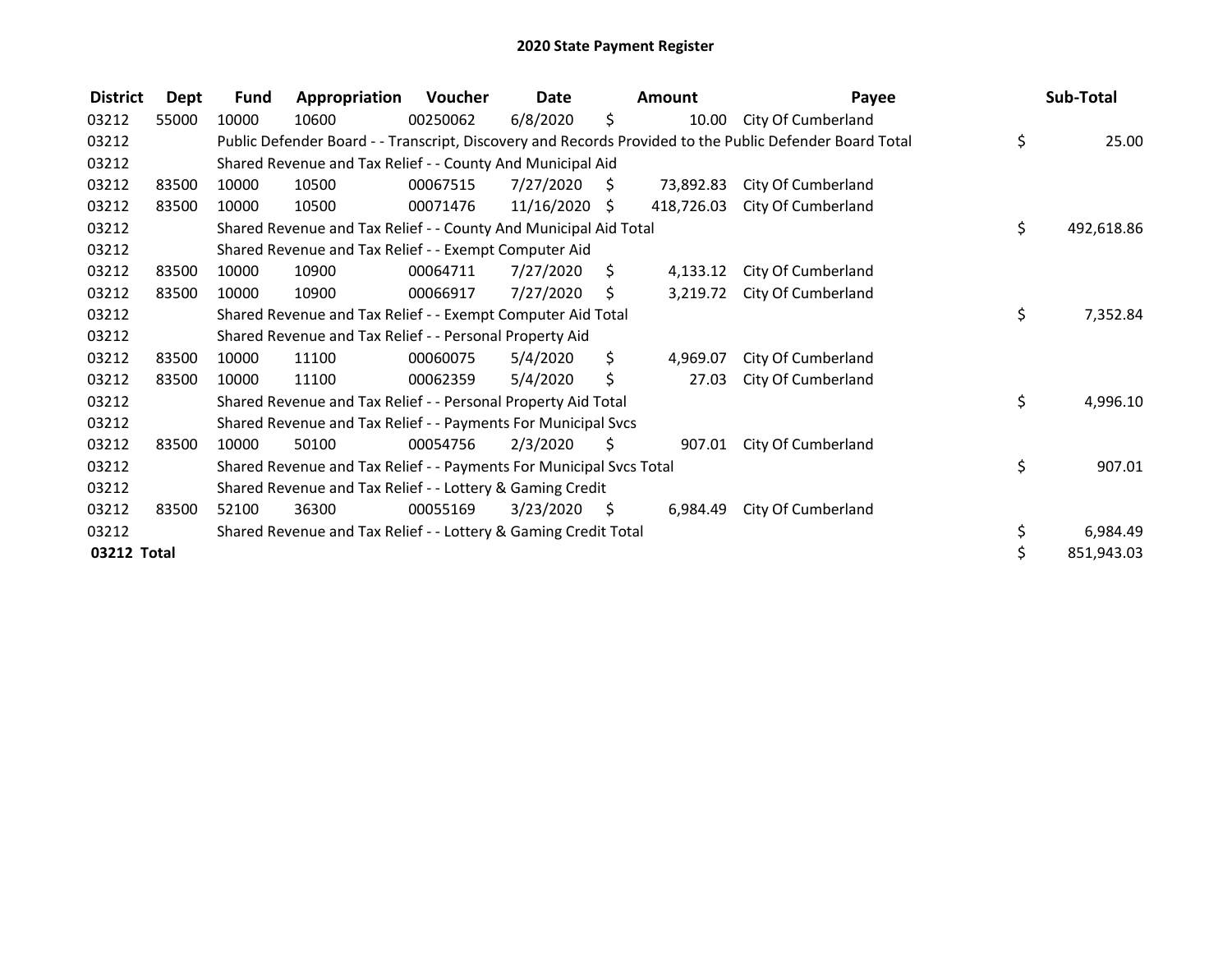| <b>District</b> | <b>Dept</b> | Fund  | Appropriation                                                      | Voucher  | <b>Date</b> |      | <b>Amount</b> | Payee                       | Sub-Total       |
|-----------------|-------------|-------|--------------------------------------------------------------------|----------|-------------|------|---------------|-----------------------------|-----------------|
| 03276           |             |       | Dept of Safety & Prof Services - - Fire Dues Distribution          |          |             |      |               |                             |                 |
| 03276           | 16500       | 10000 | 22500                                                              | 00035634 | 7/20/2020   | \$   |               | 30,733.53 City Of Rice Lake |                 |
| 03276           |             |       | Dept of Safety & Prof Services - - Fire Dues Distribution Total    |          |             |      |               |                             | \$<br>30,733.53 |
| 03276           |             |       | Dept of Natural Resources - - Aids In Lieu Of Taxes - Gener        |          |             |      |               |                             |                 |
| 03276           | 37000       | 10000 | 50300                                                              | 00387138 | 2/3/2020    | \$   | 2,408.55      | City Of Rice Lake           |                 |
| 03276           | 37000       | 10000 | 50300                                                              | 00404606 | 4/21/2020   | \$   | 10.45         | City Of Rice Lake           |                 |
| 03276           |             |       | Dept of Natural Resources - - Aids In Lieu Of Taxes - Gener Total  |          |             |      |               |                             | \$<br>2,419.00  |
| 03276           |             |       | Dept of Natural Resources - - Taxes & Assessmts-Conserv Fund       |          |             |      |               |                             |                 |
| 03276           | 37000       | 21200 | 16900                                                              | 00383454 | 1/21/2020   | \$   | 5.00          | City Of Rice Lake           |                 |
| 03276           | 37000       | 21200 | 16900                                                              | 00383455 | 1/21/2020   | \$   | 5.00          | City Of Rice Lake           |                 |
| 03276           | 37000       | 21200 | 16900                                                              | 00383456 | 1/21/2020   | \$   | 5.00          | City Of Rice Lake           |                 |
| 03276           | 37000       | 21200 | 16900                                                              | 00383457 | 1/21/2020   | \$   | 5.00          | City Of Rice Lake           |                 |
| 03276           | 37000       | 21200 | 16900                                                              | 00383458 | 1/21/2020   | \$   | 5.00          | City Of Rice Lake           |                 |
| 03276           | 37000       | 21200 | 16900                                                              | 00383459 | 1/21/2020   | \$   | 5.00          | City Of Rice Lake           |                 |
| 03276           | 37000       | 21200 | 16900                                                              | 00383460 | 1/21/2020   | \$   | 5.00          | City Of Rice Lake           |                 |
| 03276           | 37000       | 21200 | 16900                                                              | 00383461 | 1/21/2020   | \$   | 5.00          | City Of Rice Lake           |                 |
| 03276           | 37000       | 21200 | 16900                                                              | 00383462 | 1/21/2020   | \$   | 5.00          | City Of Rice Lake           |                 |
| 03276           | 37000       | 21200 | 16900                                                              | 00383463 | 1/21/2020   | \$   | 5.00          | City Of Rice Lake           |                 |
| 03276           | 37000       | 21200 | 16900                                                              | 00383464 | 1/21/2020   | \$   | 5.00          | City Of Rice Lake           |                 |
| 03276           | 37000       | 21200 | 16900                                                              | 00383465 | 1/21/2020   | \$   | 5.00          | City Of Rice Lake           |                 |
| 03276           |             |       | Dept of Natural Resources - - Taxes & Assessmts-Conserv Fund Total |          |             |      |               |                             | \$<br>60.00     |
| 03276           |             |       | Dept of Natural Resources - - Resaids - Cnty Forst, Cl & Mfl       |          |             |      |               |                             |                 |
| 03276           | 37000       | 21200 | 57100                                                              | 00416724 | 6/18/2020   | - \$ | 13.44         | City Of Rice Lake           |                 |
| 03276           |             |       | Dept of Natural Resources - - Resaids - Cnty Forst, Cl & Mfl Total |          |             |      |               |                             | \$<br>13.44     |
| 03276           |             |       | Dept of Natural Resources - - Fin Asst For Responsible Units       |          |             |      |               |                             |                 |
| 03276           | 37000       | 27400 | 67000                                                              | 00412740 | 5/29/2020   | - \$ |               | 9,527.91 City Of Rice Lake  |                 |
| 03276           |             |       | Dept of Natural Resources - - Fin Asst For Responsible Units Total |          |             |      |               |                             | \$<br>9,527.91  |
| 03276           |             |       | Department of Tourism - - Mktg: Gaming Revenue                     |          |             |      |               |                             |                 |
| 03276           | 38000       | 10000 | 12800                                                              | 00008785 | 5/27/2020   | \$   |               | 19,000.00 City Of Rice Lake |                 |
| 03276           |             |       | Department of Tourism - - Mktg: Gaming Revenue Total               |          |             |      |               |                             | \$<br>19,000.00 |
| 03276           |             |       | WI Dept of Transportation - - Conn Hwy Aids St Fds                 |          |             |      |               |                             |                 |
| 03276           | 39500       | 21100 | 16200                                                              | 00477347 | 1/6/2020    | \$   | 8,399.27      | City Of Rice Lake           |                 |
| 03276           | 39500       | 21100 | 16200                                                              | 00507202 | 4/6/2020    | \$   | 8,399.27      | City Of Rice Lake           |                 |
| 03276           | 39500       | 21100 | 16200                                                              | 00544194 | 7/6/2020    | \$   | 8,399.27      | City Of Rice Lake           |                 |
| 03276           | 39500       | 21100 | 16200                                                              | 00587020 | 10/5/2020   | \$   | 8,399.29      | City Of Rice Lake           |                 |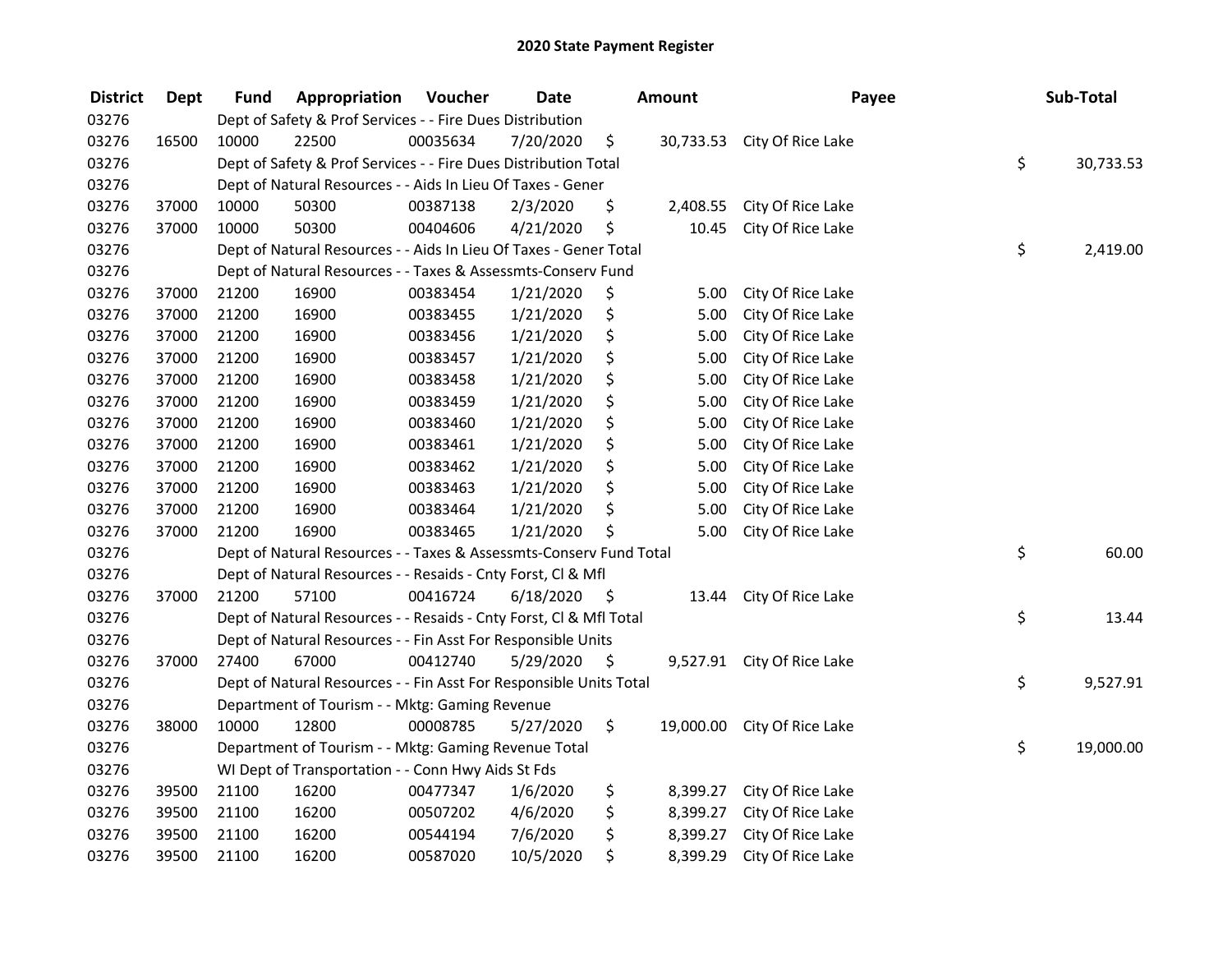| <b>District</b> | Dept  | Fund                                                     | Appropriation                                                       | Voucher          | <b>Date</b>   | Amount           | Payee             | Sub-Total       |
|-----------------|-------|----------------------------------------------------------|---------------------------------------------------------------------|------------------|---------------|------------------|-------------------|-----------------|
| 03276           |       |                                                          | WI Dept of Transportation - - Conn Hwy Aids St Fds Total            |                  |               |                  |                   | \$<br>33,597.10 |
| 03276           |       |                                                          | WI Dept of Transportation - - Hwy Sfty Loc Aid Ffd                  |                  |               |                  |                   |                 |
| 03276           | 39500 | 21100                                                    | 18500                                                               | 00604659         | 10/23/2020 \$ | 3,980.62         | City Of Rice Lake |                 |
| 03276           |       |                                                          | WI Dept of Transportation - - Hwy Sfty Loc Aid Ffd Total            |                  |               |                  |                   | \$<br>3,980.62  |
| 03276           |       |                                                          | WI Dept of Transportation - - Trns Aids To Mnc.-Sf                  |                  |               |                  |                   |                 |
| 03276           | 39500 | 21100                                                    | 19100                                                               | 00475565         | 1/6/2020      | \$<br>214,884.44 | City Of Rice Lake |                 |
| 03276           | 39500 | 21100                                                    | 19100                                                               | 00505420         | 4/6/2020      | \$<br>214,884.44 | City Of Rice Lake |                 |
| 03276           | 39500 | 21100                                                    | 19100                                                               | 00542412         | 7/6/2020      | \$<br>214,884.44 | City Of Rice Lake |                 |
| 03276           | 39500 | 21100                                                    | 19100                                                               | 00585238         | 10/5/2020     | \$<br>214,884.44 | City Of Rice Lake |                 |
| 03276           |       | WI Dept of Transportation - - Trns Aids To Mnc.-Sf Total |                                                                     | \$<br>859,537.76 |               |                  |                   |                 |
| 03276           |       |                                                          | WI Dept of Transportation - - Aero Assistance Ffd                   |                  |               |                  |                   |                 |
| 03276           | 39500 | 21100                                                    | 28400                                                               | 00611380         | 11/6/2020     | \$<br>30,000.00  | City Of Rice Lake |                 |
| 03276           |       |                                                          | WI Dept of Transportation - - Aero Assistance Ffd Total             |                  |               |                  |                   | \$<br>30,000.00 |
| 03276           |       |                                                          | WI Dept of Transportation - - Dept Mgt & Oper St Fd                 |                  |               |                  |                   |                 |
| 03276           | 39500 | 21100                                                    | 46100                                                               | 00484268         | 1/23/2020     | \$<br>680.49     | City Of Rice Lake |                 |
| 03276           | 39500 | 21100                                                    | 46100                                                               | 00496552         | 2/25/2020     | \$<br>761.07     | City Of Rice Lake |                 |
| 03276           | 39500 | 21100                                                    | 46100                                                               | 00504998         | 3/25/2020     | \$<br>749.80     | City Of Rice Lake |                 |
| 03276           | 39500 | 21100                                                    | 46100                                                               | 00517343         | 4/21/2020     | \$<br>801.06     | City Of Rice Lake |                 |
| 03276           | 39500 | 21100                                                    | 46100                                                               | 00530950         | 5/28/2020     | \$<br>716.60     | City Of Rice Lake |                 |
| 03276           | 39500 | 21100                                                    | 46100                                                               | 00539391         | 6/19/2020     | \$<br>617.82     | City Of Rice Lake |                 |
| 03276           | 39500 | 21100                                                    | 46100                                                               | 00555902         | 7/27/2020     | \$<br>625.39     | City Of Rice Lake |                 |
| 03276           | 39500 | 21100                                                    | 46100                                                               | 00571217         | 8/20/2020     | \$<br>636.79     | City Of Rice Lake |                 |
| 03276           | 39500 | 21100                                                    | 46100                                                               | 00591292         | 9/28/2020     | \$<br>608.26     | City Of Rice Lake |                 |
| 03276           | 39500 | 21100                                                    | 46100                                                               | 00604797         | 10/23/2020    | \$<br>576.39     | City Of Rice Lake |                 |
| 03276           | 39500 | 21100                                                    | 46100                                                               | 00617768         | 11/19/2020    | \$<br>561.99     | City Of Rice Lake |                 |
| 03276           | 39500 | 21100                                                    | 46100                                                               | 00631272         | 12/23/2020 \$ | 559.77           | City Of Rice Lake |                 |
| 03276           |       |                                                          | WI Dept of Transportation - - Dept Mgt & Oper St Fd Total           |                  |               |                  |                   | \$<br>7,895.43  |
| 03276           |       |                                                          | Department of Justice - - Law Enforcement Train, Local              |                  |               |                  |                   |                 |
| 03276           | 45500 | 10000                                                    | 23100                                                               | 00091642         | 12/8/2020     | \$<br>2,560.00   | City Of Rice Lake |                 |
| 03276           |       |                                                          | Department of Justice - - Law Enforcement Train, Local Total        |                  |               |                  |                   | \$<br>2,560.00  |
| 03276           |       |                                                          | Department of Military Affairs - - General Program Operations       |                  |               |                  |                   |                 |
| 03276           | 46500 | 10000                                                    | 10100                                                               | 00070919         | 1/15/2020     | \$<br>5.00       | City Of Rice Lake |                 |
| 03276           |       |                                                          | Department of Military Affairs - - General Program Operations Total |                  |               |                  |                   | \$<br>5.00      |
| 03276           |       |                                                          | Department of Military Affairs - - Regional Emergency Response Tm   |                  |               |                  |                   |                 |
| 03276           | 46500 | 10000                                                    | 30600                                                               | 00076141         | 4/6/2020      | \$<br>3,955.92   | City Of Rice Lake |                 |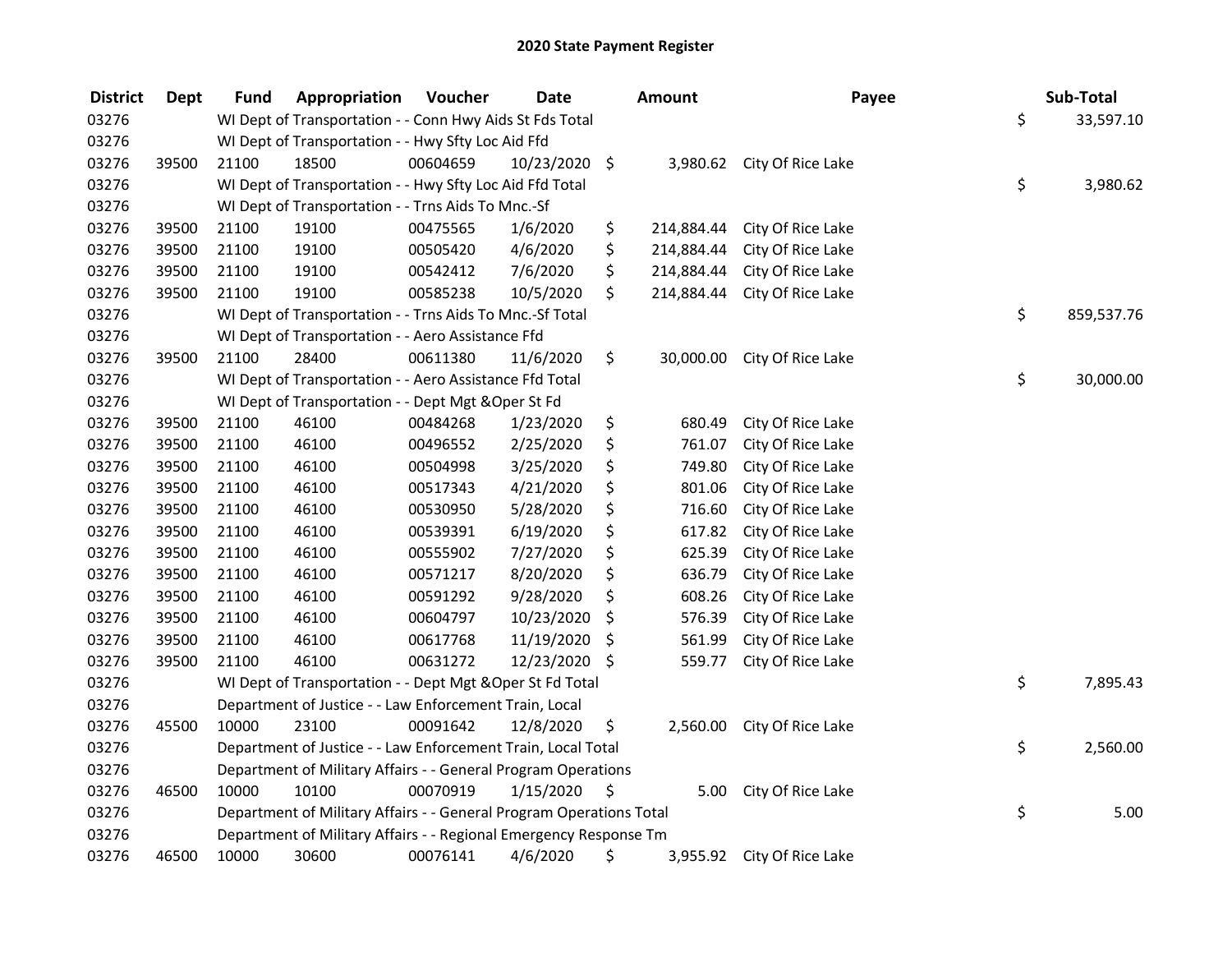| <b>District</b> | <b>Dept</b> | <b>Fund</b> | Appropriation                                                           | Voucher  | <b>Date</b>   |                    | <b>Amount</b> | Payee                                                                                                   | Sub-Total          |
|-----------------|-------------|-------------|-------------------------------------------------------------------------|----------|---------------|--------------------|---------------|---------------------------------------------------------------------------------------------------------|--------------------|
| 03276           | 46500       | 10000       | 30600                                                                   | 00076195 | 4/6/2020      | \$                 | 3,955.92      | City Of Rice Lake                                                                                       |                    |
| 03276           | 46500       | 10000       | 30600                                                                   | 00079014 | 6/16/2020     | \$                 | 3,955.92      | City Of Rice Lake                                                                                       |                    |
| 03276           | 46500       | 10000       | 30600                                                                   | 00085354 | 11/9/2020     | \$                 | 3,955.92      | City Of Rice Lake                                                                                       |                    |
| 03276           |             |             | Department of Military Affairs - - Regional Emergency Response Tm Total |          |               |                    |               |                                                                                                         | \$<br>15,823.68    |
| 03276           |             |             | Department of Military Affairs - - Regional Emergency Response Gr       |          |               |                    |               |                                                                                                         |                    |
| 03276           | 46500       | 10000       | 31300                                                                   | 00081038 | 8/4/2020      | \$                 | 2,483.36      | City Of Rice Lake                                                                                       |                    |
| 03276           |             |             | Department of Military Affairs - - Regional Emergency Response Gr Total |          |               |                    |               |                                                                                                         | \$<br>2,483.36     |
| 03276           |             |             | Department of Administration - - Federal Aid                            |          |               |                    |               |                                                                                                         |                    |
| 03276           | 50500       | 10000       | 14200                                                                   | 00129692 | 10/2/2020     | \$                 |               | 85,251.11 City Of Rice Lake                                                                             |                    |
| 03276           | 50500       | 10000       | 14200                                                                   | 00134095 | 12/10/2020    | $\zeta$            | 56,416.89     | City Of Rice Lake                                                                                       |                    |
| 03276           | 50500       | 10000       | 14200                                                                   | 00136073 | 12/17/2020 \$ |                    | 15,035.52     | City Of Rice Lake                                                                                       |                    |
| 03276           |             |             | Department of Administration - - Federal Aid Total                      |          |               |                    |               |                                                                                                         | \$<br>156,703.52   |
| 03276           |             |             | Department of Administration - - Federal Aid, Local Assistance          |          |               |                    |               |                                                                                                         |                    |
| 03276           | 50500       | 10000       | 74300                                                                   | 00130933 | 10/21/2020 \$ |                    | 15,069.00     | City Of Rice Lake                                                                                       |                    |
| 03276           |             |             | Department of Administration - - Federal Aid, Local Assistance Total    |          |               |                    |               |                                                                                                         | \$<br>15,069.00    |
| 03276           |             |             | Elections Commission - - 2018 Hava Election Security                    |          |               |                    |               |                                                                                                         |                    |
| 03276           | 51000       | 22000       | 18200                                                                   | 00003329 | 6/24/2020     | \$                 | 5,126.90      | City Of Rice Lake                                                                                       |                    |
| 03276           |             |             | Elections Commission - - 2018 Hava Election Security Total              |          |               |                    |               |                                                                                                         | \$<br>5,126.90     |
| 03276           |             |             |                                                                         |          |               |                    |               | Public Defender Board - - Transcript, Discovery and Records Provided to the Public Defender Board       |                    |
| 03276           | 55000       | 10000       | 10600                                                                   | 00250126 | 6/8/2020      | \$                 |               | 5.00 City Of Rice Lake                                                                                  |                    |
| 03276           | 55000       | 10000       | 10600                                                                   | 00250127 | 6/8/2020      | \$                 | 10.00         | City Of Rice Lake                                                                                       |                    |
| 03276           | 55000       | 10000       | 10600                                                                   | 00250128 | 6/8/2020      | \$                 | 10.00         | City Of Rice Lake                                                                                       |                    |
| 03276           | 55000       | 10000       | 10600                                                                   | 00253165 | 6/23/2020     | \$                 | 40.60         | City Of Rice Lake                                                                                       |                    |
| 03276           | 55000       | 10000       | 10600                                                                   | 00264752 | 10/19/2020 \$ |                    | 40.00         | City Of Rice Lake                                                                                       |                    |
| 03276           |             |             |                                                                         |          |               |                    |               | Public Defender Board - - Transcript, Discovery and Records Provided to the Public Defender Board Total | \$<br>105.60       |
| 03276           |             |             | Shared Revenue and Tax Relief - - Expenditure Restraint Program         |          |               |                    |               |                                                                                                         |                    |
| 03276           | 83500       | 10000       | 10100                                                                   | 00067516 | 7/27/2020     | \$                 | 165,305.69    | City Of Rice Lake                                                                                       |                    |
| 03276           |             |             | Shared Revenue and Tax Relief - - Expenditure Restraint Program Total   |          |               |                    |               |                                                                                                         | \$<br>165,305.69   |
| 03276           |             |             | Shared Revenue and Tax Relief - - County And Municipal Aid              |          |               |                    |               |                                                                                                         |                    |
| 03276           | 83500       | 10000       | 10500                                                                   | 00067516 | 7/27/2020     | \$                 | 254,717.15    | City Of Rice Lake                                                                                       |                    |
| 03276           | 83500       | 10000       | 10500                                                                   | 00071477 | 11/16/2020    | $\ddot{\varsigma}$ | 1,443,397.19  | City Of Rice Lake                                                                                       |                    |
| 03276           |             |             | Shared Revenue and Tax Relief - - County And Municipal Aid Total        |          |               |                    |               |                                                                                                         | \$<br>1,698,114.34 |
| 03276           |             |             | Shared Revenue and Tax Relief - - Exempt Computer Aid                   |          |               |                    |               |                                                                                                         |                    |
| 03276           | 83500       | 10000       | 10900                                                                   | 00064712 | 7/27/2020     | \$                 |               | 38,144.84 City Of Rice Lake                                                                             |                    |
| 03276           | 83500       | 10000       | 10900                                                                   | 00066918 | 7/27/2020     | \$                 | 11,330.52     | City Of Rice Lake                                                                                       |                    |